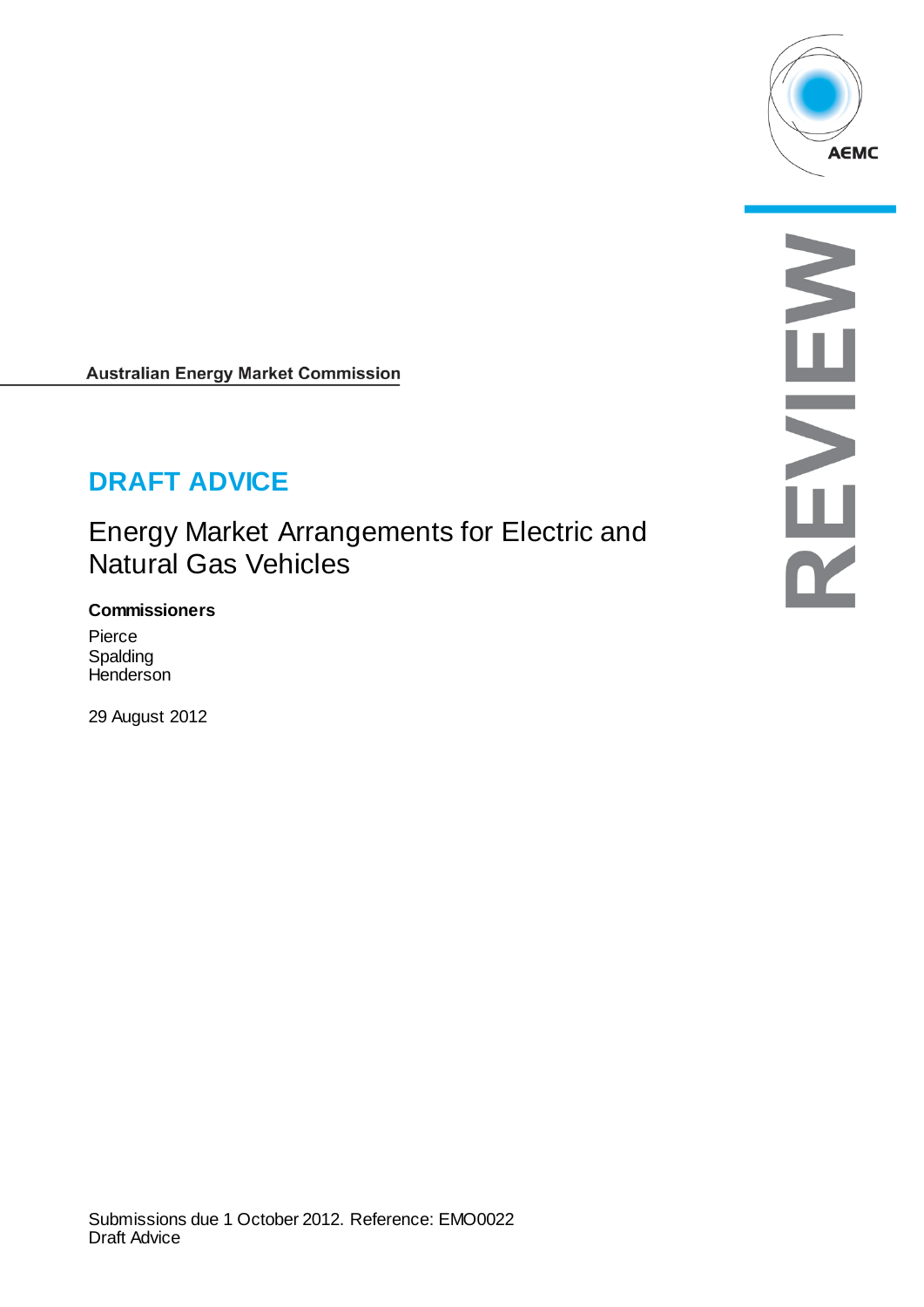#### **Inquiries**

Australian Energy Market Commission PO Box A2449 Sydney South NSW 1235

**E**: aemc@aemc.gov.au **T**: (02) 8296 7800 **F**: (02) 8296 7899

Reference: EMO0022

#### **Citation**

AEMC 2012 , Energy Market Arrangements for Electric and Natural Gas Vehicles, Draft Advice, 29 August 2012 , Sydney

#### **About the AEMC**

The Council of Australian Governments (COAG), through its then Ministerial Council on Energy (MCE), established the Australian Energy Market Commission (AEMC) in July 2005. In June 2011 COAG announced it would establish the new Standing Council on Energy and Resources (SCER) to replace the MCE. The AEMC has two principal functions. We make and amend the national electricity, gas and energy retail rules, and we conduct independent reviews of the energy markets for the SCER.

This work is copyright. The Copyright Act 1968 permits fair dealing for study, research, news reporting, criticism and review. Selected passages, tables or diagrams may be reproduced for such purposes provided acknowledgement of the source is included.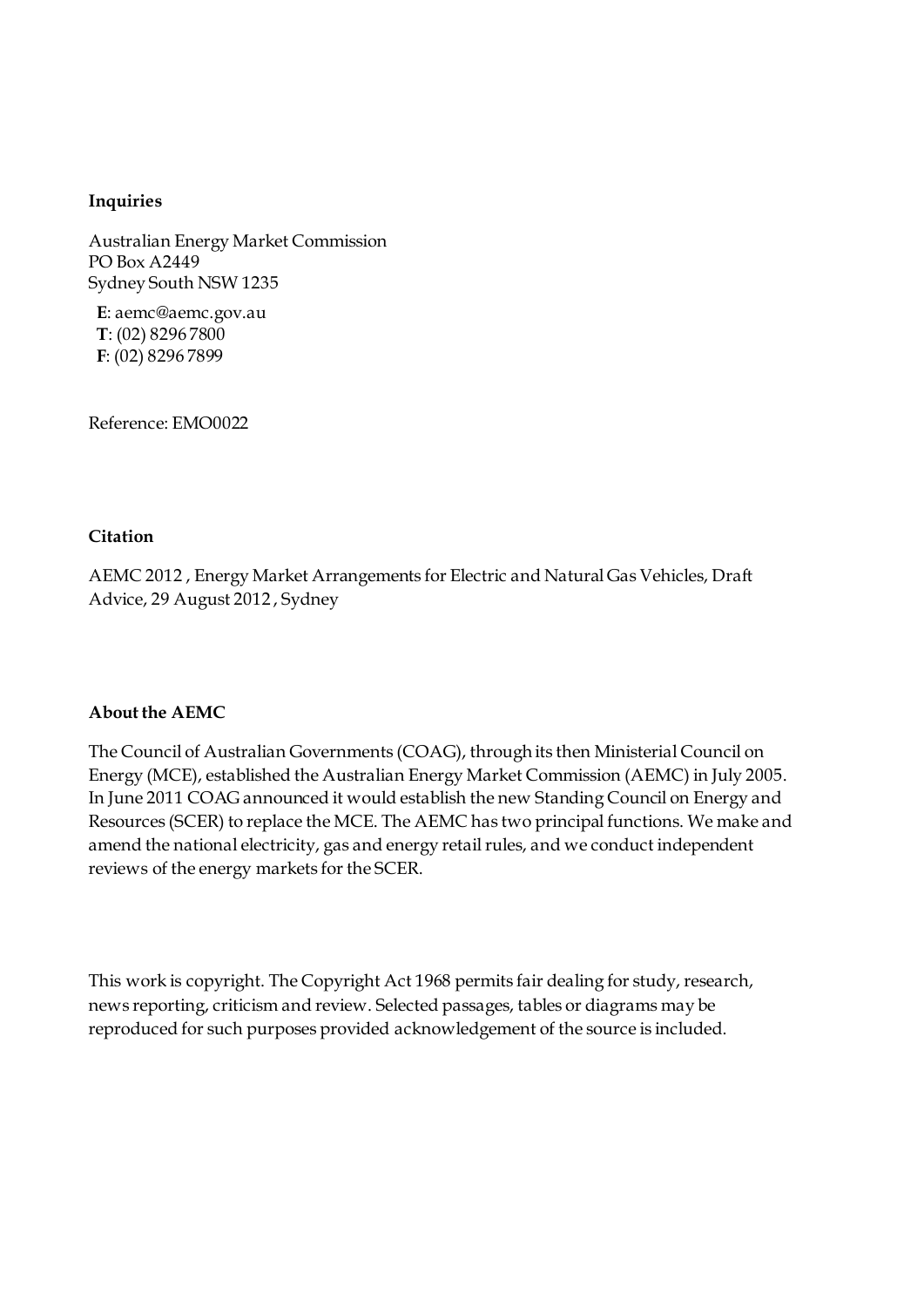# **Executive Summary**

On 28 July 2011, the Australian Energy Market Commission (AEMC) was directed by the Ministerial Council on Energy (MCE) (now the Standing Council on Energy and Resources or SCER) to review the energy market arrangements applying to an electric vehicle (EV) and to a natural gas vehicle (NGV). The purpose of this review is to advise the SCER on the appropriate energy market arrangements necessary to facilitate the economically efficient uptake of these vehicles in both the National Electricity Market (NEM), in Western Australia's electricity market and the nation's natural gas markets.

With respect to EVs, we found that, in general, there are appropriate energy market arrangements in place to facilitate the economically efficient uptake of EVs. However there are some areas for reform to facilitate efficient EV charging behaviour and to promote improved consumer choice. These areas are principally in relation to the role of pricing signals and metering arrangements. While there is uncertainty about the number of EVs in the future, we consider that it is important to put in place measures at these early stages of the EV market to facilitate efficient investment decisions for both consumers and providers going forward in the long term.

With respect to NGVs, we considered whether the natural gas market arrangements could support the uptake of NGVs utilising both Compressed Natural Gas (CNG) and Liquefied Natural Gas (LNG). We examined the arrangements for residential and commercial refuelling of these NGVs and found that no changes to the natural gas market arrangements were necessary.

Our draft advice to the SCER is anchored in our statutory duty to promote the achievement of the National Electricity Objective (NEO) and the National Gas Objective (NGO). Based on the NEO and NGO, when we proposed recommendations on energy market arrangements necessary to facilitate the 'economically efficient' uptake of EVs and NGVs, we took guidance from the following key principles:

- to facilitate consumer choice in the way these technologies are used;
- to appropriately allocate costs to the party that causes these costs, as far as is efficient;
- to facilitate the security, safety and reliability of the electricity system and the supply of natural gas by promoting efficient investment in network and pipeline services; and
- to foster competition and innovation, including innovation among business models, in the provision of services supporting these technologies.

In general, we consider that energy market arrangements should be technology-neutral in that they should apply across all types of consumer appliances and not specifically to EVs. This means that while our analysis was prompted by considering the impact of these vehicles on the energy market, our proposed changes to the energy market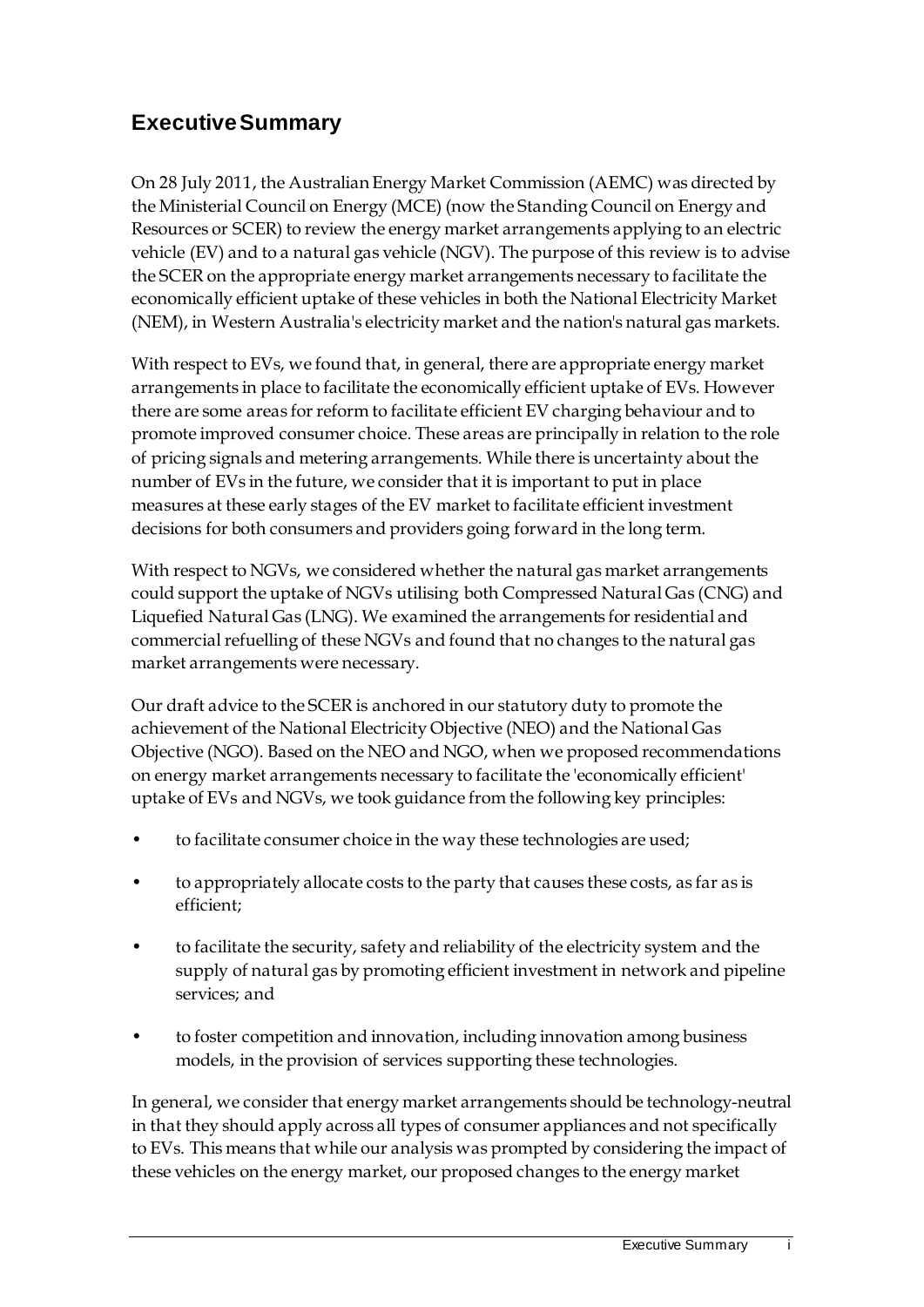arrangements apply broadly across all forms of demand side participation (DSP). Our view is that an EV is another form of DSP.

We identified a number of areas where amendments to market arrangements are appropriate. If EV charging is left unmanaged it could impose significant costs on the electricity system as EV uptake increases.<sup>[1](#page-3-0)</sup> AECOM estimated that between 2015 and 2020, unmanaged EV charging could result in costs to the electricity system (in terms of both network and generation upgrades) in the order of \$10, 000 per EV in the NEM (the actual amount varying by location and use profile).[2](#page-3-1) Of this amount, we estimate that approximately \$3,000- \$3,500 of these costs between 2015 and 2020 would be paid for by the EV consumer. The remainder (\$6,500 -\$7,000) would be borne by all consumers if charging is unmanaged. Over a five year period, this equates to just over an extra \$1000 per EV per year of costs that would be recovered from all consumers. Measures to better manage EV charging should be implemented to yield efficient market outcomes.

In summary our key draft recommendations are as follows:

- Pricing signals (particularly network pricing signals) are a key means of facilitating efficient DSP, including encouraging efficient EV charging behaviour. These pricing signals should be developed in a manner that reflects the underlying cost of supplying electricity so that EV consumers can charge at times that lead to efficient market outcomes. Interval metering is necessary to deliver these pricing signals to consumers. Further recommendations will be proposed in our power of choice review.
- To capture the diverse benefits of controlled charging and Vehicle-to-Grid (V2G), we are exploring how energy market arrangements can support commercial contracts as part of our power of choice review.
- We have devised new metering arrangements that enable the separation of load (or generation) for the purposes of DSP and this should facilitate efficient EV charging and greater consumer choice. We have specified arrangements for embedded networks, parent/child metering, multi-element meters and situations where there is more than one Financially Responsible Market Participant (FRMP) at a connection point.
- The supply of electricity for EV charging is generally the legal sale of electricity for the purposes of the National Energy Retail Law (NERL) and in Western Australia. However, we consider that commercial charging stations or any charging outside of a consumer's residence should not be subject to the NERL.

<span id="page-3-0"></span><sup>1</sup> Unmanaged charging refers to the charging of an EV in the absence of a signal to reflect the costs of charging at times of peak demand.

<span id="page-3-1"></span><sup>2</sup> AECOM, *Final Advice on Impact of Electric Vehicles and Natural Gas Vehicles on the Energy Markets*, report to the AEMC, June 2012. p ix. Available at www.aemc.gov.au.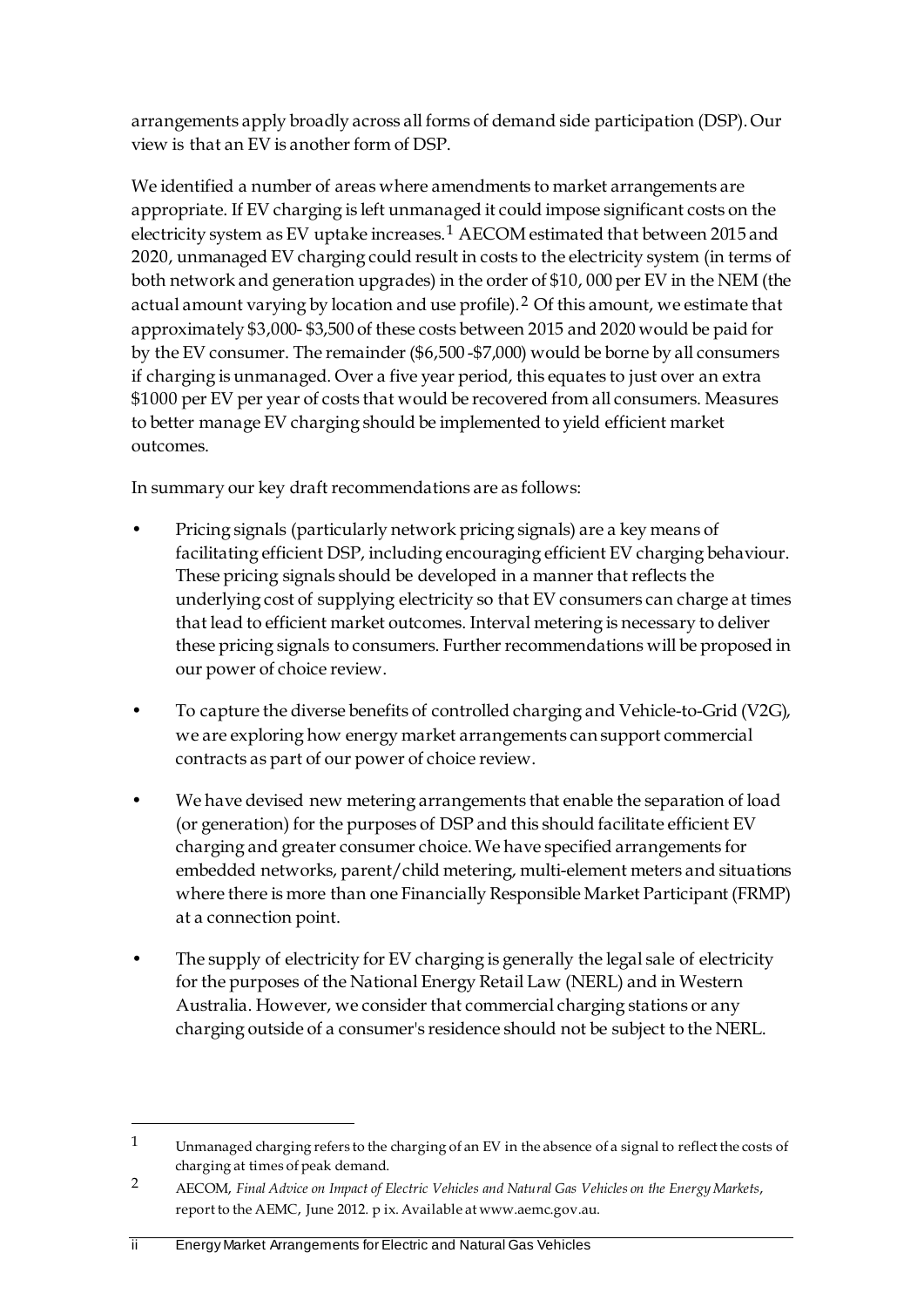- Certain aspects of Western Australia's electricity market arrangements such as the Balancing and Load Following Ancillary Services mechanisms could be reviewed to facilitate the participation of DSP, including EVs.
- Efficient uptake of NGVs requires no changes to the energy market arrangements.

The following table sets out how we propose to implement our key recommendations.

| <b>Issue</b>                                                                | <b>Recommendation</b>                                                                                                                                         | <b>Proposed implementation</b>                                                         |
|-----------------------------------------------------------------------------|---------------------------------------------------------------------------------------------------------------------------------------------------------------|----------------------------------------------------------------------------------------|
| Role of pricing signals to<br>facilitate efficient EV<br>charging behaviour | Implement prices that reflect<br>underlying cost of supply.                                                                                                   | Recommendations being<br>developed in the power of<br>choice review.                   |
| Controlled charging and<br>vehicle to grid                                  | Facilitate effective<br>commercial relationships to<br>capture diverse benefits<br>across the supply chain.                                                   | Recommendations being<br>developed in the power of<br>choice review.                   |
| Metering arrangements                                                       | Proposing new metering<br>arrangements to segment<br>electricity load and enhance<br>consumer choice.                                                         | <b>SCER to review</b><br>recommendations and may<br>propose Rule changes.              |
| <b>Bundled service providers</b><br>and the sale of electricity             | The AER or ERA to<br>determine whether the<br>supply of electricity offered<br>by a bundled service provider<br>constitutes the legal sale of<br>electricity. | Propose that the AER or<br>ERA have a role in regulating<br>bundled service providers. |
| Retail exemptions framework                                                 | That the AER review its retail<br>exemptions framework,<br>particularly to cater for<br>commercial (ie.<br>non-residential) EV charging.                      | The AER review its retail<br>exemptions framework.                                     |

**Table 1 Implementing our key recommendations**

We are keen to receive input from all stakeholders. We have drafted questions to facilitate detailed input on our draft advice. This stakeholder input will be used in the development of our final advice to the SCER.

We request that submissions be provided to us no later than Monday 1 October 2012.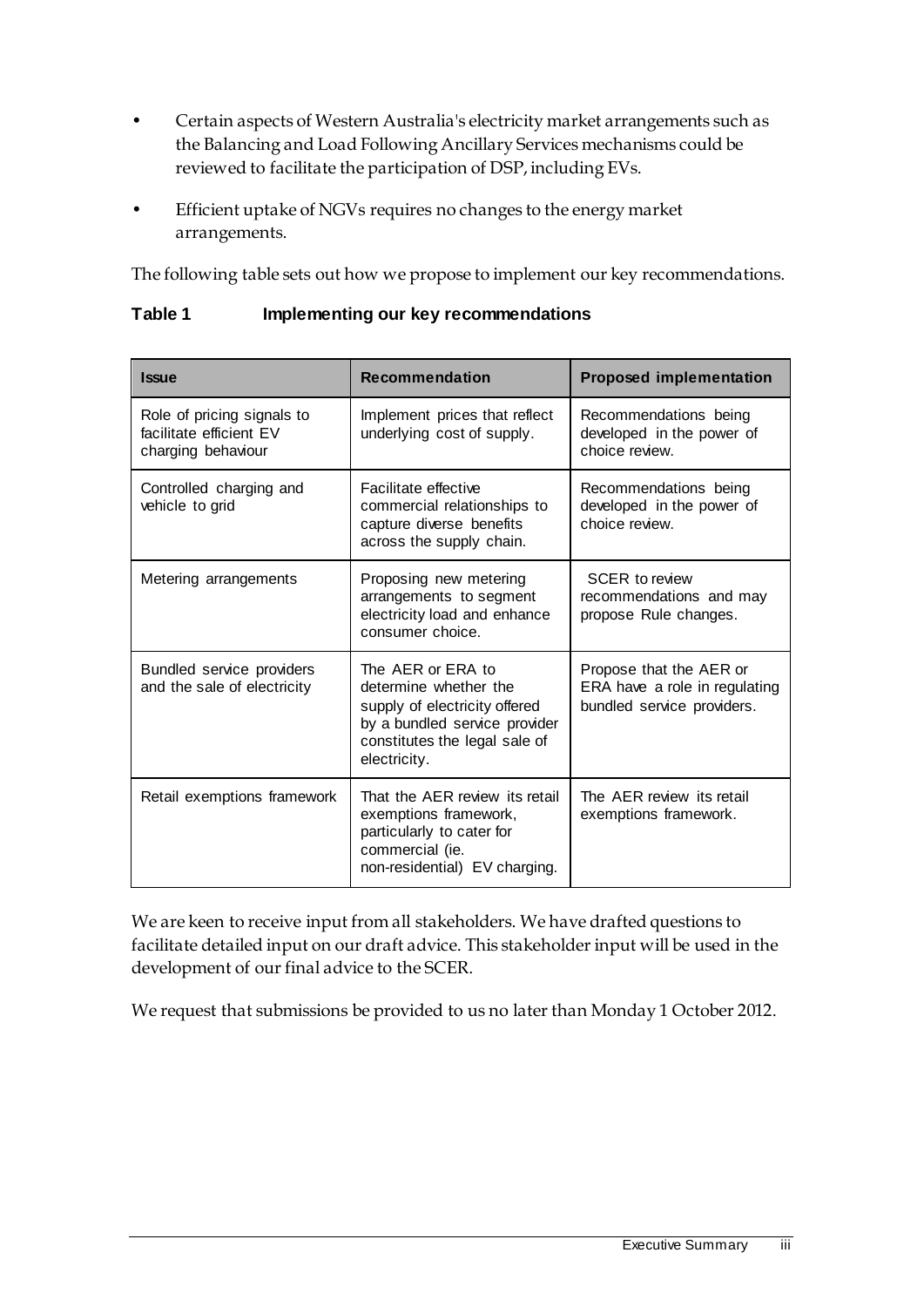# **Contents**

| $\mathbf 1$    |                                                                             |                                                                                     |  |
|----------------|-----------------------------------------------------------------------------|-------------------------------------------------------------------------------------|--|
|                | 1.1                                                                         |                                                                                     |  |
|                | 1.2                                                                         |                                                                                     |  |
|                | 1.3                                                                         |                                                                                     |  |
|                | 1.4                                                                         |                                                                                     |  |
|                | 1.5                                                                         |                                                                                     |  |
|                | 1.6                                                                         |                                                                                     |  |
|                | 1.7                                                                         |                                                                                     |  |
| $\overline{2}$ |                                                                             | Electric Vehicles - NEM arrangements to facilitate efficient behaviour12            |  |
|                | 2.1                                                                         |                                                                                     |  |
|                | 2.2                                                                         |                                                                                     |  |
|                | 2.3                                                                         |                                                                                     |  |
|                | 2.4                                                                         |                                                                                     |  |
|                | 2.5                                                                         |                                                                                     |  |
| 3              | Electric Vehicles - NEM metering arrangements to facilitate consumer choice |                                                                                     |  |
|                | 3.1                                                                         | Changing the definition of connection point and supply point for separate           |  |
|                | 3.2                                                                         |                                                                                     |  |
|                |                                                                             |                                                                                     |  |
|                | 3.4                                                                         |                                                                                     |  |
|                | 3.5                                                                         | Two or more financially responsible market participants at one connection point .38 |  |
| 4              |                                                                             | Electric Vehicles - NEM arrangements to facilitate consumer choice45                |  |
|                | 4.1                                                                         | Circumstances when EV charging constitutes a sale of electricity 45                 |  |
|                | 4.2                                                                         |                                                                                     |  |
|                | 4.3                                                                         |                                                                                     |  |
|                | 4.4                                                                         |                                                                                     |  |
| 5              |                                                                             |                                                                                     |  |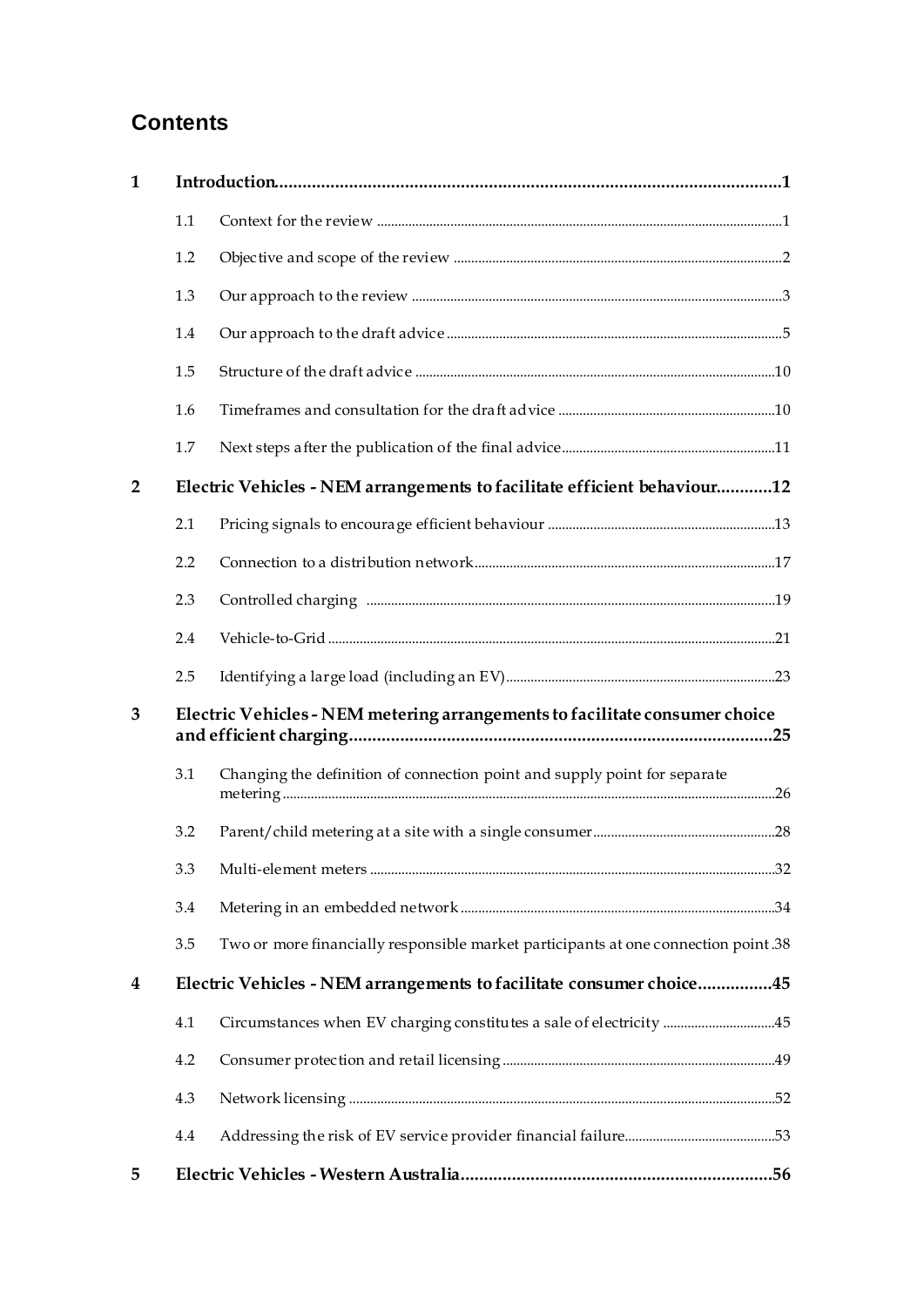|   | 5.1 |                                                                                 |  |
|---|-----|---------------------------------------------------------------------------------|--|
|   | 5.2 |                                                                                 |  |
|   | 5.3 |                                                                                 |  |
| 6 |     |                                                                                 |  |
|   | 6.1 |                                                                                 |  |
|   | 6.2 |                                                                                 |  |
| 7 |     |                                                                                 |  |
|   | 7.1 | Electric Vehicles - NEM arrangements to facilitate efficient behaviour  69      |  |
|   | 7.2 | Electric Vehicles - NEM metering arrangements to facilitate consumer choice and |  |
|   | 7.3 | Electric Vehicles - NEM arrangements to facilitate consumer choice 72           |  |
|   | 7.4 |                                                                                 |  |
|   | 7.5 |                                                                                 |  |
|   |     |                                                                                 |  |
| A |     |                                                                                 |  |
| B |     | Appendix B - Overview of Western Australia's electricity market101              |  |
|   | B.1 |                                                                                 |  |
|   | B.2 |                                                                                 |  |
|   | B.3 |                                                                                 |  |
|   | B.4 |                                                                                 |  |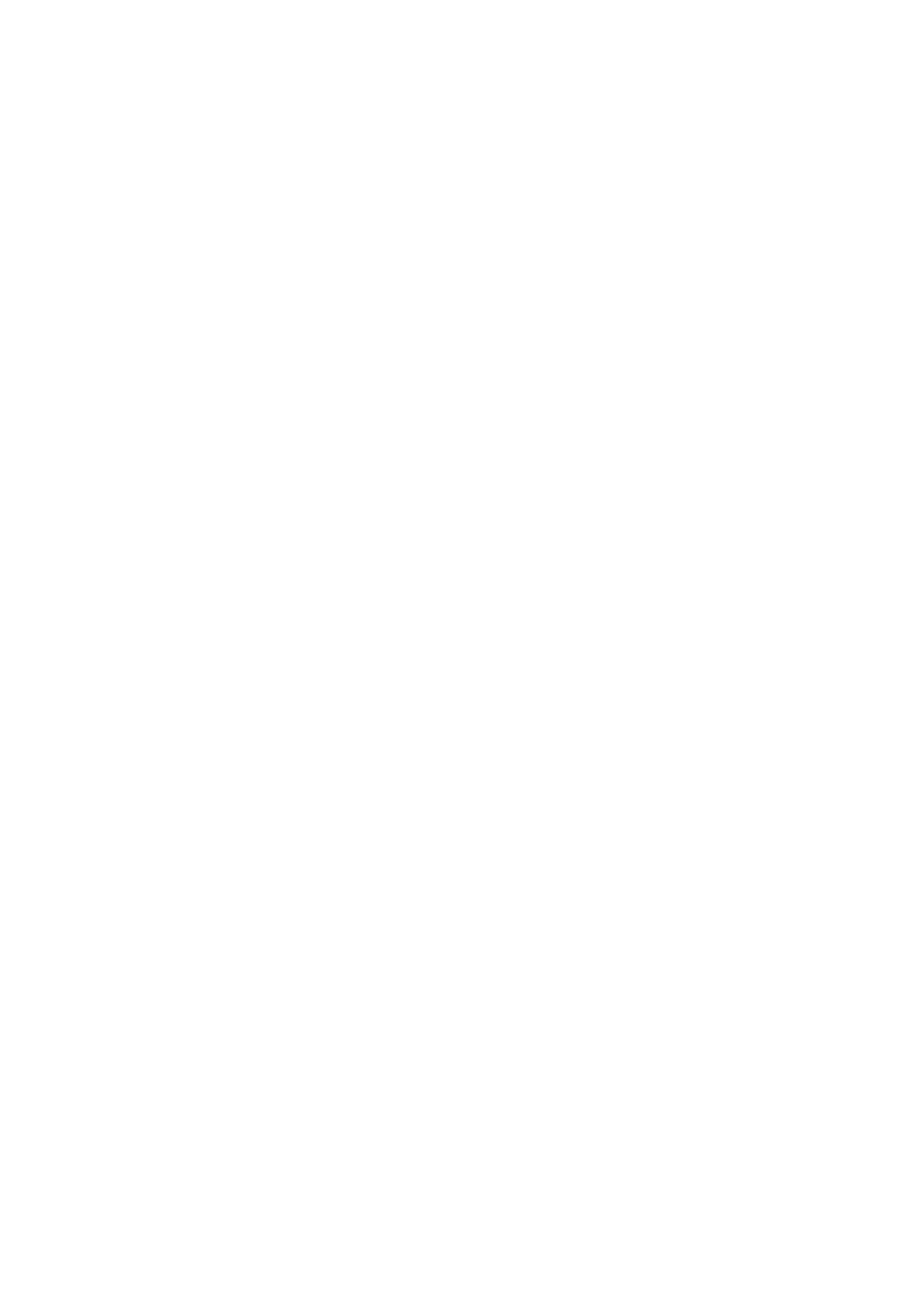# <span id="page-8-0"></span>**1 Introduction**

On 28 July 2011, the AEMC received a Request for Advice from the MCE (now SCER)[3](#page-8-2) asking us to assess whether the energy market arrangements can facilitate the efficient uptake of EVs and NGVs. The Request for Advice forms the basis of our review.

In this draft advice we:

- provide our draft recommendations with respect to EVs;
- provide our draft recommendations with respect to NGVs; and
- seek stakeholders' submissions to our draft recommendations.

We request that submissions to the draft advice be provided by 1 October 2012.

We acknowledge all of the submissions we received to date for both the Approach Paper and the Issues Paper.<sup>[4](#page-8-3)</sup> All of these submissions have assisted us in developing our draft advice.

# <span id="page-8-1"></span>**1.1 Context for the review**

Amidst attempts to address environmental challenges and concerns about energy security, EVs and NGVs may play a greater role in providing Australia's transport solutions. Moreover, the economic viability of these vehicles is improving because of technological progress. Indeed, the development of low emissions vehicles in international markets signals the likely emergence of these vehicles in Australia.

With these forces at play, this is an opportune time to assess whether Australia's energy markets can facilitate the efficient uptake of EVs and NGVs. The Federal Government asked the SCER to instruct us to identify the energy market arrangements needed to facilitate the uptake of EVs and NGVs.<sup>[5](#page-8-4)</sup>

Further, there are a range of related trials and programs currently underway across Australia. These trials and programs include the Victorian government's Electric Vehicle Trial; the Queensland government's development of an Electric Vehicle Roadmap; the South Australian government's Low Emission Vehicle Strategy; the Western Australia Electric Vehicle Trial; and the Australian government's Smart Grid, Smart City trial. We also note that the Commonwealth Scientific and Industrial Research Organisation (CSIRO) is conducting research on electric cars through its

<u>.</u>

<span id="page-8-2"></span><sup>3</sup> On 10 June 2011, the Council of Australian Governments (COAG) announced that it would amalgamate the MCE and the Ministerial Council on Mineral and Petroleum Resources and establish the Standing Council on Energy and Resources.

<span id="page-8-3"></span><sup>4</sup> Available at www.aemc.gov.au.

<span id="page-8-4"></span><sup>5</sup> Available at www.aemc.gov.au.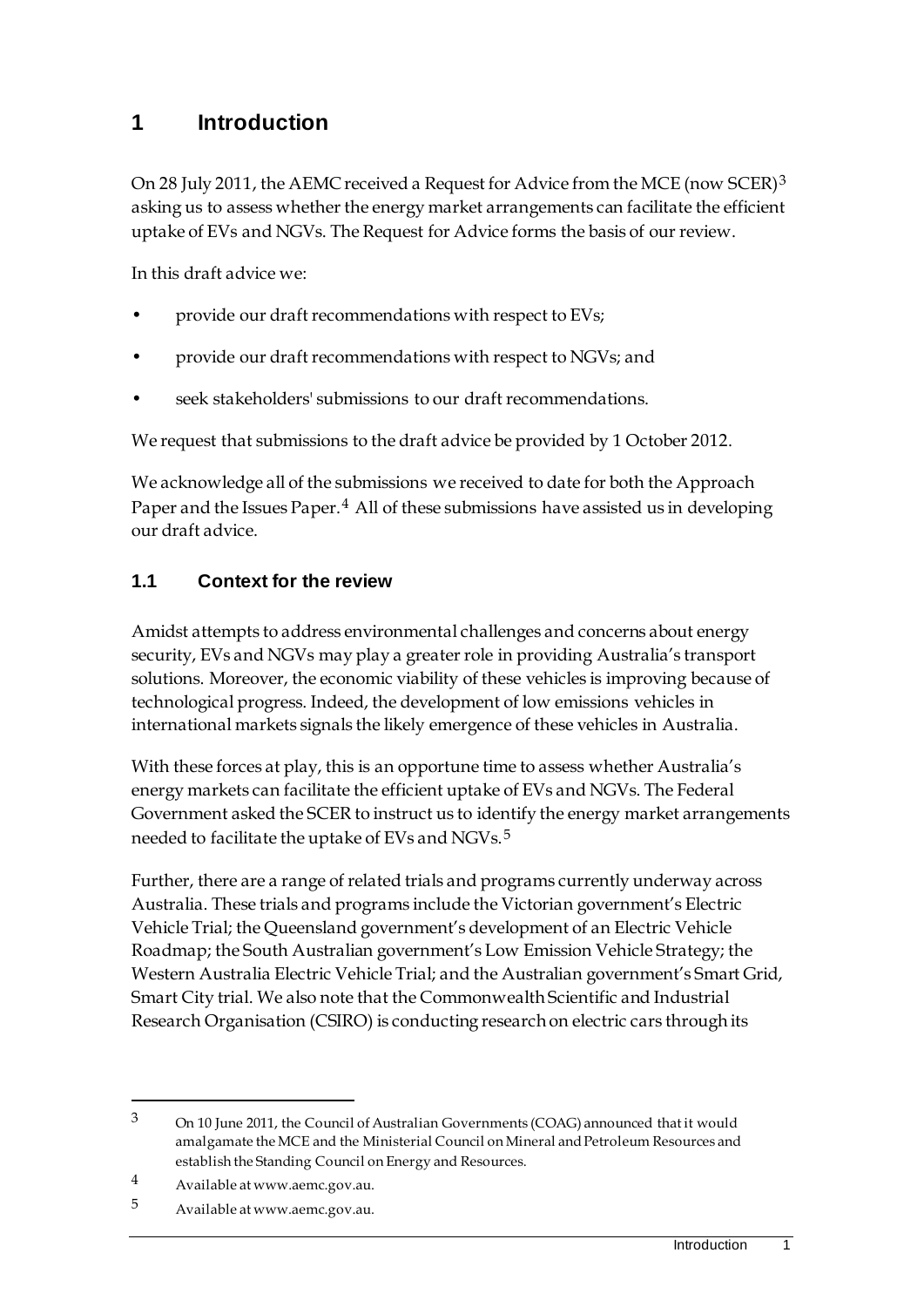Electric Driveway Project.<sup>[6](#page-9-1)</sup>The lessons emerging from these trials and research is important to consider in the development of our advice to the SCER.

Our work on the power of choice review is directly relevant to this Request for Advice.[7](#page-9-2) The power of choice review aims to identify opportunities for consumers to make informed choices about the way they use electricity and to encourage efficient demand side participation in the NEM. EVs are a source of DSP; it is a source of extra demand that can be managed and also could become a potential source of storage of electricity, which could then be exported back into the grid. The power of choice review therefore has common issues with this review. We are therefore coordinating these two reviews together to provide consistent and comprehensive advice.<sup>[8](#page-9-3)</sup> The power of choice draft report will be published on 6 September 2012.

# <span id="page-9-0"></span>**1.2 Objective and scope of the review**

Our objective in this review is to advise the SCER on how Australia's electricity and gas market arrangements can support the uptake of EVs and NGVs in the most economically efficient manner. This means that we have examined the NEM and the Western Australia (WA) electricity market arrangements as well as Australia's natural gas market arrangements. Any overlapping issues in electricity and gas markets have also been considered.

We have assessed the energy market implications for EVs that charge through the electricity system; namely, a battery electric vehicle (BEV) and a plug-in hybrid electric vehicle (PHEV). We have also assessed the energy market implications for NGVs; namely, NGVs powered by CNG and LNG.

While there are unique issues pertaining separately to EVs and NGVs, there are some common issues that we are required to investigate. These include (but are not limited to):

- the potential usage patterns and penetration rates, including any peak demand impacts;
- metering requirements, protocols and settlement issues;
- network protection/balancing requirements;
- connection and new network infrastructure implications; and
- potential implications for tariff arrangements.

-

http://www.aemc.gov.au/Market-Reviews/Open/Stage-3-Demand-Side-Participation-Review-Facilitating-consumer-choices-and-energy-efficiency.html

#### 2 Energy Market Arrangements for Electric and Natural Gas Vehicles

<span id="page-9-1"></span><sup>6</sup> http://www.csiro.au/resources/Electric-Driveway-reports.html 7

<span id="page-9-3"></span><span id="page-9-2"></span><sup>8</sup> Note this draft advice will be published before the power of choice review draft report.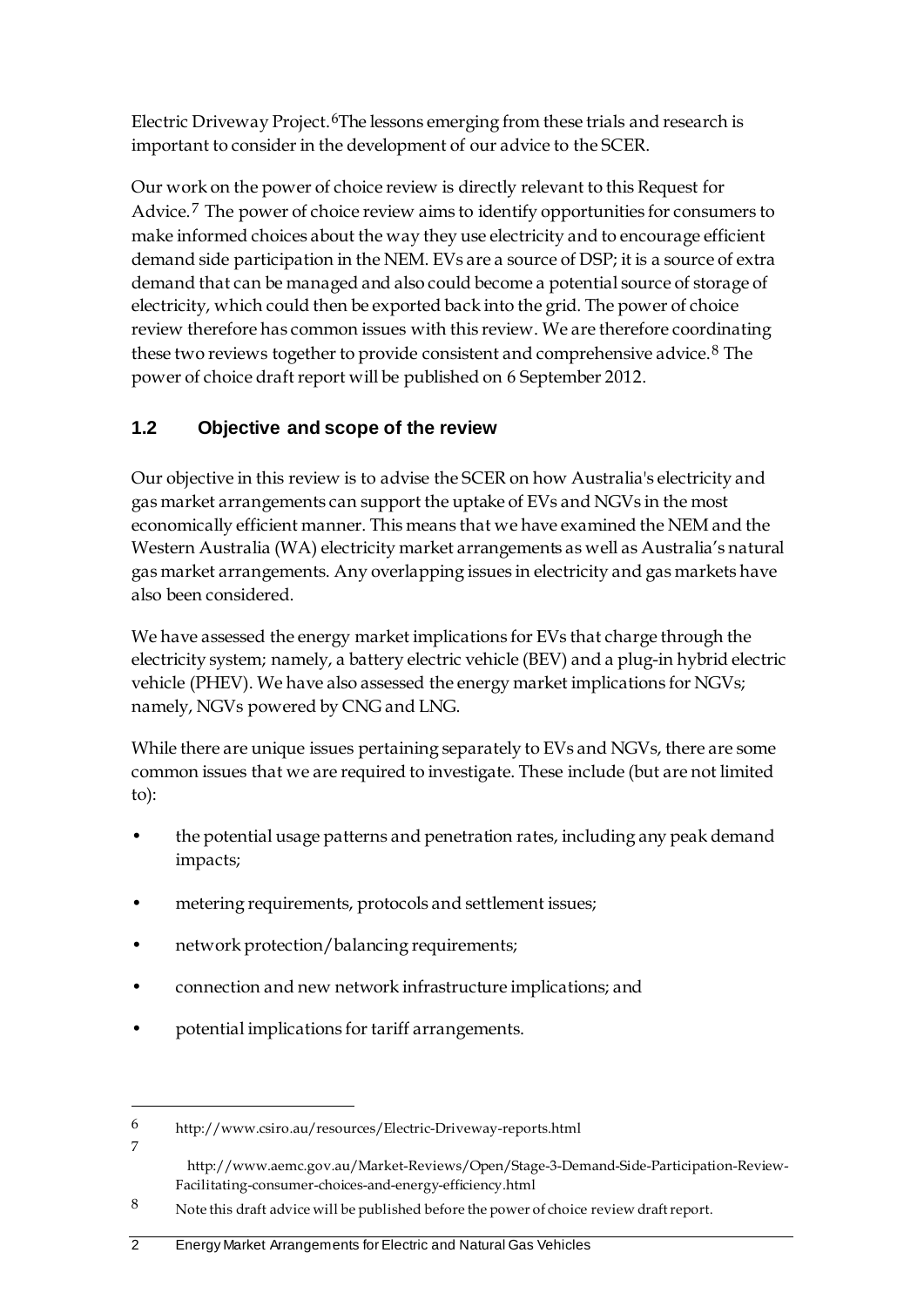The SCER has asked for a high level investigation into the energy market arrangements for EVs and NGVs. This means that not all of the detailed issues relating to how EVs and NGVs interact with energy markets are covered in our draft advice. We have focused on key issues in accordance with the Request for Advice.

We have not addressed broader economic issues relating to EV or NGV technologies. For example, arguments for rebates, tax concessions and other forms of government assistance for these technologies are treated as out of scope.[9](#page-10-1) Also, issues relating to technical and safety standards of low emissions vehicles are treated as out of scope for this review.  $10$ 

# <span id="page-10-0"></span>**1.3 Our approach to the review**

Our approach to this review is anchored in our statutory duty to promote the achievement of the energy market objectives: the NEO and NGO. We have used these energy market objectives to derive the key principles animating our review and in developing our analytical framework.

# **1.3.1 The National Electricity Objective and the National Gas Objective**

Under section 32 of the National Electricity Law (NEL), we are required to have regard to the NEO. The NEO states:

# **Box 1.1: National Electricity Objective**

The objective of this Law is to promote efficient investment in, and efficient operation and use of, electricity services for the long term interests of consumers of electricity with respect to ―

(a) price, quality, safety, reliability and security of supply of electricity; and

(b) the reliability, safety and security of the national electricity system.

Under section 72 of the National Gas Law (NGL), we are required to have regard to the NGO. The NGO states:

# **Box 1.2: National Gas Objective**

-

The objective of this Law is to promote efficient investment in, and efficient operation and use of, natural gas services for the long term interests of consumers of natural gas with respect to price, quality, safety, reliability and security of supply of natural gas.

<span id="page-10-1"></span><sup>9</sup> These arguments were raised in the submissions to the Approach Paper from General Electric (GE) and Westport Innovations.

<span id="page-10-2"></span><sup>10</sup> EV technical standards are being addressed by Standards Australia under the AS Technical Committee EVO 001.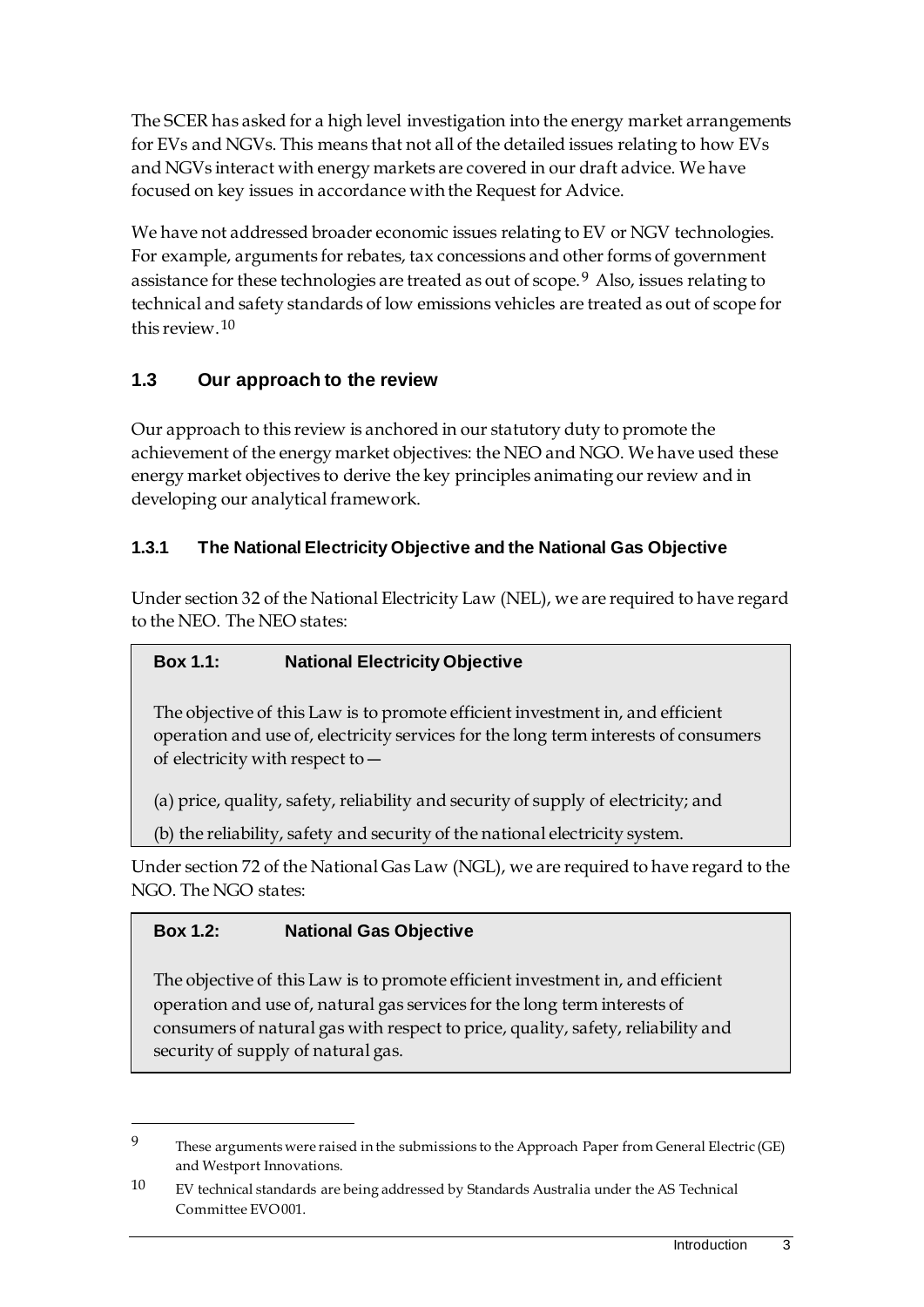## **1.3.2 Key principles for the review**

The NEO and NGO are founded on the concept of economic efficiency with emphasis on the long term interests of consumers. This encompasses not only the price at which services are provided, but also the quality, reliability, safety and security of the network and pipeline systems.

We have also taken the view that the scope of the NEO and NGO covers the means by which regulatory arrangements operate as well as their intended results. Hence, we seek to apply the principles of good regulatory design and practice in order to promote stability and predictability of the regulatory framework, minimise operational interventions in the market, and promote transparency. Therefore, regulatory design and practice will be a significant consideration for the review as it is important that any reforms are robust over the longer term.

In accordance with the NEO and NGO, we have developed and derived principles that are relevant in testing how the energy market arrangements can support the uptake of EVs and NGVs in the most economically efficient manner. These principles refer to the capacity for the energy market arrangements to:

- facilitate consumer choice in the way these technologies are used;
- appropriately allocate costs to the party that causes these costs, as far as is efficient;
- facilitate the security, safety and reliability of the electricity system and the supply of natural gas by promoting efficient investment in network and pipeline services; and
- foster competition and innovation, including innovation among business models, in the provision of services supporting these technologies.

In providing our advice in relation to the arrangements that promote the 'economically efficient' uptake of EVs and NGVs we aim to fulfil these principles.

# **1.3.3 Our analytical framework for the review**

We have developed an analytical framework that sets out, step-by-step, how we have analysed the issues raised in order to provide complete and evidence-based advice to the SCER. The Table below describes our analytical framework and specifies the publications in which the key issues have been addressed to date.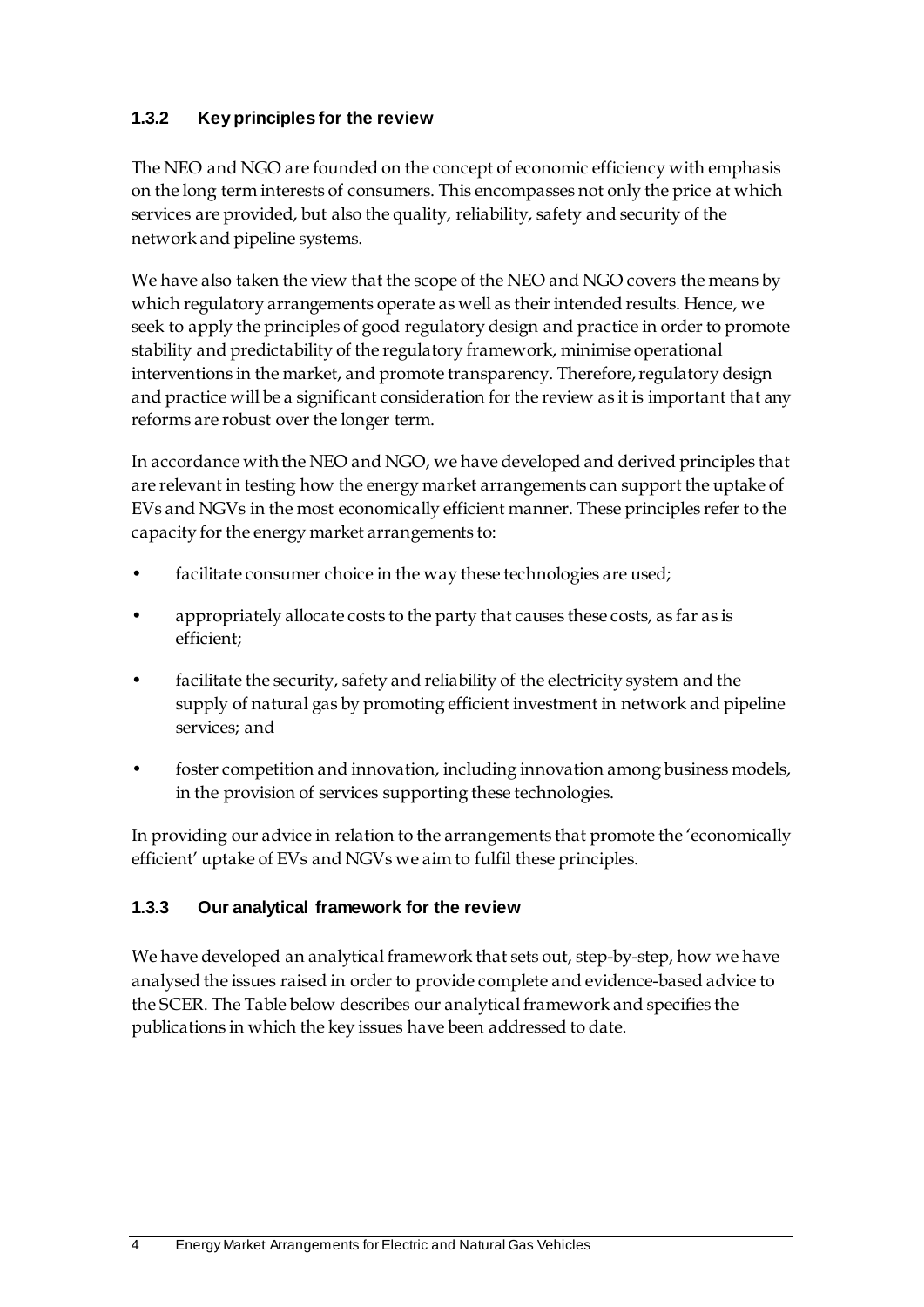## **Table 1.1 Analytical Framework**

| <b>Stage of Approach</b> | <b>Objective</b>                                                                                                                                                                                  | Outcome                                                |
|--------------------------|---------------------------------------------------------------------------------------------------------------------------------------------------------------------------------------------------|--------------------------------------------------------|
| Step 1                   | Identify and describe the<br>technology (either EV or<br>NGV).                                                                                                                                    | Addressed in our Issues<br>Paper.                      |
| Step 2                   | Assess the potential uptake<br>of EVs and NGVs.                                                                                                                                                   | Completed by AECOM in its<br>final advice to the AEMC. |
| Step 3                   | Identify the costs and<br>benefits of EVs and NGVs to<br>the energy markets.                                                                                                                      | Completed by AECOM in its<br>final advice to the AEMC. |
| Step 4                   | Identify the appropriate<br>electricity market or natural<br>gas market regulatory<br>arrangements necessary to<br>facilitate the economically<br>efficient uptake of EVs and<br>NGV <sub>S</sub> | Addressed in our draft<br>advice.                      |
| Step 5                   | Identify the changes required<br>to achieve the appropriate<br>electricity market or natural<br>gas market regulatory<br>arrangements and propose<br>recommendations.                             | Addressed in our draft<br>advice.                      |

# <span id="page-12-0"></span>**1.4 Our approach to the draft advice**

<u>.</u>

Our approach to the draft advice has been to assess the adequacy of the energy market arrangements to cater for EVs and NGVs. Where we have made recommendations to change these energy market arrangements, our recommendations attempt to be technology-neutral (that is, apply to all appliances and not only EVs) as far as is appropriate.

### **1.4.1 Draft advice based on findings of EV and NGV uptake**

Our draft advice is based upon the evidence provided to us by AECOM relating to EV and NGV uptake.[11](#page-12-1) We commissioned AECOM to analyse EV and NGV uptake to gauge the materiality of the impacts that EVs and NGVs could have on the electricity and natural gas markets, respectively.

The key conclusion from AECOM's analysis is that if charging an EV is unmanaged in the sense that there is an absence of signals to encourage EV consumers to charge away

<span id="page-12-1"></span><sup>11</sup> AECOM's Final Advice is available at www.aemc.gov.au. Note our Information Sheet summarises AECOM's key findings.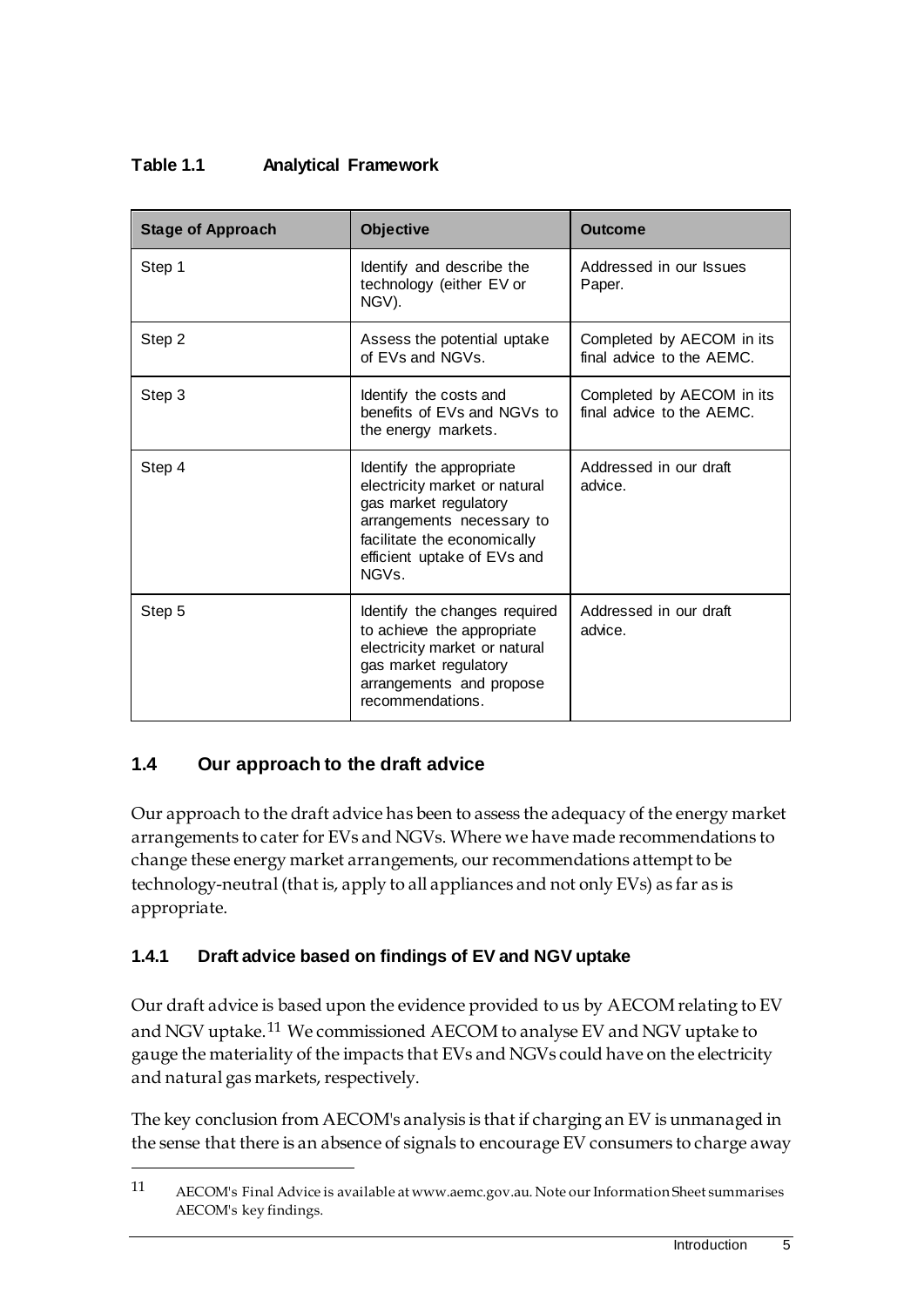from times of peak demand, then this could result in significant additional peak demand resulting in further costs to the electricity system. Given these findings, it is therefore important that there are appropriate energy market arrangements in place to manage the impact of EVs on the electricity system. This draft advice is developed with this imperative in mind.

We note that forecast uptake is uncertain and while we have modelled a set of uptake scenarios (low, central and high uptake). Actual uptake of these vehicles may vary from these scenarios. However, it is important that the energy market arrangements provide efficient outcomes whatever the uptake of these vehicles in the long term.

# **1.4.2 No EV specific energy market arrangements**

From an energy market perspective, the general form of our recommendations is that there should not be specific energy market arrangements applying to EVs. While EVs have formed the catalyst for raising issues with the current arrangements, our recommendations are premised on the view that EV load is another form of demand side participation and that EV load should be treated in a technology-neutral manner. The weight of stakeholder submissions from government and energy market participants affirmed this view.[12](#page-13-0)

We recognise that consumers may prefer to treat EV load separately from non-EV load. For example, an EV consumer might seek an EV specific tariff that is separate from its non-EV load.[13](#page-13-1) It is conceivable that EV service provider business models could emerge to meet these consumer preferences. In fact, better place<sup>[14](#page-13-2)</sup> (an EV services provider) argued for specific arrangements that enabled EV load to be separated from non-EV load. The better place business model seeks to directly manage electricity supply for an EV rather than through the incumbent retailer at a premise and it seeks to manage EV load as a load aggregator.<sup>[15](#page-13-3)</sup>

We recognise that in some circumstances specific energy market arrangements for EVs may be necessary (for example, network licensing exemptions for providers of EV

<span id="page-13-2"></span>14 See www.betterplace.com.au.

-

<span id="page-13-3"></span>15 better place, *Response to AEMC Issues Paper -Energy market arrangements for electric and natural gas vehicles*, submission to the AEMC, 23 February 2012, p 3-4.

<span id="page-13-0"></span><sup>12</sup> Tasmanian Department of Infrastructure, Energy and Resources, *Response to AEMC Issues Paper -Energy market arrangements for electric and natural gas vehicles*, submission to the AEMC, 28 February 2012; Government of South Australia, *Response to the AEMC Issues Paper - Energy market arrangements for electric and natural gas vehicles*, submission to the AEMC, 1 March 2012; Aurora Energy, *Response to AEMC Issues Paper -Energy market arrangements for electric and natural gas vehicles*, submission to the AEMC, 23 February 2012; Ausgrid, *Response to AEMC Issues Paper -Energy market arrangements for electric and natural gas vehicles*, submission to the AEMC, 12 March 2012; Citipower and Powercor, *Response to AEMC Issues Paper -Energy market arrangements for electric and natural gas vehicles*, submission to the AEMC, 23 February 2012; Energex, *Response to the AEMC Issues Paper - Energy market arrangements for electric and natural gas vehicles*, submission to the AEMC,27 February 2012; Origin Energy, *Response to AEMC Issues Paper -Energy market arrangements for electric and natural gas vehicles*, submission to the AEMC, 23 February 2012.

<span id="page-13-1"></span><sup>13</sup> Non-EV load can refer to general household electricity consumption.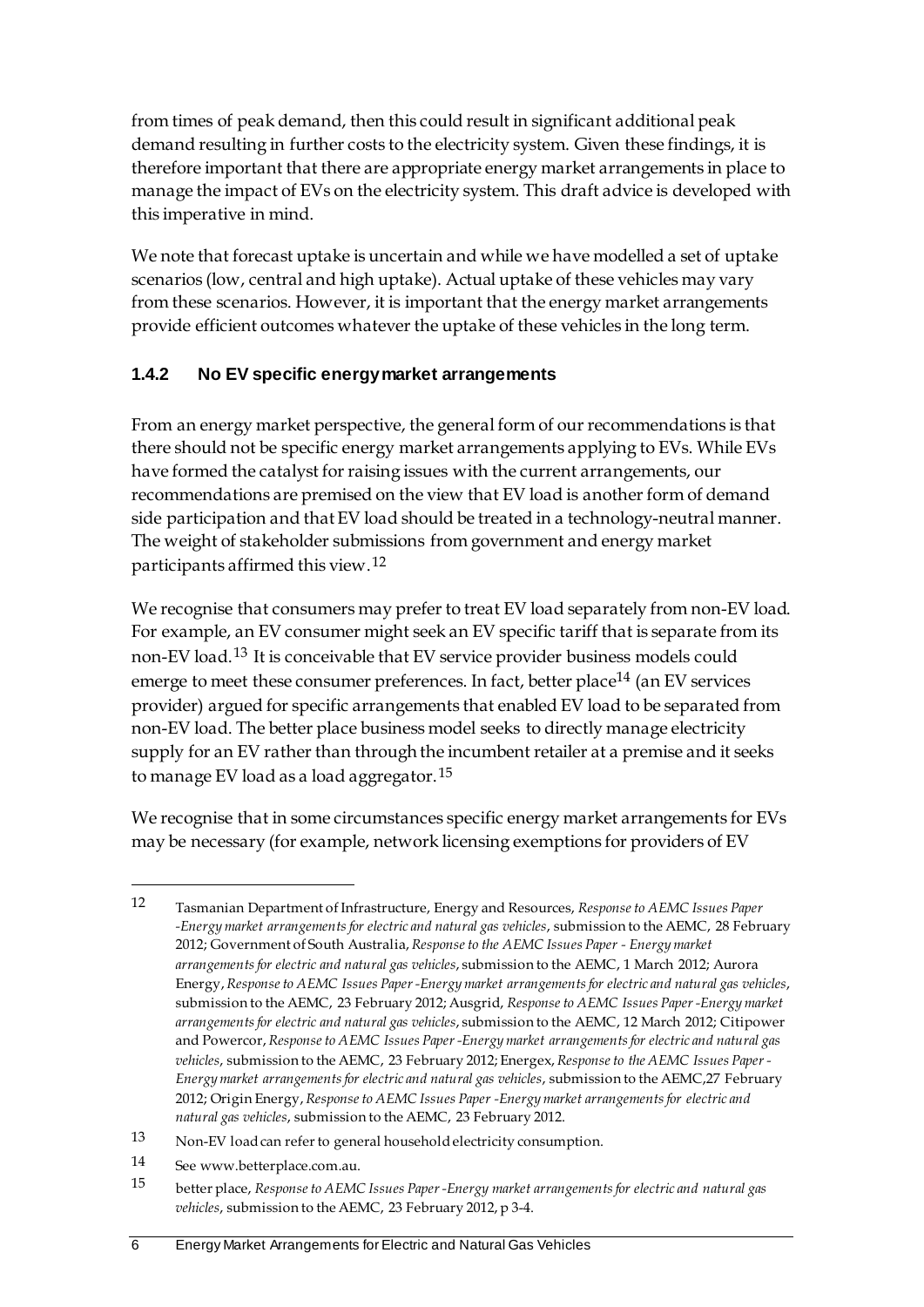charging). However, generally, EV load should be treated consistently with other forms of demand side participation in a technology-neutral manner. This means that our recommendations on metering, pricing and controlled charging apply not only to EVs but also to other potential appliances. We have integrated our thinking in this review with our power of choice review.[16](#page-14-0)

# **1.4.3 Our questions to frame the draft advice with respect to EVs**

To frame our draft advice with respect to EVs and in accordance with the principles for this review, we developed two questions to categorise the issues and to structure how we would present this draft advice. In line with our thinking in Steps 4 and 5 of our analytical framework (as set out in our Issues Paper), these questions are:

- 1. What energy market arrangements are needed to encourage efficient behaviour with respect to EVs by apportioning costs consistent with the causer-pays principle and enhancing benefits?;
- 2. What energy market arrangements are needed to promote consumer choice with respect to EVs?

The first question assesses whether the interaction of EV charging with the energy market is efficient and is therefore ultimately in the long term interests of consumers. We consider that apportioning costs to energy market participants in a manner that is consistent with the causer-pays principle, can help address the impacts of EVs on peak demand and system infrastructure costs.

The causer-pays principle, in simple terms, means that the party that causes the costs should be the party that bears the costs. The causer-pays principle is intended to minimise cross-subsidies as far as practicable; that is, it minimises the extent that costs arising from EVs are smeared from EV consumers to non-EV consumers. We also consider what arrangements are required to enhance the benefits that EVs could provide to the energy market.

The second question recognises that the market for EVs is at an early stage of development. We seek to devise energy market arrangements that promote efficient consumer choice by fostering a competitive environment that support such choices. In the context of this review, consumer choice refers to the decisions consumers make with respect to charging an EV and using a range of EV-related services. Consumer choice is important because it empowers consumers to make consumption decisions in relation to EV services in a manner consistent with their preferences such that it drives efficient market outcomes.

We acknowledge that these questions can raise common issues. For example, our recommendations on metering are relevant to discussions on promoting consumer choice (question one) and facilitating efficient behaviour (question two).

<u>.</u>

<span id="page-14-0"></span><sup>16</sup> Available at www.aemc.gov.au.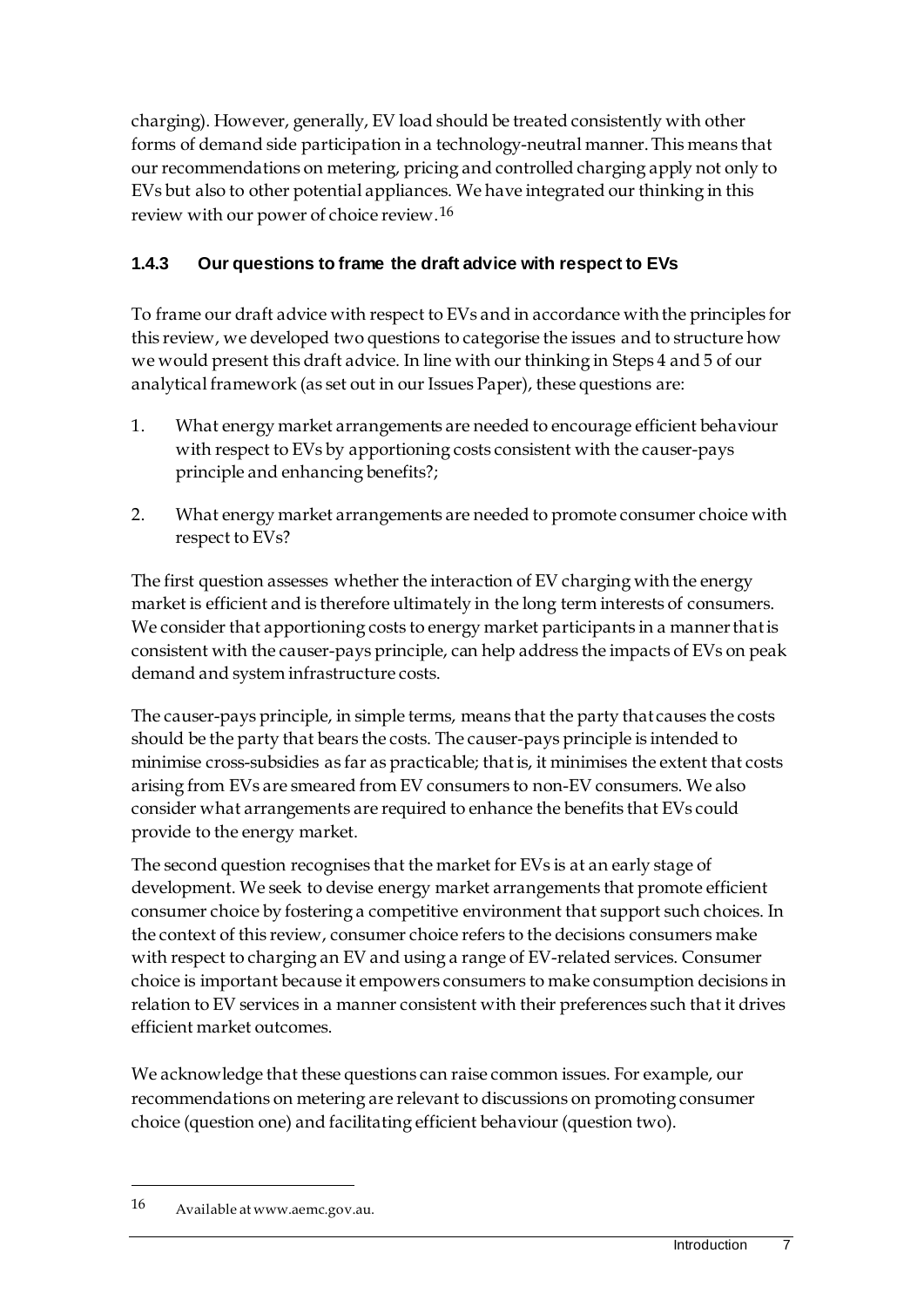As the subsequent chapters attest, both of these questions have assisted us in structuring and conveying our draft advice.

# **1.4.4 EV charging locations and EV service provider business models**

When we developed our draft advice, our recommendations were designed to be practical and comprehensive while acknowledging that EV technology is still at an early stage of development. We have therefore developed certain working assumptions related to EV charging locations to ascertain how EV charging interacts with the electricity system.

From a consumer perspective, an EV consumer would likely want the choice to charge its EV at both home, work and other commercial premises. From an electricity market perspective, EV charging generally occurs at two points on a network:[17](#page-15-0)

- At a direct connection to the distribution network. This occurs at a connection point either via a retailer to the distribution network or directly to a distribution network.
- At a connection to an embedded network.<sup>[18](#page-15-1)</sup> This occurs through an on-selling arrangement.[19](#page-15-2)

We have also considered the types of EV service provider business models available and note that a range of business models may emerge in coming years. For example, it is possible for a Distribution Network Service Provider (DNSP) to operate EV charging infrastructure<sup>[20](#page-15-3)</sup> (eg. operating a commercial EV charging station) or electricity retailers to offer these services. Irrespective of the diversity of business models possible, we consider that there are certain key types of services that could be provided, namely:

- EV infrastructure provision; and
- provision of electricity (at a range of locations).

EV service providers could provide one service only or both of these services. It is also possible for EV service providers to provide a range of related services, such as road side assistance, battery swap services or, conceivably, a range of non-EV related services.

<span id="page-15-0"></span><sup>17</sup> Connection of an EV can occur with transmission connected customers - for example at a car park at a major industrial customer.

<span id="page-15-1"></span><sup>18</sup> An embedded network is a network connected to but not forming part of a transmission or distribution network and it provides electricity to a third party. Eg. a network within a shopping centre complex providing electricity to tenants.

<span id="page-15-2"></span><sup>19</sup> Onselling means an arrangement where a person acquires energy from a retailer following which the person acquiring the energy sells this energy for use within the limits of premises owned, occupied or operated by the person.

<span id="page-15-3"></span><sup>20</sup> This occurs in international jurisdictions.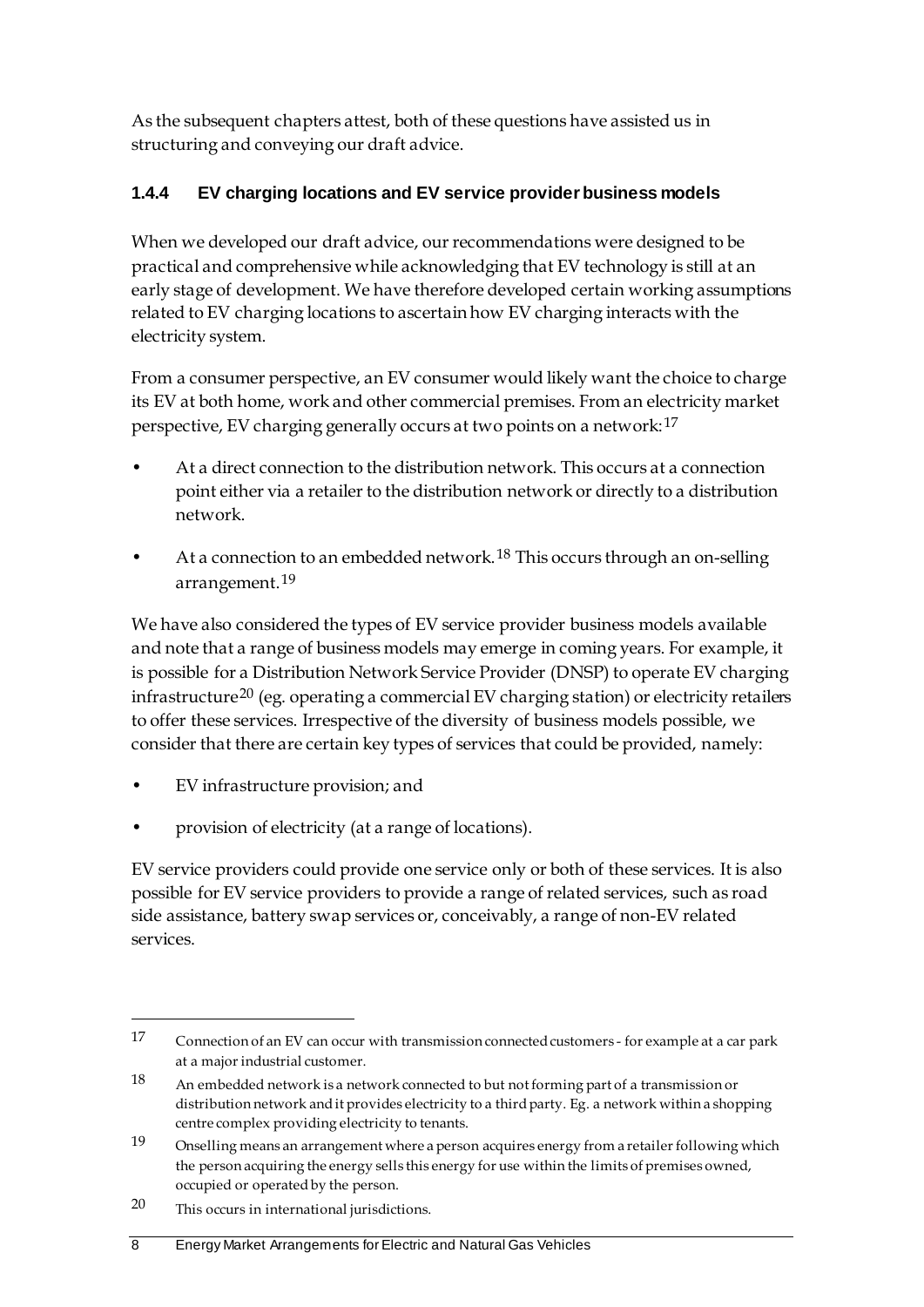In providing out draft advice, we have considered the effect on energy market arrangements of a 'bundled service provider'. We have defined a 'bundled service provider' as providing:

• the EV infrastructure;

<u>.</u>

- electricity to the EV consumer; and
- other services, which may or may not directly relate to the sale of electricity.

#### **1.4.5 The draft advice and its relationship with the National Energy Customer Framework**

Our draft advice is provided on the premise that the National Energy Customer Framework (NECF) will take effect in the NEM. We acknowledge the SCER's indication that the NECF will come into force in each of the NEM jurisdictions at different times.<sup>21</sup> Given the slow uptake of EVs in the short term, it is appropriate that our draft advice applies the NECF. This is because the NECF is intended to become the legislative architecture for the retail energy markets and consumer protection.

The NECF is designed to be a national framework for energy distribution and retail regulation. It is a legislative package that includes the NERL (and associated Rules) and adds new parts to the rules under the NEL and the NGL. In particular, there is a new Chapter 5A of theNational Electricity Rules (NER) that sets out the framework for retail consumers connecting to the distribution network.

The aspects of the NECF that affect our draft advice on EVs are the NERL and Chapter 5A of the NER. Specifically:

- the NERL is relevant to the question as to whether charging an EV is the sale of electricity and if so, it specifies the retail licensing (and exemptions) regime that applies; and
- Chapter 5A of the NER is relevant in understanding the regulatory framework that applies to EV customers connecting to the distribution network to recharge their EVs.

We have explored the EV implications of these aspects of the NECF in subsequent chapters of this draft advice.

We note that if the NECF does not come into force in certain jurisdictions, then our draft advice would apply to relevant jurisdictional arrangements. With respect to consumer protections, the Australian Consumer Law would apply.

<span id="page-16-0"></span><sup>21</sup> Currently the NECF is in force in Tasmania, the Australian Capital Territory and the Commonwealth jurisdiction. The remaining jurisdictions may introduce NECF at later dates.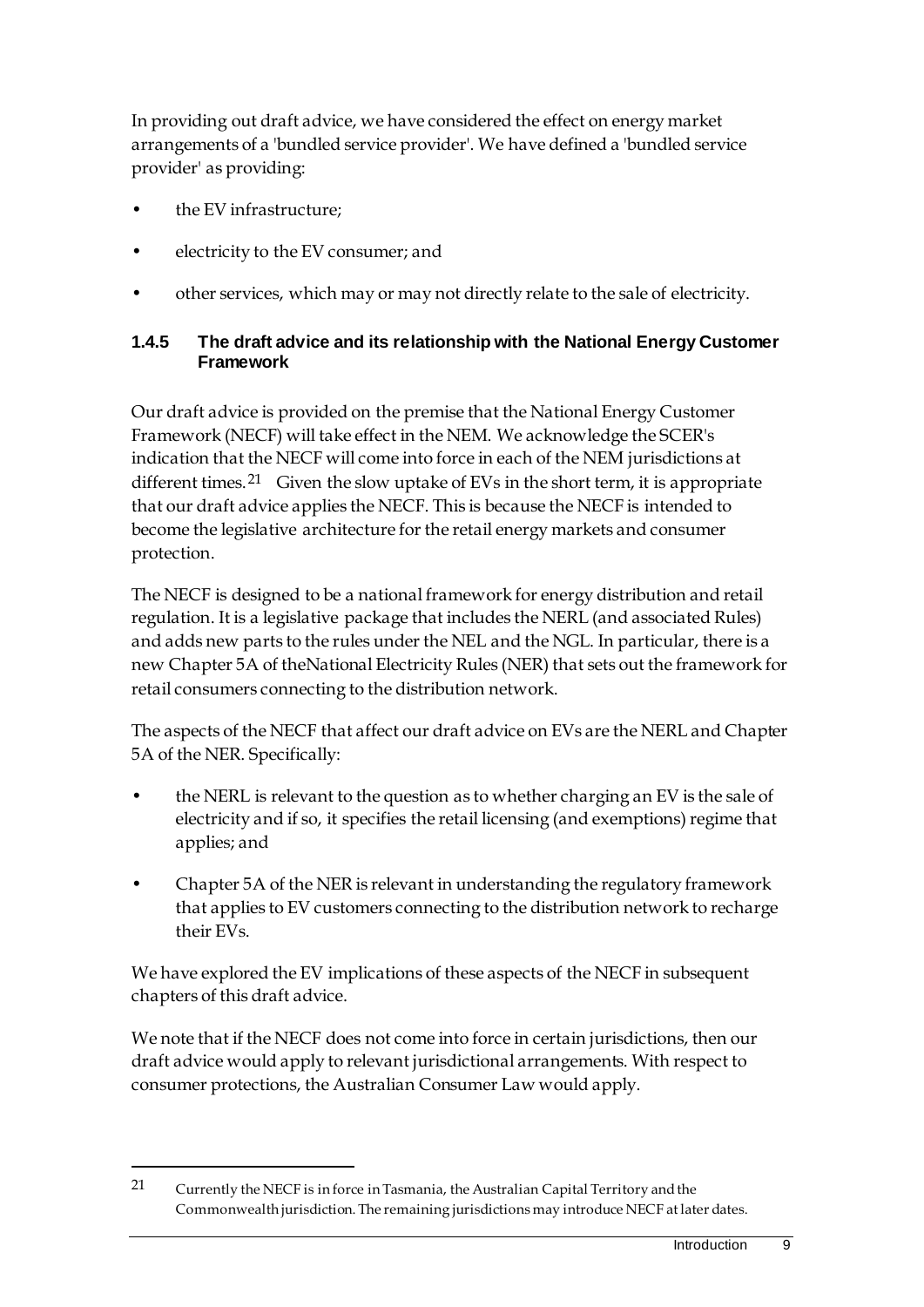## <span id="page-17-0"></span>**1.5 Structure of the draft advice**

This draft advice is structured as follows:

- Chapter 2 relates to EVs and the NEM arrangements to facilitate efficient charging behaviour;
- Chapter 3 relates to EVs and the NEM metering arrangements to facilitate consumer choice and efficient charging;
- Chapter 4 relates to EVs and the NEM arrangements to facilitate consumer choice;
- Chapter 5 relates to EVs in Western Australia;
- Chapter 6 relates to NGVs; and
- Chapter 7 concludes with a summary of our draft recommendations.

This draft advice also contains the following Appendices:

- Appendix A Submissions summary table Issues Paper; and
- Appendix B Overview of Western Australia's electricity market.

### <span id="page-17-1"></span>**1.6 Timeframes and consultation for the draft advice**

We will prepare our advice in conjunction with our power of choice review. Therefore, the draft and final advice in relation to EVs and NGVs will coincide with the draft and final report of the power of choice review so that our advice is consistent and comprehensive. Accordingly, we intend to undertake this review to the following time frames:

### **Table 1.2 Proposed timeframes for this review**

| <b>Publication Milestone</b>                                          | Date of Publication |  |
|-----------------------------------------------------------------------|---------------------|--|
| EV/NGV review draft advice                                            | 29 August 2012      |  |
| power of choice draft report                                          | 6 September 2012    |  |
| EV/NGV review final advice and power of<br>choice review final report | November 2012       |  |

The terms of our Request for Advice require us to consult with:

- The Australian Energy Market Operator (AEMO);
- The Australian Energy Regulator (AER);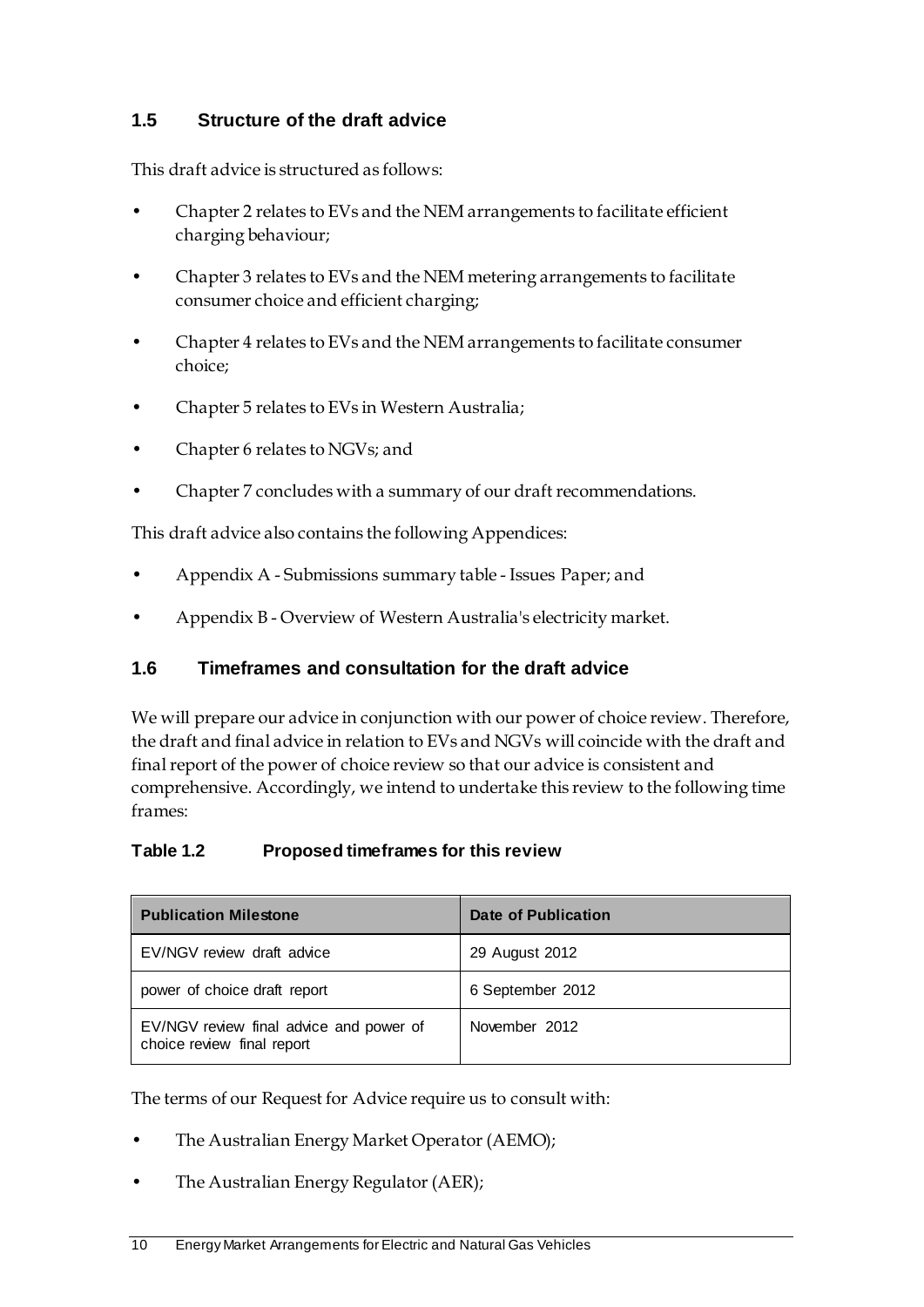- Industry groups and representatives from energy networks and energy retailers;
- The Cooperative Research Centre for Advanced Automotive Technology; and
- Relevant Commonwealth and jurisdictional departments.

We have consulted with these stakeholders during the course of our review.

All stakeholders have the opportunity to provide us with submissions on this draft advice. We would appreciate the receipt of submissions by 1 October 2012. Submissions should contain the project reference code **'EMO0022'** in the subject heading.

Submissions may be sent electronically through the Commission's website at www.aemc.gov.au or in hard copy to:

Australian Energy Market Commission

PO Box A2449

Sydney South NSW 1235.

## <span id="page-18-0"></span>**1.7 Next steps after the publication of the final advice**

Our final advice will be provided to SCER for their consideration. SCER will consider the recommendations in our final advice and are empowered to make decisions relating to the implementation of these recommendations. SCER may make policy announcements, review the relevant legislative frameworks or request that we consider particular rule changes. There will be further opportunities for stakeholders to participate in the development of the recommendations canvassed in our final advice.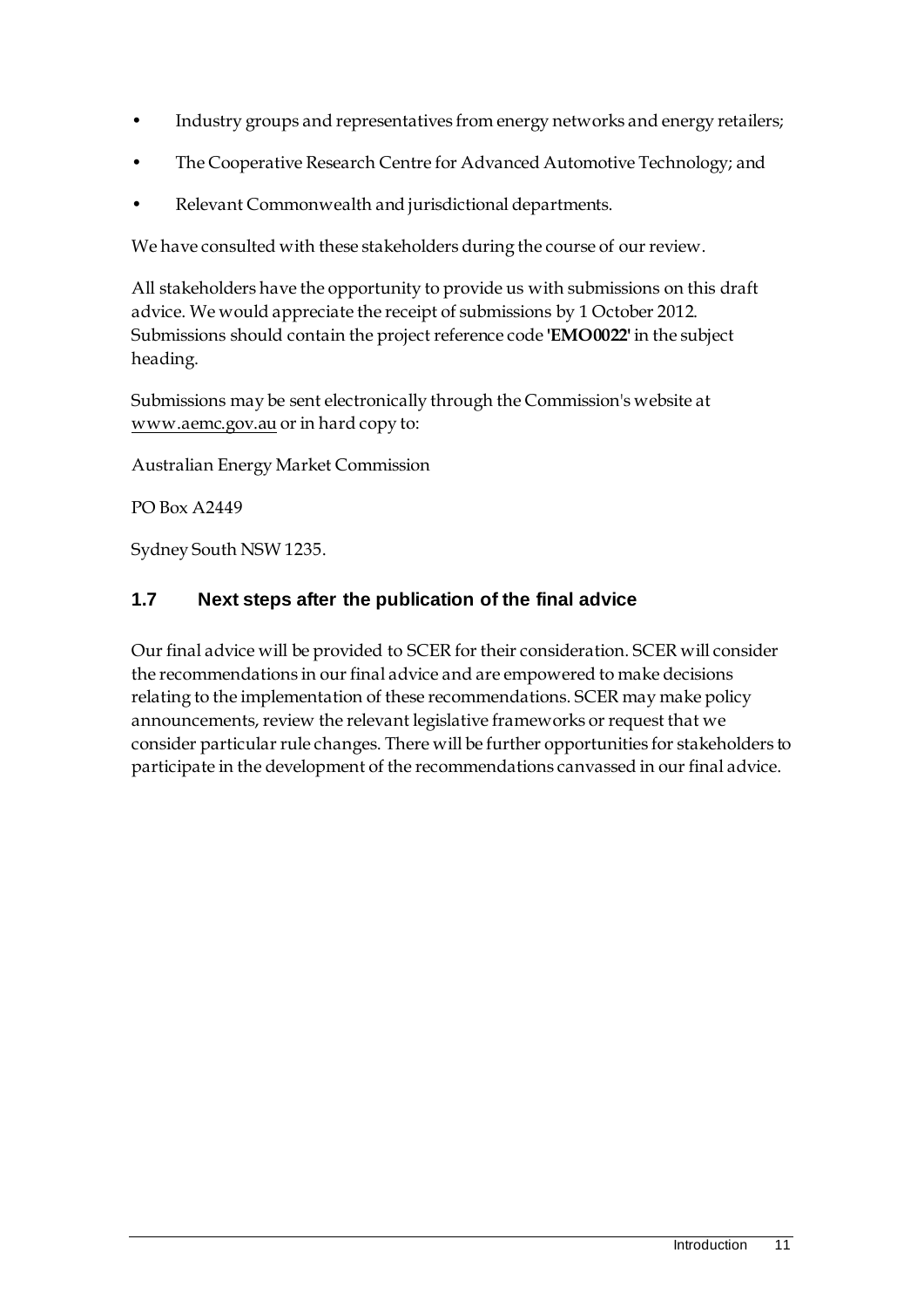# <span id="page-19-0"></span>**2 Electric Vehicles - NEM arrangements to facilitate efficient behaviour**

Given the uptake of EVs in Australia, if EV charging behaviour is unmanaged,  $22$  then this charging behaviour has the potential to collectively have a significant impact on peak demand and impose substantial costs to the electricity system.[23](#page-19-2) In fact, AECOM's analysis found that if EV charging is left unmanaged, then the costs ( in terms of network and generation upgrades) in the NEM could be in the order of around \$10, 000 per EV between 2015 to 2020 (although the actual amount varies by location and use profile).<sup>[24](#page-19-3)</sup>Of this amount, we estimated that approximately \$3,000 -\$3,500 of these costs would be paid for by the consumer.<sup>[25](#page-19-4)</sup> The remainder of these costs (\$6,500 - \$7,000) would be borne by all consumers. Over a five yer period, this equates to just over an extra \$1000 per EV per year of additional generation and network costs that would be recovered from all consumers. This implies that measures need to be put in place to yield efficient market outcomes.

We seek to facilitate efficient EV charging behaviour to manage the impact of EVs on the electricity system through the causer-pays principle. In other words, we seek to implement measures such that the party that causes the extra costs for EV charging should bear those extra costs. These extra costs refer to the additional system infrastructure - both network<sup>[26](#page-19-5)</sup> and generation - needed to serve the additional electricity demand which results from the charging of EVs. The extent of these additional costs will be driven by decisions made by EV consumers on both the quantity, timing and location of the charging of EVs.

If the energy market arrangements are designed in a manner such that EV consumers bear these extra costs, then the EV consumer will be incentivised to make efficient decisions on when and how much to consume. If not, the extra costs will be smeared across all consumers. Given the potential magnitude of these costs, it is necessary for there to be energy market arrangements to incentivise EV charging leading to efficient market outcomes.

We are also proposing recommendations that facilitate the realisation of the benefits that EVs can provide to the energy market.

#### 12 Energy Market Arrangements for Electric and Natural Gas Vehicles

<u>.</u>

<span id="page-19-1"></span><sup>22</sup> Unmanaged charging refers to the charging of an EV in the absence of a signal to reflect the costs of charging at times of peak demand. In contrast, managed charging variously refers to time-varying (including Time Of Use -TOU) charging, smart meter charging and controlled charging.

<span id="page-19-2"></span><sup>23</sup> This is one of the key findings of AECOM (2012) Final Advice available at www.aemc.gov.au.

<span id="page-19-3"></span><sup>24</sup> AECOM (2012), Final Advice, p. ix. Available at www.aemc.gov.au. AECOM derived this figure by dividing the aggregate EV related electricity system costs (\$3.1 billion) by the total EV stock (390,000) in 2020 and rounded up to the nearest significant number.

<span id="page-19-4"></span><sup>25</sup> Assuming an annual bill of between \$500-700 for the time period between 2015-2020.

<span id="page-19-5"></span><sup>26</sup> Network costs will depend upon the location of the EV charging facility and local network characteristics, such as the extent of spare capacity.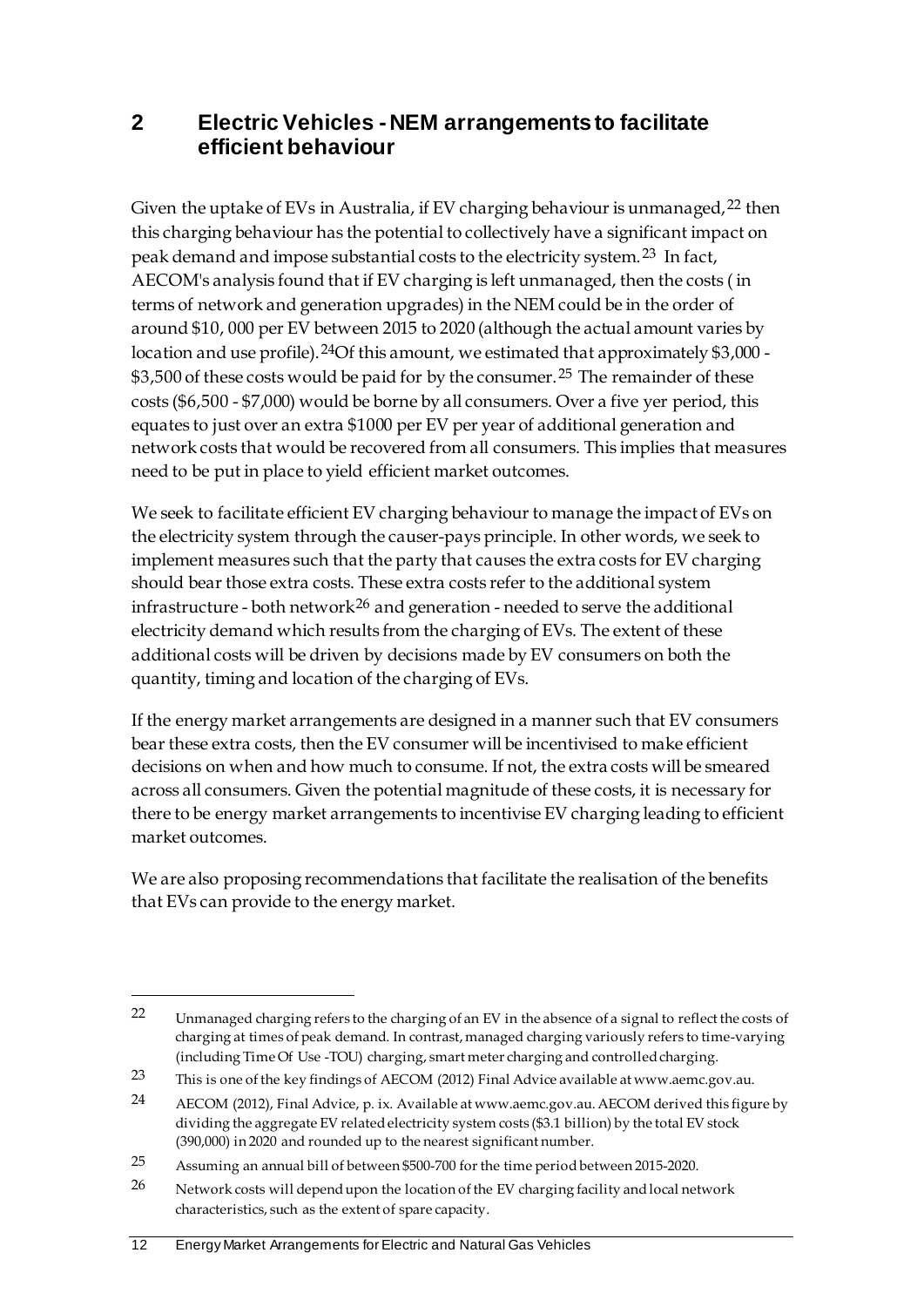Specifically, we discuss:

- pricing incentives for EVs as a form of demand side participation;
- connecting to a distribution network;
- controlled charging of EVs; and
- vehicle-to-grid capabilities.

#### <span id="page-20-0"></span>**2.1 Pricing signals to encourage efficient behaviour**

#### **Box 2.1: Draft recommendation**

Our power of choice review found that the current network and retail tariffs do not necessarily reflect the cost of supply and the delivery of electricity. This means that most consumers currently do not have options to capture the value of DSP activities. Therefore, the current pricing arrangements are unlikely to promote efficient charging behaviour for EV consumers.

Although efficient behaviour requires high use consumers to face cost-reflective prices, we do not recommend mandating specific price structures for residential EV consumers because:

- EVs should be treated as other forms of large load and DSP and the power of choice review will provide advice on how the market could move towards more cost reflective prices; and
- retailers and networks can still develop their own EV specific tariffs to incentivise efficient behaviour.

Also, we recommend that:

- there may be merit in having some form of geographical variation in the DUOS charges to better focus the network costs onto the EV consumer and to address the effects of EV uptake clustering in particular locations at the early stages of the market; and
- meters with interval read capability are necessary to enable consumers to be incentivised to behave in a manner that yields efficient market outcomes. The power of choice review is exploring how high use consumers, such as large load consumers, can be allocated interval (or other time varying) meters to facilitate efficient behaviour.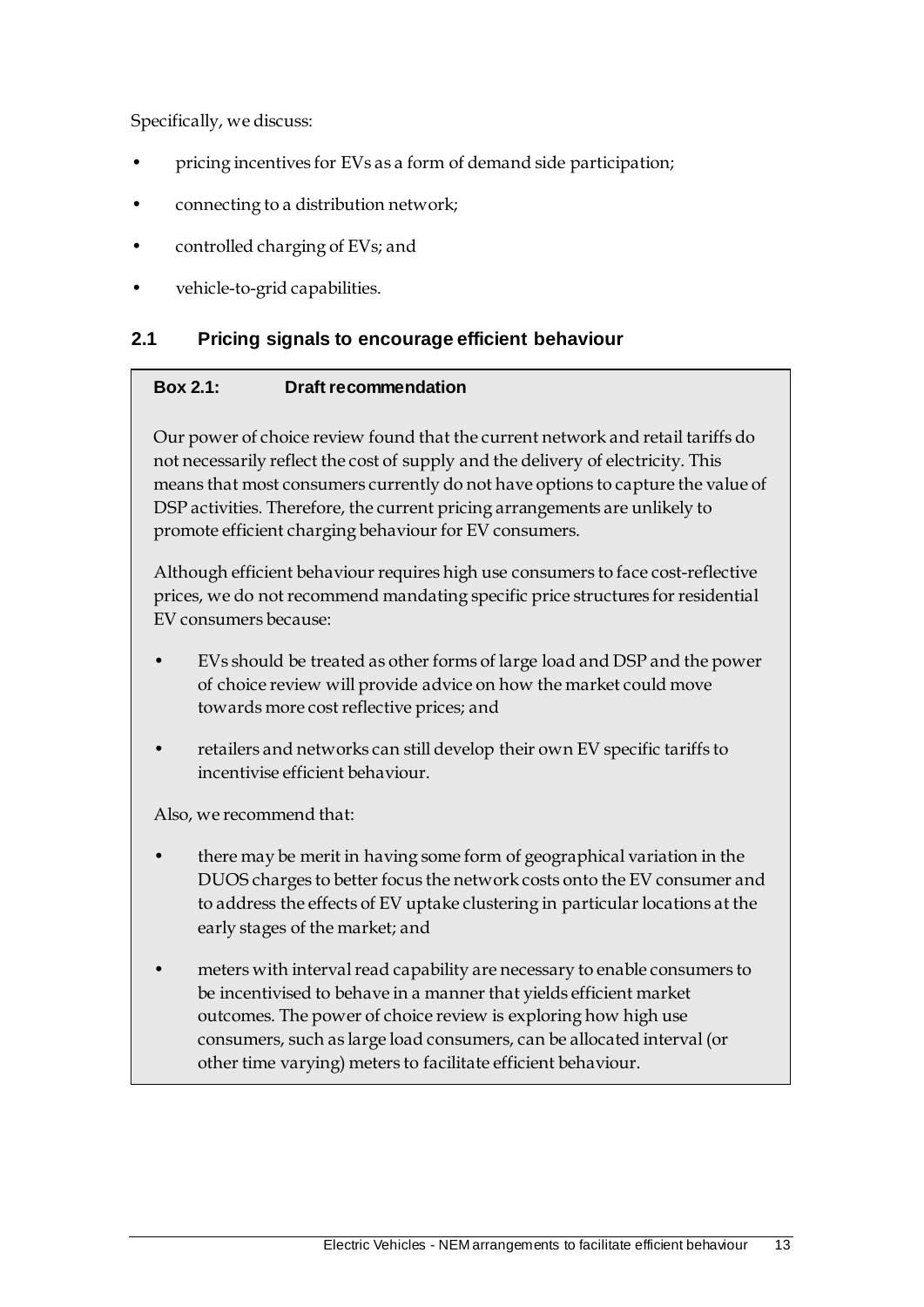# **2.1.1 Significance of the issue**

From an energy market perspective, we are interested in encouraging efficient behaviour with respect to EVs to address the potential impacts that EVs could have on peak demand, particularly where EV charging is left unmanaged. AECOM found that EVs would contribute to peak demand if charging is unmanaged. AECOM's report found that the impact of EV charging on peak demand could be mitigated if managed charging is introduced.

EVs are a form of demand side participation. This arises from the fact that an EV load is typically flexible in nature (an EV can be charged at times different from the use of an EV), and in the future, it may be possible that an EV's battery may be a source of distributed generation (through vehicle-to-grid technology).

Pricing signals may also be used capture the benefits that EVs can bring to the electricity system. The AECOM report identified how an EV load can potentially be used to improve the load factor of networks through charging EVs at off-peak times.<sup>[27](#page-21-0)</sup> AECOM also identified flexibility benefits of EVs if there is dynamic pricing (pricing that changes in real time in response to changing market conditions) where EV loads can be used for network management, to manage wholesale price risk and for the efficient use of intermittent generation (ie. wind, solar).[28](#page-21-1)

Importantly, our duty under the NEO requires us to have regard to the efficient use of electricity services with respect to price in the long term interests of consumers. We are thus interested in promoting the causer-pays principle and ensuring that efficient outcomes apply to all consumers (EV and non-EV consumers).

We note that the causer-pays principle must be applied carefully so that the energy market arrangements are non-discriminatory and consistent.[29](#page-21-2) This means that a causer-pays principle that applies to EVs should equally apply to other large loads. We believe that, where appropriate, the treatment of an EV load should be consistent with other forms of DSP. This is why our recommendations relating to EVs will be developed further in our power of choice review.

### **2.1.2 Analysis**

<u>.</u>

We undertook some modelling where we examined the annual electricity bills for a typical EV consumer under various tariff arrangements: a flat tariff, TOU tariff and a Critical Peak Pricing (CPP) tariff. We found that if a TOU or CPP tariff was introduced and a consumer shifted its entire EV load to charge at off-peak times, then they could make a significant saving relative to charging at peak times on a flat tariff. For example, we estimated that if a consumer with a medium sized passenger EV was to

<span id="page-21-0"></span><sup>27</sup> Improved load factor is not a new economic benefit but a financial transfer to non-EV electricity consumers.

<span id="page-21-1"></span><sup>28</sup> AECOM report available at www.aemc.gov.au.

<span id="page-21-2"></span><sup>29</sup> ChargePoint, *Response to AEMC Issues Paper - Energy market arrangements for electric and natural gas vehicles*, submission to the AEMC, 23 February 2012, p. 2.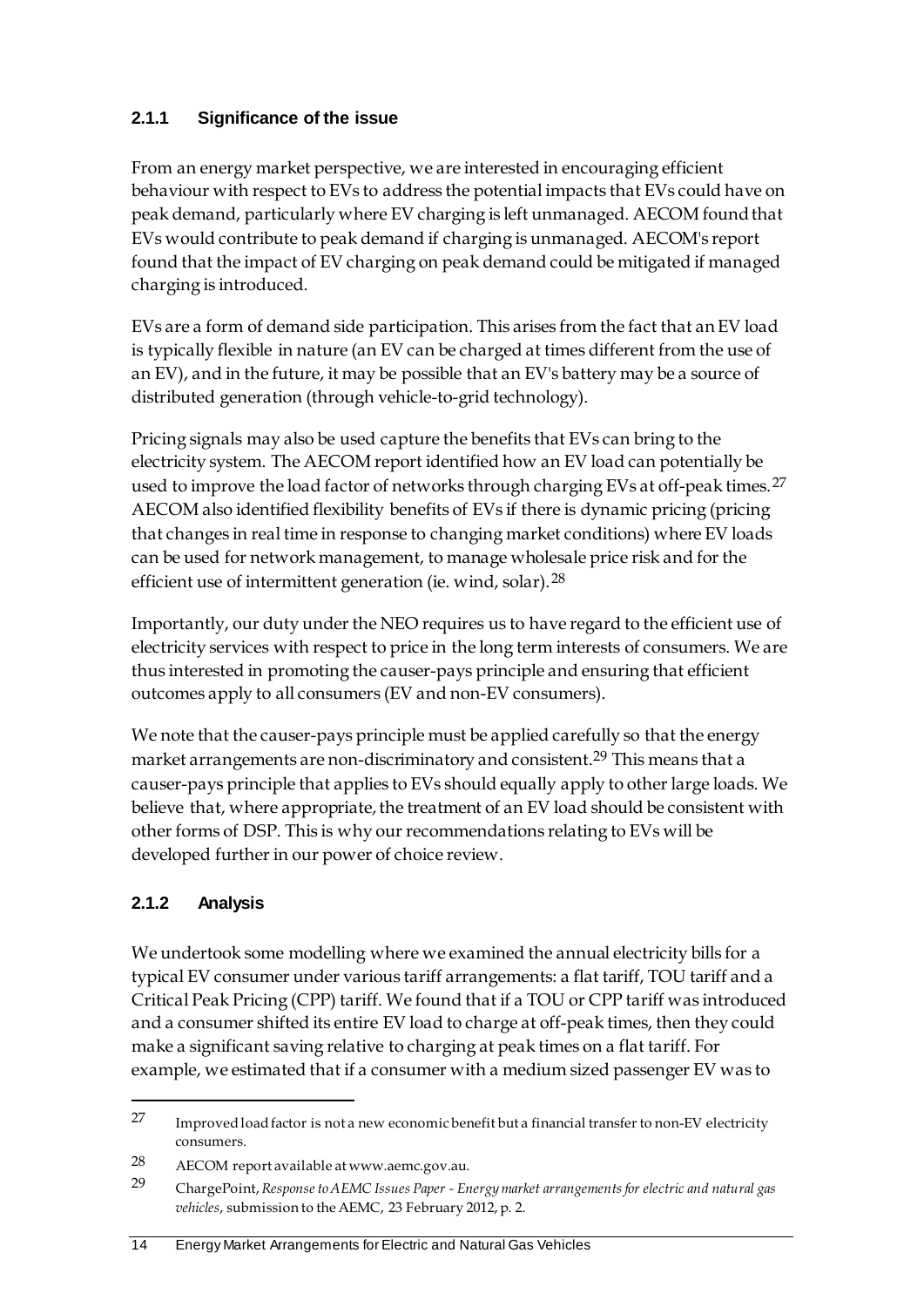switch from a flat tariff to a TOU tariff, then the EV consumer could potentially save around \$250 per annum.[30](#page-22-0) This implies that:

- appropriate metering is important to facilitate these pricing signals; and
- it is in the consumer's interest to have interval meters and for appropriate pricing signals to be available because it would save the consumer money and lead to efficient market outcomes.

Views from industry stakeholders and from jurisdictions provide strong support for the role of pricing signals. Stakeholders agree that pricing signals should be the principal means to encourage efficient behaviour.[31](#page-22-1) Some stakeholders believe that there should be general TOU pricing signals applied to the entire household load (that is, non-EV specific).[32](#page-22-2) However, it was also recognised that EV specific tariffs may be offered by the market as a result of consumer's exercising their preferences.

The pricing signals that consumers face are a composite of energy prices (from the wholesale market), network prices (from the transmission and distribution network) and the price associated with a retailer's costs.

With respect to energy prices, we acknowledge AECOM's report that found that if there is a significant uptake of EVs and unmanaged charging persists, then this could result in demand for additional generation capacity. Retailers have the flexibility to translate its energy costs into appropriate tariffs, subject to any jurisdictional price regulations.

We consider that efficient EV charging behaviour can be most appropriately incentivised through network pricing signals. These network pricing signals apply to all forms of DSP including EVs. When these network pricing signals are cost-reflective, these signals can help address peak load and defer network investments. Network pricing signals can better reflect the cost impacts that appliances, such as EVs, can have on network peak demand. In particular, we focus on Distribution Use Of System (DUOS) charges as a key means of facilitating efficient behaviour. We consider that there is merit in introducing some geographical variation in these DUOS charges to better focus network costs caused by EV consumers and to address the effects of 'clustering' - where EV uptake may 'cluster' at particular locations in the early stages of the market. Ensuring that these network pricing signals are effective would require:

• retailers to capture and pass through these network pricing signals in the retail tariffs they offer to their consumers; and

<u>.</u>

<span id="page-22-0"></span><sup>30</sup> This analysis was based on a medium sized passenger EV travelling at medium VKT(vehicle kilometres travelled) consuming 2.4 MWh of energy per annum.

<span id="page-22-1"></span><sup>31</sup> Tasmanian Department of Infrastructure, Energy and Resources 2012, submission to issues paper, p.3; Energex 2012, submission to issues paper, p.1.

<span id="page-22-2"></span><sup>32</sup> See for example, SP AusNet, *Response to AEMC Issues Paper - Energy market arrangements for electric and natural gas vehicles*,, submission to the AEMC, 27 February 2012, p.1.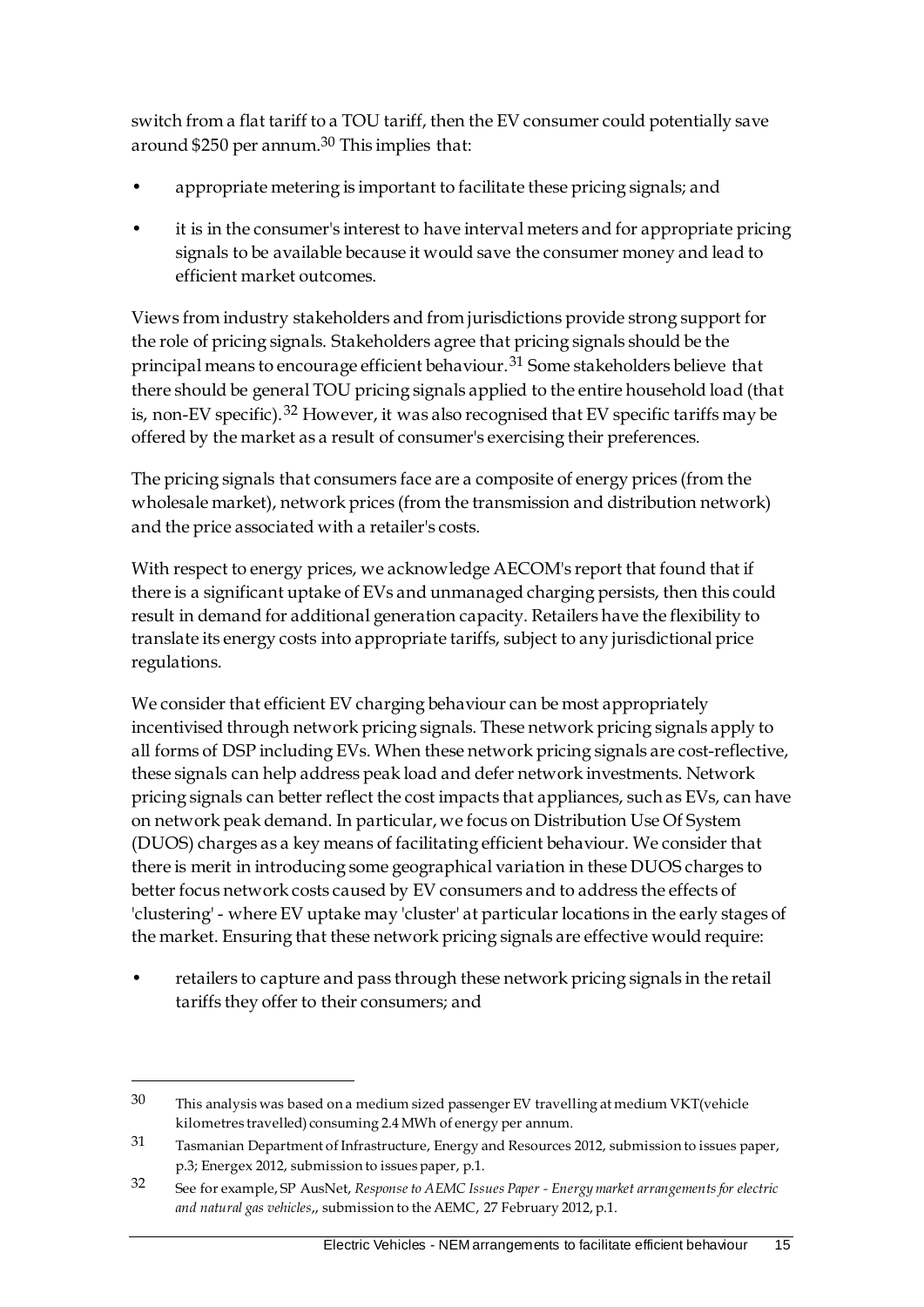• interval metering is necessary to enable consumers to be incentivised to behave in a manner that yields efficient market outcomes.<sup>[33](#page-23-0)</sup>

# **Question 1 EVs and pricing**

**Do you agree that efficient EV charging behaviour should be incentivised through network pricing signals? If so, what arrangements are necessary to implement these pricing signals?**

As stated above, it is possible that EV specific tariffs may be developed by industry, including EV service providers, retailers and networks. While we favour an approach that does not mandate tariffs based on technological type but rather, that tariffs be applied to DSP more broadly, we acknowledge that the consumers may ultimately choose to segment parts of their load and apply different tariffs to each part of their load. This assumes that appropriate metering arrangements exist to facilitate the segmentation of EV specific load (as discussed in the next chapter).

While our view is that EV loads, particularly through their impact on peak demand, should be managed through network pricing signals applying to all forms of DSP, we do not preclude EV specific tariffs being offered to retail consumers consistent with their consumer preferences. The case study below in Box 2.2 illustrates an example of a retailer offering an EV specific tariff.

## **Box 2.2: Case study: Pacific Gas and Electric Company**

Pacific Gas and Electric Company (PG&E) is a natural gas and electric utility company incorporated in California. PG&E has developed EV specific tariffs (E-9A and E-9B) to manage its consumers' energy and charging costs.[34](#page-23-1) These tariffs offer lower off-peak rates to attract consumers who are able to charge their vehicle during off-peak periods. Consumers may choose these tariffs or stay on their existing residential tariffs.

Tariff E-9A is a TOU tariff and provides a single meter for both home and EV. There is one baseline amount of consumption shared by both the home and the EV. The total energy rate (\$/kWh) for summer baseline consumption is \$0.30178 (peak), \$0.09876 (part-peak) and \$0.03743 (off-peak). This compares against the total energy rate for a standard flat residential tariff (E-1)of \$0.12845.This tariff is attractive to consumers who will not significantly increase their daily energy use by charging an EV or whose current energy usage is mostly during non-peak hours. There are no specific costs to the EV consumer for this tariff but a panel and/or service upgrade may be required.

Tariff E-9B is a TOU tariff and provides two meters - one for the home (which

<span id="page-23-0"></span> $33$  The power of choice review is exploring how high use consumers, such as EV consumers can be allocated interval meters to facilitate efficient behaviour.

<span id="page-23-1"></span><sup>34</sup> http://www.pge.com/myhome/environment/whatyoucando/electricdrivevehicles/rateoptions/ (accessed 3 July 2012)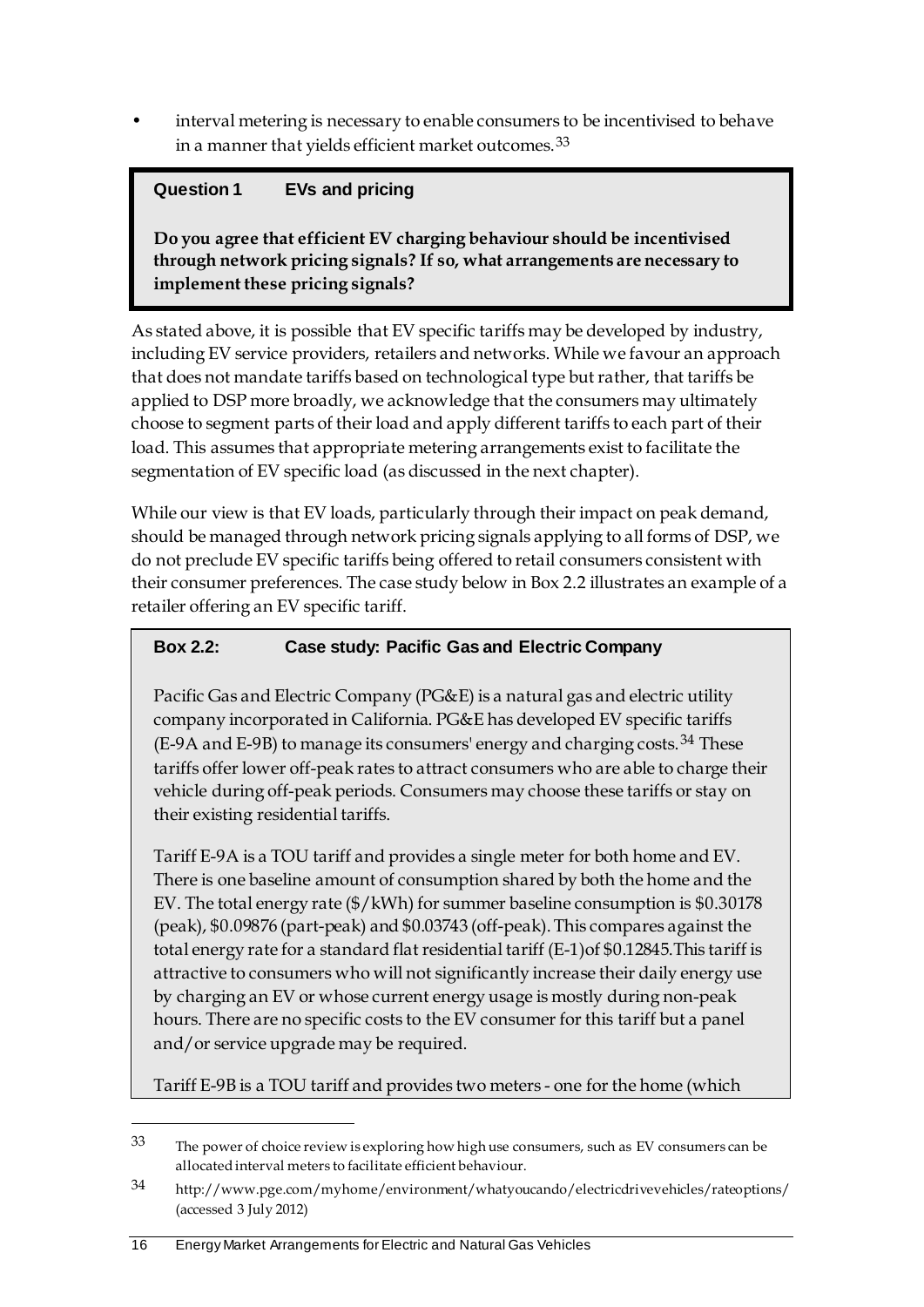remains on the current residential rate) and a second meter for the EV. There are two baseline amounts of consumption: one for the home and one for the EV. The total energy rate (\$/kWh) for summer baseline consumption is \$0.29726 (peak), \$0.09424 (part-peak) and \$0.04479 (off-peak). This compares against the total energy rate for a standard flat residential tariff (E-1)of \$0.12845. Tariff E-9B is attractive if EV charging significantly impacts daily energy usage or if current energy usage is mostly during peak hours. The costs to the consumer is \$US250 per meter fee and second panel installation and a service upgrade may be required.

We acknowledge, however, that there are limitations to the extent that pricing signals are able to encourage efficient behaviour. With respect to energy prices, mass market consumers (which include EV consumers) may not want to be exposed to such volatile prices. With respect to network pricing signals, it may be difficult to define or measure the marginal cost of distribution services by time of use and by location at a sufficient level of granularity. There may be equity implications of this approach as well. We recognise that while pricing incentives are necessary to encourage efficient behaviour, it may not always be sufficient to achieve intended outcomes.

# <span id="page-24-0"></span>**2.2 Connection to a distribution network**

## **Box 2.3: Draft recommendation**

We consider that the connections charging framework administered by the AER is appropriate for EVs connecting to a distribution network and we are not proposing any changes. The framework for setting upfront connection charges under Chapter 5A of the NER allows for the possibility of applying a connection charge to EVs connecting to a distribution network depending on the nature and size of the connection.

# **2.2.1 Significance of the issue**

To recharge an EV, it must be connected to, and draw electricity from, a distribution network (or embedded network). This connection may cause both direct connection costs (such as the cost of an extension to the consumer's premises) and shared augmentation costs (that is, costs to augment the shared segments of a distribution network).

We focus on shared augmentation costs and seek to design arrangements where these shared augmentation costs are efficient by applying the causer-pays principle. In implementing the causer-pays principle, we seek to limit any cross-subsidies that non-EV users pay for EV users' connections to the distribution network. In practice, however, we acknowledge that the transaction costs (for example, it may be practically difficult for networks to identify individual impacts on the shared network) involved may constrain the application of the causer-pays principle.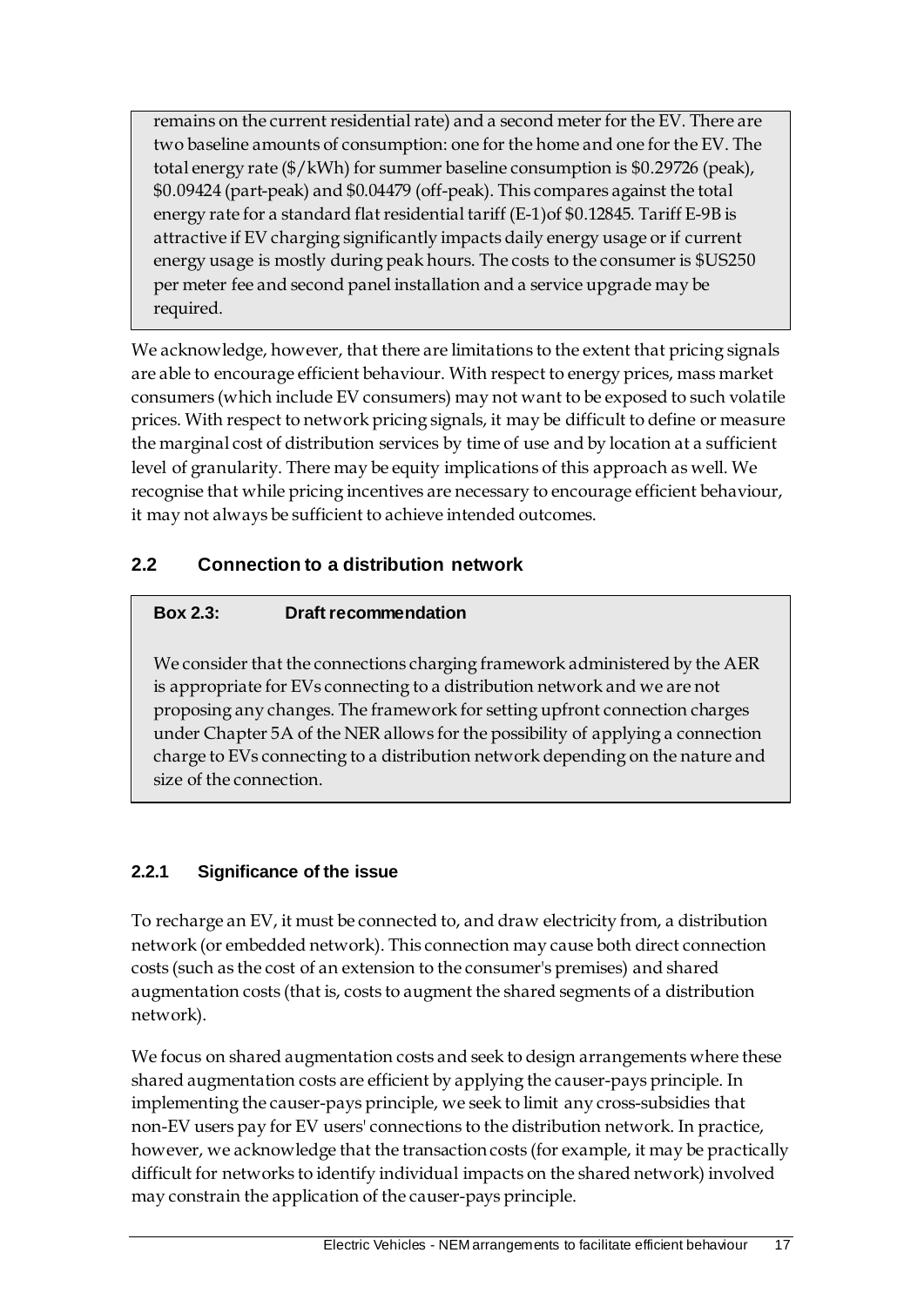These shared augmentation costs can be recovered through DUOS or through an upfront connection charge payable by a consumer to a distribution network. As discussed above, we think that the efficient way of recovering these costs is through DUOS signals. Connection charges have a role to play as well. That is, where the shared augmentation costs are not recovered through DUOS, then these costs may be recovered by DNSPs from retail consumers through upfront connection charges.

# **2.2.2 Analysis**

The regulatory framework for retail consumers connecting to a distribution network is set out in Chapter 5A of the NER. This framework sets out the types of connection services and the circumstances where a connection charge is payable. This framework applies to retail consumers seeking either a new or altered connection to a distribution network.

EV consumers are retail consumers and therefore Chapter 5A of the NER would apply.<sup>[35](#page-25-0)</sup> All EV charging facilities, including commercial EV charging stations, directly connected to a distribution network would be covered by Chapter 5A of the NER. The exception is for EV charging facilities connected to embedded networks. These EV charging facilities would be subject to the pricing terms in the AER's Network Service Provider Exemption guideline.

Under Chapter 5A of the NER, there are three types of connection services:

- basic connection services:
- standard connection services; and
- negotiated connection services.

Most retail consumers would be treated as a basic connection service under Chapter 5A of the NER. Solar PV (Photo-Voltaic) installations are also treated as a basic connection service.

Given the transaction costs involved, under this framework the causer-pays principle only applies to shared augmentation costs captured in an upfront connection charge to a limited extent. This is because retail consumers do not pay for shared augmentation costs where the connection is:

• a basic connection service; or

-

a standard connection service below a capacity threshold<sup>36</sup> set by the DNSP (and approved by the AER).

<span id="page-25-0"></span><sup>35</sup> Except if the EV user is a consumer of a bundled service provider who is not involved in the sale of electricity.

<span id="page-25-1"></span><sup>36</sup> Generally, 25 kVA on single wire earth return lines or maximum capacity of a 100 Ampere 3 phase low voltage supply.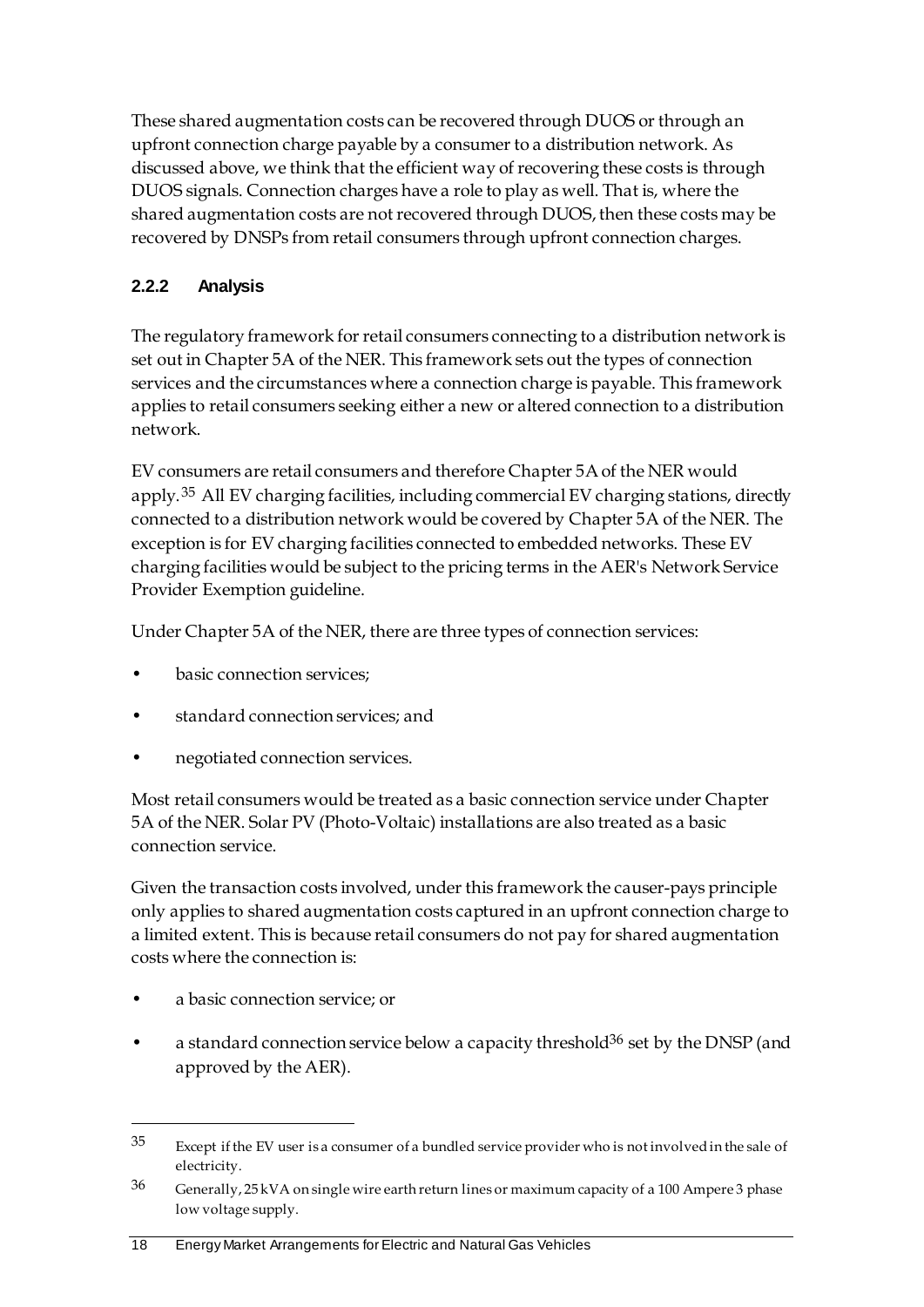Rather, these shared augmentation costs are smeared across the class of consumers and recovered through DUOS charges.

Whether an EV charging facility has to pay an upfront connection charge due to shared augmentation costs depends on the nature of the connection. For example, an EV in a typical residential household connecting at a 15 Amp General Purpose Outlet (GPO) may qualify as a basic connection service (or a standard connection service below the capacity threshold) and therefore would not pay shared augmentation costs through an upfront connection charge. However, it is possible that an EV charging station may exceed the capacity threshold for a standard connection service and therefore be liable for an upfront connection charge.

# <span id="page-26-0"></span>**2.3 Controlled charging**

# **Box 2.4: Draft recommendation**

We consider that the right to the benefits of controlled charging ultimately lies with the consumer. This right can be assigned by the consumer to other parties in exchange for benefits to the consumer.

To realise the benefits of controlled charging, effective commercial relationships (or contracts) between the consumer and potentially DNSPs, retailers and aggregators are required. We recognise the role that third parties (such as aggregators) can play in negotiating (on behalf of the consumer) the allocation of benefits between multiple parties.

To assist these third parties in negotiating the benefits of controlled charging so that it is captured in commercial contracts, it may be necessary to set some regulatory guidance on the steps to take in the negotiation process and possible measures to assess the value of DSP to aid the negotiations.

The power of choice review is exploring how the energy market arrangements should support these contracts.

### **2.3.1 Significance of the issue**

Controlled charging offers another way of managing the impact of EVs on peak demand. Controlled charging refers to the delegation by the consumer of the right to control its EV charging to a third party (such as a retailer, DNSP or aggregator). That third party will determine the times when the EV is charged subject to the terms of the contract with the consumer. Controlled charging ensures that an EV is charged only at times which offer benefits to other participants in the electricity supply chain. Controlled charging can be used, for example, to more confidently match intermittent renewable energy to charge a controlled EV load.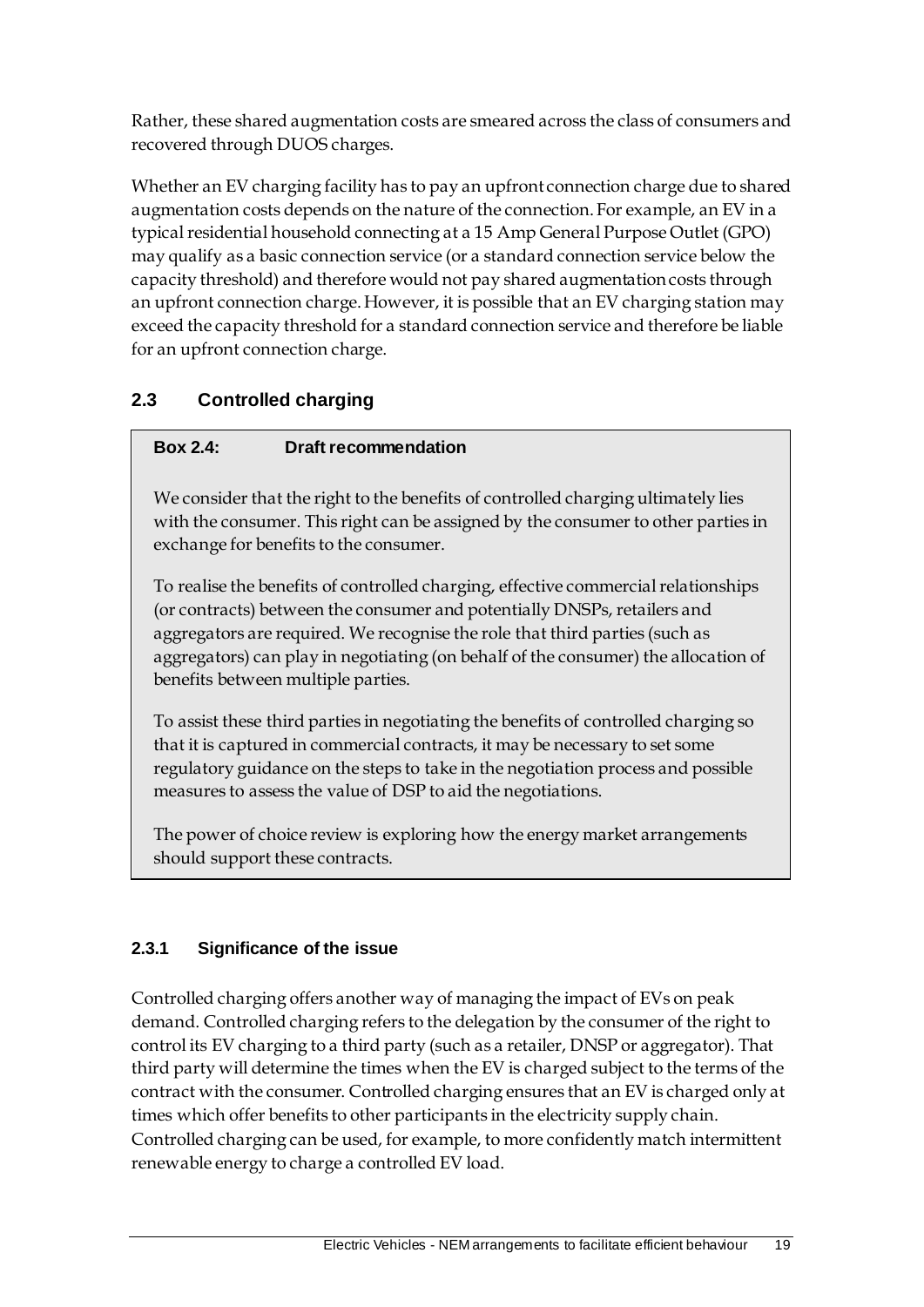From an energy market perspective, we are interested in how to implement controlled charging such that its costs and benefits are assigned to the right parties.

# **2.3.2 Analysis**

We consider that the right to control EV charging should be vested in the consumer. This means that the consumer enjoys the benefit and contributes to the costs involved in exercising this right. Submissions from stakeholders were supportive of this position. For example, the University of New South Wales Centre for Energy and Environmental Markets argued that there should be contestability in assigning this right; rather than automatically assigning this right to DNSPs, other parties (eg. aggregators) should be able to compete for this right too.[37](#page-27-0)

Energex pointed out that one needs to be mindful of all the market costs and impact on power quality and voltage where consumers delegate rights to control EV charging to third parties.[38](#page-27-1) Energex noted the different interests of DNSPs compared to retailers/aggregators, with the former being concerned with quality of supply and the latter concerned with capacity.[39](#page-27-2) Origin Energy argued that the costs and benefits of controlled charging can be apportioned between market, non-market participants and consumers through contracts, which are largely invisible to policy-makers.[40](#page-27-3) Origin Energy suggested this could be made visible by including third parties in the NECF.

If an EV consumer assigns this right, then it should receive a benefit (eg. through lower tariffs). It is necessary that the consumer is educated about this right so that it may be exercised in an informed manner.

We consider that optimising the benefits of controlled charging should be left to the market to determine via appropriate commercial relationships (ie. contracts) between consumers and market participants. We acknowledge that there are difficulties for this to occur in practice. For example, if a contract for controlled charging was offered between a consumer and a retailer, this would constitute a reliable source of DSP. However, this contract between a consumer and retailer may make it difficult for other parties (such as a distribution network) to realise its share of the benefits of controlled charging. This situation arises because the additional (or residual) DSP benefits that could be offered to, in this example, the distribution network, are difficult to value because of the 'non-firm' nature of the additional (or residual) DSP benefits. This is similar to time varying pricing too.

To facilitate commercial relationships that capture the efficient value of controlled charging, we recognise that it may be necessary for third parties (such as aggregators) to play a role in negotiating (on behalf of the consumer) the set of benefits that fall to retailers, distributors, other energy service providers and consumers. To assist these

<span id="page-27-0"></span><sup>37</sup> UNSW Centre for Energy and Environmental Markets, *Response to the AEMC Issues Paper - Energy market arrangements for electric and natural gas vehicles*, submission to the AEMC, 6 March 2012, p. 10.

<span id="page-27-1"></span><sup>38</sup> Energex 2012, Submission to Issues Paper, p. 12.

<span id="page-27-2"></span><sup>39</sup> Ibid.

<span id="page-27-3"></span><sup>40</sup> Origin Energy 2012, Submission to Issues Paper, p.17.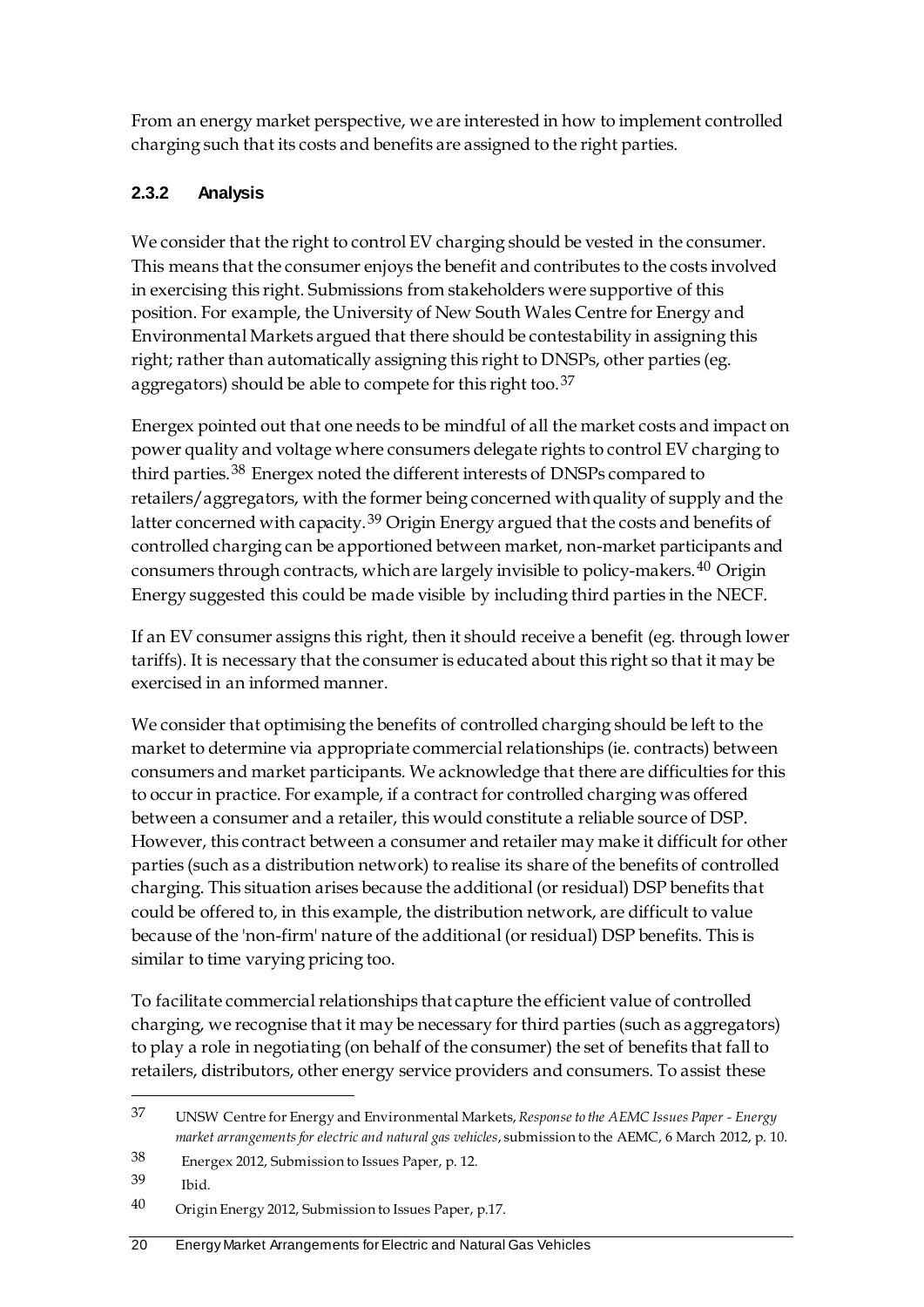third parties in negotiating the benefits of controlled charging, it may be necessary to set some regulatory guidance on the steps to take in the negotiation process and possible measures to assess the value of DSP (particularly the residual non-firm benefits) to aid the negotiations. The power of choice review is exploring the potential of multi-lateral contracts to promote efficient DSP and how the energy market arrangements could facilitate such contracts.

### **Question 2 Controlled charging**

**Do you have any suggestions on how to improve the method for valuing non-firm benefits and improving the negotiation process among multiple parties so that the diverse benefits of controlled charging are captured?**

## <span id="page-28-0"></span>**2.4 Vehicle-to-Grid**

### **Box 2.5: Draft recommendation**

We consider that the right to control the discharge of an EV back to the grid resides with the EV consumer.

The consumer can assign the costs and benefits of EV discharging to other parties (eg. retailers, DNSPs, aggregators) in exchange for consumer benefits through commercial relationships (ie. contracts). There is a role for third parties to negotiate on behalf of consumers the set of benefits falling across multiple parties.

### **2.4.1 Significance of the issue**

Vehicle-to-Grid (V2G) refers to the capability of EV batteries to store electricity that may later be discharged or exported back to the electricity grid. In its submission to the power of choice review directions paper, the Energy Supply Association of Australia submitted a report it commissioned from its consultants - Deloitte - who made a preliminary estimate of the size (in megawatts) and value (in dollars) if V2G was used to address peak demand.[41](#page-28-1) While V2G technology has upcoming potential, at present, there are technical issues and practical uncertainties surrounding the application of this technology. The AECOM report outlines some of these issues such as uncertainties on the impact of V2G on battery life, driver anxieties and the need to have a critical mass of EVs.[42](#page-28-2) Other studies have raised issues associated with the complexities for DNSPs

<span id="page-28-1"></span><sup>41</sup> Deloitte (2012), 'Energy Supply Association of Australian - Analysis of initiatives to lower peak demand', p. 45. Available at www.aemc.gov.au. Deloitte estimated the value of V2G from years 2012 to 2022 to be between \$60-530 million in Net Present Value (NPV) terms.

<span id="page-28-2"></span><sup>42</sup> AECOM's report is available at www.aemc.gov.au.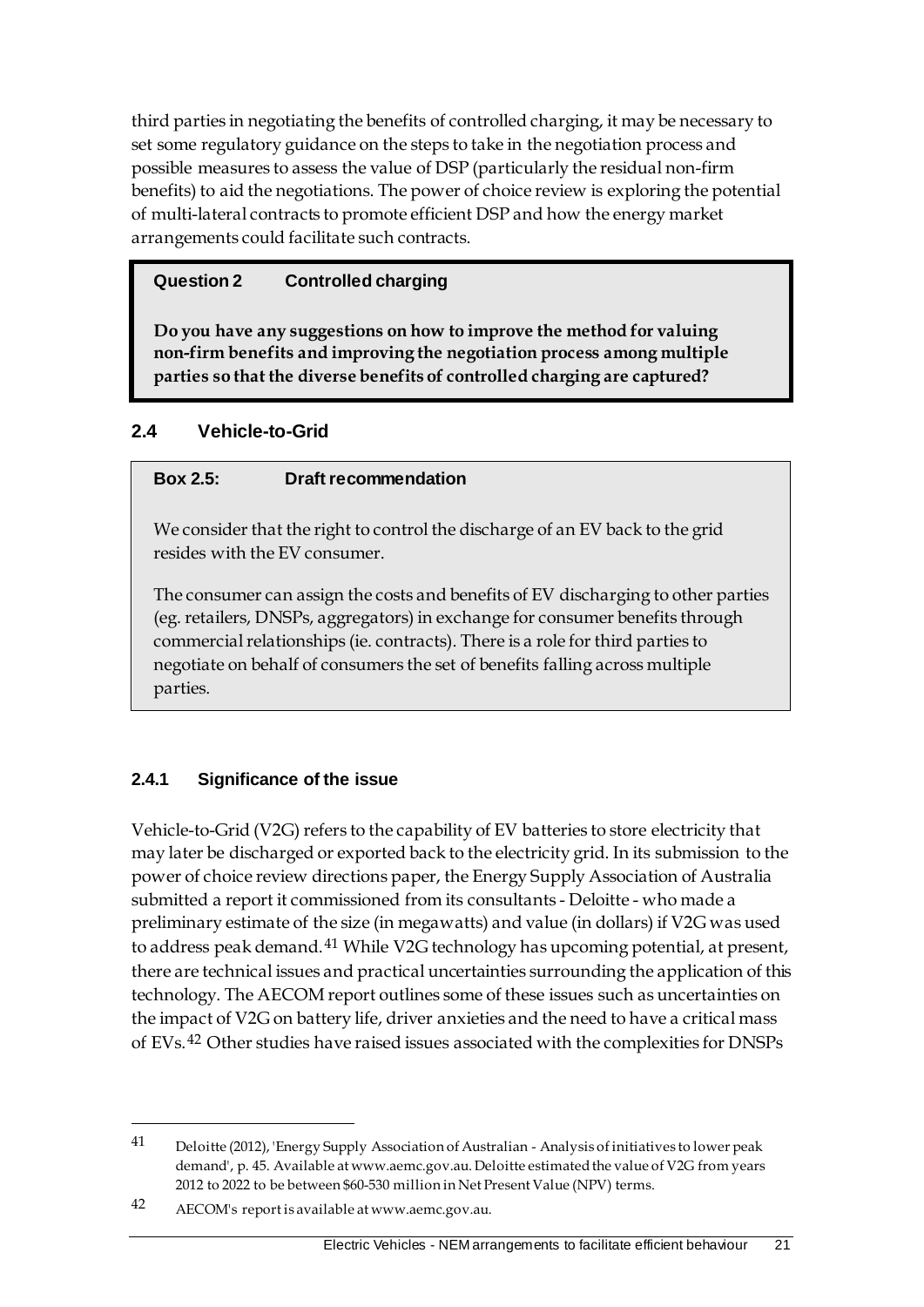to incorporate V2G in their networks (such as smart grid technology) and question the economic case for V2G both from a utility and consumer perspective.<sup>[43](#page-29-0)</sup>

From our perspective, we are concerned with the energy market issues that need to be addressed to facilitate the use of V2G in the long term. These are considered below.

# **2.4.2 Analysis**

Similar to our thinking in relation to controlled charging, we consider that the right over V2G (ie. the right to control the discharge of an EV back to the grid) resides with the consumer. It is necessary that the EV consumer be informed of the nature of this right and how to exercise this right in a manner that serves their interests. This emphasises the role of energy market participants in engaging with consumers in a way where mutual benefits for both consumers, market participants and other parties can be realised.

While the right to control discharging of an EV should be vested in the consumer, the DNSP (or indeed other parties) should be given the opportunity to make payments for a share of the benefits of V2G (or charge for a share of the costs imposed by V2G). SP AusNet submitted that the party that should control EV discharging depends on the use of that electricity; that is, whether it is used for network load support or minimising generation costs.<sup>[44](#page-29-1)</sup> This situation underscores the importance of commercial contracts between the parties, including consumers, in capturing the diverse benefits of V2G.

These contracts should capture:

- the relative costs and benefits that V2G would have on networks, consumers and other parties;
- the value to the EV consumer for providing use of its battery;
- the risk to the EV consumer for any deleterious impacts on its EV battery for providing network support; and
- any costs borne by the DNSP for connecting and using V2G in their networks.

V2G is also a form of distributed generation. Therefore, the energy market issues relating to distributed generation in our power of choice review and other AEMC work, including Rule changes, which are applicable to V2G.

We also note the problem of feed-in tariffs particularly where a household could face multiple feed-in tariffs (for example, from its PV, its EV etc). We note a view from submissions that current feed-in tariff arrangements are too low relative to the retail

<span id="page-29-0"></span><sup>43</sup> N DeForest et al, 'Impact of Widespread Electric Vehicle Adoption on the Electrical Utility Business - Threats and Opportunities', Centre for Entrepreneurship and Technology, University of California, Berkeley, 2009.

<span id="page-29-1"></span><sup>44</sup> SP AusNet 2012, Submission to Issues Paper, p. 9.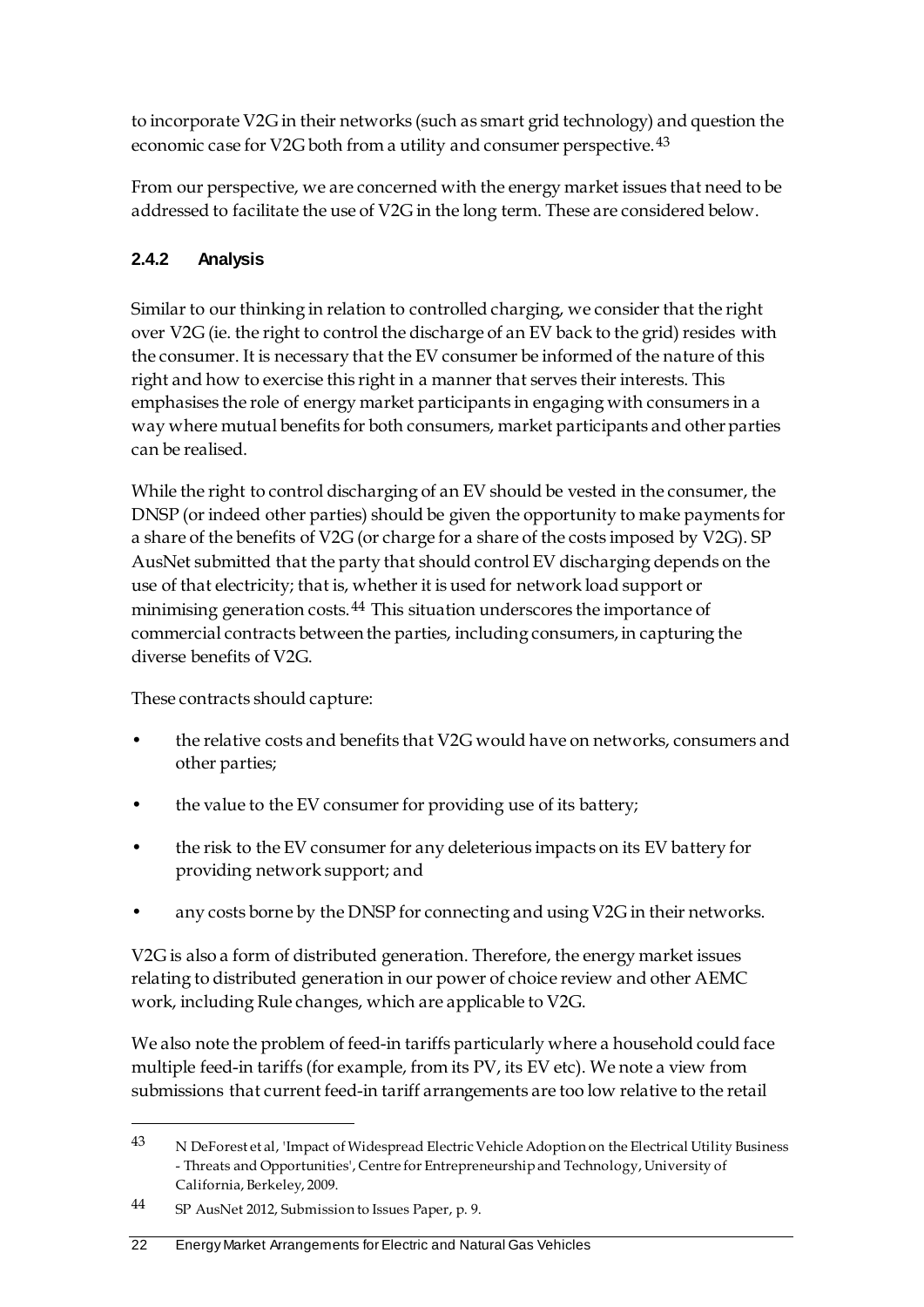tariff (where retail tariffs are not cost reflective), which suggests that there is more of an incentive for vehicle to home (V2H) than V2G.[45](#page-30-1) Consideration of feed-in tariffs is a jurisdictional matter and will not be addressed further within this review.

Finally, we note that clause  $7.3.1(a)(7)$  of the NER requires that metering installations be capable of recording energy data in each direction where bi-directional flows of active energy could occur. This clause is relevant to metering installations associated with premises where V2G could be available. This clause implies that all EV meters should have bi-directional capability, which may not be appropriate at this stage given that V2G is itself at an early stage of development. It may therefore be necessary to amend this clause to allow some flexibility in the instance an EV metering installation does not have bi-directional capability.

On a related point, there may be benefit in considering whether this clause should be amended to require that metering installations have bi-directional interval metering capability to capture the differing value of exported generation through the course of the day.

# **Question 3 Vehicle to Grid**

<u>.</u>

**Should clause 7.3.1(a)(7) of the NER be amended to reflect the current early status of V2G? Should interval meters be required to have bi-directional capability?** 

# <span id="page-30-0"></span>**2.5 Identifying a large load (including an EV)**

While energy market arrangements should be technology-neutral, we recognise that there are important grounds for retailers and networks to be able to identify where a large load is in the electricity system. This would enable retailers and networks to manage these large loads (for example, through pricing signals and metering arrangements) to yield efficient outcomes for the electricity system.

Identifying a large load is important for the electricity system for two reasons:

- Network security it enables the DNSP to be able to manage large loads on its network by being able to identify its location; and
- Pricing signals it enables the DNSP and retailer to offer time varying tariffs to consumers to manage impact on system demand.

One way by which DNSPs could be notified of a large load at a premise is through the Wiring Rules (AS/NZS 3000:2007). These Wiring Rules could provide the basis for determining the maximum demand at a premise and provide the means by which an electrical contractor can notify a DNSP of a new or altered electrical installation that may affect maximum demand at a premise.

<span id="page-30-1"></span><sup>45</sup> UNSW Centre for Energy and Environmental Markets 2012, Submission to Issue Paper, p.15.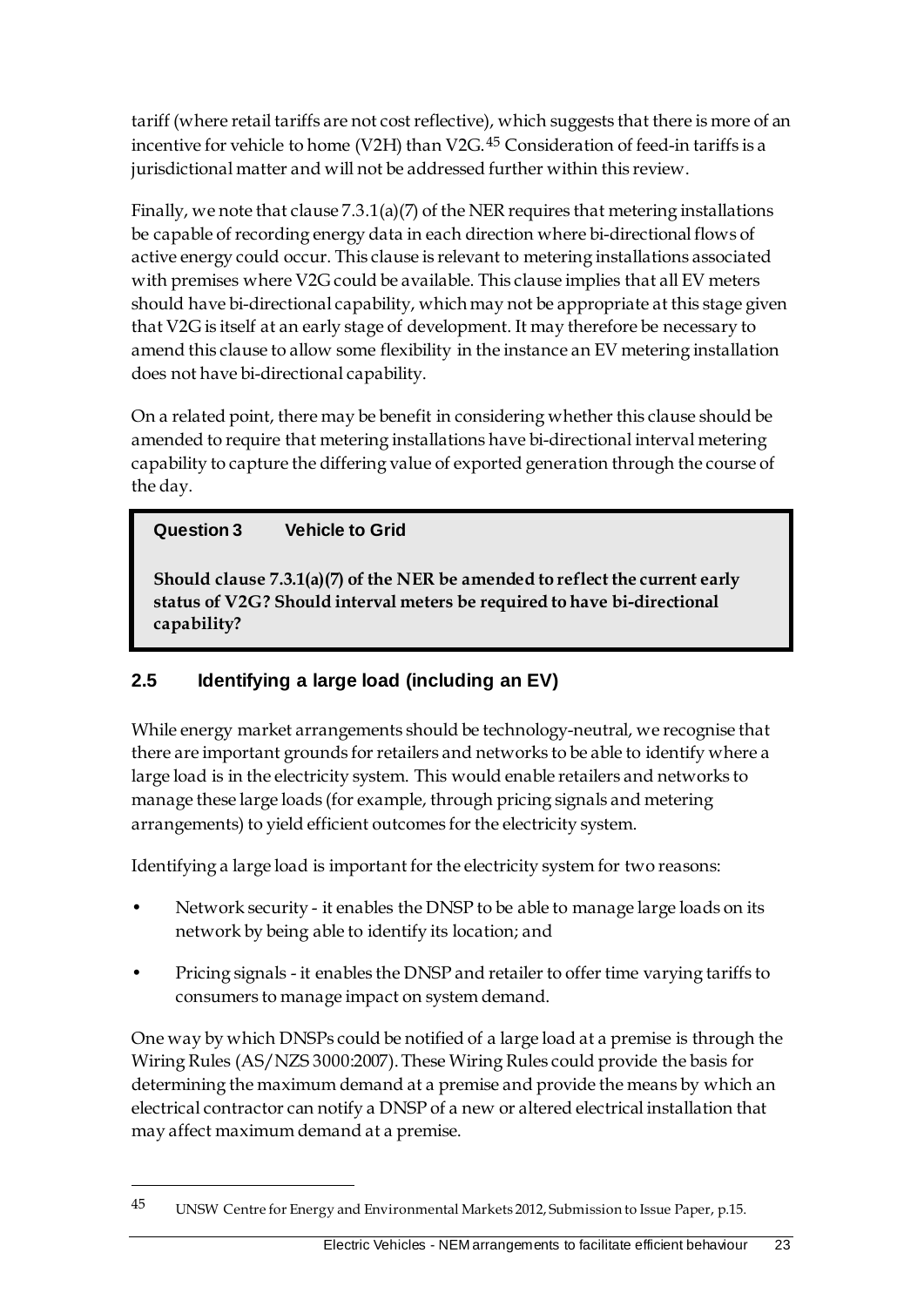We are interested in stakeholders views on whether measures for DNSPs to identify large loads, including EV loads, should be implemented.

# **Question 4 Identifying a large load (including an EV)**

- **1. Should any loads above a threshold (eg. 15 amps) be identified to the DNSP? Could the Wiring Rules (AS/NZS 3000:2007) provide the basis for determining the maximum demand at a premise and provide the means by which an electrical contractor can notify a DNSP of a new or altered installation affecting maximum demand at that premise?**
- **2. If there are no requirements to identify particular appliances, should there be a total load threshold above which identification to a DNSP is required?**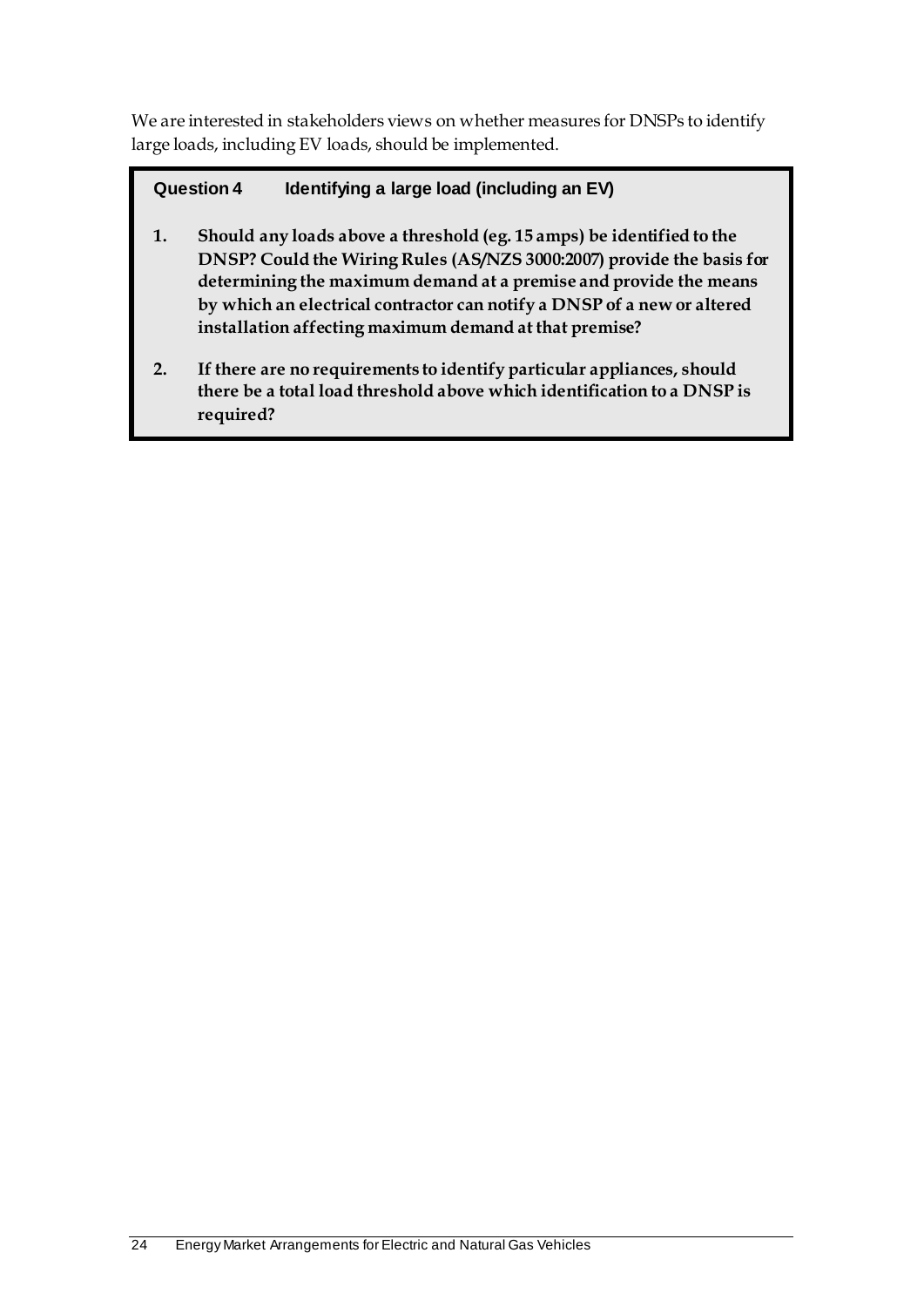# <span id="page-32-0"></span>**3 Electric Vehicles - NEM metering arrangements to facilitate consumer choice and efficient charging**

In this chapter we discuss our draft recommendations with respect to the metering arrangements necessary to enable market signals to facilitate consumer choice and efficient EV charging. In the context of EVs, we consider there would be benefits in having metering arrangements that enable the application of time varying prices (including TOU pricing) of the EV charging load and the separate metering of the EV charging load from other loads in the premises or network. In particular, we consider consumers may want to take advantage of TOU prices for parts of their load while retaining a flat tariff for the remainder.

Specifically, we propose to:

- define 'supply point' to separate metering of a load from the definition of connection point in the NER;
- create parent/child metering at a site with a single consumer;
- define the use of multi-element meters;
- define the metering arrangements in an embedded network supplying multiple consumers; and
- allow multiple supply points, and associated financially responsible market participants, at one connection point.

While we are proposing these changes in the context of this review, these changes are not specific to controlled charging of EVs and could apply to any situation where a consumer requires separate metering to take advantage of time varying tariffs. Therefore, we are also considering the NEM's metering arrangements as part of our power of choice review. The draft report for the power of choice review will expand on the metering issues addressed in this chapter to include ways of promoting the use of interval metering of loads to enable the capture of benefits from time varying price signals.

The development of our metering proposals was informed by two industry workshops on the metering issues. The first workshop was held in Sydney on 29 February 2012 and focused on the arrangements for separately metering an EV charging load. At the second workshop in Melbourne on 16 May 2012 we sought feedback on our developing proposals, as well as on our proposed arrangements to promote further uptake of interval metering.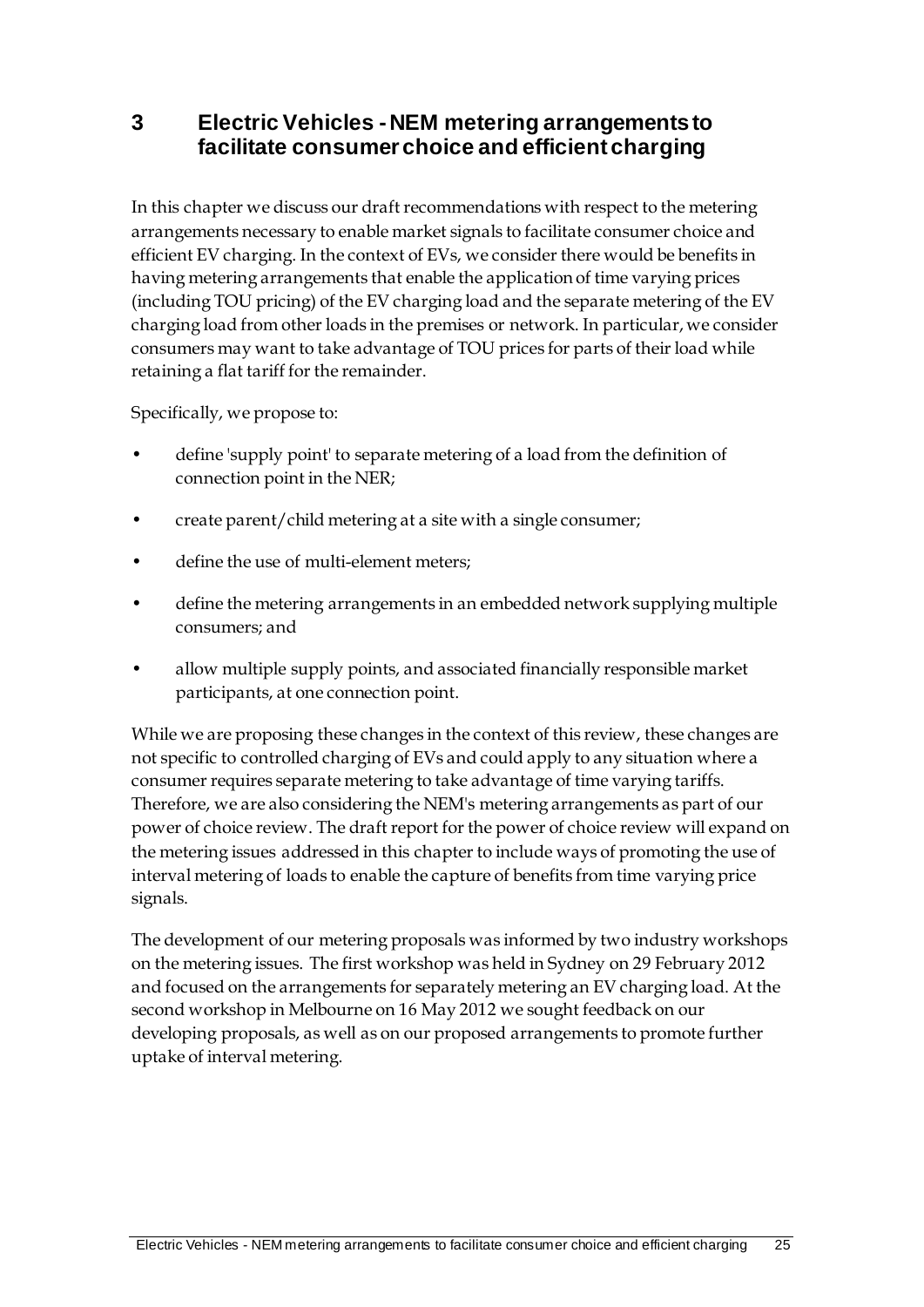## <span id="page-33-0"></span>**3.1 Changing the definition of connection point and supply point for separate metering**

#### **Box 3.1: Draft recommendations**

We recommend that the term 'connection point' in Chapter 7 and Rule 3.15 of the NER be replaced with 'supply point'. The supply point would be the point where part, or all, of the consumer's load would be metered.

In the remainder of the NER, the term 'connection point' would continue to refer to the point of physical connection between the network assets and the assets of the network user (consumer or generator).

This change would mean that a consumer that establishes an additional metering installation at its premises need not establish a second connection point.

## **3.1.1 Significance of the issue**

<u>.</u>

We are aiming to increase the flexibility of the metering arrangements to allow consumers to more easily engage with more than one FRMP [46](#page-33-1) for parts of its load or generation. Potentially this could increase the range of products and packages that can be offered to consumers, and hence increase competition in the provision of EV services and demand side options. For example, the Energy Efficiency Council proposes that energy retail be unbundled from demand side responses, as it considers that this would promote competition in the trading of demand side response to be traded on the spot price.<sup>[47](#page-33-2)</sup>

The term 'connection point' has two different meanings in different contexts within the NER. That is:

- the connection of a generator or a consumer to a network (distribution or transmission); and
- the point where the associated energy that is generated or consumed is metered.

Therefore, under the current arrangements, a consumer, or generator that wishes to separately meter part of the load or generation in its premises must establish a second connection point. The establishment of second connection point at the same physical location in the network has the potential to cause unnecessary confusion in relation to

<span id="page-33-1"></span> $46$  The FRMP is financially responsible for the costs relating to the provision of the metering installation and for metering data services. The FRMP is typically the retailer, but may be a generator or market customer depending on the connection point.

<span id="page-33-2"></span><sup>47</sup> Energy Efficiency Council, *Response to the AEMC Directions Paper - Power of choice review*, submission to the AEMC,4 May 2012, p. 4-6.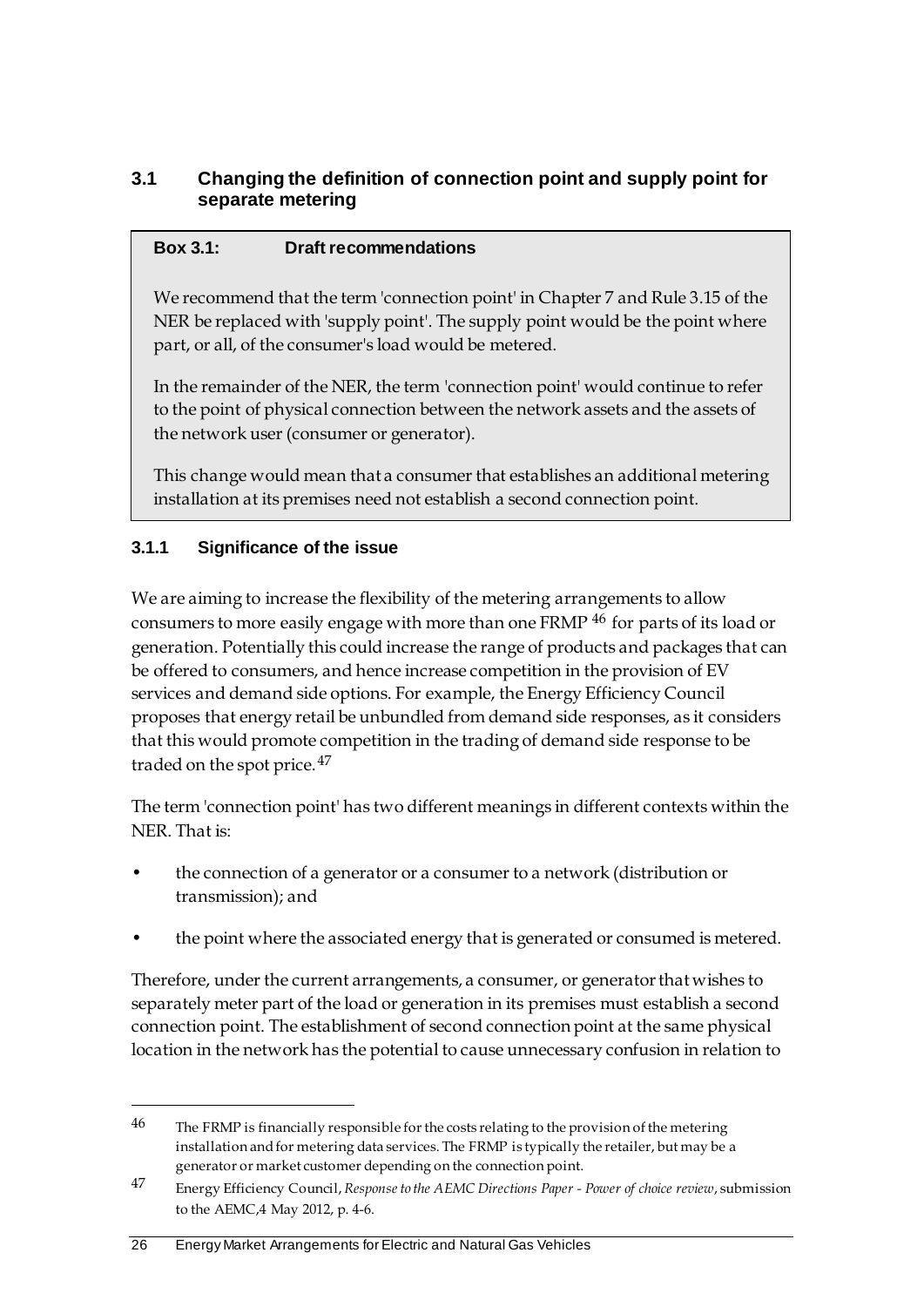network use of system charges and may be relatively expensive compared to other metering configurations.

## **3.1.2 Analysis**

<u>.</u>

Throughout the NER the term 'connection point' refers to the physical connection between a consumer or generator to a network. When such a connection is negotiated the network service provider (NSP) and the network user negotiate:

- the nature of the connection and the associated connection assets;
- the technical performance of the network user's equipment; and
- the level of service provided by the NSP.

The physical connection also forms the basis for the network use of system charges that the NSP imposes on the consumer (or generator).

The connection point is also the place where energy is metered for the NEM settlements process. Currently, there is generally a one to one relationship between the physical connection and the point where the metering occurs. Therefore, when a consumer wants to meter a part of its load, or offer a demand side response from selected appliances, it needs to establish a second connection point to define this metering installation. This second metering installation is at the same physical location as its main connection point and does not serve any purpose other than defining the point energy is metered.

We are proposing to include a new term 'supply point' in the NER to define where the energy at a connection point is metered.<sup>[48](#page-34-0)</sup> This would allow a consumer to use multiple meters to measure the consumption (or generation) of parts of its loads while still only have a single connection point.

#### **Question 5 Changing the definition of connection point and supply point**

**Do you agree that changing the definition of connection point and supply point in the NER should facilitate separate metering of loads (or generation)? Does the creation of this new definition produce any unintended consequences? Please provide reasons.**

The following figure shows the situations where it has a single physical connection point. The first diagram in the figure shows the arrangement where all the load is metered by a single meter at a single connection point which is also the supply point. The second diagram shows the arrangement where the load is subdivided into two

<span id="page-34-0"></span><sup>48</sup> Note that the 'supply point' is different from the 'point of supply' which is also used in the NER. The later is used in the context of power quality and refers to the point in the network where the network user is connected.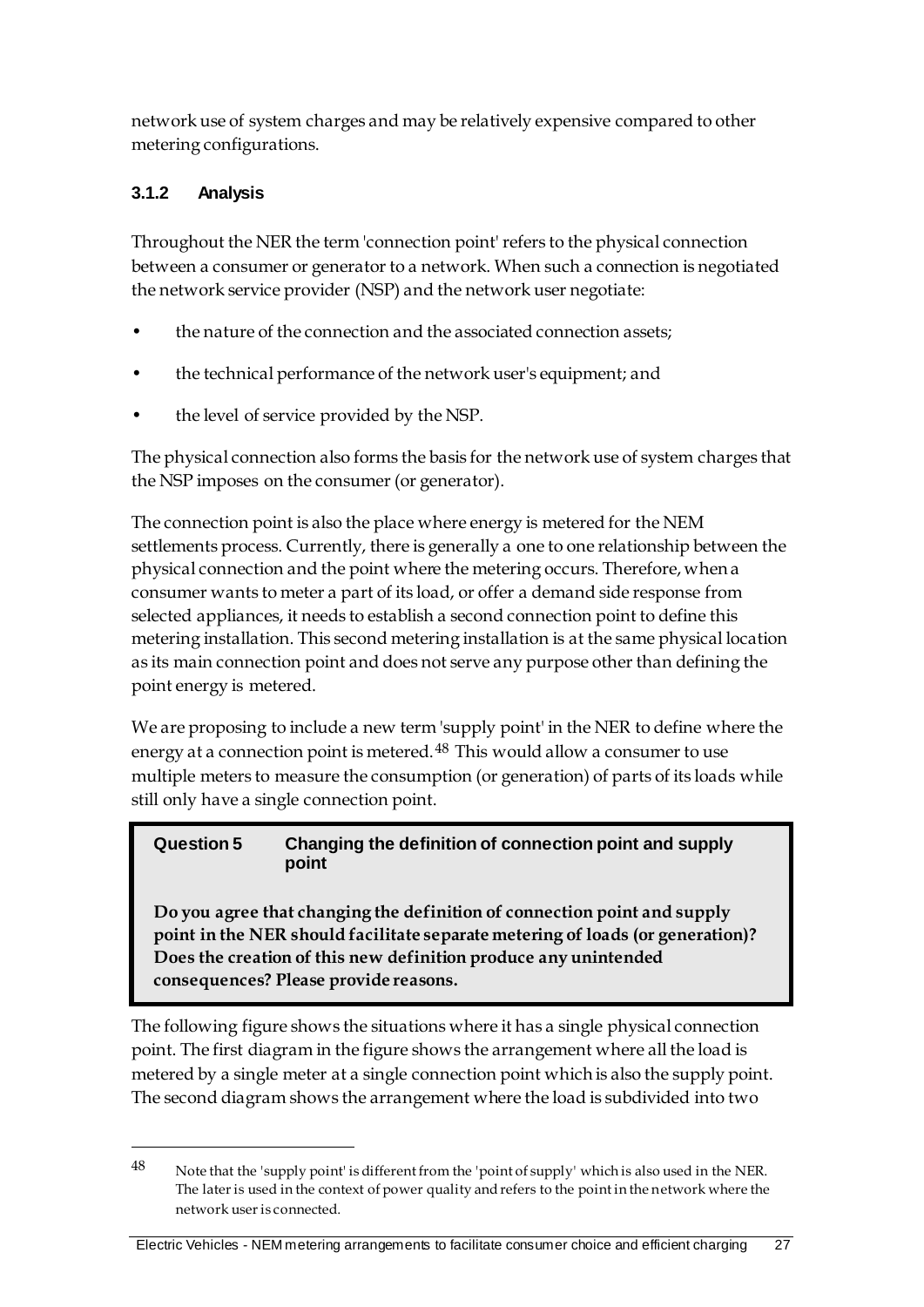parts with a supply point defined for each part so that the parts of the load can be separately metered.

#### **Figure 3.1 Difference between a connection point and a supply point for metering purposes**



# <span id="page-35-0"></span>**3.2 Parent/child metering at a site with a single consumer**

#### **Box 3.2: Draft recommendations**

We recommend that a consumer be able to arrange for a parent/child (or subtractive) metering arrangement within its premises when:

- there is a single connection to the Local Network Service Provider (LNSP); and
- there is a single consumer at the premises (such as a residence or small business).

Under these arrangements:

- losses within the premises would be assigned to the parent meter;
- all fixed Distribution Use Of System (DUOS) charges would be assigned to the FRMP for the parent National Metering Identifier (NMI), unless otherwise agreed with the consumer; and
- the NMI for the child meter(s) would be assigned by the Responsible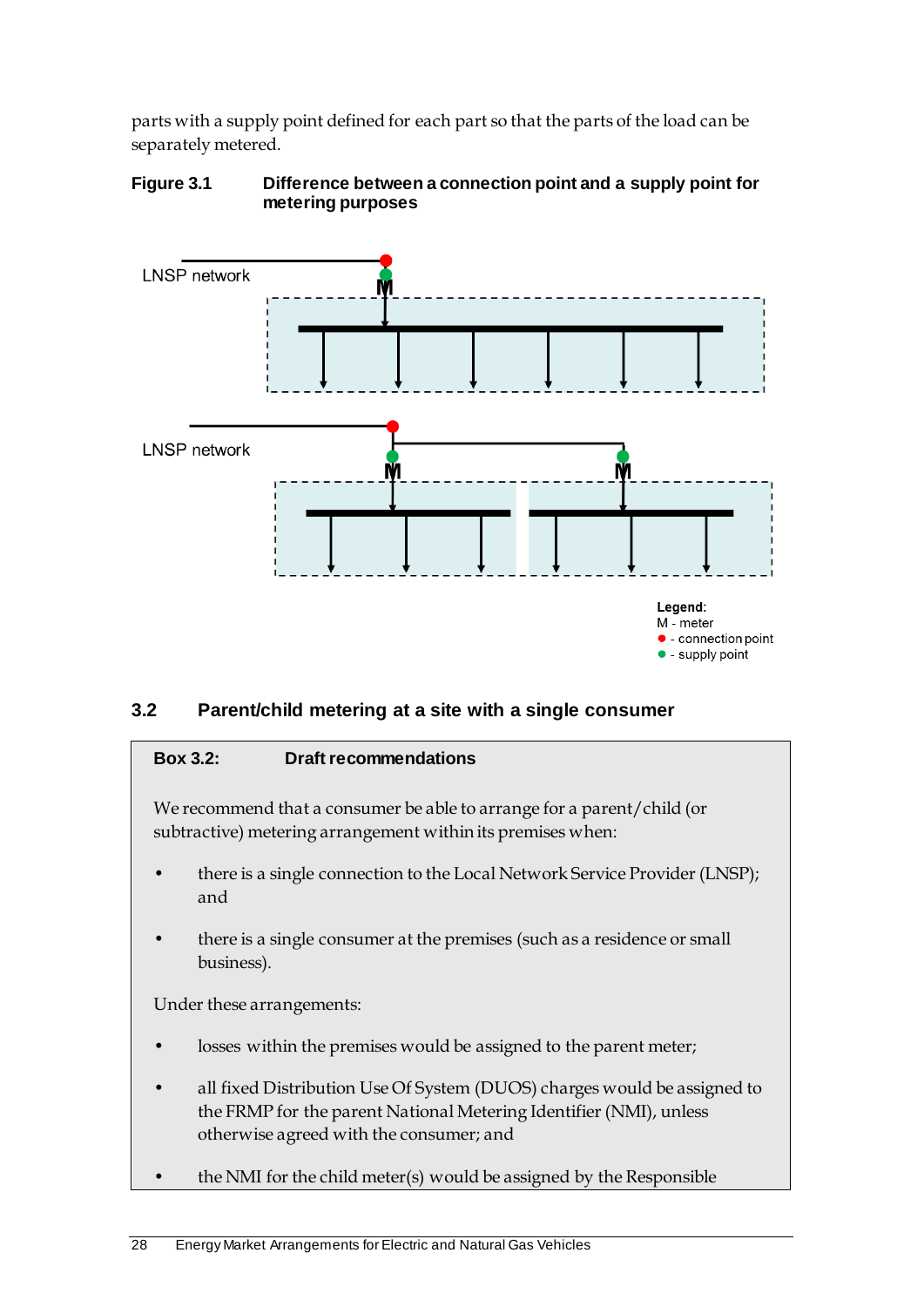Person<sup>[49](#page-36-0)</sup> for the child meter.

## **3.2.1 Significance of the issue**

A consumer that wishes to supply part of its load from a different retailer, such as for its EV charging, requires a separate metering measurement. This can be achieved with a separate meter at its switchboard but this can be relatively expensive. In fact, better place (an EV services provider) advised that installing a second metering installation at a premise costs between \$1,000 and \$8,000.<sup>[50](#page-36-1)</sup>We have not verified these cost estimates.

A potentially cheaper alternative to installing a separate meter is to install a child meter for the separately measured load.<sup>[51](#page-36-2)</sup> Installing a child meter is likely to be cheaper and more practical than a separate meter because it can be undertaken during a single visit to the premises and does not require an interruption of the supply to the remainder of the load at the premises.<sup>[52](#page-36-3)</sup>

As well as installing the child meter, the Responsible Person<sup>[53](#page-36-4)</sup> for the child metering installation would need to establish a subtractive relationship with the existing parent metering installation. The result is that the child metering installation records the energy consumption of the separately measured load while the energy consumption for the remainder of the consumer's load is calculated as the difference between the metering reading on the existing parent meter and the child meter.

We are aiming to increase the flexibility of the metering arrangements to allow consumers to more easily engage with multiple FRMPs for parts of its load or generation. This has the potential to increase the range of products and packages that can be offered to consumers, and hence increase competition in the provision of EV services and demand side options.

## **3.2.2 Analysis**

The NER currently facilitates the possibility of parent/child (or subtractive) metering arrangements but there is uncertainty as to how these arrangements work in practice. Establishing a parent/child metering arrangement within a premise encounters a number of issues including:

who should be financially responsible for losses within the premises;

<u>.</u>

<span id="page-36-0"></span><sup>&</sup>lt;sup>49</sup> The choice of the Responsible Person is specified in the NER. We are considering the role of the Responsible Person, including who it can be, in the power of choice review.

<span id="page-36-1"></span><sup>50</sup> better place, *Response to the AEMC Approach Paper - Energy market arrangements for electric and natural gas vehicles*, submission to the AEMC, 27 October 2011, p. 12.

<span id="page-36-2"></span><sup>51</sup> better place 2011, submission to the Approach Paper, p. 16.

<span id="page-36-3"></span><sup>52</sup> Ibid.

<span id="page-36-4"></span> $53$  The Responsible Person is a technical role; the Responsible Person is responsible for engaging a Metering Provider (MP) to provide, install and maintain a metering installation and engaging the Metering Data Provider (MDP) to provide metering data services.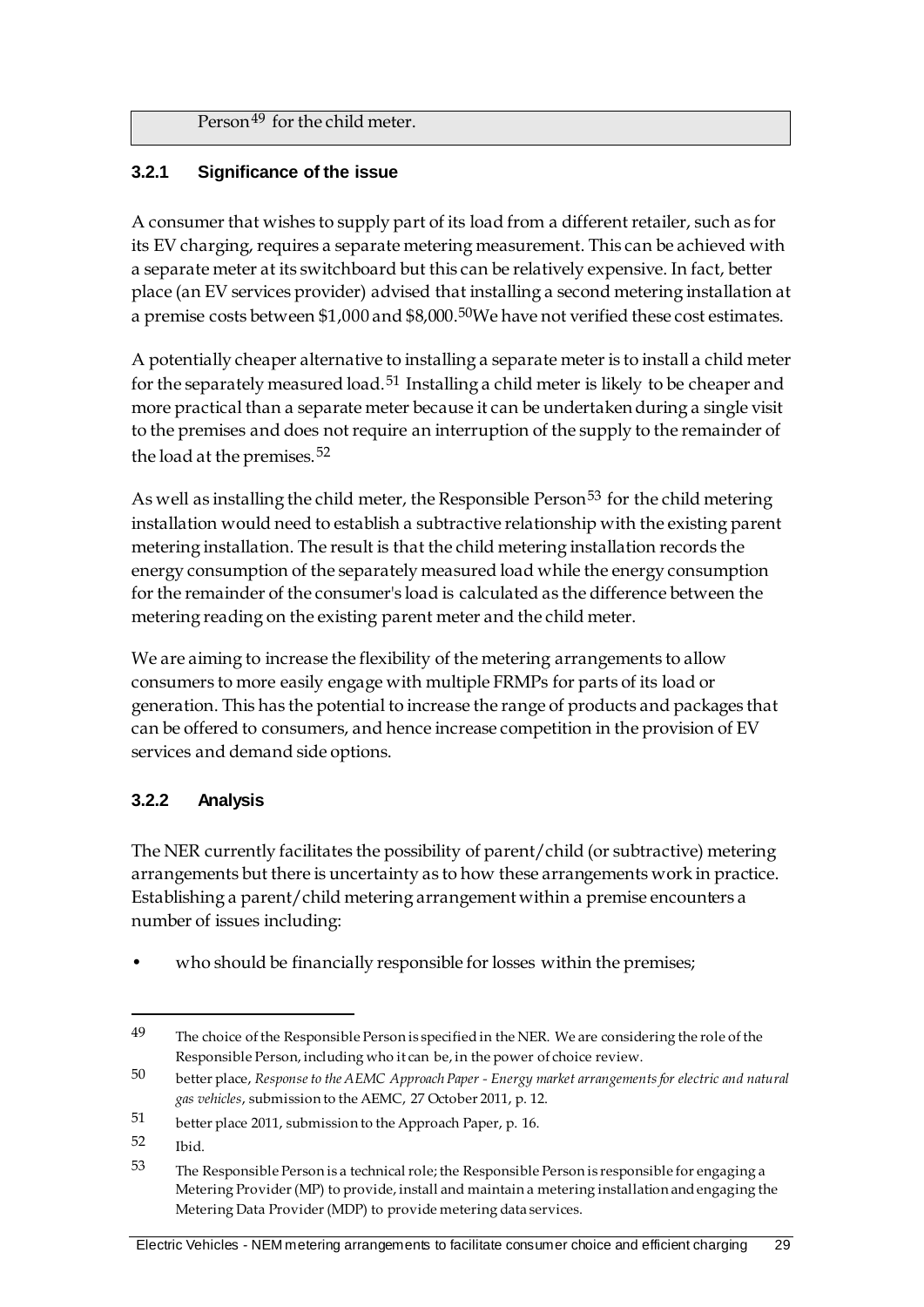- whether the consumer's premise needs to be considered as an embedded network;
- whether the existing metering installation is likely to include an accumulation meter that needs to be upgraded to an interval meter when it is associated with a child interval meter;[54](#page-37-0) and
- the Local Network Service Provider (LNSP) is usually the Responsible Person for the existing parent meter but is usually reluctant to be the Responsible Person for the child meter because it is not connected to the LNSP's network.

We consider that the metering arrangements within a premise, such as a small business or a residence, should be designed so that they are not overly complicated. This is because there is a single consumer ultimately financially responsible for the total load.[55](#page-37-1) For example, the losses within the premise can be arbitrarily assigned to existing parent metering installation (or any other metering installation with the agreement of the consumer).<sup>[56](#page-37-2)</sup> Similarly, we consider that a consumer's premise should not be considered as an embedded network when the consumer is responsible for the electrical wiring within its premises and is ultimately financially responsible for the total combined load.

A single consumer at a premise is also in a good position to trade-off the cost of upgrading an existing accumulation metering installation to include an interval meter against the anticipated benefits of establishing a child metering installation for a part of its load. This trade-off would potentially be more difficult in an embedded network where different consumers and FRMPs are associated with the parent and child metering installations.

Like all other metering installations in the NEM, the child metering installation needs to be managed by a Responsible Person.<sup>[57](#page-37-3)</sup> Currently the Responsible Person for a consumer's metering installation is either the LNSP or the FRMP (usually a retailer). In the case of a child metering installation the LNSP is usually reluctant to be the Responsible Person because this meter is not directly connected to its network. We are considering the role of the Responsible Person as part of our draft report for the power

-

<span id="page-37-0"></span><sup>54</sup> The metering installations within a parent/child metering arrangement are required to be of the same type. This means that if the existing metering installation includes an accumulation meter, this must be upgraded to a type 4 or 5 metering installation if the consumer's new child metering installation is an interval meter. Note that it is most likely that when a consumer separately measures part of its load, this is to reduce its costs by managing this load in the presence of a time of use tariff that requires the load to be measured with interval meter.

<span id="page-37-1"></span><sup>&</sup>lt;sup>55</sup> The consumer is not directly financially responsible for the energy at its connection point, rather, it is indirectly responsible through the commercial contracts it has with the FRMPs associated with its connection.

<span id="page-37-2"></span><sup>&</sup>lt;sup>56</sup> The losses within the premises would be automatically assigned to the parent metering installation as this installation measures the total consumption within the premises, including losses, less the consumer at the child metering installation.

<span id="page-37-3"></span><sup>57</sup> The role of the Responsible Person is defined in clause 7.2.1 of the NER.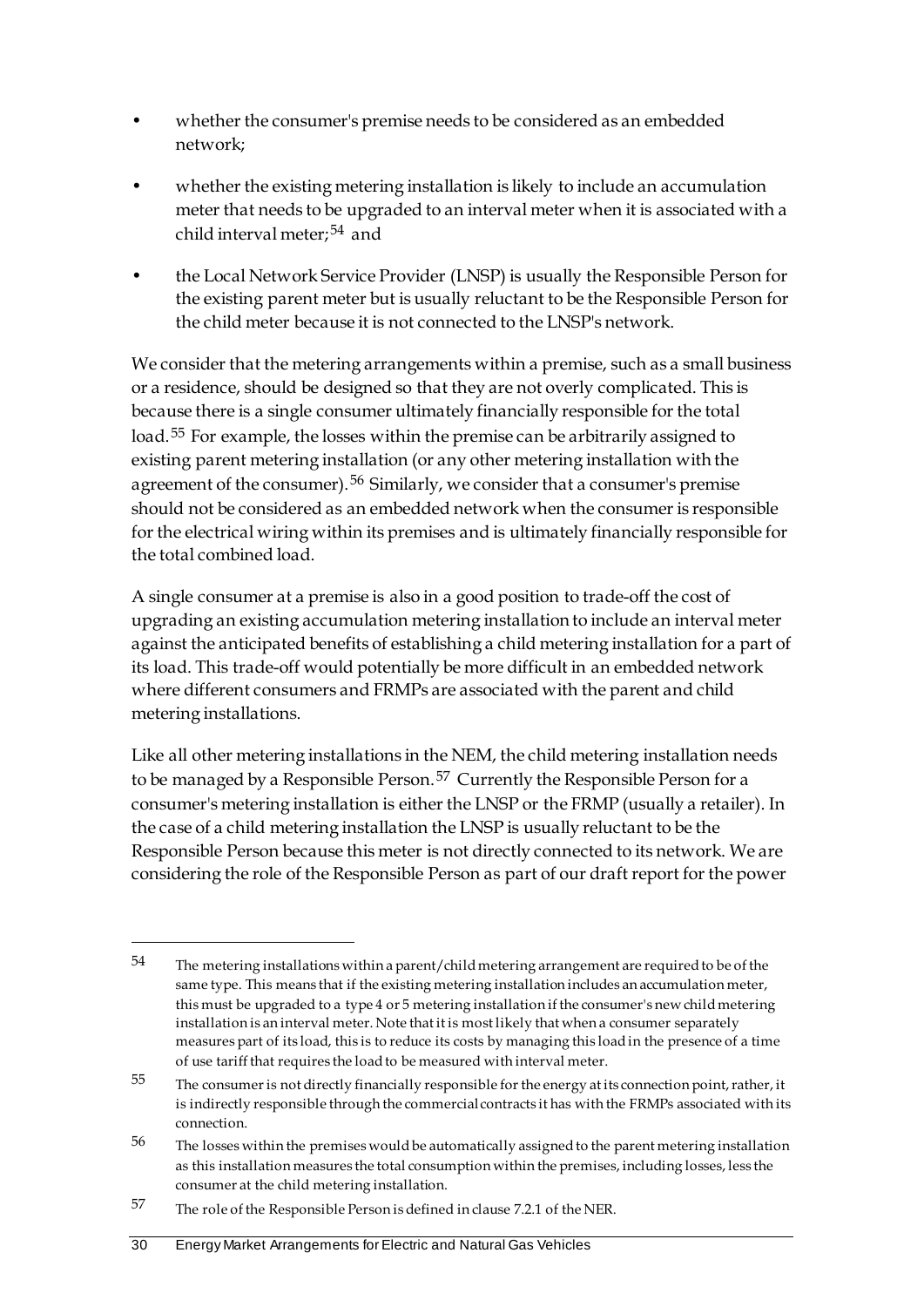of choice review, including who should be the Responsible Person for a child metering installation.

We consider that the proposed parent/child arrangements should be specified in the NER in order to provide greater certainty. Placing the arrangements in the NER would define the roles and responsibilities of the entity wishing to establish the child metering installation, the associated LNSP, any other FRMP at the site and AEMO. This would increase certainty for affected stakeholders and would be expected to reduce the costs associated with establishing the child metering installation.

The following figure shows an example of a parent/child metering arrangement for a consumer's load that is separated into two parts. The child metering installation meters the consumption of the load on the right. The consumption of the load on the left is determined by subtracting the child metering installation from the from the parent metering installation.



**Figure 3.2 Example of a parent/child metering arrangement**

## **Off-market sub-metering**

<u>.</u>

We note that some stakeholders<sup>[58](#page-38-0)</sup> indicated that separate metering can effectively be achieved by off-market arrangements. That is, the consumer's retailer would be the FRMP for the parent meter while the child meter would be settled outside of the market under a contract between the consumer and the entity responsible for charging the EV. We agree that this could be a valid arrangement when the consumer's retailer and the entity responsible for charging the EV can successfully negotiate suitable terms. We note, however, the NEM market settlement processes for sub-metering would not be contestable and consequently may limit consumer choice.

Therefore, we consider increasing the flexibility of the parent/child metering arrangements within a premise would reduce the reliance on off-market sub-metering arrangements. We note that this would not preclude the use of off-market

<span id="page-38-0"></span><sup>58</sup> Energex 2011, Submission to the Issues Paper, p. 5.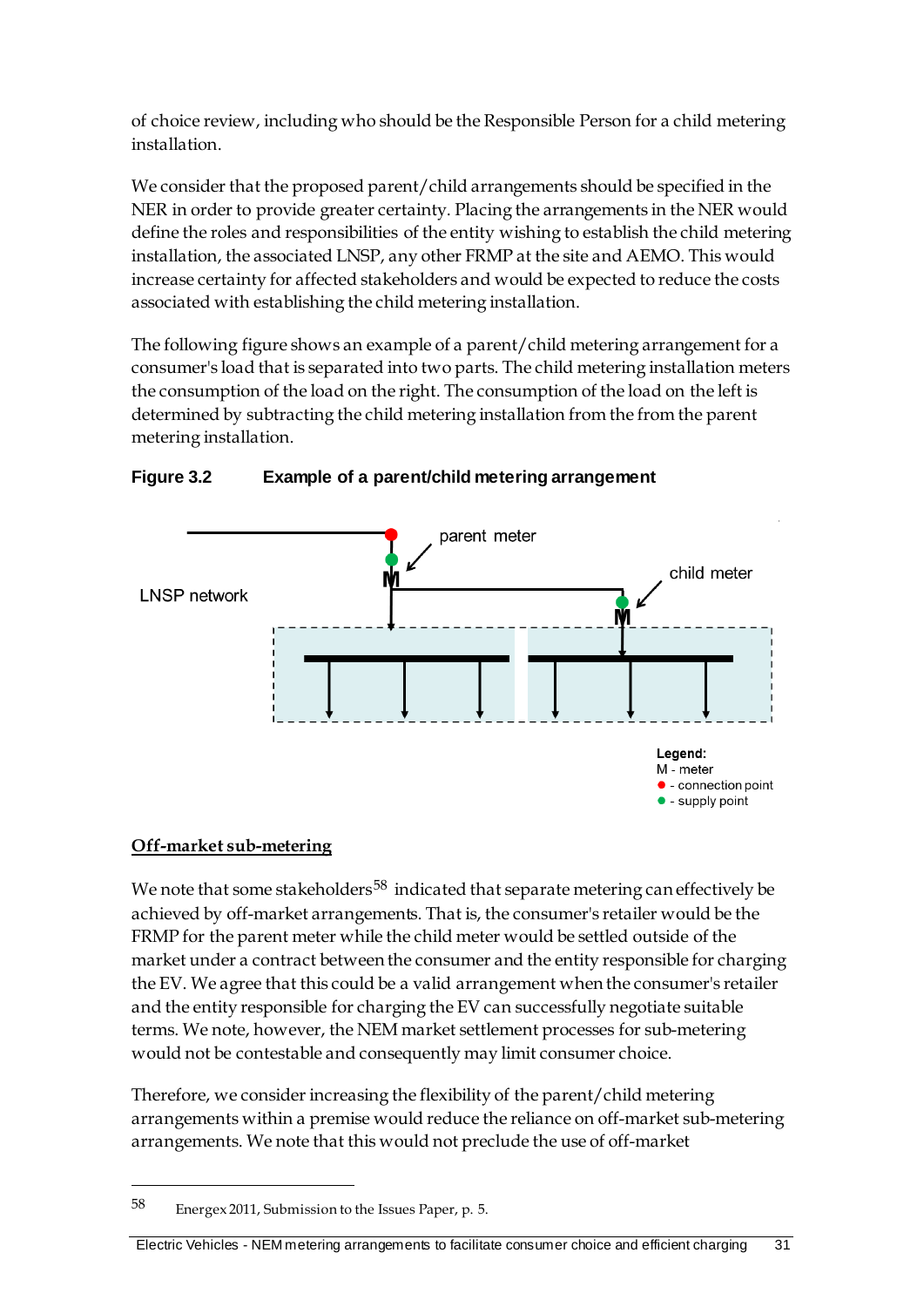sub-metering arrangements as they may be cheaper, provided that the associated market participants and the consumer can agree on suitable arrangements.

## **Question 6 Parent/child metering arrangements**

**Do you agree that our proposals address existing issues with parent/child metering arrangements? If so, how should these arrangements be specified in the NER? Please provide reasons.**

## **3.3 Multi-element meters**

## **Box 3.3: Draft recommendations**

We recommend that, where a single metering installation has multiple measurement elements and assigned multiple NMIs (that is, a multi-element metering installation), there must only be a single Responsible Person for:

- all the components of the metering installation; and
- all the NMIs associated with each metering element.

We also recommend allowing individual measurement elements within a single device to be regarded as separate metering installations. This would allow individual measurement elements to be:

- assigned to different FRMPs by the associated consumer(s); and
- assigned different NMIs by the Responsible Person.

## **3.3.1 Significance of the issue**

<u>.</u>

The role of the Responsible Person is to comply with the obligations in the NER in relation to metering.<sup>[59](#page-39-0)</sup> This is an important role in the NEM in ensuring the integrity of the metering data that is used in the NEM settlement systems. For this reason, the role of the Responsible Person extends from the installation of the metering installation, including the meter, to the communication of the metering data to Market Settlement and Transfer Solution (MSATS).

In the case of a metering installation with a multiple element meter, the same physical metering installation and associated communications systems are used to convey the metering data from multiple metering elements. Therefore, it is not practicable for each stream of metering data to be associated with a different Responsible Person as no one person would have the ultimate responsibility for the integrity of the metering data.

The selection of the Responsible Person for multi-element meters is currently specified in clause 7.2.4 of the NER. It is also discussed further in section 4.5.

<span id="page-39-0"></span><sup>59</sup> The role of the Responsible Person is defined in clause 7.2.1 of the NER.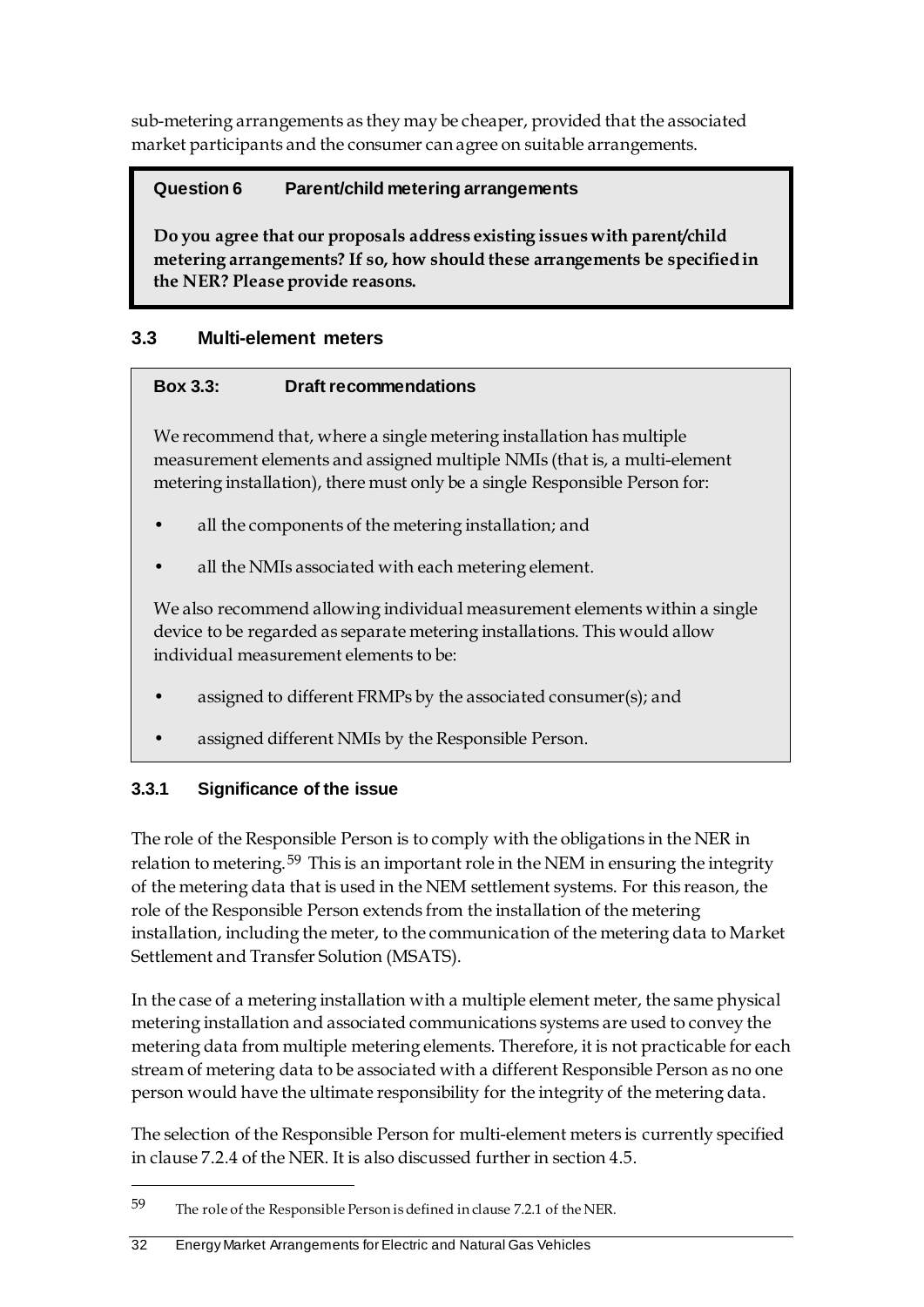## **3.3.2 Analysis**

Most existing meters in the NEM have a single metering element and, hence, are only capable of measuring the energy flows to a single load. This means that separate or parent/child metering installations would be required when part of a consumer's load is separately measured. Therefore, the costs of metering at a residential premise may be sufficiently high to make it uneconomic for many consumers to separately measure the load in a part of their load. As discussed above, the cost of establishing a separate metering installation has been reported by better place to lie between \$1,000 and \$8,000, although this cost may be lower if a child meter is used. This cost may deter consumers from having the metering installations necessary to take advantage of the benefits from the tariffs that are potentially available to consumers and other stakeholders (such as the LNSP, retailers and EV service providers).

Meters with multiple metering elements are now more common and can be used instead of separate or parent/child metering installations. For example, we understand that multi-element meters are used in some locations in New South Wales for the control of hot water heating. The costs of metering installations that use multi-element meter are lower than equivalent arrangements with individual metering installations for each part of the load. Therefore, the cost of separately metering part of a consumer's load is likely to be lower using a multi-element meter within the metering installation. This is particularly the case for a new installation or when the existing metering installation includes an accumulation meter that would need to replaced as part of a parent/child arrangement. Therefore, the use of multi-element meters is likely to increase as more consumers perceive benefits in separately metering parts of their load.

It is important that the metering data from all installations is of sufficient integrity for the NEM settlement systems. This is achieved by making the Responsible Person accountable under the NER for the integrity of the metering data. Under the current arrangements, the Responsible Person is either:

- the FRMP for a type 1- 4 metering installation, unless the FRMP accepts an offer from the LNSP to perform this responsibility;  $60$  or
- the LNSP for a type  $5 7$  metering installation.  $61$

In the case of a metering installation that includes a meter with multiple metering elements, each potentially with a unique FRMP, there is potential ambiguity over who should be the Responsible Person. Therefore, given the importance of the role, we recommend that a single Responsible Person be accountable for the whole metering installation and the communication of all the associated metering data.

-

<span id="page-40-0"></span><sup>60</sup> Clause 7.2.2(a) and clause 7.2.3(a)(1) of the NER.

<span id="page-40-1"></span><sup>61</sup> Clause 7.2.3(a)(2) of the NER.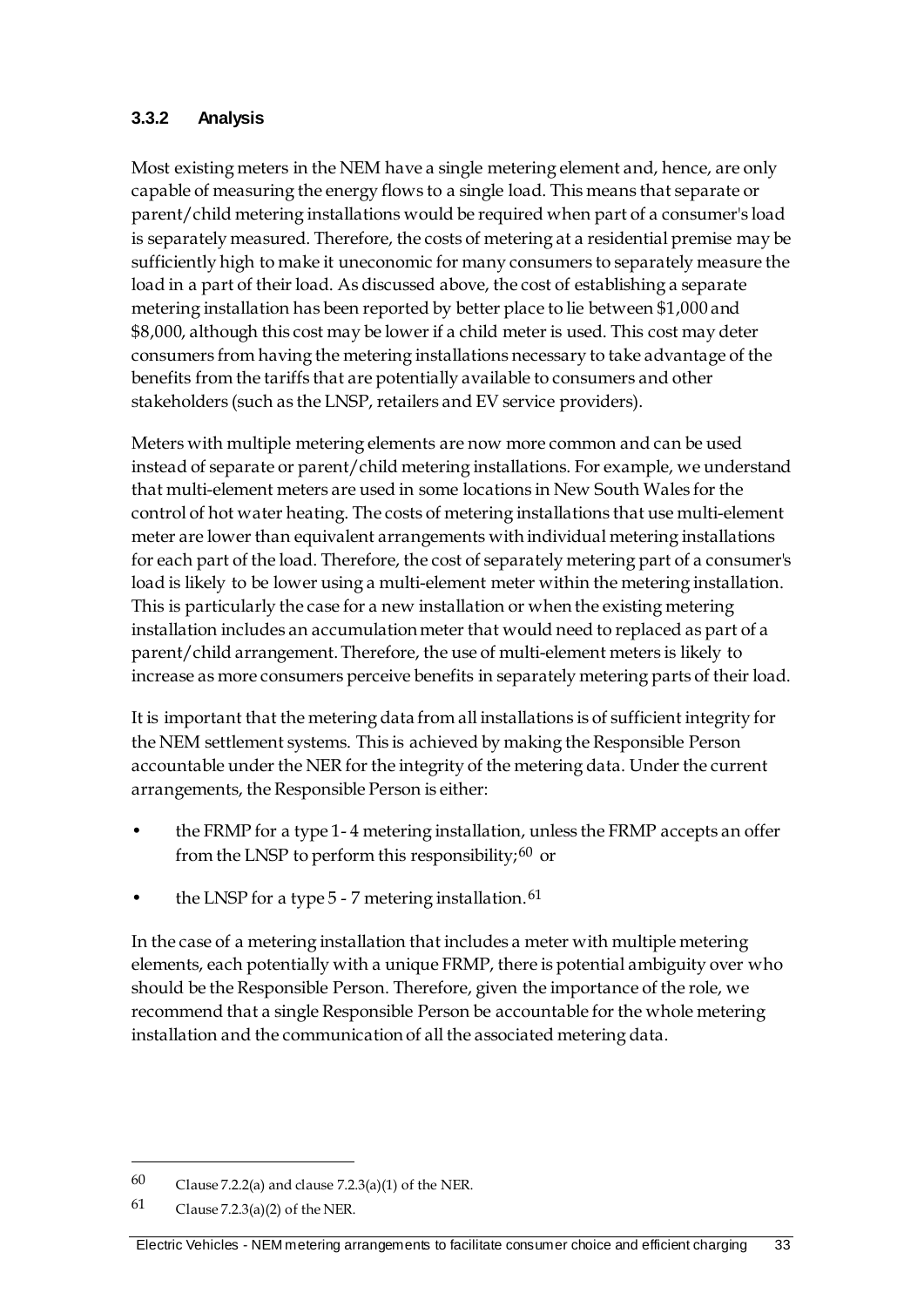## **Question 7 Multi-element meters**

**Do you agree that having one Responsible Person for multi-element meters is the efficient solution? Are there any other issues with multi-element meters that we should address?**

The following figure shows the metering for a consumer's load that is separated into two parts. The first diagram shows the arrangement where each part of the load is metered by separate metering installations while the second diagram shows an equivalent arrangement where a two element meter is used within a single metering installation.



#### **Figure 3.3 Example of a multi-element metering installation**

## **3.4 Metering in an embedded network**

#### **Box 3.4: Draft recommendations**

We recommend that the arrangements for metering within an embedded network be included in the NER. In particular, embedded networks should be brought into the metering and settlements frameworks in Chapter 7 and rule 3.15 of the NER by:

• defining connection points between the embedded network and the associated downstream consumers as connection points (and supply points) under the NER; and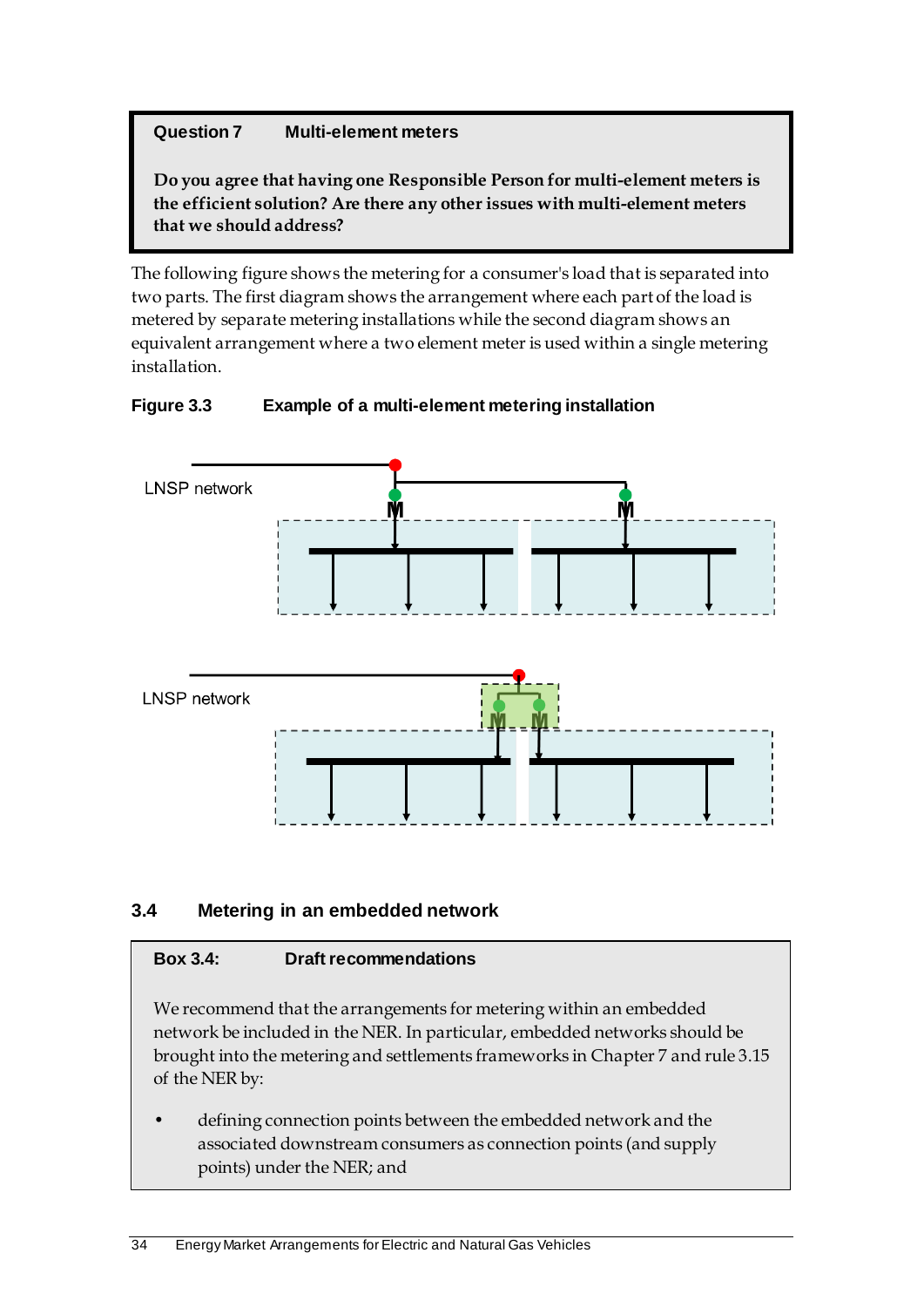• allowing these connection points (and supply points) to be settled in the NEM.

## **3.4.1 Significance of the issue**

Commercial buildings and industrial sites contain their own distribution networks to convey electricity within the building or site. Such networks are called embedded networks when the owner of the network within the building or site supplies one or more consumers. The consumers embedded within this network are not directly connected to the LNSP's network so the usual metering arrangements for small consumers do not apply.

It is likely that some EV charging points will be installed in embedded networks, such as commercial buildings and industrial sites. Similarly, many opportunities for DSP will exist with premises that are supplied by embedded networks. Therefore, it is important that the metering arrangements for embedded networks are sufficiently clear and flexible so as to capture any benefits from metering EV charging points and from demand side opportunities within an embedded network.

At present, the metering arrangements for embedded networks are defined in an AEMO guideline<sup>[62](#page-42-0)</sup> and by the AER's network service provider exemption guidelines.[63](#page-42-1)

## **3.4.2 Analysis**

-

Some stakeholders raised concerns with the current arrangements for embedded networks, including:

- Ausgrid considered there is ambiguity in relation to adequacy and appropriateness of the current rules to determine responsibilities within embedded networks, and this ambiguity is because embedded networks are not addressed in the NER;<sup>[64](#page-42-2)</sup> and
- Ausgrid also considered that business models for EVs should, as a general principle, be developed to fit within the existing market arrangements, rather than amending the arrangements to fit a specific business model.<sup>[65](#page-42-3)</sup>

We consider that clarifying the NEM metering arrangements for embedded networks would improve certainty for consumers and owners of embedded networks. Further, we consider that these arrangements should be flexible to increase competition for the provision of services to consumers, and hence lead to more efficient prices. We are also

<span id="page-42-0"></span><sup>62</sup> AEMO 'Embedded Network Guideline' available on the AEMO website www.aemo.com.au.

<span id="page-42-1"></span><sup>63</sup> AER 'Network service provider registration exemption guideline' available on the AEMO website www.aer.gov.au.

<span id="page-42-2"></span><sup>64</sup> Ausgrid 2012, submission to Issues Paper, p. 3.

<span id="page-42-3"></span><sup>65</sup> Ausgrid 2012, Submission to Issues Paper, p. 9.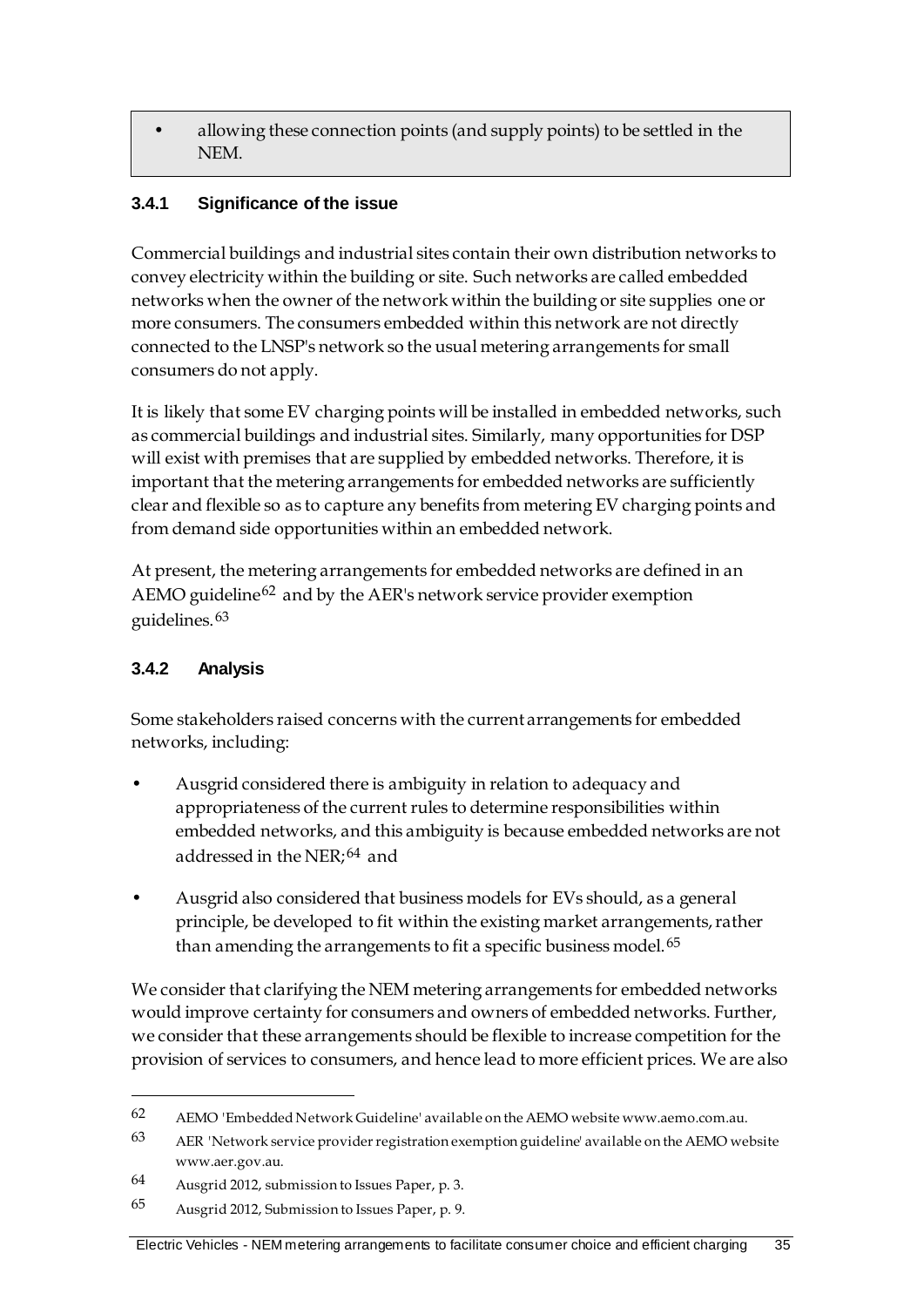concerned that the arrangements provide robust arrangements that preserve the integrity of the metering data.

## **Amending the definition of connection point**

To increase the flexibility of the metering arrangements for embedded networks, without compromising the integrity of the metering data, we recommend that the metering and settlement arrangements for embedded networks should be brought into the existing frameworks in Chapter 7 and rule 3.15 of the NER. In order to achieve this we proposed the following change to glossary definition of connection point in the NER:

"The agreed point of supply established between Network Service-Provider(s) a network, which is connected to part of the National Grid, and another Registered Participant's network, a person network exempt by the AER or by the Rules who that would otherwise be required to be  $a$ Registered Participant registered with AEMO, the circuits of a Non-Registered Customer or franchise customer."

In effect, this change would mean that all agreed connection points in an embedded network would be classified as Connection Points.[66](#page-43-0) Therefore, the metering arrangements in Chapter 7 of the NER and the settlements arrangements in Rule 3.15 of the NER would automatically apply to the connection points within an embedded network.[67](#page-43-1)

The following figure shows an example of an embedded network with one upstream connection to a distribution network and a number of downstream connection points.[68](#page-43-2)

<u>.</u>

<span id="page-43-0"></span><sup>66</sup> In all cases under the proposed arrangements the electrical network between an upstream connection point and the downstream connection points must be operated by a NSP or a person who is exempt from registering as an NSP by the AER. The exception is when the network is within the premises of a single consumer.

<span id="page-43-1"></span> $67$  As discussed above, we are not recommending that a parent child arrangement within a premise need be regarded as an embedded network.

<span id="page-43-2"></span> $68$  The glossary in the NER will also need to include definitions of upstream and down stream connection points.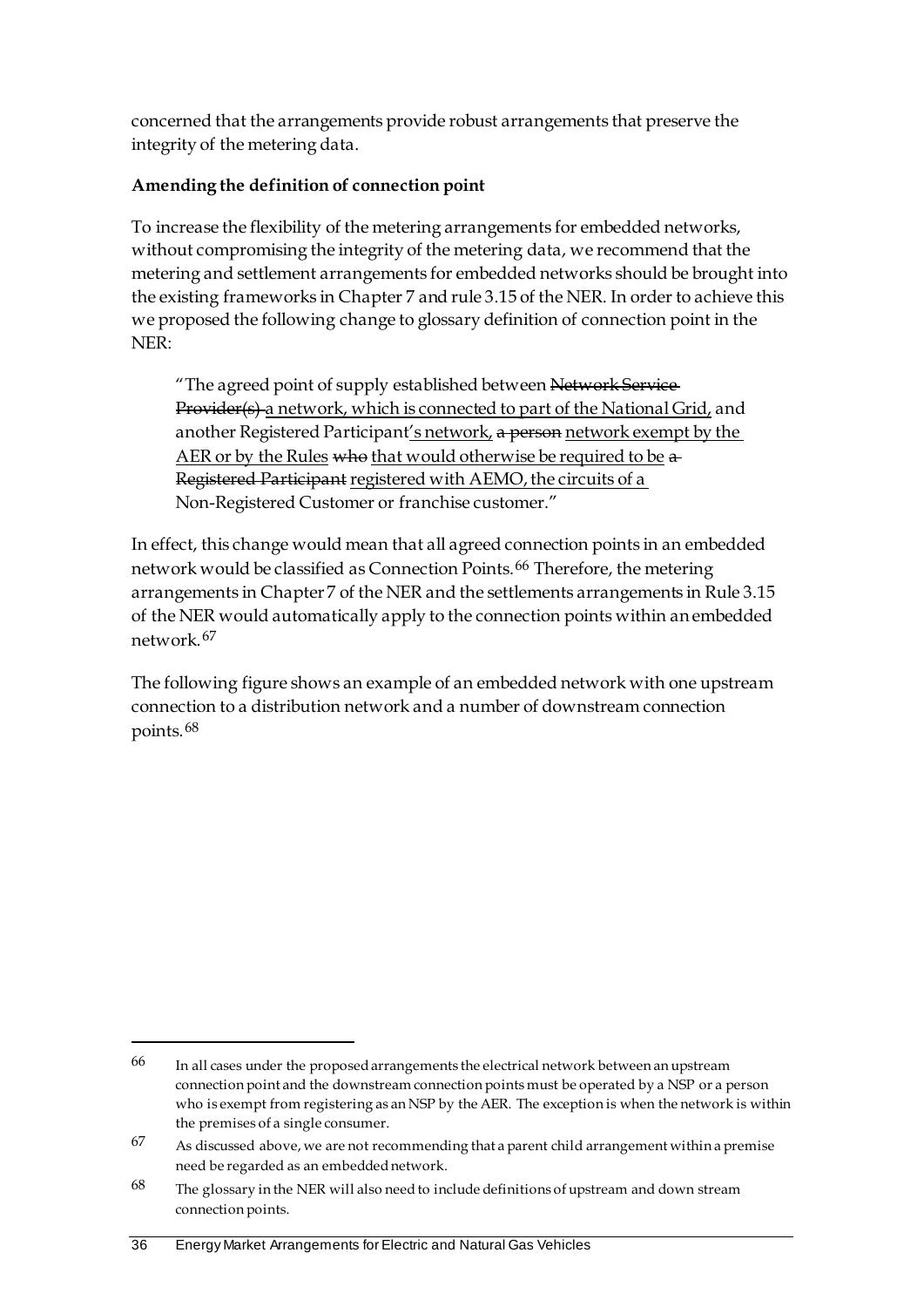



Including the downstream connection points in an embedded network means that the upstream connection point must have its electricity flows billed through the NEM settlements process. Further, each down stream connection point:

- must have its electricity flow billed through the NEM settlements process if the FRMP is different to the upstream Connection Point FRMP; and
- must not have its electricity flow billed through the NEM settlements process (it will be billed through an 'off-market' process) when the FRMP is the same as the upstream Connection Point FRMP.

Note that, as downstream connection points would become connection points under the NER, each downstream connection point could potentially have multiple supply points or include a parent/child metering arrangement.

#### **Exemption of embedded networks**

The AER has the power to exempt embedded networks from the requirements of the NER and has developed guidelines that it applies when exercising this power. Under our proposal, the connection points within an embedded networks would be under the metering and settlements frameworks in Chapter 7 and rule 3.15 of the NER, whether or not the AER had granted the network an exemption from the requirements of the NER.

#### **Question 8 Metering in embedded networks**

**Do you agree that our recommendations address existing uncertainties with respect to metering in embedded networks? Please provide reasons.**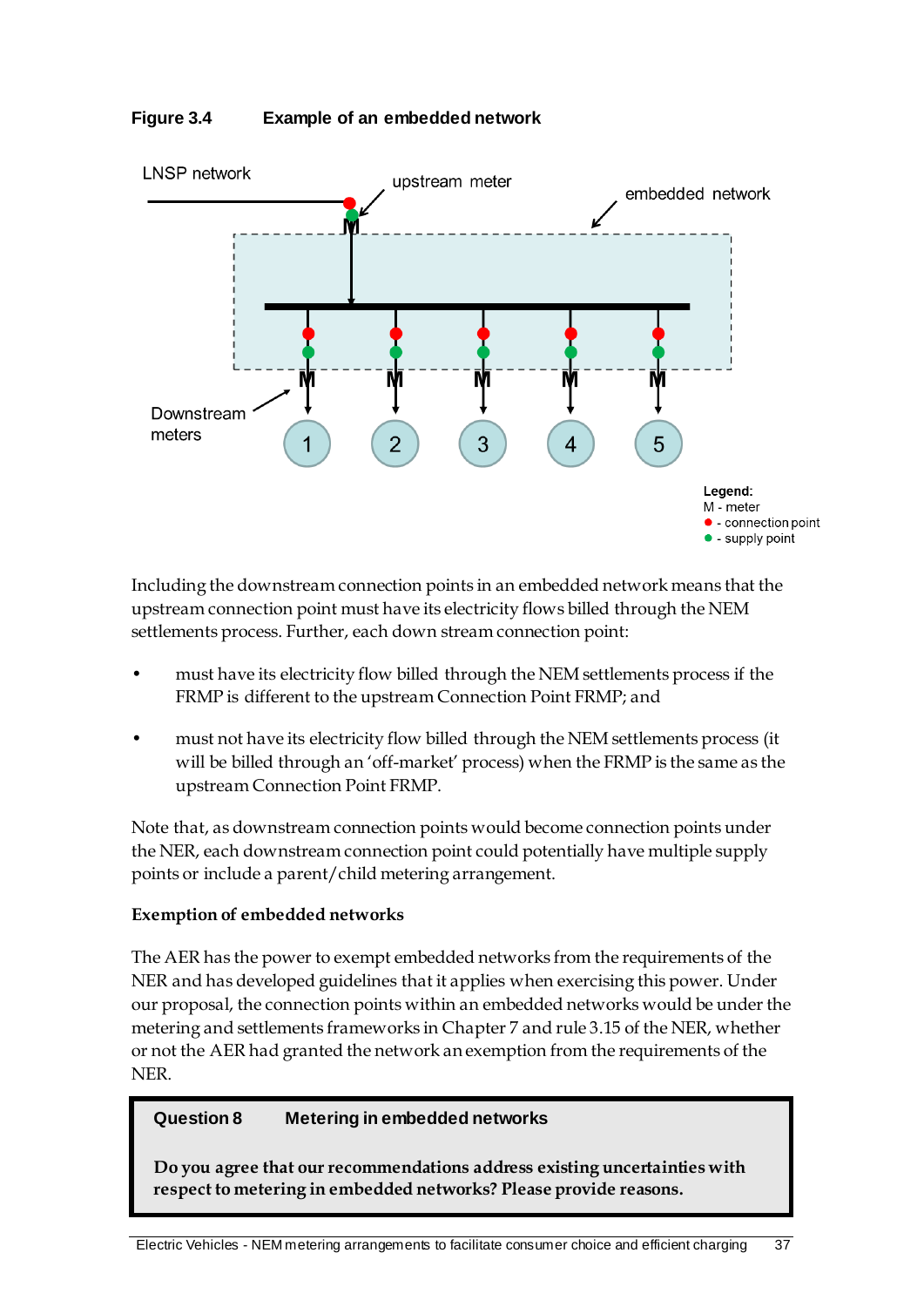#### **3.5 Two or more financially responsible market participants at one connection point**

#### **Box 3.5: Draft recommendation**

In situations where there are two (or more) FRMPs at one connection point, we recommend:

- where there is only one point of disconnection and a FRMP wants to disconnect the consumer, this FRMP can disconnect the total load at the connection point, including the load of other FRMPs;
- for multi element metering installations, we have specified ways to share the costs associated with the Responsible Person;
- access to the metering installation be managed by the Responsible Person;
- when a consumer changes one of its FRMPs, we have suggested ways of managing this process;
- assigning DUOS charges to FRMPs in a manner that is proportional to their impact on total DUOS;
- a process where a consumer or FRMP seeks to upgrade one of its metering installations; and
- ways for addressing situations where a consumer moves house or has a billing/metering query.

## **3.5.1 Significance of the issue**

Currently, the NER is designed in the context of:

- a market participant or FRMP being associated with each connection point;<sup>[69](#page-45-0)</sup>
- each connection point having a metering installation that is registered with AEMO;<sup>[70](#page-45-1)</sup> and
- a unique National Metering Identifier (NMI) for each metering installation.<sup>[71](#page-45-2)</sup>

That is, there is generally a one-to-one relationship between a connection point, the FRMP, the metering installation and a NMI. Nevertheless, in the future some consumers and generators are likely to want to be able to separately meter parts of

-

<span id="page-45-0"></span><sup>69</sup> Clause 7.1.2(a) of the NER.

<span id="page-45-1"></span><sup>70</sup> Clause 7.1.2(a)(1) of the NER.

<span id="page-45-2"></span><sup>71</sup> Clause 7.3.1(e) of the NER.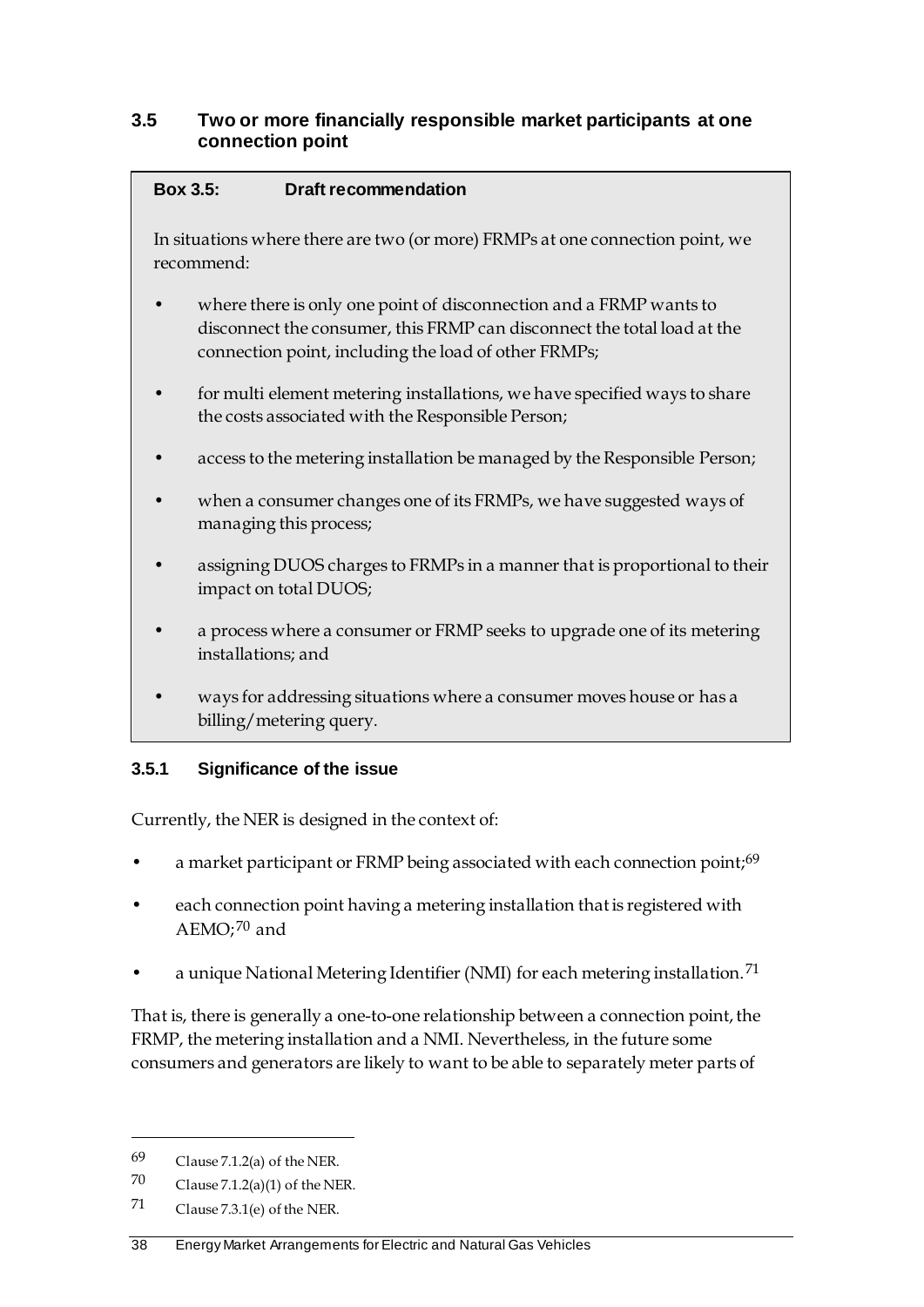their load or separately meter their generation from their load.[72](#page-46-0) In addition, in some cases the consumer may wish to engage separate FRMPs for each metering installation.[73](#page-46-1)

However, having multiple FRMPs at a single connection point raises several issues in the context of the current NER. These issues need to resolved before multiple FRMPs at a connection point are able to operate. This section discusses the main issues that arise with multiple FRMPs.

## **3.5.2 Analysis**

-

## **What happens when only one FRMP wants to disconnect the consumer?**

A FRMP can arrange to disconnect a consumer for non-payment of the energy and other services provided by the FRMP. The NECF and other consumer protections sets out a framework for disconnecting consumers by providing affected consumers with opportunities to resolve disputes and to address any hardship issues.

In the case of a single connection point with two FRMPs, it is possible that only one FRMP wishes to disconnect the consumer. If there are separate disconnection facilities for each FRMP then the present arrangements would apply and the associated part of the consumer's load could be disconnected, subject the NECF and consumer protections. We note that existing consumers are likely to only have a single disconnection point that would disconnect their whole premises, even though the consumer is only in dispute with one of its FRMPs.

On balance, we recommend that the most appropriate approach for a connection point with two or more FRMPs is for both FRMPs to have the power to disconnect the consumer's total load. That is, when the consumer fails to pay one if its FRMPs then, provided the requirements of the NECF and other consumer protections are met, the FRMP can direct that the consumer is totally disconnected. This situation is analogous to a consumer with a single FRMP that does not pay in full (ie. only part of its bill), which would also be grounds for disconnection.

An alternative approach would be to require each separately metered part of the load to be able to be disconnected separately. That is, each FRMP would only have the ability and power to disconnect its associated load. We consider that this requirement may cause additional costs that may deter the adoption of separately metering. In any case, if the consumer or one of the FRMPs is concerned about the need to discriminate between the parts of the load then they can arrange to install separate disconnection facilities.

<span id="page-46-0"></span><sup>72</sup> We note that for some large customer sites this already occurs where a customer wishes to sell the output of its generator to a different entity than the retailer of its load.

<span id="page-46-1"></span><sup>73</sup> In the case of a multi-element meter the consumer may wish to engage separate FRMPs for each meter element.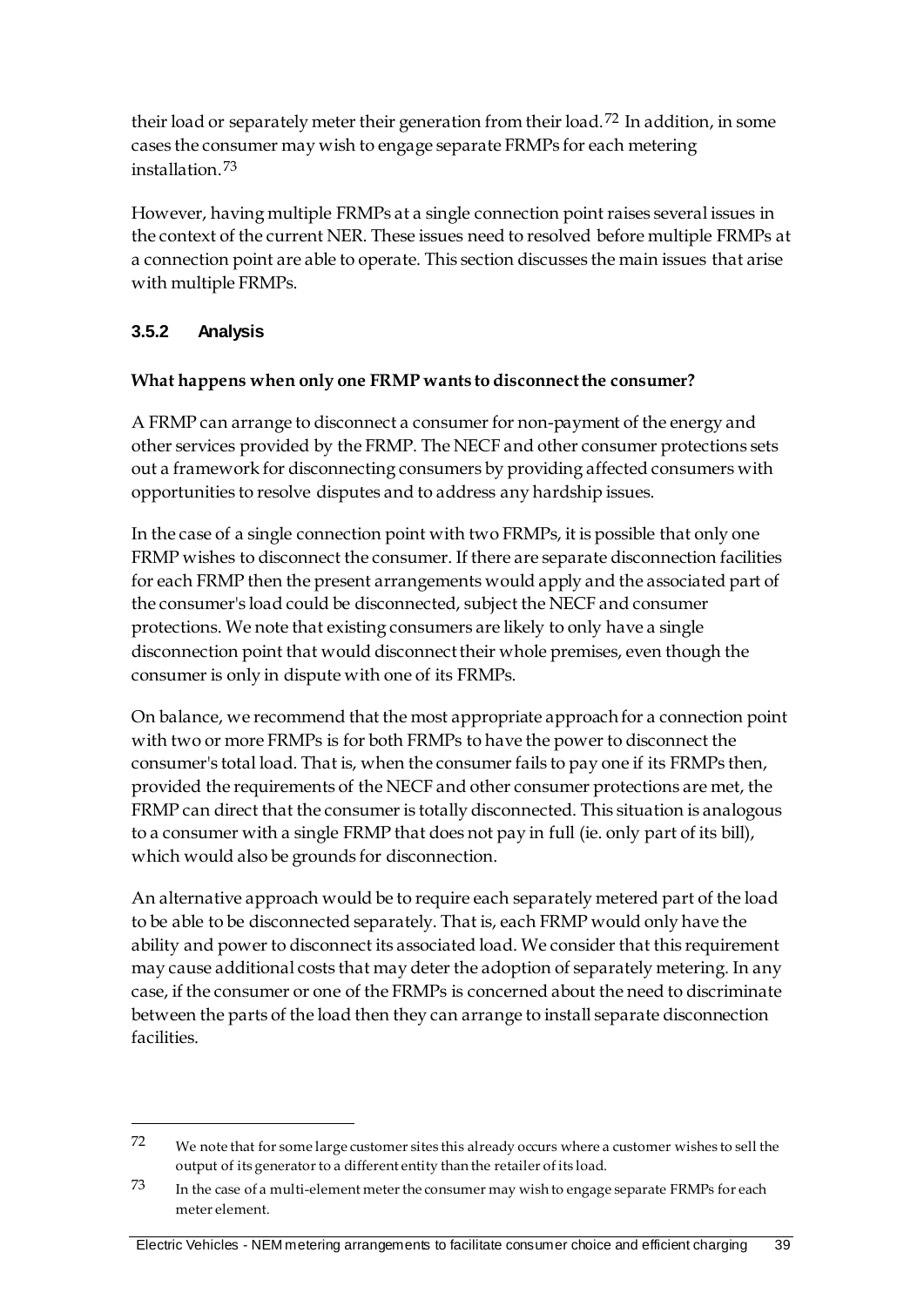In the event that either FRMP wants to disconnect its consumer, the normal disconnection process in the NECF would apply.

## **How are the costs of the responsible person shared?**

The costs of the Responsible Person would only need to be shared in the case of a multi-element meter.[74](#page-47-0)There are a number of ways of sharing the Responsible Person including sharing the costs:

- equally between the FRMPs;
- in proportion to the energy consumption (last financial year);
- as agreed between the FRMPs; or
- as specified by the consumer.

The simplest approach would be to assign the costs in equal proportions on the basis that both metering elements contribute equally to the need for the metering installation. The actual approach is unlikely to affect the behaviour of the FRMPs or the consumer as the costs of the Responsible Person are likely to be a fixed cost that is passed onto the consumer by the associated FRMPs.

## **How is access to the metering installation managed?**

Access to the metering installation should be managed by the Responsible Person as it would be accountable for its operation.[75](#page-47-1) For a single metering installation (with a multi-element meter) there is a single Responsible Person. For separate metering installations and for parent/child metering installations the two installations are independent and each has a Responsible Person who would manage access.

## **What happens when a consumer changes one of its FRMPs?**

The implications of a consumer changing one of its FRMPs depend on the circumstances. For example:

- In all cases the new FRMP assumes the financial responsibility for the settlement of the associated NMI and any DUOS charges allocated to that NMI.
- If the old FRMP is not the Responsible Person for the associated metering installation, then the new FRMP would also pay its share of the costs of the Responsible Person. The new FRMP would recover the costs from the consumer as part of its tariff.

<u>.</u>

<span id="page-47-0"></span> $74$  In the case a separate metering arrangement there is a Responsible Person for each metering installation and FRMP. Similarity, a parent/child metering arrangements has a Responsible Person for each metering installation there.

<span id="page-47-1"></span><sup>75</sup> Physical access to the consumer's premises would need to be arranged with the consumer. This would be in accordance with the existing metering access arrangements.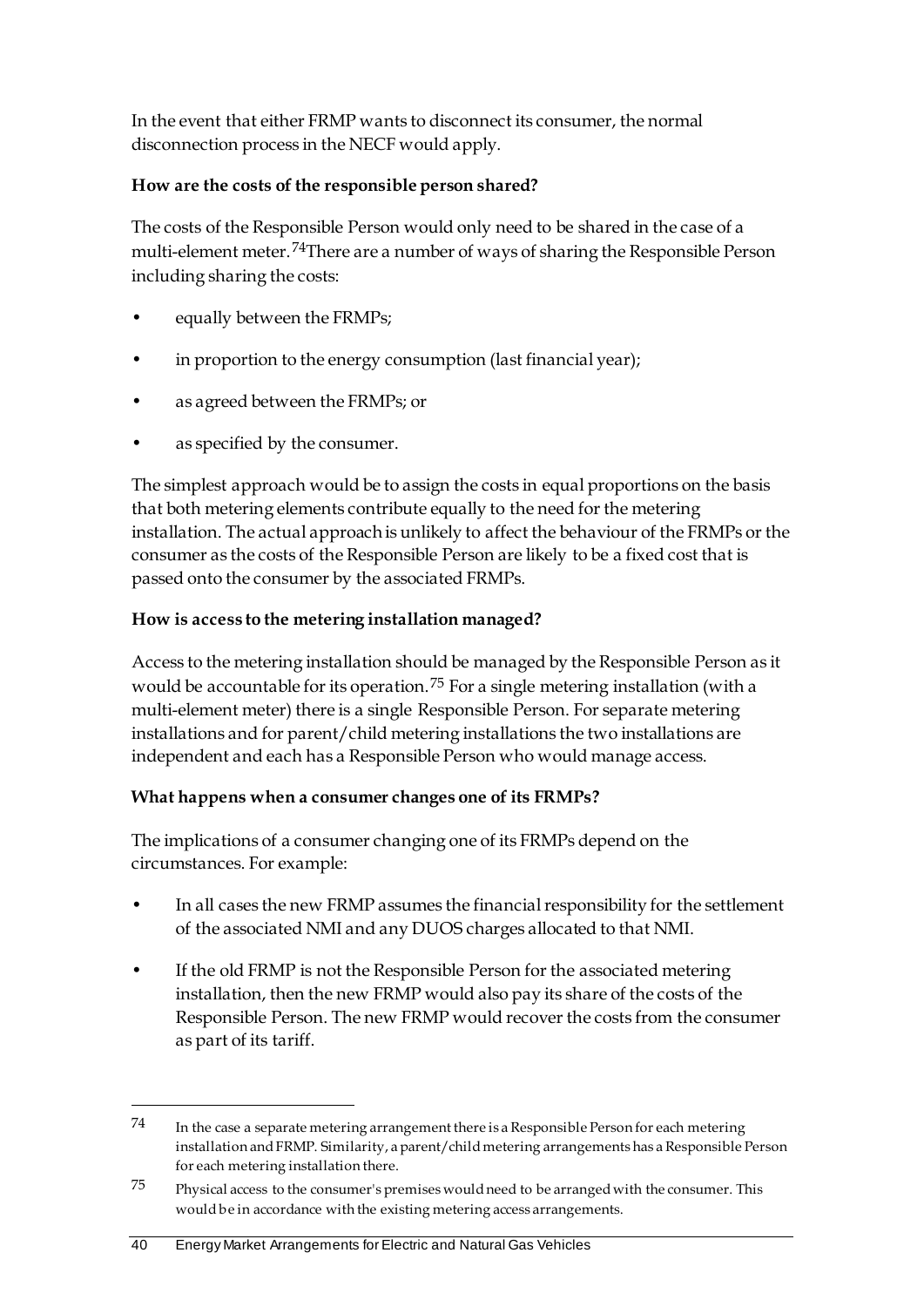If the old FRMP is the Responsible Person for the associated metering installation, the consumer would need to decide whether to continue to engage the old FRMP as the Responsible Person. If the consumer chooses to change Responsible Person, it would be required to pay any exit fees under the contract with the old FRMP.

It is also important that the AEMO metering processes and systems are examined so that when a consumer changes one of the FRMPs, the other FRMP(s) are unaffected. For example, when an incoming retailer obtains 'explicit consent' from the consumer switching to them, the consumer would be required to nominate the particular FRMP or FRMPs it is switching away from.

## **How are DUOS charges assigned to the FRMPs?**

The way the DUOS charges are allocated to the two FRMPs would depend on how the DUOS charges are normally calculated.

If the LNSP is indifferent to the manner in which the consumer's load is split between the FRMPs[76](#page-48-0) then its DUOS charges would be on the basis of a single connection point with a load equal to the sum of the two NMIs. In such a case the simplest and most efficient approach would be to allocate the costs to the FRMPs in proportion to their impact on the total DUOS, such that:

- the fixed component of DUOS would be shared equally between the NMIs;
- any energy (or postage stamp) component would be shared in proportion to these energies; and
- any peak demand component would be shared in proportion to the contribution that each NMI makes to the peak.

Such an allocation of DUOS would preserve incentives on the FRMPs to minimise the impact of their portion of the consumer's load on the total DUOS charges.

Each FRMP would recover its portion of the DUOS charges through its tariff agreed with the consumer. The consumer could choose different tariffs for each part of the load, depending on its preference and the tariffs being offered by the FRMPs.

More elaborate approaches for calculating the DUOS allocation for each FRMP could be possible and could possibly be negotiated with the LNSP. However, such approaches may be complicated to implement and care would be required such that appropriate incentives are placed on the associated FRMPs.

<u>.</u>

<span id="page-48-0"></span><sup>76</sup> The LNSP should be indifferent to how the load is split as it would not have a direct relationship with the consumer, rather it would be concern with the impact the total consumption would have on its network.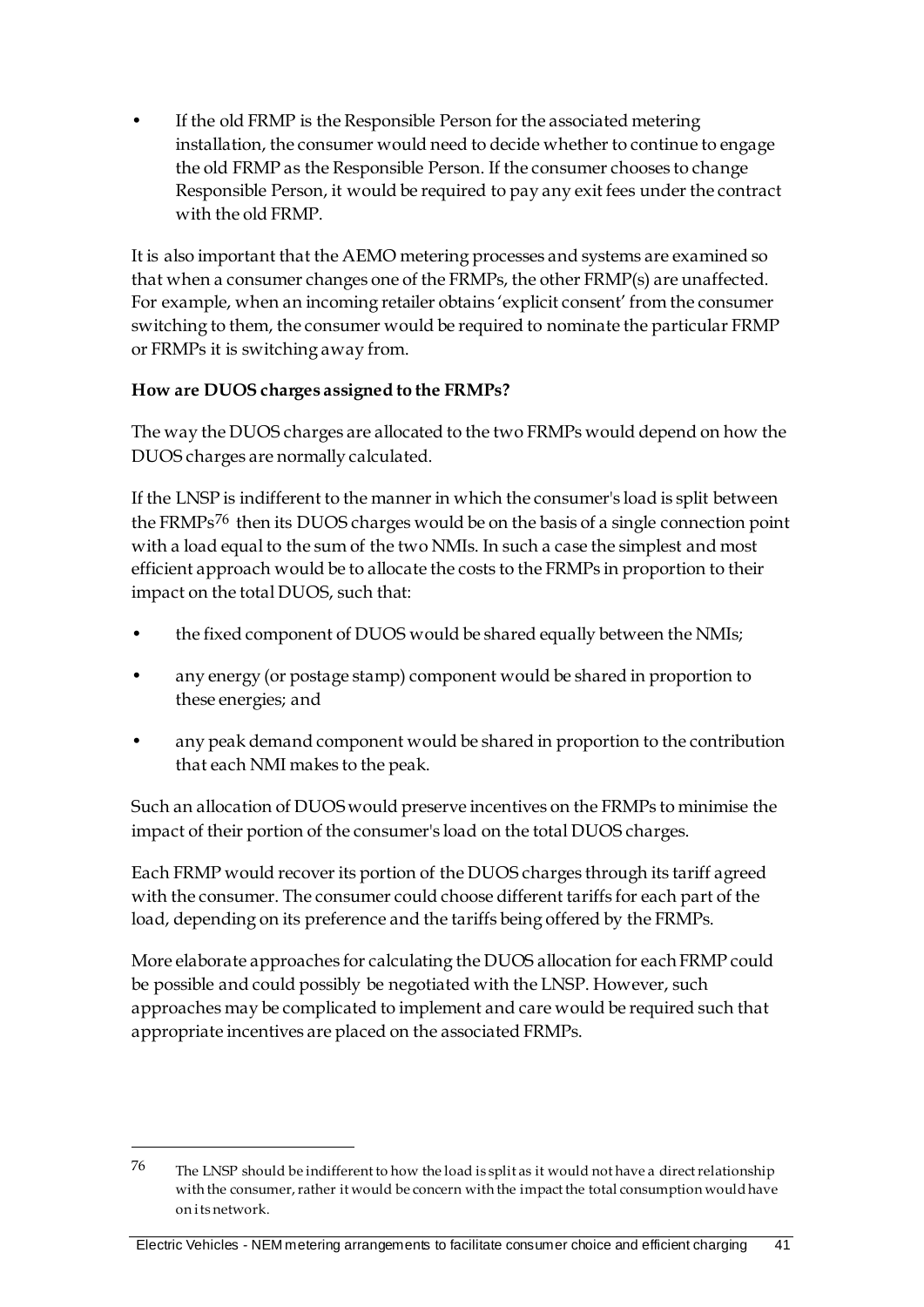#### **What happens if the consumer or one FRMP wants to upgrade one metering installation?**

The impact of a consumer or one FRMP wanting to upgrade its metering installation would depend on the nature of the installation. The following table includes examples of possible metering upgrades.

| Arrangement                     | Meter to be<br>upgraded         | <b>Meter upgraded to</b>                | <b>Comment</b>                                                                               |
|---------------------------------|---------------------------------|-----------------------------------------|----------------------------------------------------------------------------------------------|
| Separate<br>meters              | one accumulation<br>meter       | single interval                         | Can be upgraded<br>independently.                                                            |
| Separate<br>meters              | both<br>accumulation<br>meters  | multi-element interval<br>for both NMIs | Requires a single<br>Responsible Person and an<br>exit fee for old metering<br>installation. |
| Parent/child<br>meters          | parent<br>accumulation<br>meter | parent interval                         | Requires an upgrade of child<br>to interval meter. Both<br>Responsible People affected.      |
| Parent/child<br>meters          | parent<br>accumulation<br>meter | multi-element interval<br>for both NMIs | Requires a single<br>Responsible Person and an<br>exit fee for old metering<br>installation  |
| Parent/child<br>meters          | child<br>accumulation           | child interval                          | Requires an upgrade of<br>parent to interval meter. Both<br>Responsible People affected.     |
| Parent/child<br>meters          | child<br>accumulation           | multi-element interval<br>for both NMIs | Requires a single<br>Responsible Person and an<br>exit fee for old metering<br>installation  |
| Multi-element<br>interval meter | one element of<br>the meter     | a meter with greater<br>functionality   | Requires a single<br>Responsible Person and an<br>exit fee for old metering<br>installation  |

In all cases the consumer would need a supply interruption to its whole load to electrically isolate the affected metering installation. A possible exception would be upgrading separate metering installation that can be individually isolated, or for a child meter where the parent already has an interval meter.

In most cases each Responsible Person would need to cooperate when part or all of the metering installations are upgraded. This means that there is the potential for one FRMP attempting to block the change to its meter. This situation could be managed by the NER requiring:

each FRMP and Responsible Person to negotiate in good faith;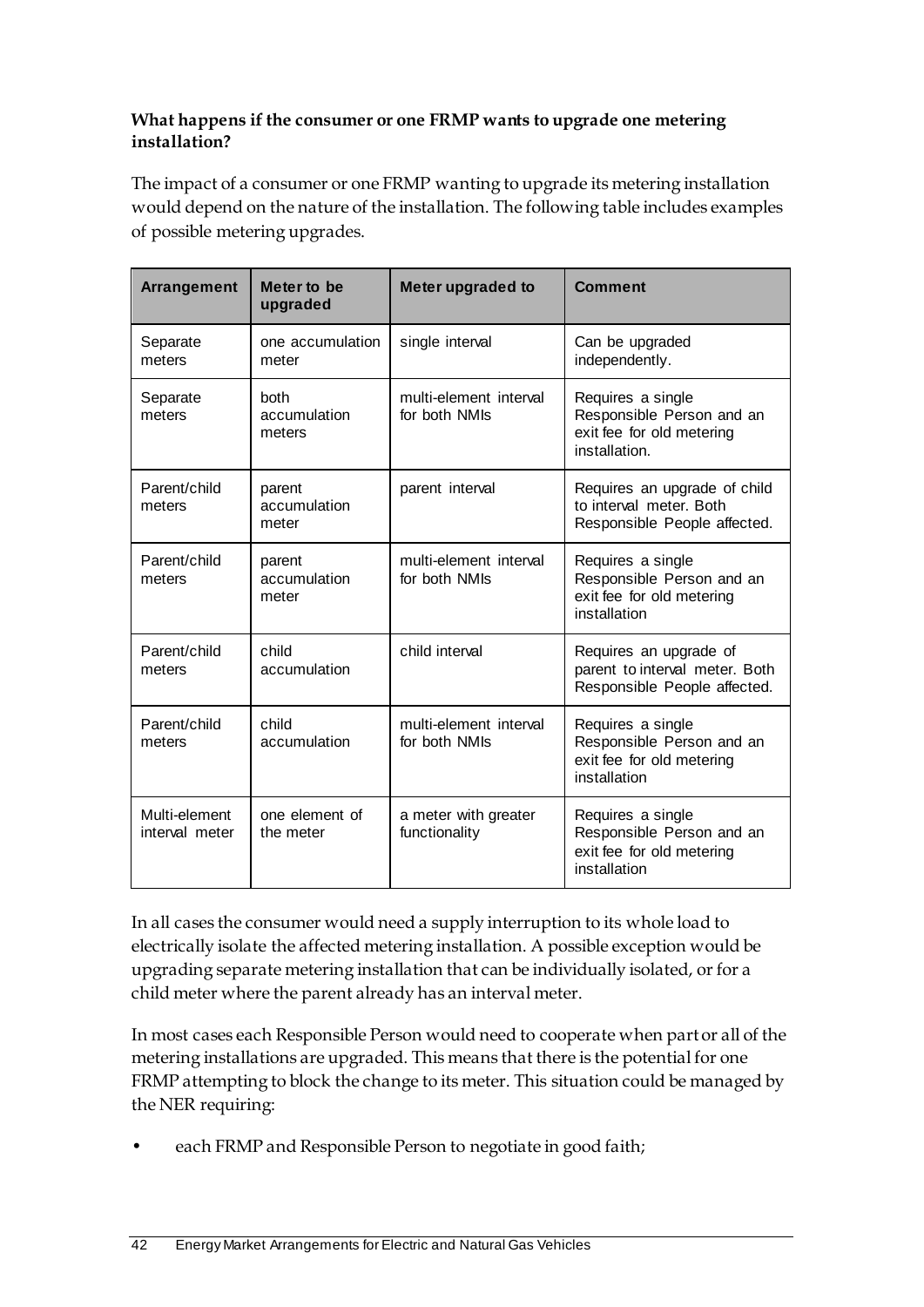- a separate contract for a metering installation to be established by the Responsible Person;
- each contract for metering services to include details of the exit fees so that the consumer can make informed decisions regarding which tariffs to use and consequently the metering requirements;
- not allowing any of the associated FRMPs or Responsible Persons to block the upgrade, provided they are compensated any contracts agreed when the FRMPs or Responsible Persons were engaged;
- all costs of upgrading the metering installations to be borne by FRMP requiring the changes, although this FRMP could pass on these costs to the consumer in a transparent manner; and
- all changes and associated costs to be agreed with the consumer.

## **What happens when a consumer moves house?**

<u>.</u>

Under the current arrangement, when a consumer moves into a existing premise the existing FRMP for that premises remains the FRMP unless the new consumer engages a new FRMP. This works because the metering services are provided by the LNSP or the FRMP. Where the LNSP provides these services, the costs are regulated (ie. not negotiable) and recovered via the FRMP along with DUOS charges.[77](#page-50-0) Where the FRMP provides these services, the costs are recovered under the retail contract. When the retail contract is terminated, the metering installation may be replaced by the new FRMP.

If a consumer that had more than one FRMP for parts of its load moves house, then the existing FRMPs would remain unless the new consumer engages new FRMPs. The new FRMPs may choose to replace the existing metering installation.

## **Who should the consumer phone with a billing/metering enquiry?**

Metering and billing inquiries would be associated with a specific metering installation. Therefore, the consumer would contact the FRMP for the meter reading and bill associated with the concern.

In the case of a problem arising from a multi-element metering installation, the consumer should contact a FRMP (or both FRMPs for each element) who would then communicate the consumer's concerns to the Responsible Person. Examples of these situations include: a loss of supply, a power quality issue or a meter communication problem with a multi- element metering installation.

<span id="page-50-0"></span><sup>77</sup> In New South Wales, Queensland and Tasmania the metering costs are bundled up with the DUOS charges.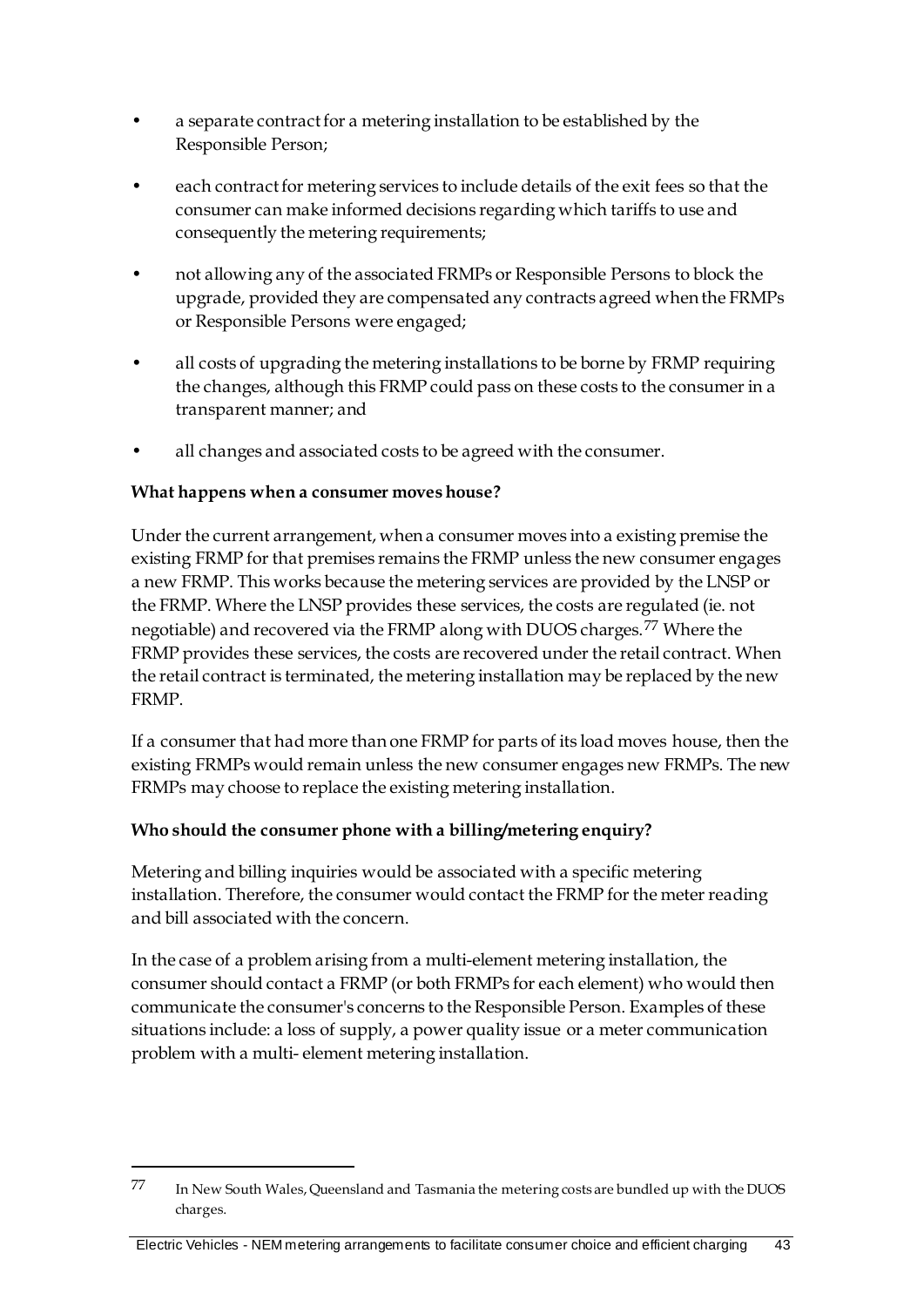#### **Question 9 Two (or more) FRMPs at a connection point**

- **1. Do you agree that our recommendations will enable two or more FRMPs to operate effectively at a connection point? Please provide reasons**
- **2. In the event that one FRMP wishes to disconnect a consumer, do you agree that a FRMP should have the power to disconnect the consumer's total load, which includes the load from the other FRMP? Or do you think that each part of the load should be able to be disconnected independent of the other FRMP?**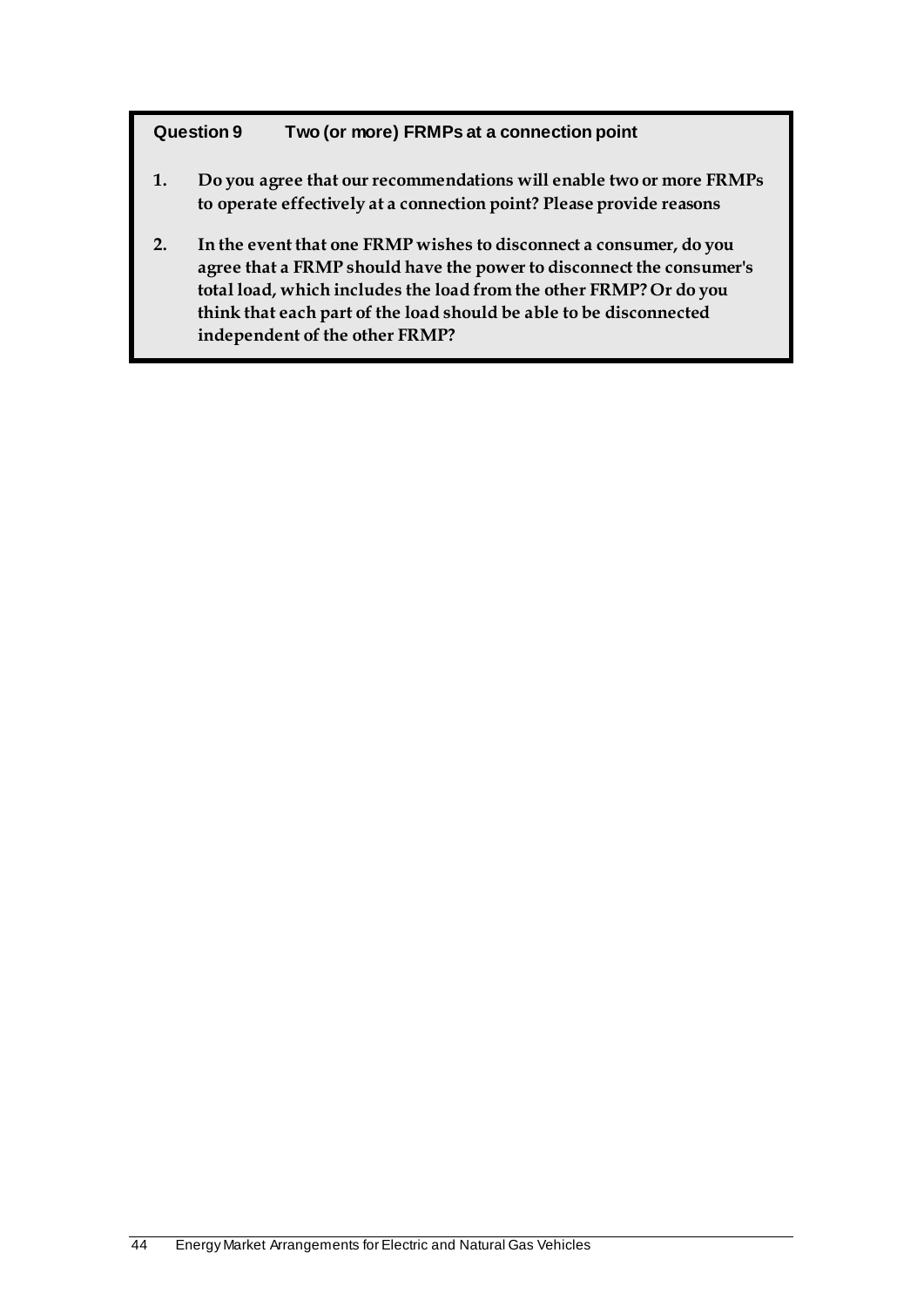# **4 Electric Vehicles - NEM arrangements to facilitate consumer choice**

To facilitate consumer choice, we seek to devise energy market arrangements that facilitate the provision of a competitive range of EV charging services for the benefit of consumers and leading to efficient market outcomes. In particular, we examine the following aspects:

- circumstances where EV charging constitutes a sale of electricity;
- consumer protection and retail licensing to assess whether there are appropriate consumer protections administered through the retail licensing regime;
- network licensing to assess whether the regulatory framework for EV charging in distribution or embedded networks cater for EV charging services; and
- address the risk of EV service provider failure to assess whether there are prudent measures in place to protect EV consumers.

We recognise that in specifying energy market arrangements there is a potential tension between increasing certainty for market participants and increasing the cost of compliance and potentially muting innovation.

Our draft recommendations on metering are an important set of energy market arrangement necessary to facilitate consumer choice. These recommendations are set out separately in the previous chapter.

## **4.1 Circumstances when EV charging constitutes a sale of electricity**

## **Box 4.1: Draft recommendation**

We consider that the supply of electricity for the purposes of EV charging would generally constitute a legal sale of electricity in the NEM under the NERL and in Western Australia under the *Electricity Supply Act 2004 (WA)*.

For bundled service providers, we recommend that the AER or the Economic Regulation Authority of Western Australia (ERA) determine whether the services offered constitute a legal sale of electricity. The AER or ERA should consider whether the sale of electricity is a primary or incidental part of the bundle of services provided.

We consider that EV battery swap services do not constitute the sale of electricity for the purposes of the NERL, and therefore the energy market arrangements do not apply to these services.

An important issue for this review is whether the supply of electricity for the charging of an EV constitutes a legal sale of electricity. If the supply of electricity for the charging of an EV is found to constitute a sale of electricity (as legally defined), then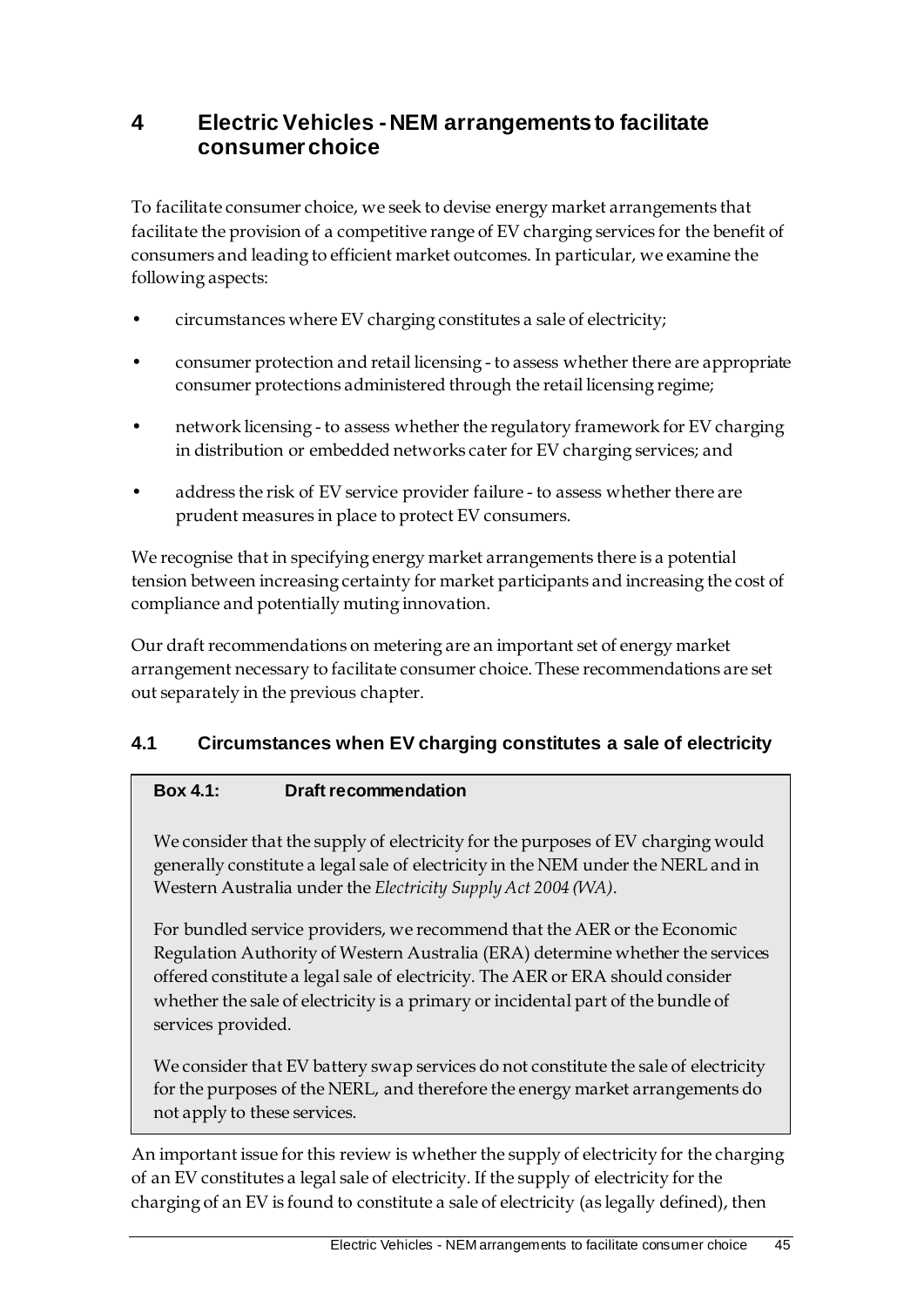the energy market arrangements relating to the electricity retail licensing regime would apply to the EV service provider. Also, the electricity market consumer protections would apply to these EV consumers. On the contrary, if the charging of an EV is not found to constitute a legal sale of electricity, then these particular energy market arrangements would not apply.

Submissions from electricity retailers asserted that the supply of electricity for the charging of an EV should constitute a sale of electricity, particularly from a consumer protection perspective.[78](#page-53-0)A contrary view held that EV charging should not constitute a sale of electricity where it risks stifling innovation in the EV services market.<sup>[79](#page-53-1)</sup>

We have considered both the current legal interpretation of the sale of electricity applicable to the NEM jurisdictions and WA and have set out our view on the correct approach.

## **Legal interpretation on EV charging as a sale of electricity**

In the NEM jurisdictions, the NERL defines the sale of electricity as electricity that is supplied 'for premises'.[80](#page-53-2) In Western Australia, the *Electricity Industry Act 2004 (WA)* states that a sale of electricity occurs where it is sold 'for the purpose of consumption'.[81](#page-53-3)

For both the NEM jurisdictions and Western Australia, our interpretation of these legislative provisions is that the legal sale of electricity occurs 'for consumption at premises'. Based on this interpretation, we consider the following:

- The 'consumption' of electricity refers to the act of charging an EV battery. It does not refer to the depletion of the EV battery when the EV is in use.
- The 'premises' refers to all locations of EV charging. The EV itself is not a 'premise'.

Applying the above, we consider that the supply of electricity for EV charging would generally constitute a legal sale of electricity under both the NERL and in WA; that is, the supply of electricity for EV charging generally constitutes the sale of electricity 'for consumption at premises'. We reach this result by considering that it is the act of charging of an EV that constitutes the consumption of electricity and that this occurs at a premise, namely, at the EV charging facility.

The consequence of our legal interpretation is that the supply of electricity for charging an EV both at a residence and at a commercial charging station constitutes a legal sale

-

<span id="page-53-0"></span><sup>78</sup> Energy Retailers Association of Australia, *Response to the AEMC Issues Paper - Energy market arrangements for electric and natural gas vehicles*, submission to the AEMC, 23 February 2012, p. 2; Origin Energy 2012, Submission to Issues Paper, p. 11-13; AGL, *Response to the AEMC Issues Paper - Energy market arrangements for electric and natural gas vehicles*, submission to the AEMC, p. 1.

<span id="page-53-1"></span><sup>79</sup> UNSW Centre for Energy and Environmental Markets 2012, Submission to Issues Paper, p. 7.

<span id="page-53-2"></span><sup>80</sup> Section 88 of the National Energy Retail Law.

<span id="page-53-3"></span><sup>81</sup> Electricity Industry Act 2004 (WA), s 3.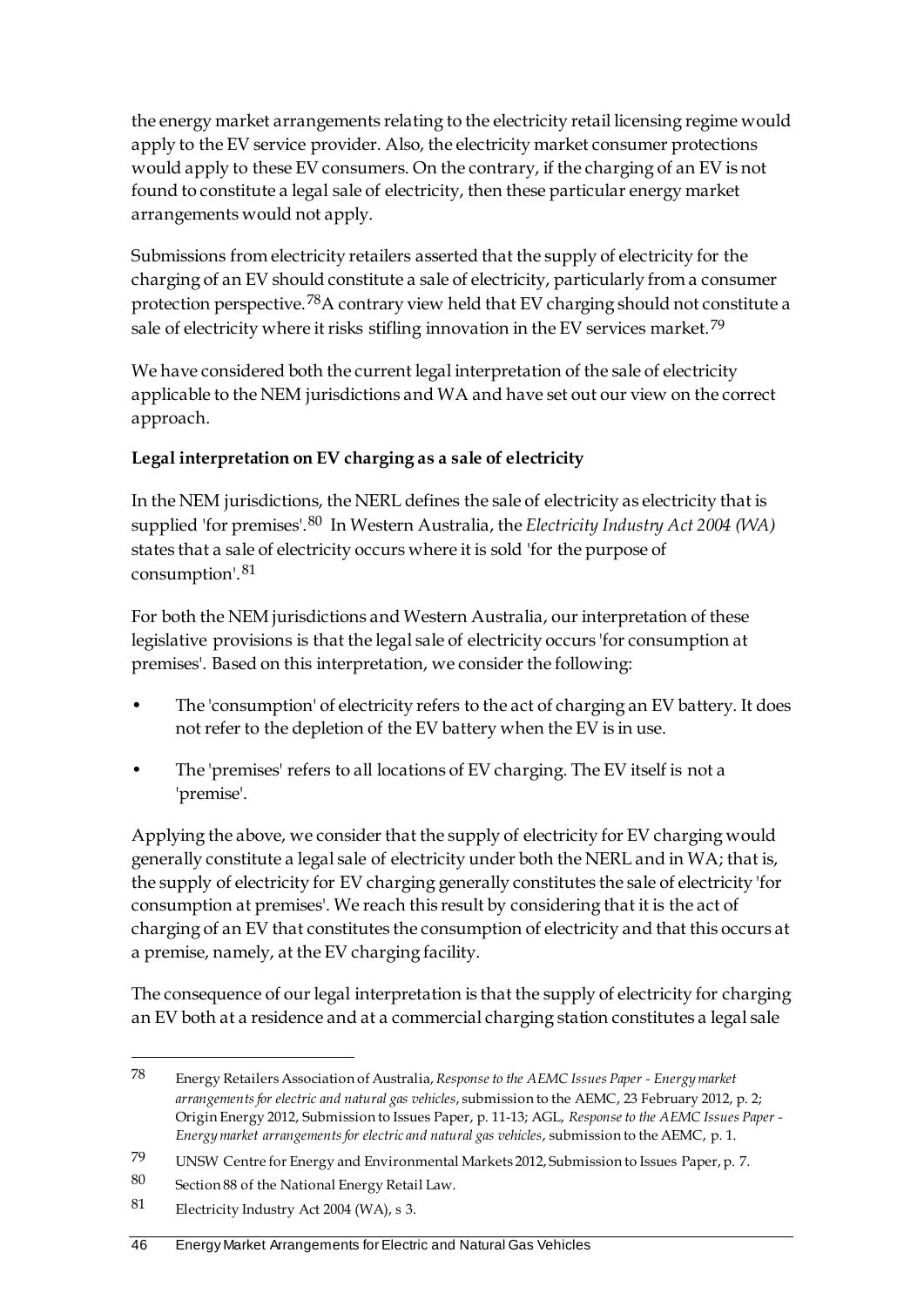of electricity. This means that EV service providers would need to obtain a retail authorisation or a retail exemption. This also means that EV consumers would enjoy the specific consumer protections available as a consequence of the supply of electricity for EV charging being a legal sale of electricity

We accept that there may be divergent views of our legal interpretation. For example, it could be argued that the NERL does not apply because EV charging is not 'for premises', but rather is for the purposes of the transport sector, which would therefore be outside the ambit of the NERL. This position would be based on a view that the NERL was designed for the essential services nature of electricity supply and consequently it would not be appropriate for the NERL to cover commercial EV charging stations.

## **Our preferred approach on EV charging as a sale of electricity**

Noting our legal interpretation above, we now consider what the preferred approach should be with respect to the supply of electricity for EV charging.

In a residential or business setting, we consider that the supply of electricity for EV charging should generally be the sale of electricity. This would preserve the principle relating to the essential nature of electricity supply that does not discriminate as to the type of use made of this electricity. It would ensure that a common set of energy market arrangements (that is, the NERL) would apply to EV and non-EV use in a residential setting and therefore make it simple for the consumer and reduce confusion.

In relation to commercial EV charging, such as at private/public car parks and including dedicated commercial charging stations, it is a different matter. We consider that the NERL should not apply to the supply of electricity for EV charging in these contexts because of the commercial and contestable quality of these transactions.

## **Battery swap services**

We consider that the sale of batteries does not constitute the legal sale of electricity. This is consistent with the current treatment of a wide range of consumer goods that may be charged at premises but used elsewhere (eg. laptop computers and mobile phones) and the sale of charged batteries. We therefore consider that EV battery swap services do not constitute the legal sale of electricity.

## **Bundled service provider**

In section 1.4.4, we raised the possibility of a 'bundled service provider' business model. We consider that it is possible for the supply of electricity for EV charging to be bundled with other goods and services, which are not related to a sale of electricity. This bundling of goods and services may reach a point where the bundled goods and services no longer comprise a distinct sale of electricity. That is, the bundled service provider may not be involved in a legal sale of electricity.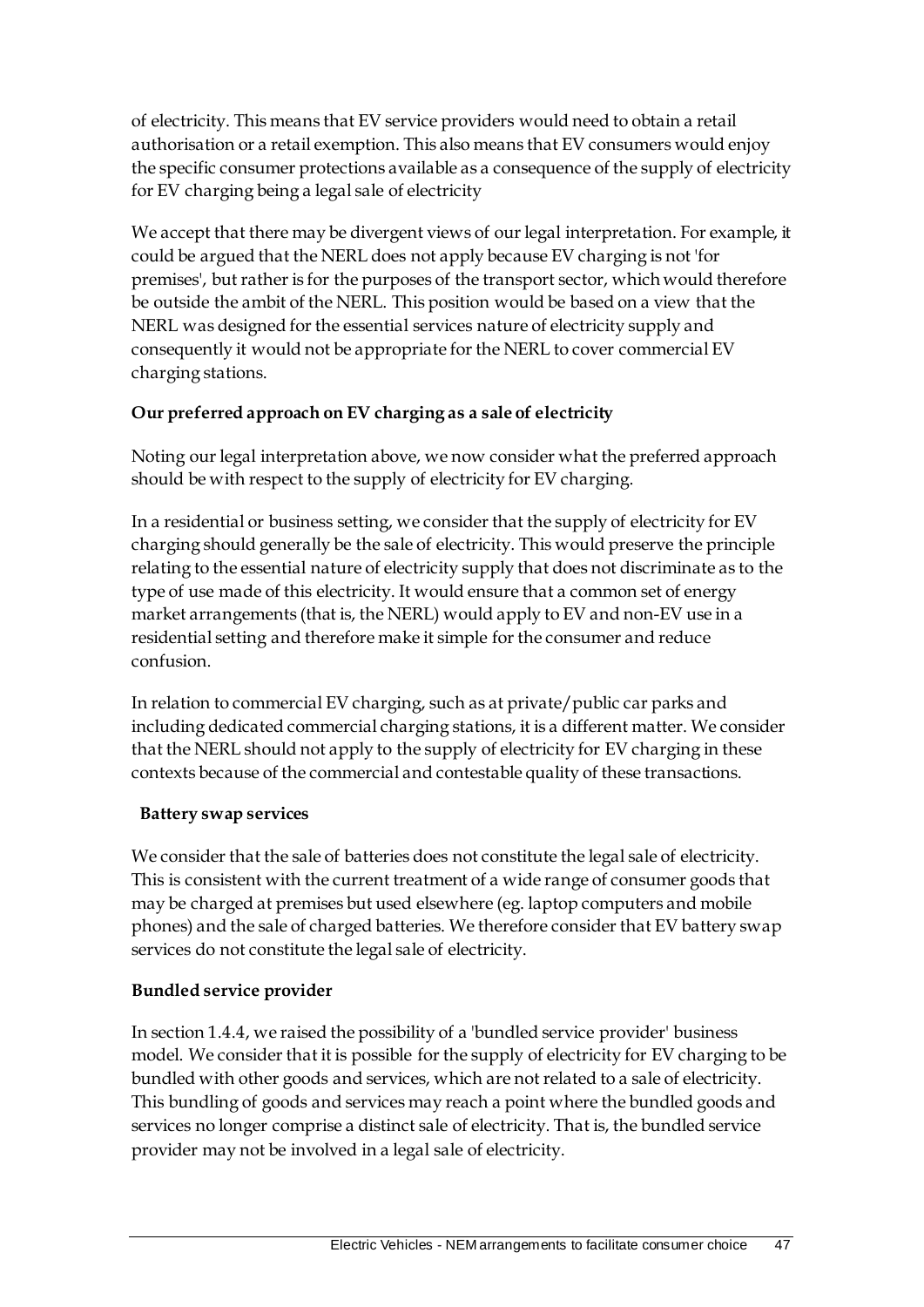To determine whether a bundled service provider is involved in a legal sale of electricity, we consider that this should be the role of the AER in the NEM or the Economic Regulation Authority of Western Australia (ERA).

To ascertain whether or not the services offered by a bundled service provider constitutes a sale of electricity, the AER or ERA should assess whether the primary purpose of the EV charging service is the supply of electricity (as opposed to an ancillary or incidental purpose). This requires assessment of whether the bundling of other goods and services alters the EV charging service such that the primary purpose of the EV charging service may no longer be the supply of electricity. The bundling of other goods and services to the EV charging service may transform the EV charging service such that it no longer constitutes a sale of electricity.

The answer to these questions will depend on the specific circumstances of the supply of electricity for EV charging, including whether the supply of electricity is:

- separately measured in terms of the quantity of electricity supplied to the consumer; and
- separately charged for that electricity supply.

**Question 10 Sale of electricity and the bundled service provider**

**Do you consider the AER should be required to specify how it will determine whether a bundled service provider is selling a good or service that constitutes a legal sale of electricity, for example, through a guideline?**

We consider the implications for the retail licensing regime for bundled service providers in the next chapter.[82](#page-55-0)

## **Summary**

<u>.</u>

The following table summarises our current legal interpretation and proposed approach with respect to whether the supply of electricity for EV charging constitutes a legal sale of electricity:

#### **Table 4.1 Supply of electricity for EV charging as the legal sale of electricity**

| <b>Charging scenario</b>                              | <b>Legal interpretation</b> | Proposed approach                           |
|-------------------------------------------------------|-----------------------------|---------------------------------------------|
| Charging at a residence or<br>small business premises | Yes, sale of electricity    | Yes, should be covered by<br>retail laws    |
| Commercial charging                                   | Yes, sale of electricity    | No, should not be covered by<br>retail laws |

<span id="page-55-0"></span><sup>82</sup> Please refer to Chapter 3 of this draft advice.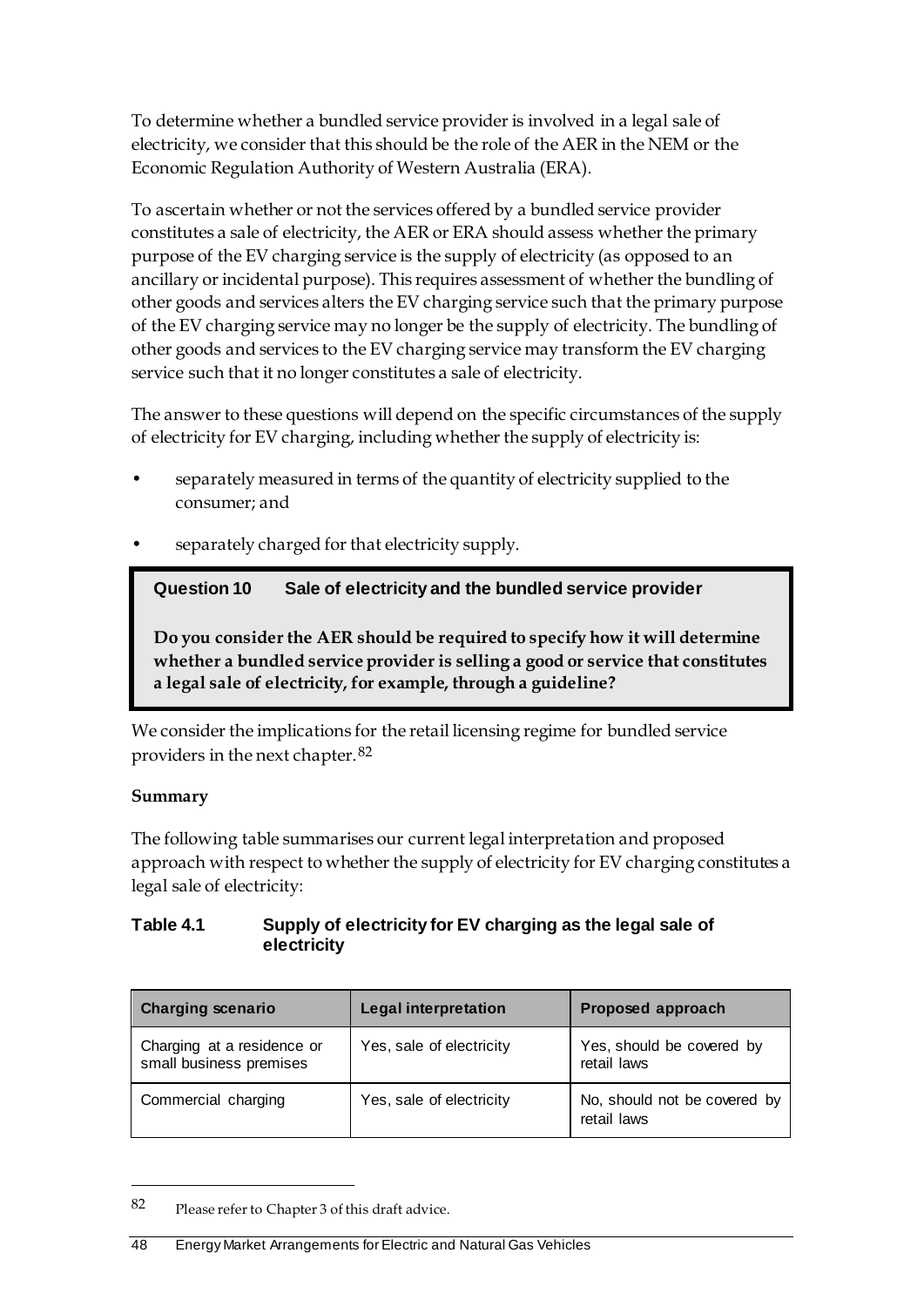| <b>Charging scenario</b>  | <b>Legal interpretation</b>                                         | Proposed approach                                                                                                                                                                   |
|---------------------------|---------------------------------------------------------------------|-------------------------------------------------------------------------------------------------------------------------------------------------------------------------------------|
| Battery swap services     | Not sale of electricity                                             | Not sale of electricity                                                                                                                                                             |
| Bundled service provision | Regulator to determine<br>whether it is the sale of<br>electricity. | If regulator determines it is<br>the sale of electricity then<br>retail law should apply for<br>residential charging, but retail<br>law would not apply for<br>commercial charging. |

## **4.2 Consumer protection and retail licensing**

#### **Box 4.2: Draft recommendation**

We consider that the current consumer protection framework is appropriate for EV consumers. However, we recommend that the AER review its retail exemptions framework to clarify the status of EV charging services at commercial EV charging stations where onselling occurs.

## **4.2.1 Significance of the issue**

Consumer choice is enhanced when consumers are confident that they have access to a sufficient level of consumer protection. We wish to assess whether the framework for consumer protections (principally exercised through the retail licensing regime) is appropriate for EV consumers. This is in accordance with our statutory duty to promote the achievement of the NEO which requires us to consider the long term interests of consumers.

In the NEM, the consumer protections are safeguarded in the NERL (and its associated National Energy Retail Rules or NERR). Consumer protections refer collectively to measures such as maintaining connection of supply, choice of retailer, payment/billing and customer hardship provisions. Implicit in these consumer protection measures is recognition of the essential nature of electricity services to the welfare of consumers.

Under the NERL, the sale of electricity is prohibited unless the seller obtains a retailer authorisation or an exemption.<sup>[83](#page-56-0)</sup> Both the retail authorisation and exemption process are regulated by the AER in accordance with the NERL. This is the retail licensing regime.

If a seller obtains a retail authorisation from the AER, then it is a retailer for the purposes of the NEM and can participate in the wholesale electricity market as a retailer. The AER's Retailer Authorisation Guidelines sets out the criteria that the AER uses to determine an authorisation to be a retailer.  $84$  Similarly, if the AER grants a

-

<span id="page-56-0"></span><sup>83</sup> Section 88 of the NERL.

<span id="page-56-1"></span><sup>84</sup> Available at www.aer.gov.au.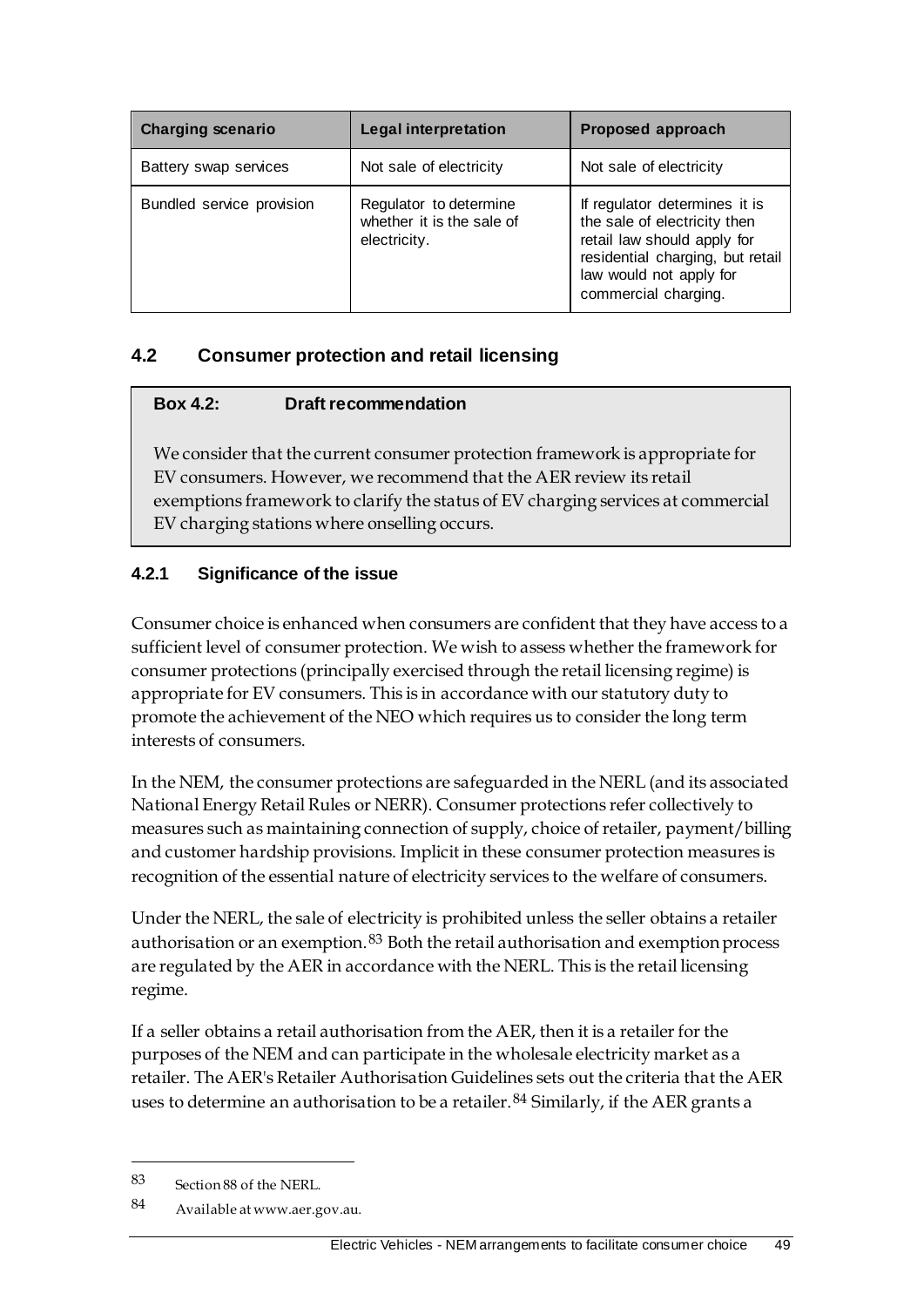retail exemption (and therefore the seller of electricity is an 'exempt seller'), it must do so in accordance with its Exempt Selling Guideline. [85](#page-57-0)

An important difference between a retailer authorisation and a retailer exemption is that an authorisation authorises the sale of electricity across all classes of consumers across all relevant sites in all the NEM jurisdictions. An exemption, in contrast, applies only in specific circumstances at specific site(s).

Some stakeholders questioned the adequacy of the retail licensing regime and were critical of whether it was appropriate for the emerging market of EV services. The Centre for Energy and Environmental Markets at the University of New South Wales suggested that current retail licences are not well aligned with consumers seeking energy services, such as EV services.<sup>[86](#page-57-1)</sup> Better place noted the findings of the California Public Utilities Commission which concluded that treating the EV charging services market as a regulated utility service would not be in the best interests of consumers. Better place notes that California's Public Utilities Commission found that regulating the EV charging services market could prevent market competition necessary for introducing new technologies and reducing cost to consumers.[87](#page-57-2)

It is important to note that if the provision of EV charging is not found to be the sale of electricity, then the consumer protections embedded in the retail licensing regime would not apply. However, the provisions of the Australian Consumer Law would nonetheless apply.

## **4.2.2 Analysis**

We assessed the effectiveness of the retail licensing regime in providing appropriate consumer protections for EV consumers. The extent to which the retail licensing regime applied to the supply of electricity for EV charging depends on whether or not the supply of electricity constitutes the legal sale of electricity.

As noted in the previous section, we consider that the supply of electricity for EV charging provided at residential or business premises should, as a legal interpretation and as our preferred approach, constitute a sale of electricity. Consequently, a retail authorisation or retail exemption would be required of the service provider.

## **Retail exemption for EV charging in cases of onselling**

A retail exemption for EV charging would be required under the NERL in situations of onselling. Electricity onselling refers to situations where a person makes arrangements to acquire energy from an authorised retailer, and then onsells that electricity to a person within the limits of its embedded network. Examples of embedded networks where onselling occurs is at apartment buildings (with a body corporate), shopping centres or retirement villages.

-

#### 50 Energy Market Arrangements for Electric and Natural Gas Vehicles

<span id="page-57-0"></span><sup>85</sup> Available at www.aer.gov.au.

<span id="page-57-1"></span><sup>86</sup> UNSW Centre for Energy and Environmental Markets 2012, Submission to Issues Paper, p. 14.

<span id="page-57-2"></span><sup>87</sup> better place 2012, Submission to Issues Paper, p. 16.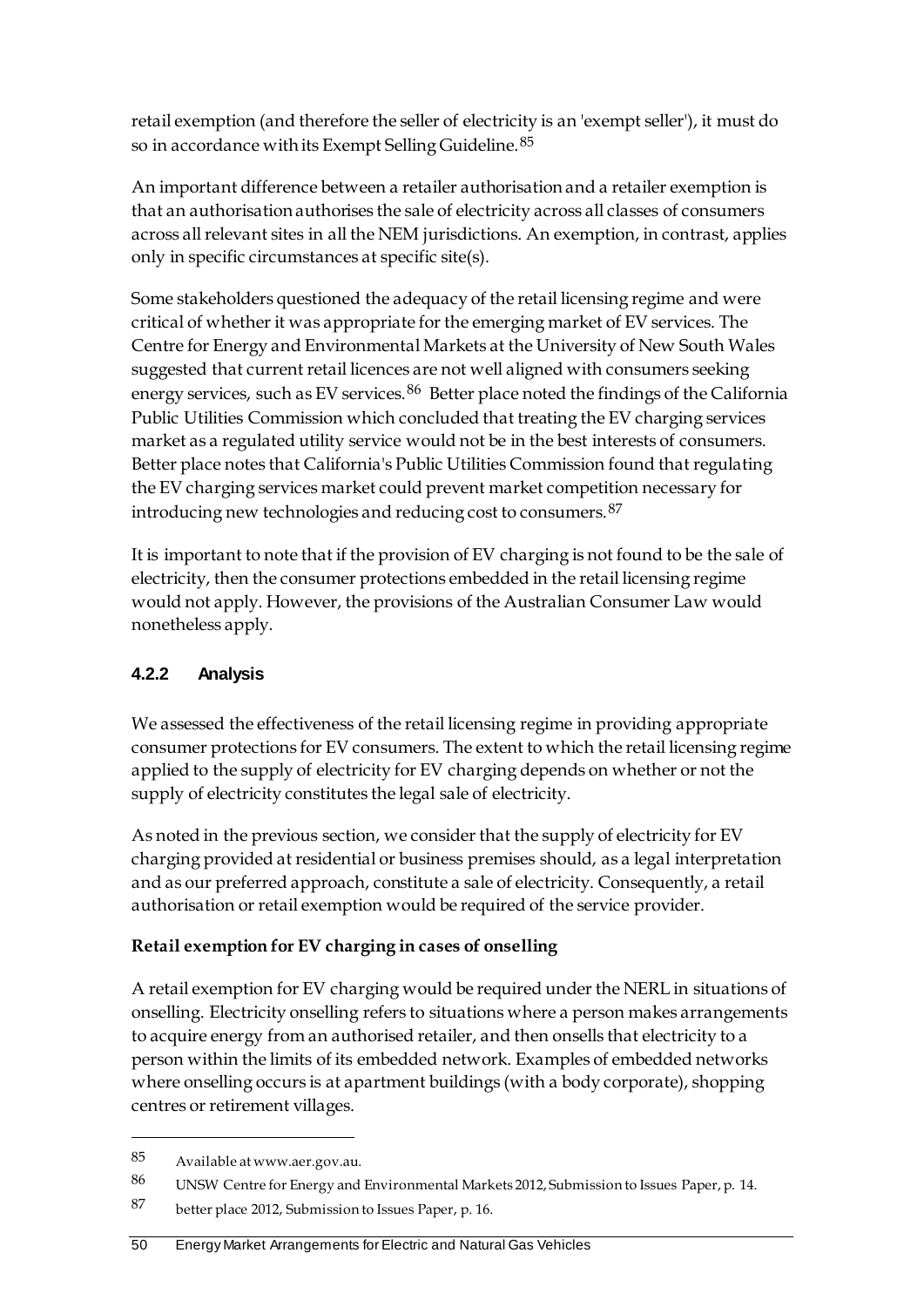A retail exemption with respect to EV charging in situations of onselling was supported by stakeholders. The Tasmanian Department of Infrastructure, Energy and Resources considered that less stringent requirements may be appropriate. The South Australian Department of Manufacturing, Innovation, Trade, Resources and Energy highlighted that onselling would require an exemption.<sup>[88](#page-58-0)</sup> The Alternative Technology Association stated that "EV charging in embedded networks needs to be classified as onselling with an automatic exemption".[89](#page-58-1) Better place also outlined the need for an overall exemption class for EV charging providers.

Onselling would also occur at commercial EV charging stations (eg. at shopping centres and dedicated EV commercial charging stations). In relation to commercial EV charging stations, we note that our preferred approach was that this should not be the sale of electricity for the purposes of the NERL. To give effect to our preferred approach, there are two options that could be implemented:

• amend the NERL; or

-

• request the AER to clarify the status of EV charging under the retail exemptions framework.

We recommend the latter approach because it would be administratively simpler and consistent with the application of the current regulatory framework by the AER.

We therefore recommend that the AER review its retail exemptions framework to clarify the status of EV charging at commercial EV charging stations where onselling occurs.

## **Question 11 EVs and retail exemptions framework**

**Do you agree that the AER should review its retail exemptions framework to clarify the status of EV charging at commercial EV charging stations where onselling occurs? Please provide reasons.**

## **Retail licensing regime for the bundled service provider**

We are recommending that the AER determine whether the services provided by a bundled service provider constitute the sale of electricity. If the AER determines that the bundled service provider is selling goods or services that constitute the legal sale of electricity, it would then have to ascertain whether that bundled service provider must obtain a retail authorisation, or a retail exemption, in accordance with section 88 of the NERL.

If the AER determines that the bundled service provider is selling goods or services that do not constitute the sale of electricity, then the energy market arrangements

<span id="page-58-0"></span><sup>88</sup> Tasmanian Department of Infrastructure, Energy and Resources 2012, submission to Issues Paper, p. 2

<span id="page-58-1"></span><sup>89</sup> Alternative Technology Association, *Response to the AEMC Issues Paper - Energy market arrangements for electric and natural gas vehicles*, submission to the AEMC, 27 February 2012, p 5.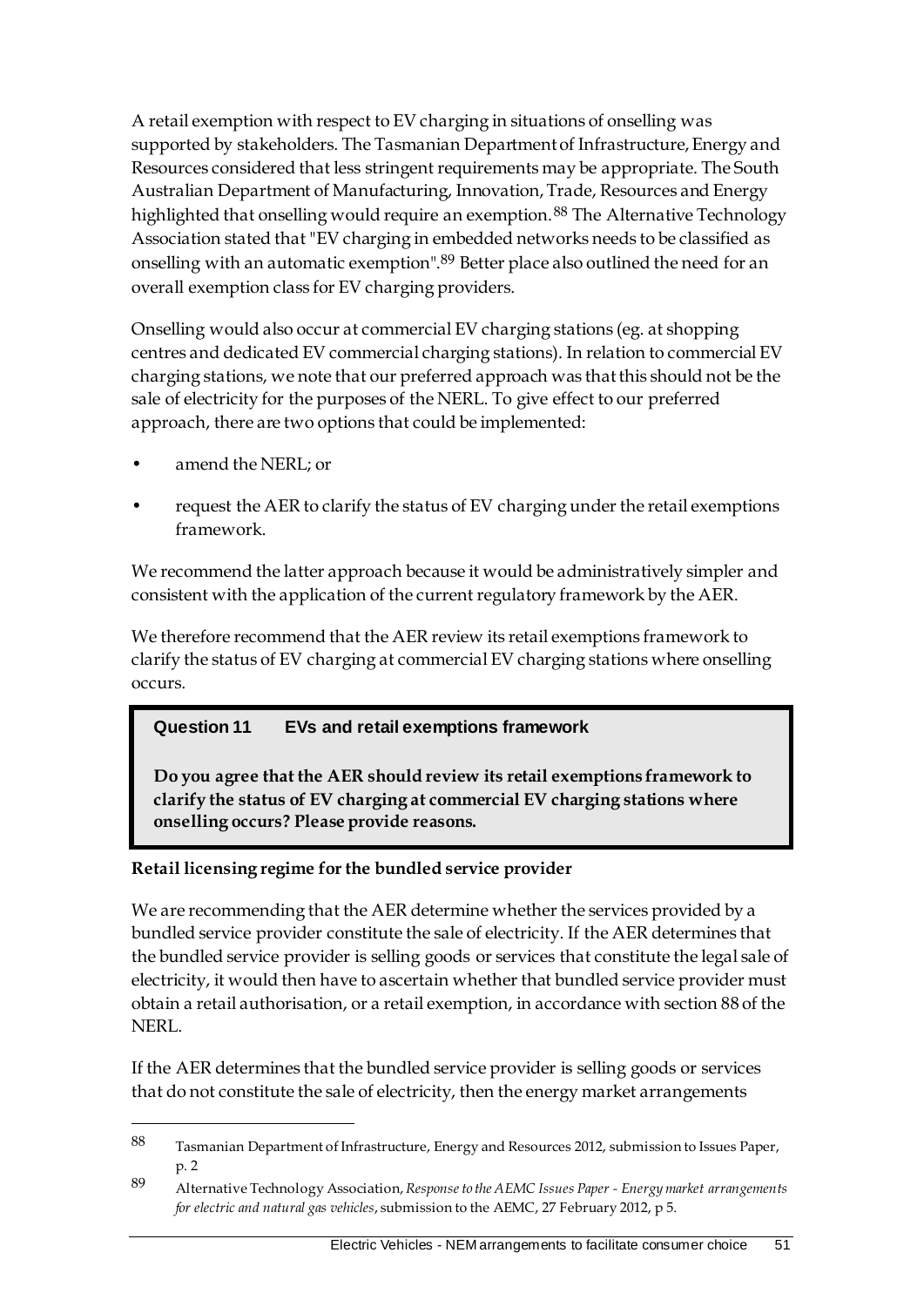administered by the AER do not apply. In this circumstance, EV consumers would only avail themselves of the consumer protections in the Australian Consumer Law. In practice, this means that an obligation to supply electricity and customer hardship provisions found in the energy market arrangements would not apply because the bundled service provider is not involved in the legal sale of electricity. It therefore becomes important to educate consumers about the differing consumer protection frameworks available to them as a result of contracting with a bundled service provider who is not involved in the legal sale of electricity.

We recognise that a particular consumer who uses a bundled service provider for its EV load while using an authorised electricity retailer for its non-EV load could be subject to two sets of consumer protection regimes:

- the energy market specific consumer protections for its non-EV load; and
- (if the bundled service provider is not involved in the sale of electricity) the Australian Consumer Law for its EV load.

However, we consider that, in practice, this is not a material issue as these frameworks are complementary and attempt to achieve similar consumer protection objectives.

## **Battery swap services**

In addition, we also recognise that the sale of EV batteries in the form of battery swap services would not constitute the sale of electricity. Therefore, the retail licensing regime and, more generally, the energy market arrangements would not apply to battery swap services.

## **4.3 Network licensing**

## **Box 4.3: Draft recommendation**

We consider that the network licensing regime administered by the AER is sufficiently robust to cater for EVs charged over a distribution network or over an embedded network and are therefore not proposing any changes. We note that the AER has developed a network exemption for EV charging in embedded networks, which would cover commercial EV charging stations.

## **4.3.1 Significance of the issue**

<u>.</u>

An EV is charged through a supply of electricity from a network: either directly through a distribution network or through a embedded network.<sup>[90](#page-59-0)</sup>. We are assessing whether the network licensing regime is sufficiently robust and flexible to cater for both EVs charged directly through a distribution network or through an embedded network.

<span id="page-59-0"></span><sup>90</sup> An embedded network is an embedded network not directly connected to a distribution network.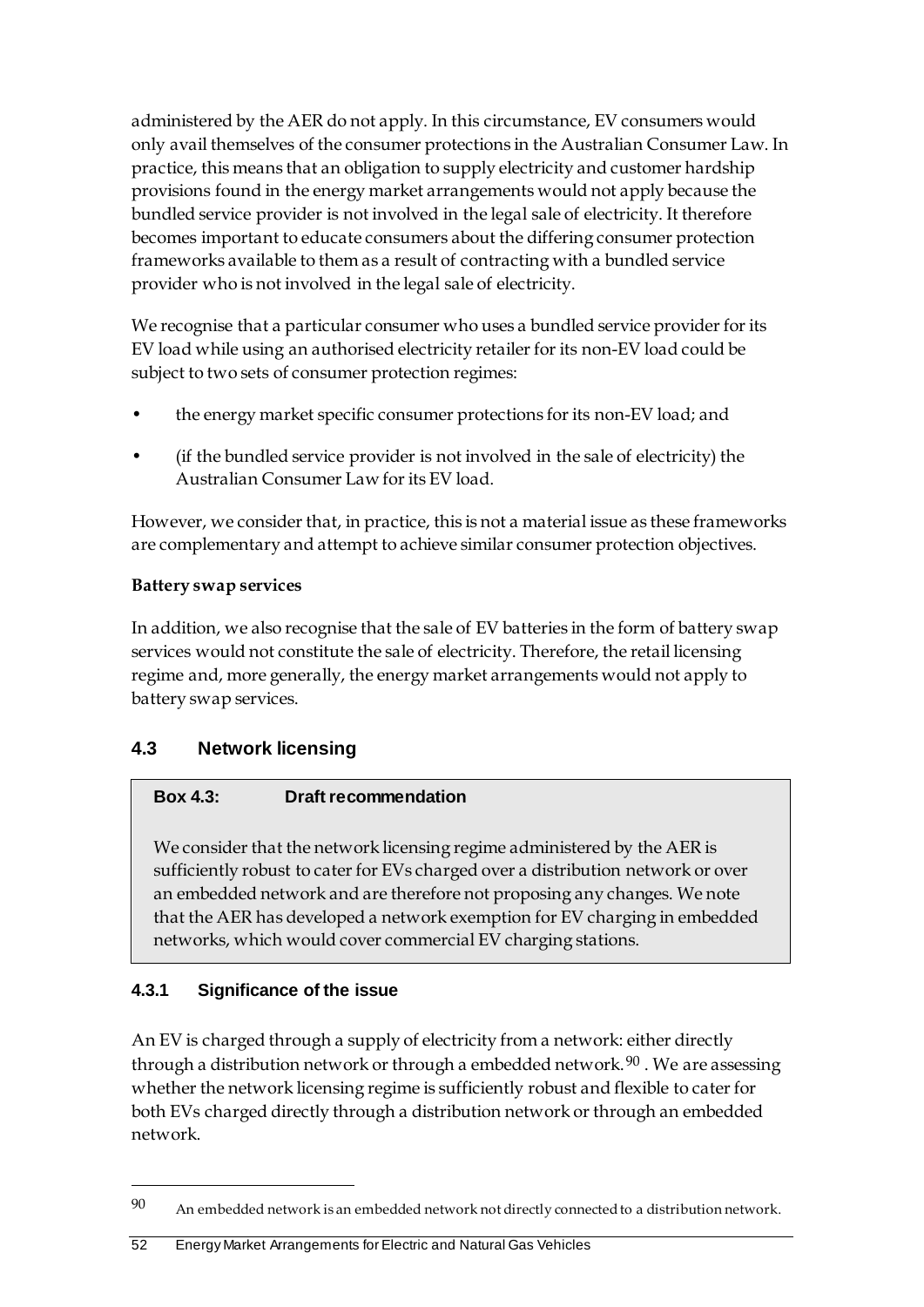## **4.3.2 Analysis**

Under the NEL and the NER, a party (or its agent) that engages in an electricity distribution activity must either be registered with AEMO, as an electricity distributor, or gain an exemption from the requirement to be a registered network service provider from the AER.<sup>[91](#page-60-0)</sup> A network exemption typically applies to an embedded network.

From a regulatory perspective, a network exemption means that the embedded network is not a network service provider for the purposes of the NER and this includes not having to comply with the requirements for network service providers in Chapter 5 of the NER. The AER's Electricity Network Service Provider Registration Exemption Guideline sets out the classes of deemed and registrable network exemptions and their associated minimum requirements.<sup>[92](#page-60-1)</sup> This guideline also outlines the process for seeking an individual network exemption. Significantly, the AER has devised a deemed exemption for embedded networks containing EV charging stations.

The network licensing regime adequately caters for EV charging services. If an EV is charged through a direct connection to the distribution network, then the DNSP would already be subject to a network licence. If the EV is charged through a embedded network, then the deemed network exemption should apply. This adequately covers all the circumstances of EV charging.

## **4.4 Addressing the risk of EV service provider financial failure**

## **Box 4.4: Draft recommendation**

We consider that the current arrangements for addressing the risk of EV service provider financial failure are appropriate and therefore we are not proposing any changes. That is:

- if the bundled service provider is an authorised retailer, then the Retailer of Last Resort (ROLR) provisions would apply;
- if the bundled service provider is subject to a retail exemption, then ROLR does not apply, however, the AER may place conditions on the bundled service provider;
- if the bundled service provider is found by the AER not to provide services that constitute the legal sale of electricity, then the energy market regulatory arrangements do not apply and the risk of supplier failure become a general risk faced by EV consumers.

-

<span id="page-60-0"></span><sup>91</sup> Section 11(2) of the NEL and clause 2.5.1(a) of the NER.

<span id="page-60-1"></span><sup>92</sup> See www.aer.gov.au.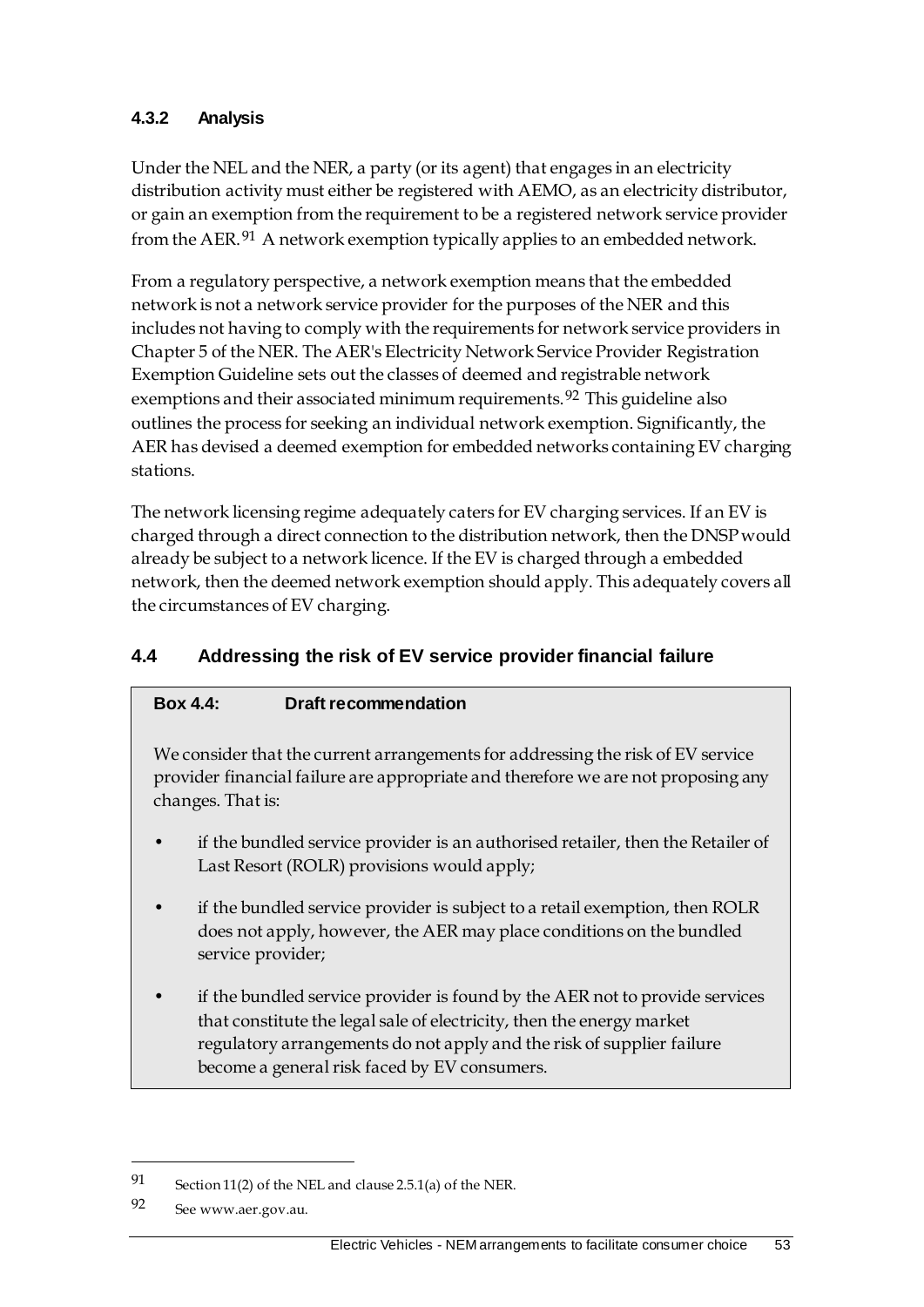## **4.4.1 Significance of the issue**

We have considered the degree to which EV consumers are protected in instances where an EV service provider faces financial failure. Having regard to the NEO, we have therefore considered the implications for consumers in the NEM if an EV service provider faces the risk of financial failure.

In the NEM, retail consumers are protected from the loss of access to electricity supply as result of the financial failure of their electricity retailer through the ROLR scheme. Under the NERL, the AER will have responsibility for the administration of the national ROLR scheme throughout the NEM. The ROLR scheme has a number of objectives including:

- ensuring continuity of supply to consumers in the event of the financial failure of a retailer;
- ensuring the integrity of the wholesale market arrangements; and
- ensuring the continuity of payments to suppliers of transmission and distribution network services.

We explore this issue for EV consumers with a bundled service provider.

## **4.4.2 Analysis**

When a consumer chooses an EV, it would like access to the ongoing supply of electricity at prices, and on terms and conditions, that are considered to be fair and reasonable. This applies to all electrical appliances and not just EVs. A ROLR scheme can assist the economically efficient uptake of appliances, including EVs, through:

- making sure that there are no significant barriers to a range of EV providers potential business models, by providing the protection of a ROLR scheme if the provider fails;
- facilitating efficient EV charging arrangements through the supply of electricity at prices and on terms and conditions that are fair and reasonable; and
- and thereby enabling consumer choice and competition in both the EV market and the energy market.

In making sure that consumers will still have continuity of supply at prices, and on terms and conditions that are considered to be fair and reasonable, a ROLR scheme supports the NEO in the long term interests of consumers of electricity with respect to price, quality, reliability and security of supply of electricity.

It is important to note that the ROLR scheme only applies to consumers supplied by energy retailers. This means that ROLR would only protect consumers that receive goods and services from a bundled service provider if that provider has obtained a retailer authorisation from the AER.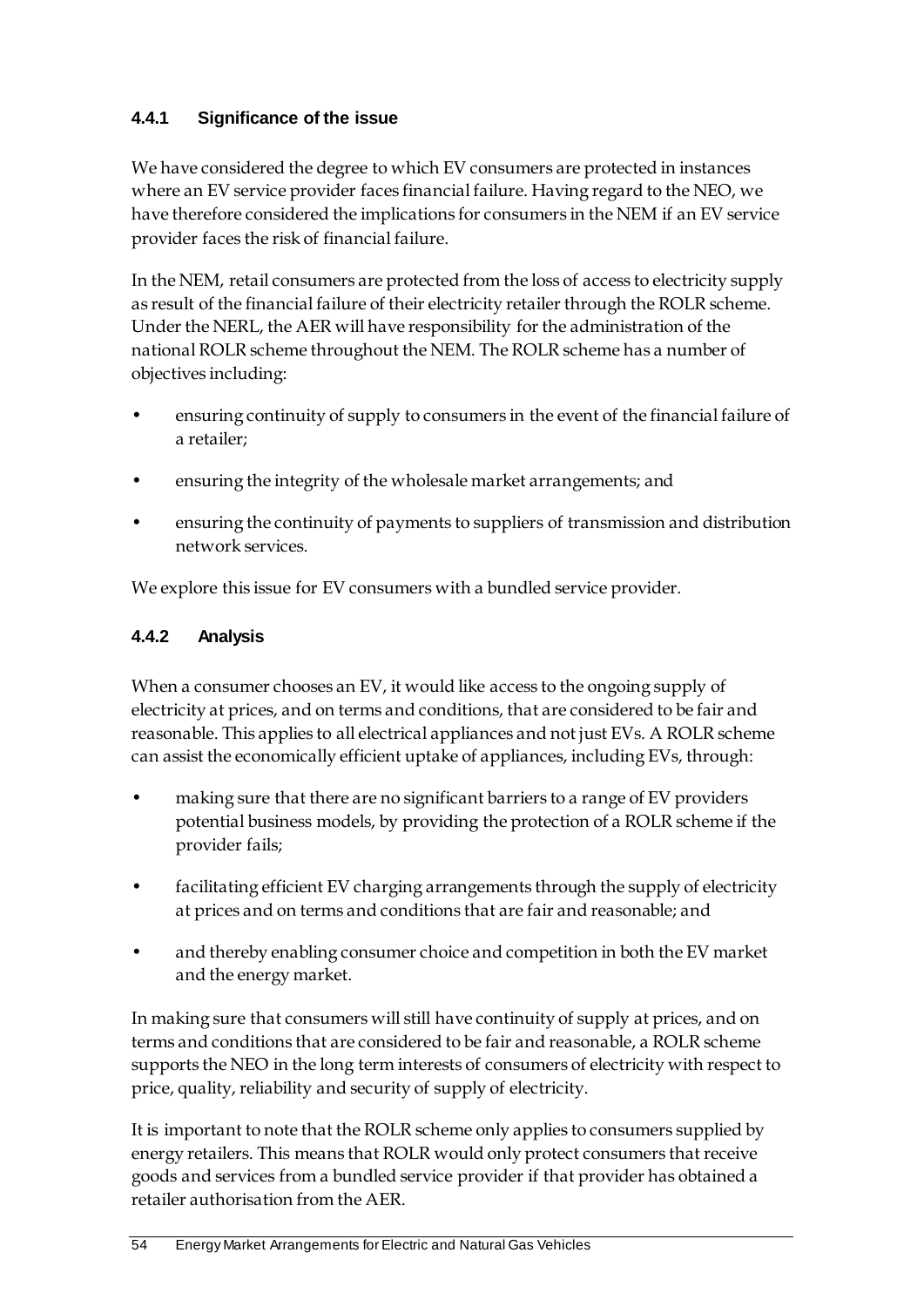If the bundled service provider is involved in the sale of electricity and is subject to a retail exemption, then ROLR would not apply, unless otherwise allowed for in the exemption. In this case, if the bundled service provider were to face financial failure, then it is similar to any business facing financial difficulties. The consequence might be that the EV consumer cannot charge their EV from its original provider. It is possible, however, that the consumer could charge at commercial charging locations or enter into a contract with another provider.

The AER could reduce the probability of this risk when setting conditions as part of a retail exemption. We note though that it is likely that the AER would not provide a bundled service provider involved in selling large quantities of energy, but rather would consider the appropriateness of a retail authorisation for that bundled service provider ( in which case, ROLR would apply).

If the AER determines that the bundled service provider is not involved in the sale of electricity, then the energy market arrangements do not apply. The consumer would bear the risk (ie. that it cannot charge its EV) should the bundled service provider face financial failure. In this case, consumers could avail themselves of the general provisions of the Australian Consumer Law.

We note that if the bundled service provider fails, this could have consequential effects for other retailers if the EV consumer has the technology to obtain electricity for its EV from other retailers.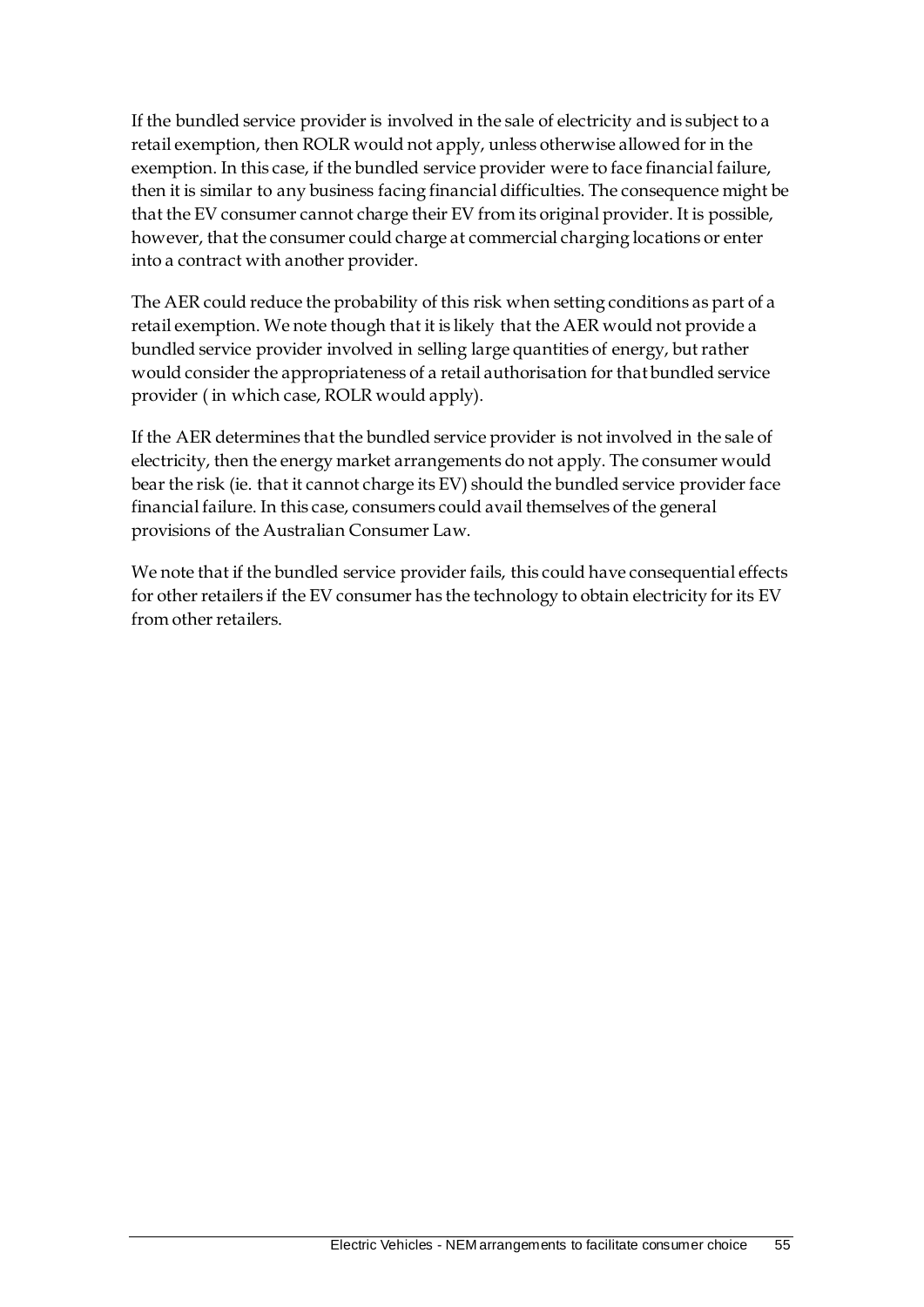# **5 Electric Vehicles - Western Australia**

In this Chapter we discuss the issues with respect to energy market arrangements for electric vehicles in Western Australia.

Western Australia's electricity system is not connected to the NEM. Western Australia's electricity supply industry is comprised of various electricity networks:

- South West Interconnected System (SWIS);
- North West Interconnected System (NWIS); and
- a set of Regional Non-interconnected Systems (RNIS).

The SWIS (centred around Perth and the south west of Western Australia) contains a Wholesale Electricity Market (WEM). Unlike the NEM, the WEM contains aReserve Capacity Mechanism (RCM) that obliges retailers (or parties purchasing power in the WEM) to either secure adequate capacity bilaterally from generators or from the Independent Market Operator of Western Australia (IMO) to ensure that SWIS generation capacity requirements are met.

Further information on Western Australia's electricity market can be found in Appendix B.

## **5.1 Aspects of the WEM and EVs**

## **Box 5.1: Draft recommendation**

We recommend that certain aspects of the market rules governing the Balancing and Load Following Ancillary Services market may need to be reviewed to facilitate the participation of EVs (as a load or as energy storage) in the future, if appropriate.

## **5.1.1 Reserve Capacity Mechanism**

<u>.</u>

We considered the implications for EVs with respect to the RCM in the WEM. The introduction of EVs and their future use as a source of energy from stored electricity (that is, through V2G) would impact the RCM process in two ways. <sup>[93](#page-63-0)</sup> Firstly, the impact of EVs would need to be taken into account when determining the reserve capacity requirements and would inform the development of the Statement of Opportunities (SOO) by the IMO. This should not present any significant policy issues as the impact of EVs (through V2G) would simply be another additional factor to be taken into account by the IMO when preparing its SOO.

<span id="page-63-0"></span><sup>93</sup> This is in addition to the issues identified for V2G in the NEM.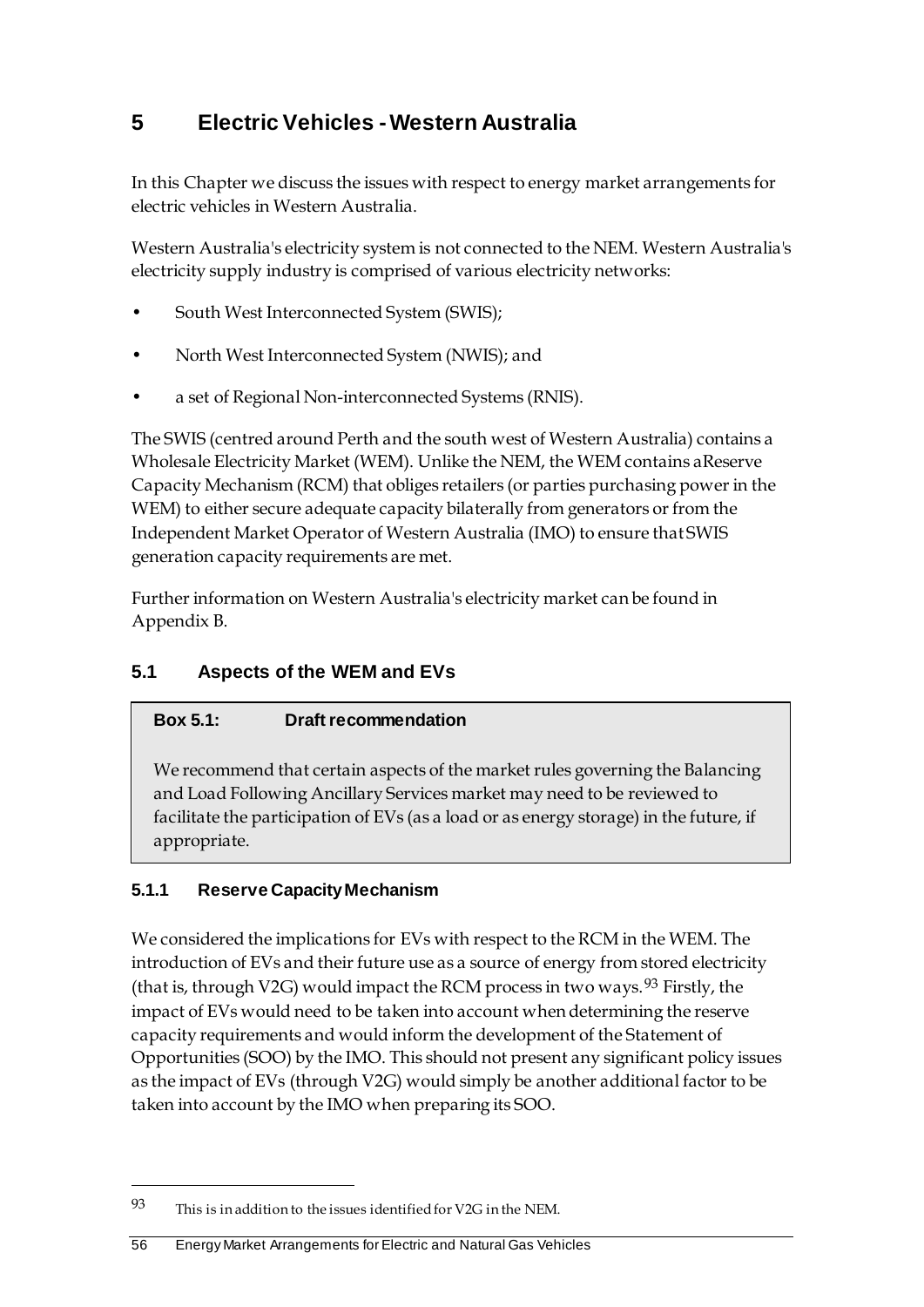Secondly, to enable V2G to participate in the RCM process by offering its capacity, an appropriate certification process would need to be developed. The IMO administers a certification process for the purpose of ensuring that a particular 'facility' can meet its obligations to provide capacity when required. V2G is not currently an activity that is explicitly contemplated to provide capacity as part of the RCM. In practice, it is unlikely that an individual EV would satisfy IMO's certification requirement. Therefore for V2G to be appropriately certified, the individual EVs would need to be aggregated, in order for this aggregated capacity to be included in the RCM. Aggregation has the benefit of diversification and increases the firmness of the capacity provided.

However, we note that the IMO has made a decision on a rule change entitled 'Curtailable loads and Demand Side Programmes'[94](#page-64-0), which should address these concerns. We note that the IMO can review these aspects of the RCM at an appropriate time.

## **5.1.2 Balancing and Load Following Ancillary Services**

In 2012, new market arrangements for Balancing and Load Following Ancillary Services were introduced in the WEM. These arrangements were designed to enable greater competition in the provision of balancing by creating a half hour ahead market for balancing energy and a market for load following ancillary services.<sup>[95](#page-64-1)</sup>These arrangements do not allow for the participation of loads (or energy storage) in balancing or ancillary services.<sup>[96](#page-64-2)</sup> We recognise that the participation of EVs could add further complexities in the secure operation of the electricity market.

We note that the WEM arrangements for balancing or load following ancillary services can be reviewed by the IMO to enable the participation of EVs (as a load or as a form of energy storage) at an appropriate time.

## **5.2 Measures to facilitate efficient behaviour**

<u>.</u>

In this section we consider various measures to facilitate efficient behaviour in the use of EVs in Western Australia's electricity markets. We seek to facilitate measures such that the charging of EVs occurs at times that minimise the impact of EVs on peak demand.

<span id="page-64-0"></span><sup>94</sup> IMO Rule change: RC\_2010\_29. Available at: http://www.imowa.com.au/n3181.html (accessed 1 August 2012).

<span id="page-64-1"></span> $95$  Load following ancillary services is the primary mechanism in real-time to facilitate the balancing of both supply and demand. Load following accounts for the difference between scheduled energy and actual load and intermittent generation. Load following resources must have the ramping capability to pick up the load ramp between scheduling steps as well as maintain the system frequency.

<span id="page-64-2"></span><sup>96</sup> Western Power, *Response to AEMC Approach Paper - Energy market arrangements for electric and natural gas vehicles*, submission to the AEMC, 2 November 2011, p.5.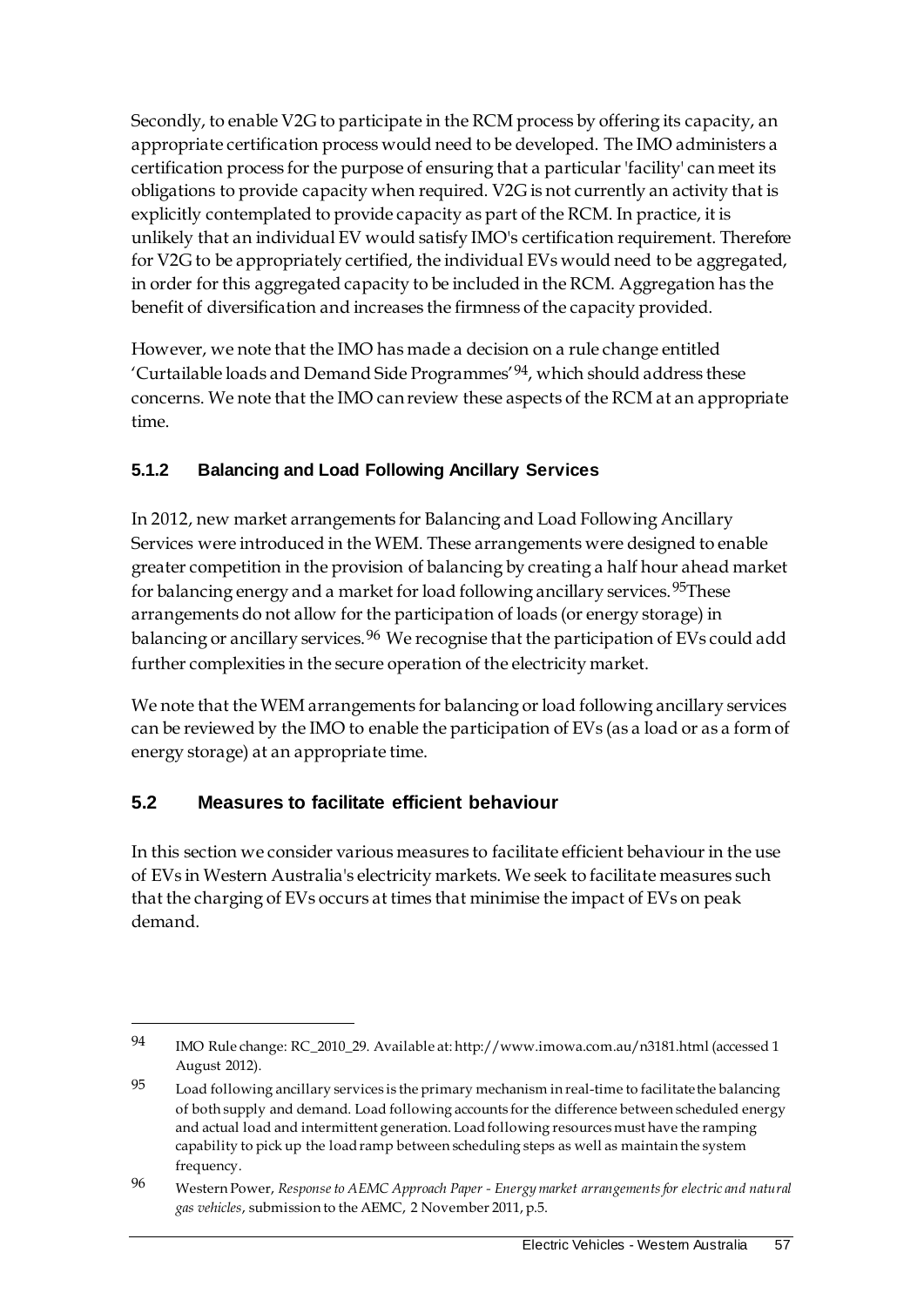## **5.2.1 Pricing**

#### **Box 5.2: Draft Recommendation**

To manage the impact of EVs on peak demand, we recommend that there be appropriate pricing signals faced by consumers. This is best achieved through network pricing signals that capture the cost of supplying electricity and by ensuring that these signals are reflected in retail tariffs.

Similar to the NEM, we consider that the primary means of encouraging efficient behaviour in the charging of EVs in Western Australia is through pricing signals. These pricing signals need to be set such that a consumer can be rewarded for charging their EV at off-peak times, and thus facilitating the efficient use of networks. Similar to the NEM, we consider that it is through distribution network pricing signals that EV consumers can best be incentivised to manage the impact of EV charging on peak demand.

The effectiveness of network pricing signals to encourage efficient behaviour also depends upon the extent that a retailer can pass through these signals in the retail tariffs it offers to consumers. In Western Australia, retail tariffs for residential electricity customers are regulated. We recommend examining the feasibility of offering tariffs for EV within the existing framework of regulated retail tariffs.

## **5.2.2 Connecting to the distribution network**

## **Box 5.3: Draft Recommendation**

In the SWIS, we consider that the connection charging framework seems to be designed to reflect the underlying costs of supply as far as is practicable and can cater for EV connections. In the NWIS and RNIS, further review of the impact of EVs on these networks may be required in the future, if appropriate. We are therefore not proposing any specific changes at this time.

In Western Australia, contributions for connections to the distribution network are primarily governed under the Electricity Networks Access Code and related legislation. The SWIS is owned and operated by Western Power and regulated by the ERA. The NWIS and RNIS are operated by Horizon Power and are not subject to economic regulation by the ERA.

#### **Connection charges in the SWIS**

In the SWIS, charges to connect to Western Power's network are captured through the 'contributions policy' set out in its access arrangement. Currently, Western Power's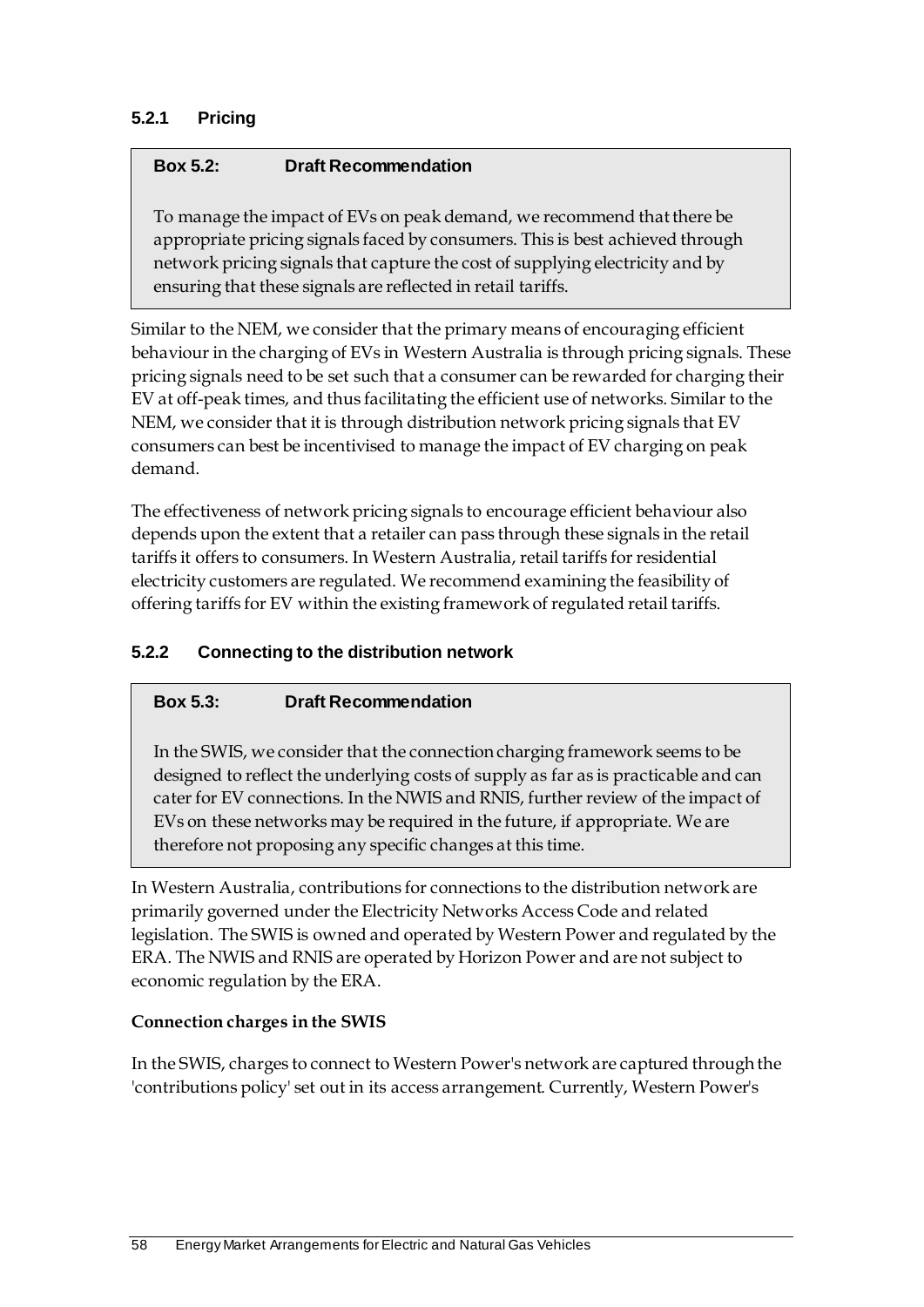access arrangement is being reviewed by the ERA.<sup>[97](#page-66-0)</sup> Western Power is proposing a Distribution Low Voltage Connection Scheme (DLVCS) for those connections where:

- the proposed connection point is to the distribution system low voltage network and is within 25 kms of the relevant zone substation; and
- the applicant requires electricity capacity in excess of the existing capacity at a connection point for a brownfield development or the original design capacity for a greenfield development.

One of the objectives of the DLVCS is to be cost reflective such that it reflects the network user's utilisation of network capacity. The DLVCS:

- applies a set of standard charges to the load to reflect the average cost for the provision of capacity ( in kilo Volt Ampere or kVA);
- differentiates between those connections involving direct supply from a transformer against those supplied from a low voltage street feed connection, with the latter being more costly; and
- differentiates between low (up to 216 kVA), medium (217-630 kVA) and high (631 kVA onwards) capacity connections. Most EV connections would be captured under low capacity connection.

We note that the DLVCS provides a framework for connection charges to the distribution network that are designed to be cost-reflective. This framework can cater for EV connections. This assumes that an EV charging location in the distribution network can be identified by the DNSP. Also, in practice, the costs of connecting an EV for new connections may be absorbed into the overall costs of construction and thus limiting the incentive to connect efficiently.

## **Connection charges in the NWIS and RNIS**

In the NWIS and RNIS, connections to Horizon Power's networks are not regulated by the ERA. There are no connection costs to the consumer if an individual customer is on a standard supply and 1) the point of supply is a new underground single phase connection located no further than 60 metres from an existing distribution network and 2) the consumer's mains cable are terminated by an authorised electrical contractor.<sup>[98](#page-66-1)</sup> Additional costs for the connection and related metering equipment would be incurred for a three phase standard supply.

Noting the above, we consider that the network impacts of EV use in the RNIS and NWIS should be further investigated to ascertain their impacts on these networks. This

<span id="page-66-0"></span><u>.</u> 97

http://www.erawa.com.au/3/1181/48/\_western\_powers\_proposed\_revised\_access\_arrangeme n.pm (accessed 18 July 2012).

<span id="page-66-1"></span><sup>98</sup> Western Australian Distribution Connections Manual 2012, p. 131.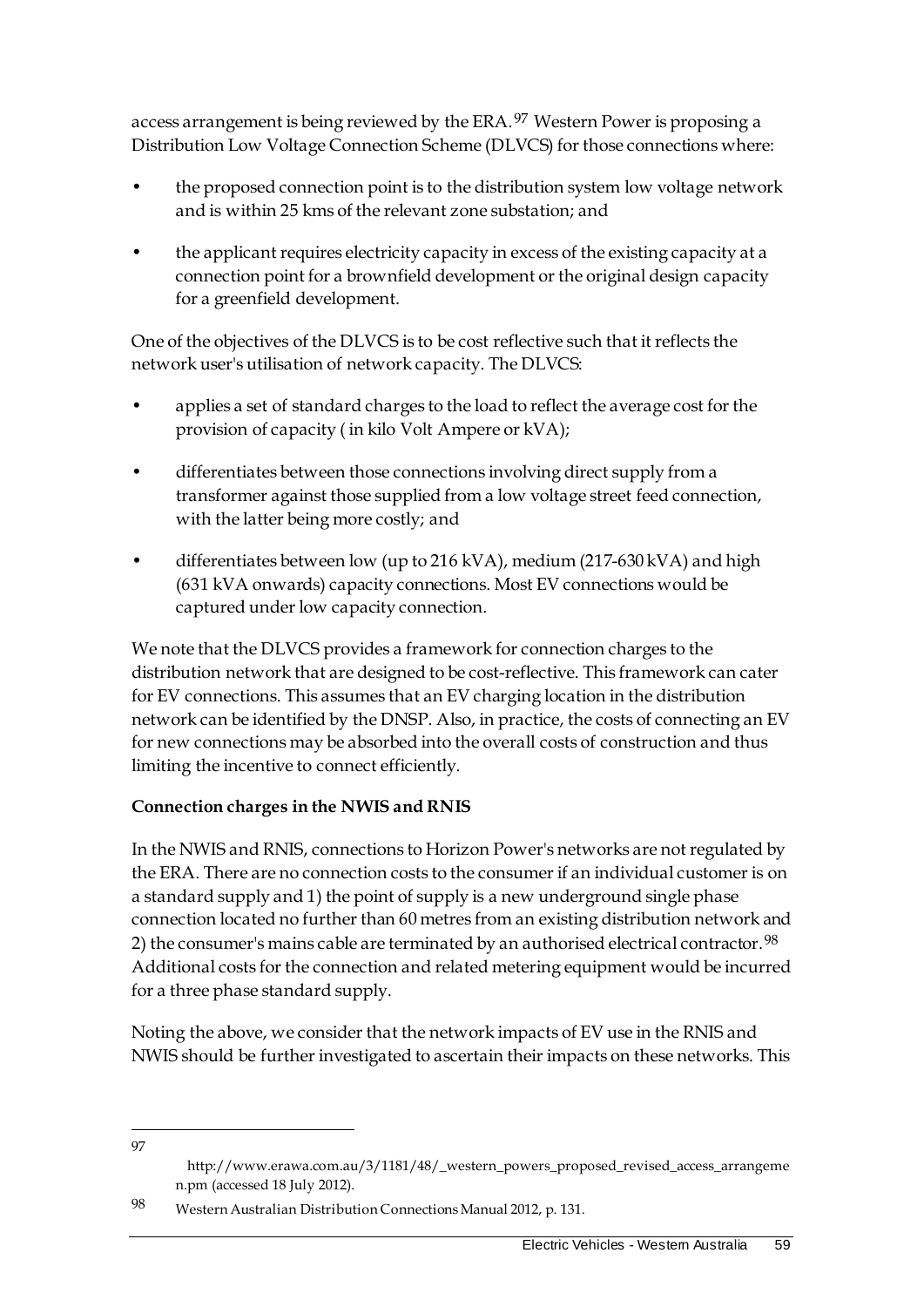will assist in developing appropriate connection charges that takes into account these network impacts. We concur with Horizon Power's submission in this respect.[99](#page-67-0)

## **5.2.3 Controlled charging and V2G**

## **Box 5.4: Draft Recommendation**

We note that the rights to controlled charging and V2G and the benefits it provides can be apportioned between parties. Third parties such as aggregators can assist in negotiating these benefits among parties. In the NWIS and RNIS, we note that the market structure may result in the ready formation of contracts to capture and apportion the benefits of controlled charging and V2G. We are not proposing any specific changes at this time.

Similar to our views in the NEM, the rights over controlled charging and V2G should reside with the EV consumer. However, controlled charging and V2G can offer benefits to other parties, such as networks, retailers, aggregators and consumers themselves. These benefits are thus dispersed among a range of parties along the electricity supply chain. To capture these benefits, there may be a role for third parties (such as aggregators) who are able to act on behalf of the consumer to capture these diverse benefits.

This is particularly the case for the SWIS which has a disaggregated market structure. Similar to the NEM, to facilitate these relationships, it may be necessary to put in place guidelines to assist negotiations among parties and develop measures to capture the 'non-firm' residual benefits that V2G and controlled charging provide.

It seems apparent that the problem of split incentives for V2G and controlled charging would not arise in the NWIS and RNIS. This is because a vertically integrated supply chain structure exists. That is, Horizon Power is responsible for all aspects of electricity supply. It would therefore seem relatively straight-forward for the consumer to engage in a contract with Horizon Power to capture the benefits of controlled charging and  $V2G$ .

## **5.3 Measures to promote consumer choice**

In this section, we discuss various measures to promote consumer choice with respect to electric vehicles in Western Australia. We consider consumer protections and the retail/network licensing regimes that underpin these consumer protections. We also consider the energy market measures to address financial failure of retailers and its applicability to EV service providers.

<u>.</u>

<span id="page-67-0"></span><sup>99</sup> Horizon Power, *Response to AEMC Issues Paper - Energy market arrangements for electric and natural gas vehicles*, submission to the AEMC, 23 February 2012, p. 2.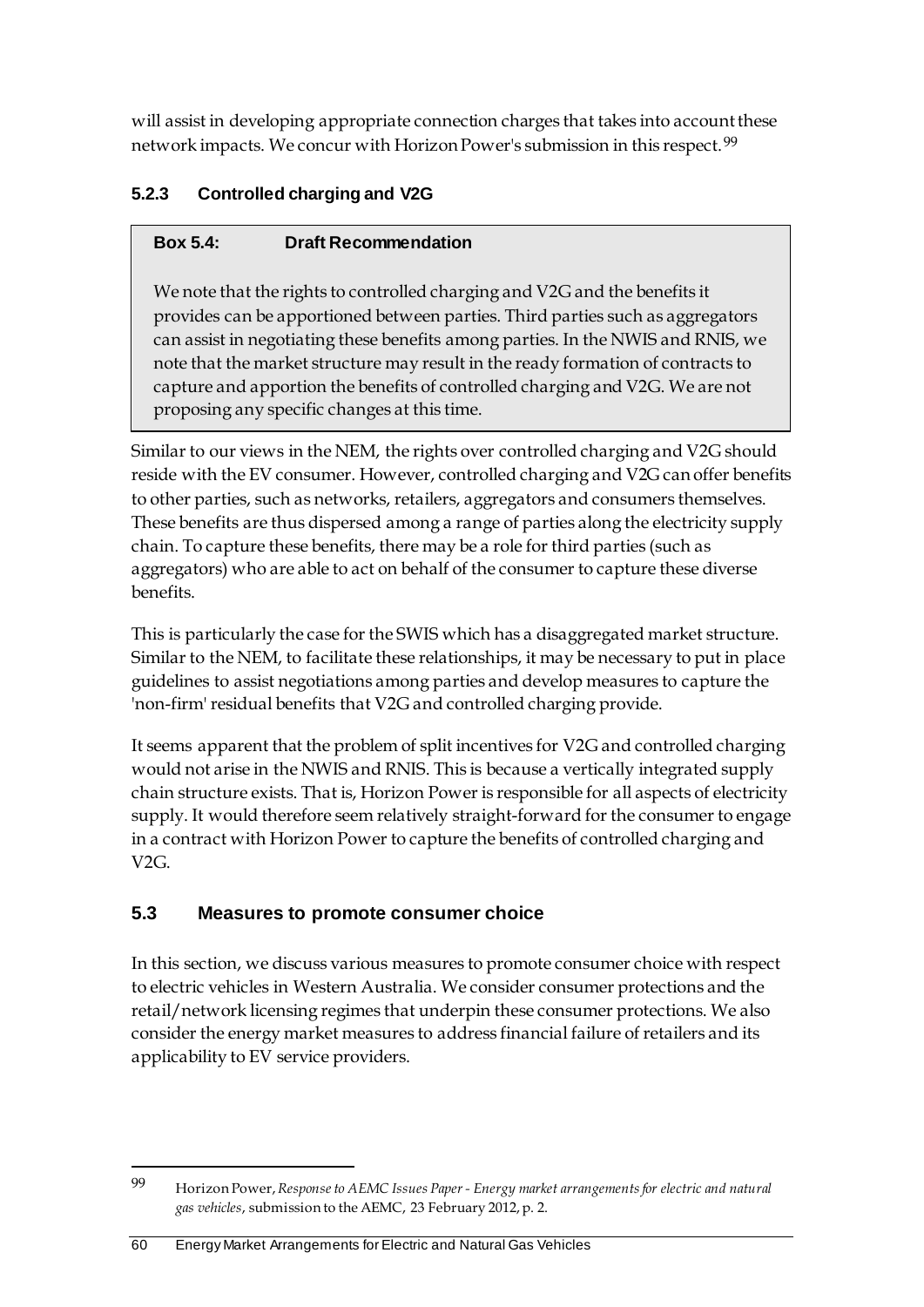For a discussion on our position in WA with respect to circumstances when the supply of electricity for EV charging constitutes the legal sale of electricity, please refer to section 4.1 of this draft advice.

## **5.3.1 Consumer protection and retail licensing**

## **Box 5.5: Draft Recommendation**

We consider that the retail licensing and exemptions framework, including the consumer protections embedded in this framework, is adequate to cater for the charging of EVs and we are therefore not proposing any changes at this time. The WA government has approved a retail exemption for EV charging that appears to cover a broad range of EV charging scenarios.

In Western Australia, under the *Electricity Industry Act 2004 (WA)*, there is a retail licensing and exemptions framework that applies to parties seeking to sell electricity. Electricity-specific consumer protections are achieved through licence obligations administered by the ERA.

The WA government has approved a recommendation to grant retail licence exemptions for operators of EV charging stations for a period of three years. There were no specific conditions associated with the licence, including no requirements in relation to pricing or consumer protection. This exemption appears to cover all charging locations at both private and public charging locations. The period of three years was chosen to allow operators of charging stations to participate in the current trials without contravening the *Electricity Industry Act 2004 (WA)*.

The retail exemption available for EV charging stations is sufficiently broad to cover all EV service provider business models, including the bundled service provider.

## **5.3.2 Network licensing**

## **Box 5.6: Draft Recommendation**

We consider that the network licensing and exemptions framework is adequate to cater for the charging of EVs and we are therefore not proposing any changes at this time. The WA government has approved a network exemption for EV charging that appears to cover a broad range of EV charging scenarios.

In Western Australia, under the *Electricity Industry Act 2004 (WA)*, parties seeking to construct or operate an electricity distribution system must obtain a licence or seek an exemption.

The WA government has approved a recommendation to grant network exemptions for operators of EV charging stations. This network exemption is to have a duration of three years, which is consistent with the duration of the retail exemption.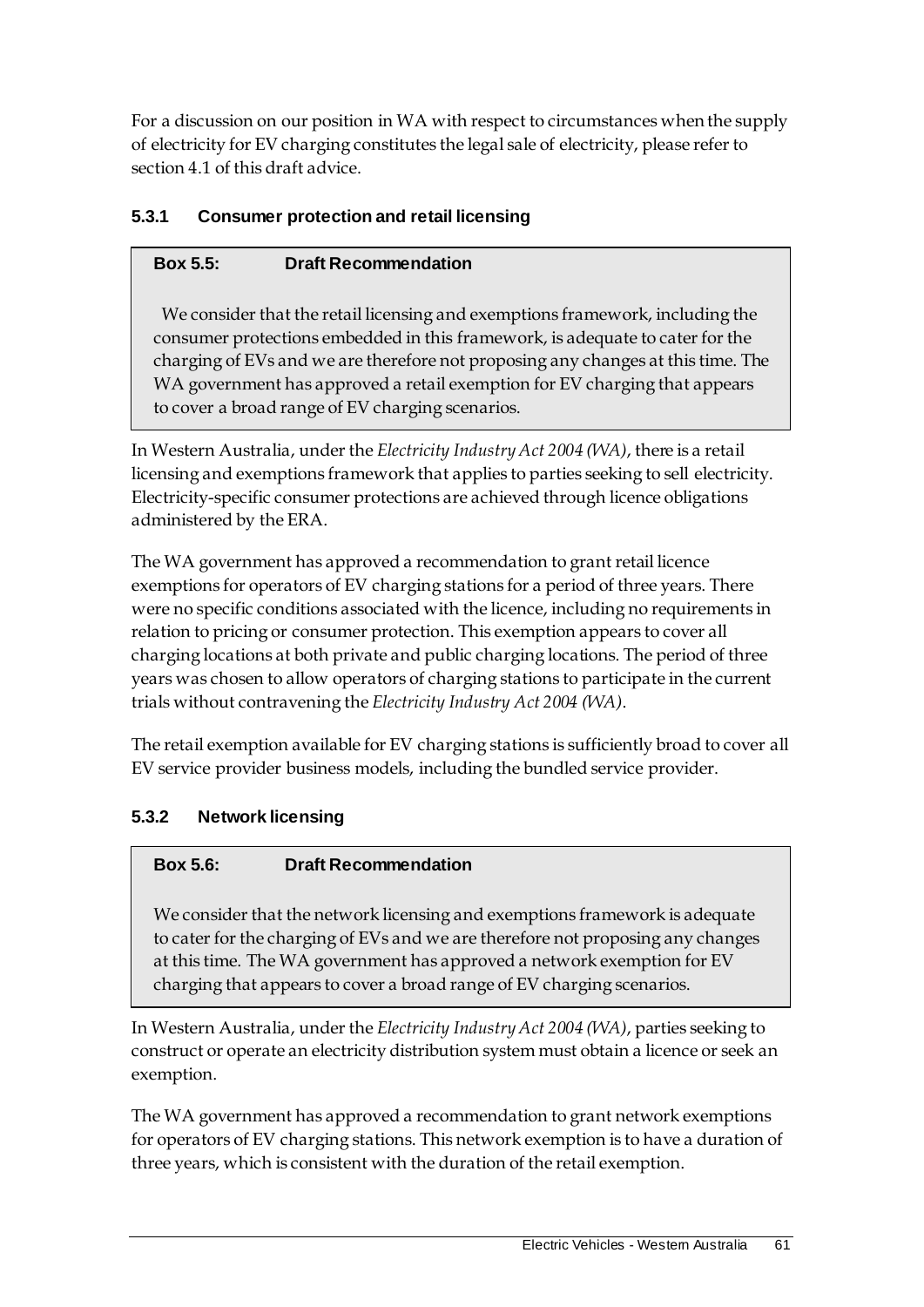We consider that the network and retail exemptions for EV service providers are consistent with our proposed approach in the NEM.

## **5.3.3 Risk of EV service provider financial failure**

Similar to the NEM, we consider the risk of financial failure of an EV service provider. We are motivated by ensuring that the long term interests of consumers are addressed.

## **Box 5.7: Draft Recommendation**

We consider that the current arrangements are adequate to address the risk of being unable to supply electricity to an EV user should a bundled service provider face financial difficulties in WA. We are therefore not proposing any changes.

In Western Australia, the holder of a retail licence can be designated as a Supplier Of Last Resort (SOLR). The ERA designates the SOLR. If the ERA does not designate another SOLR, then Synergy is the SOLR for the SWIS and Horizon Power is the SOLR outside the SWIS. These arrangements demonstrate that there are mechanisms in place to address the risk of a retailer facing financial failure. This means that where an EV service provider is licensed as a retailer, then these SOLR arrangements would apply.

Where a bundled service provider is licensed as a retailer, then it is likely that SOLR arrangements would apply. Similar to the NEM, if the bundled service provider is subject to a retail exemption, or if the ERA found that the bundled service provider is not involved in the sale of electricity, then SOLR would not apply. In this case, the consumer would bear the risk of not being able to charge its EV and the Australian Consumer Law would apply. It is possible, however, that the consumer could charge at commercial charging locations or enter into a contract with another provider.

## **5.3.4 Metering**

<u>.</u>

## **Box 5.8: Draft recommendation**

Given the market structure in Western Australia, we are not making any recommendations with respect to metering at this time.

Western Australia's Electricity Industry Metering Code sets out the rights, obligations and responsibilities of metering code participants associated with the measurement of electricity and the provision of metering services. The Metering Code was reviewed by the Western Australian Office of Energy (as it then was) and a Final Recommendations Report was submitted to the Minister of Energy in August 2011.[100](#page-69-0) 

Western Australia's market structure does not cater for retail contestability. In the SWIS, Synergy is the incumbent retailer and residential/small consumers cannot

<span id="page-69-0"></span><sup>100</sup> http://www.finance.wa.gov.au/cms/content.aspx?id=14551 (accessed 3 August 2012).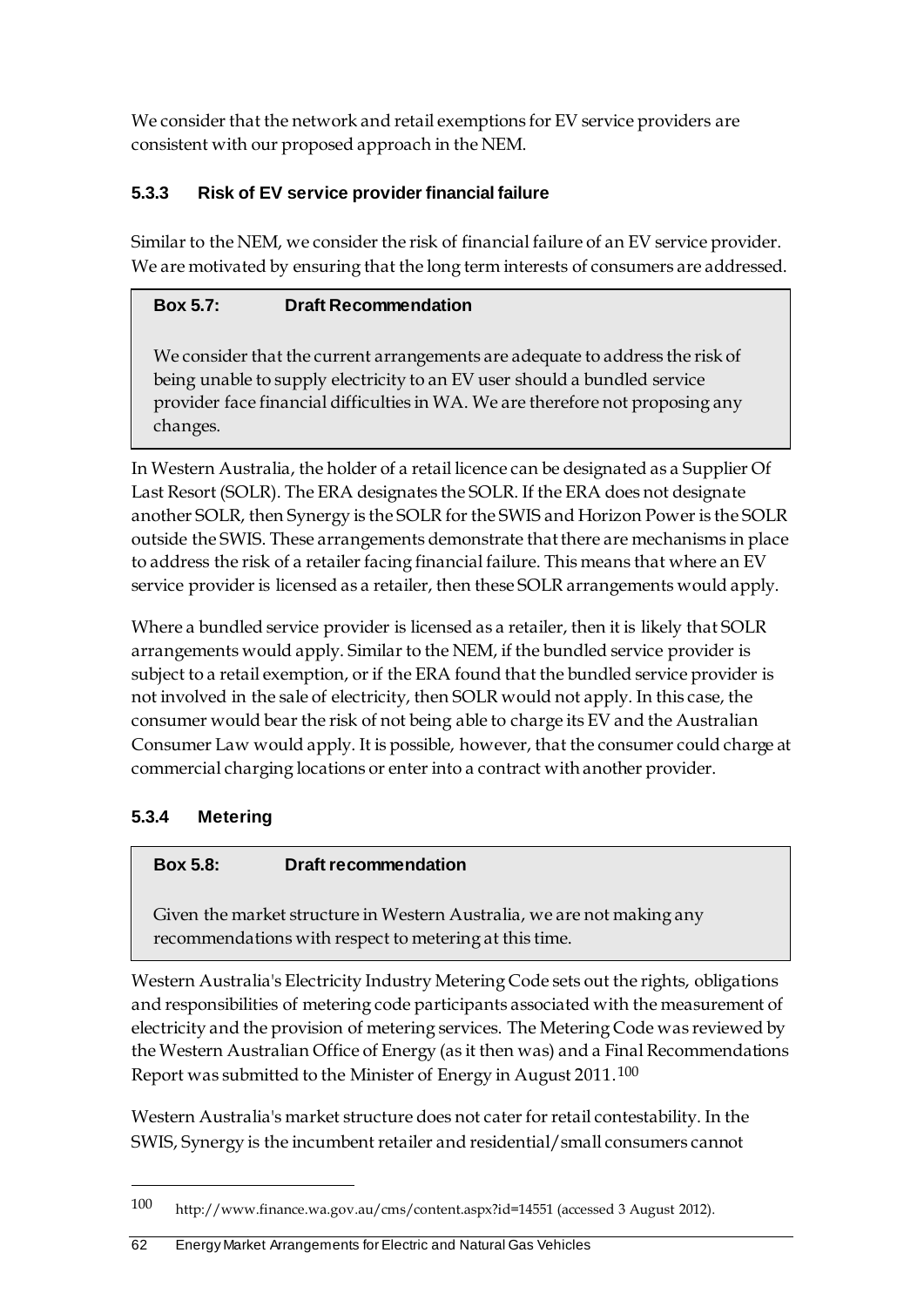choose their retailer. Outside the SWIS, Horizon Power is the incumbent retailer. The results of this market structure is that our proposals to facilitate consumer choice such as two retailers at a connection point bear less relevance. However, should greater retail contestability be considered in Western Australia at a later date, then further analysis of the appropriate metering arrangement should be made. It is anticipated that our findings in relation to EVs and metering in the NEM contained in this draft advice and our findings in the power of choice review would inform this analysis.

## **Question 12 Western Australia**

**What are your views with respect to our recommendations to facilitate the efficient uptake of EVs in Western Australia?**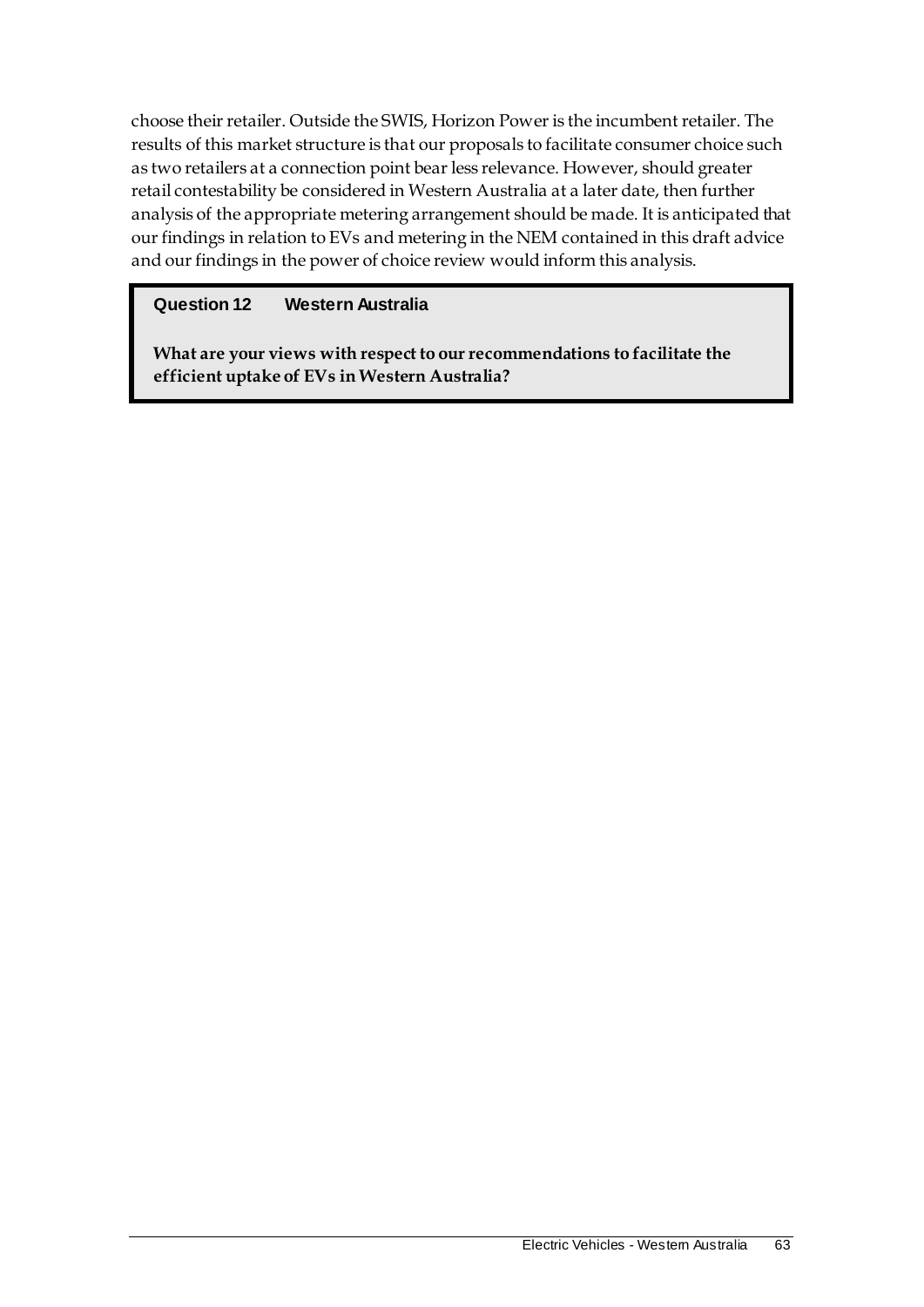# **6 Natural Gas Vehicles**

We are required to provide advice on the energy market arrangements necessary to facilitate the efficient uptake of natural gas vehicles (NGVs). We consider vehicles that utilise both CNG and LNG in both passenger and commercial contexts.

## **6.1 Uptake of NGVs**

We asked AECOM to forecast the uptake of passenger NGVs, CNG buses and LNG trucks in Australia. AECOM recognised that markets for NGVs are still developing and there is uncertainty as to how these markets will develop.

In relation to passenger NGVs, AECOM found that life cycle costs of these vehicles are only competitive against internal combustion engine (ICE) vehicles and EVs for those drivers who travel large distances. However, these advantages of passenger NGVs diminish over time due to improvements in the competitiveness of EVs.

In relation to CNG buses and LNG trucks, AECOM found that the uptake of these vehicles is more likely as they typically travel longer distances and benefit from reduced operating costs. AECOM found that CNG buses do not offer significant financial benefits, but may have greenhouse gas emissions benefits. In addition, AECOM found that the viability of LNG trucks is highly dependent on distance travelled, particularly where they are used primarily for long haul freight.

AECOM then used three scenarios of uptake (low, central, high) to estimate the amount of gas demanded by CNG buses and LNG trucks and to assess the implications for current natural gas market arrangements. Scenarios were based on the percentage of new bus/truck sales in projected years. AECOM found that under the central scenario, the total gas required for CNG buses and LNG trucks would be around 65 Peta Joule (PJ) by 2015 rising to around 120 PJ by 2020 and around 215 PJ by 2030.

## **6.2 Energy market arrangements for NGVs**

## **Box 6.1: Draft Recommendation**

<u>.</u>

We consider that no significant changes need to be made to the energy market arrangements to cater for the efficient uptake of NGVs and are therefore not proposing any changes at this time.

According to both AECOM's analysis and views contained in submissions, the impact of NGVs on energy markets is not likely to pose significant issues for the gas market arrangements. For example, the Energy Networks Association considered that major issues connecting NGV related infrastructure were unlikely.[101](#page-71-0) Indeed AECOM's

<span id="page-71-0"></span><sup>101</sup> Energy Networks Association, *Response to AEMC Issues Paper - Energy market arrangements for electric and natural gas vehicles*, submission to the AEMC, 23 February 2012,p. 2.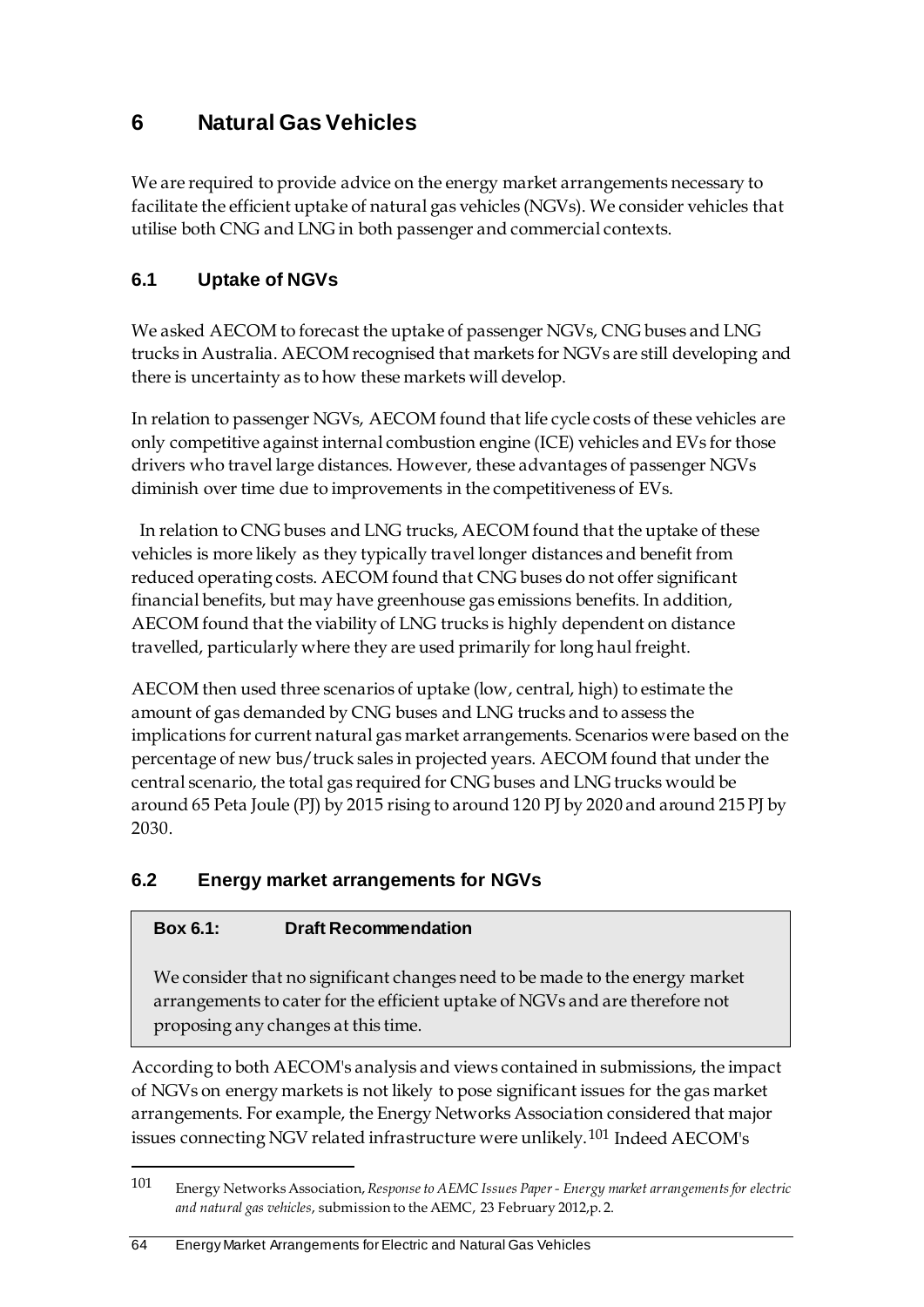analysis found that given the take up of passenger NGVs, the impacts on distribution networks were likely to be low.

We consider that, with respect to CNG buses and LNG trucks, the refuelling stations for these vehicles are likely to be connected to the transmission and sub-transmission networks. The impacts of these refuelling stations on gas transmission networks are also likely to be low for the following reasons:

- LNG facilities are likely to already require high capacity connections to transmission or sub-transmission pipelines.
- There are clear price signals in withdrawing gas from high capacity connections. Also any additional load is likely to be predictable based on daily gas balancing<sup>[102](#page-72-0)</sup> and there is adequate scope for line-pack within high capacity gas networks.
- Facilities will require storage for CNG and LNG prior to distribution for refuelling and will thus be able to manage withdrawals to reduce network impacts and costs.
- Metering and billing issues were unlikely as this would be dealt with under commercial consumer arrangements.[103](#page-72-1)

In addition, SP AusNet argued that the growth in NGVs will likely be concentrated in fleet vehicles where network augmentations are likely to be funded by the consumer. In this sense, impacts on residential consumer tariffs are unlikely to be affected.[104](#page-72-2)

We also note that there are current market processes and regulatory arrangements to monitor the adequacy of gas supply to respond to emerging needs, such as NGV technologies. AEMO publishes an annual Gas Statement of Opportunities (GSOO) which assesses the supply/demand balance for gas as well as the adequacy of gas reserves to meet demand. Also, the Australian Bureau of Agricultural and Resource Economics and Sciences (ABARES) published detailed data and projections for gas resources.[105](#page-72-3)

## **6.2.1 Residential NGV refuelling**

Our analysis of the energy market regulatory arrangements suggests that gas markets are suitable to meet the needs of consumers seeking to refuel their NGV at their home. We reached this conclusion by assessing whether there are processes and regulatory

<span id="page-72-0"></span><sup>102</sup> Energy Networks Association 2011, *Response to AEMC Approach Paper - Energy market arrangements for electric and natural gas vehicles*, submission to the AEMC, 27 October 2011, p. 6.

<span id="page-72-1"></span><sup>103</sup> Energy Networks Association 2011, Submission to Approach Paper, p. 6.

<span id="page-72-2"></span><sup>104</sup> SP AusNet, *Response to AEMC Approach Paper - Energy market arrangements for electric and natural gas vehicles,* submission to the AEMC, 27 October 2011, p. 22.

<span id="page-72-3"></span><sup>105</sup> www.daff.gov.au/abares/about.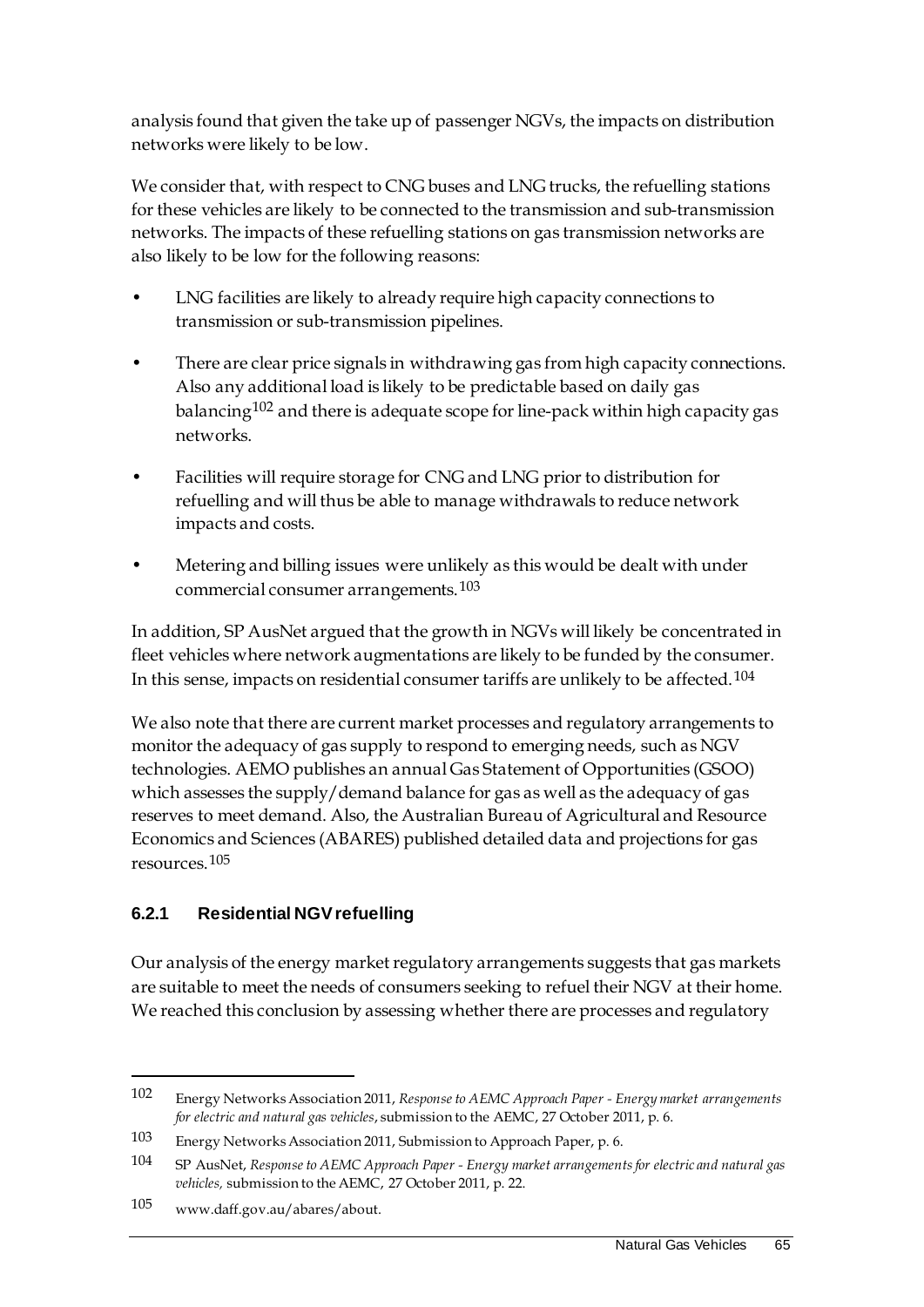arrangements in place that could facilitate the installation of NGV related infrastructure and service provision at a consumer's residence.

Our assessment is based on the following:

- If gas is already connected to the home, then existing processes and regulatory arrangements in relation to the installation of new gas appliances will facilitate the installation of NGV related infrastructure. Existing arrangements encompass processes to upgrade the meter for a consumer (should this be required) as well as arrangements to assess any gas pressure or other technical delivery requirements. We note that submissions identified that the installation of refuelling equipment at a consumer's home may require a modification to a consumer's gas infrastructure.[106](#page-73-0)
- If gas is not already connected to the home, then existing processes and regulatory arrangements will facilitate gas connection. These arrangements encompass connection timeframes, connection costs and, where the consumer's connection requires a non-standard connection to the network, a framework to recover network augmentation costs. If gas is unavailable in the consumer's area, then the inability to refuel an NGV would be equivalent to a consumer being unable to utilise gas cooking or gas water heating.
- NGV connections at the home are unlikely to cause material impacts on the local gas network. Submissions also argued that the additional load from NGVs is likely to be predictable in the context of daily gas balancing and the demand for new network infrastructure is not likely to be significant.[107](#page-73-1)
- If a consumer purchases gas for refuelling from its existing gas retailer, then it would not be necessary to introduce new billing, metering or tariff arrangements. This is because the current regulatory arrangements adjust to changes to consumers' loads due to the installation of new appliances.
- If a consumer purchases gas for refuelling a NGV from a service provider than is not its gas provider, then this can also be accommodated:
	- The consumer / service provider can request a new meter to be installed at the consumer's premise to facilitate the separate recording of gas consumption. There are existing processes and regulatory arrangements to facilitate this connection and the associated cost recovery.
	- If the NGV service provider is not already a gas retailer, the service provider could either obtain a gas retail licence or seek an exemption from the AER through the exemptions framework.

<span id="page-73-0"></span><sup>106</sup> Australian Automobile Association, *Response to AEMC Approach Paper – Energy market arrangements for electric and natural gas vehicles*, submission to the AEMC, 27 October 2011, p. 4.

<span id="page-73-1"></span><sup>107</sup> SP AusNet 2011, Submission to Approach Paper, p. 6.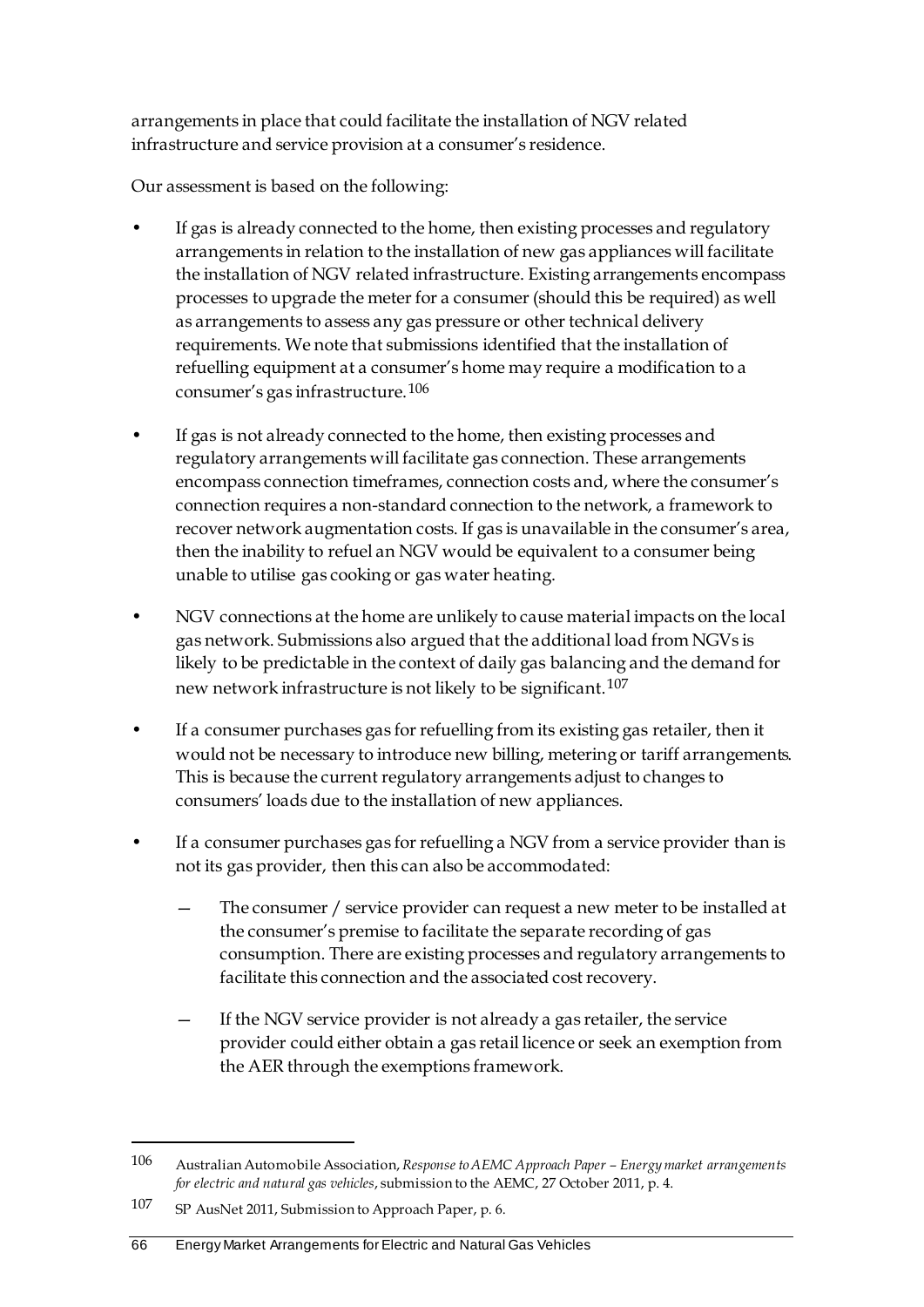— Once the consumer is connected and the required licences or exemptions are obtained (if required), then the current regulatory arrangements for billing, metering and settlement can facilitate the provision of the refuelling service.

## **6.2.2 Commercial NGV refuelling**

We considered whether there were any issues concerning commercial NGV refuelling. Our assessment is that no significant changes need to be made to the energy market arrangements to facilitate commercial NGV refuelling. We explain our position further below.

## **Network aspects of commercial NGV refuelling**

Dedicated commercial refuelling facilities may be located on a transmission pipeline or connected to a distribution network. Also, in the case of LNG, alternative methods of receiving and storing fuel to service consumers may be used, for example, by transporting fuel in tankers and storing it on-site.

Existing pipeline regulation for both transmission and distribution pipelines provides a model for connections, extensions, augmentations and consumer contributions where the existing network requires modification to meet consumers' demands. SP AusNet indicated in their submission that any network augmentation requirements for commercial refuelling would be funded by the consumer.[108](#page-74-0)

For LNG, competition between modes of fuel delivery - by pipeline or alternative methods - could be expected to act as a constraint on the connection and shipping costs chargeable by a transmission pipeline or distribution network. This suggests that existing regulatory arrangements are unlikely to require significant change.<sup>[109](#page-74-1)</sup>

## **Retail aspects of commercial NGV refuelling**

The current gas market regulatory arrangements enable a larger commercial consumer to choose to source its fuel from a retailer, producer or the relevant local gas market. These choices are available to all commercial consumers: a consumer's preference for one over the other is a function of the consumer's size, the significance of the fuel cost in their total costs and the costs of using an intermediary, among other things. Relationships between gas suppliers – either retailers or gas producers – and larger commercial consumers are typically not subject to material energy market regulation. This is because the contractual relationship is transactional and competitive in a commercial context.[110](#page-74-2) We therefore do not consider there to be a need for energy market arrangements governing the retail aspects of commercial NGV refuelling.

<span id="page-74-0"></span><sup>108</sup> SP AusNet 2011, Submission to Approach Paper, p. 22.

<span id="page-74-1"></span><sup>109</sup> To the extent that LNG and CNG are substitutes, this option for LNG will provide competitive pressure on arrangements for CNG.

<span id="page-74-2"></span><sup>110</sup> iGas Energy submitted that major energy users would have gas supply contracts with wholesalers/producers or be spot market traders. iGas Energy, *Response to AEMC Issues Paper -*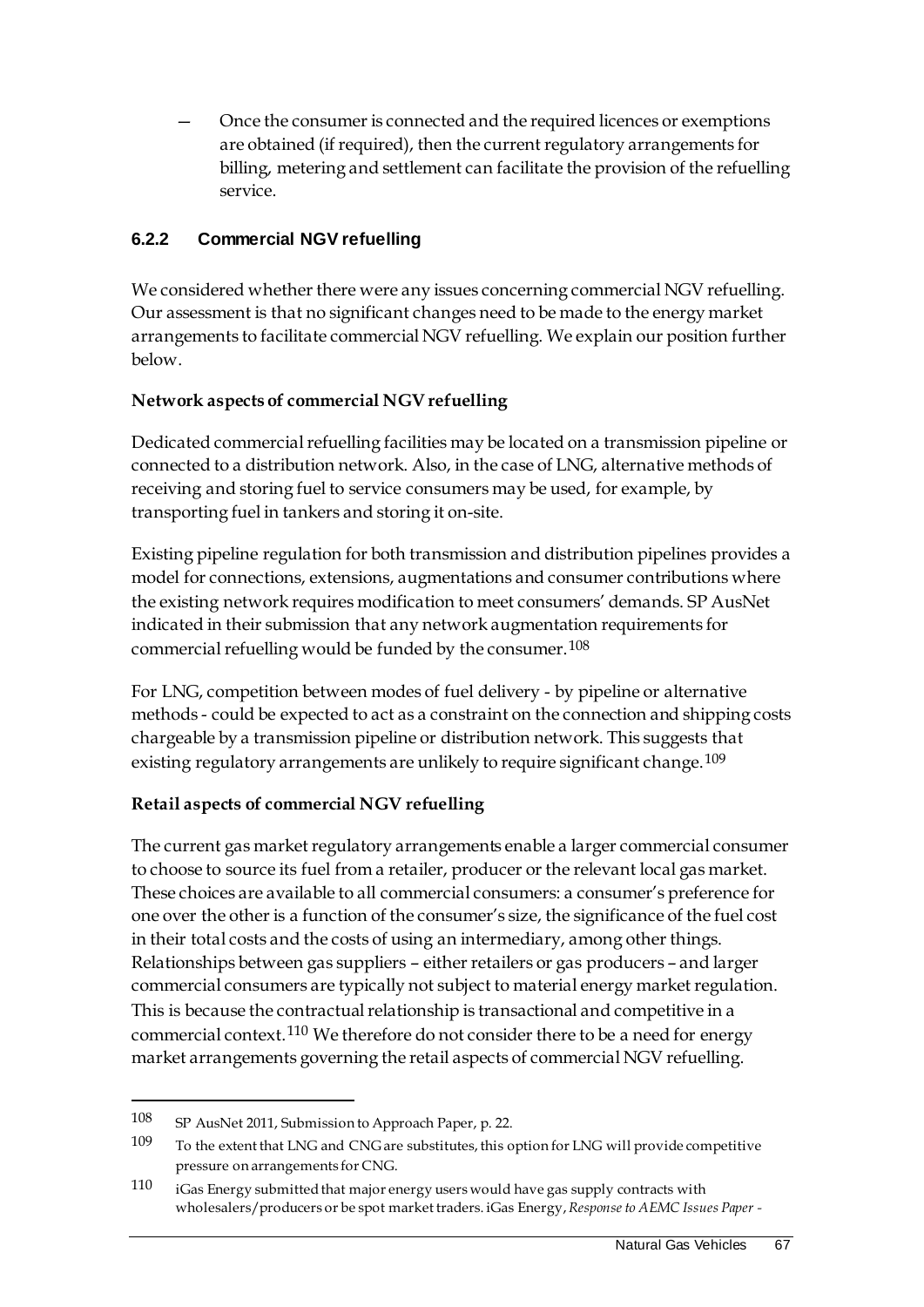#### **Question 13 NGVs**

**Do you agree that no significant changes need to be made to the energy market arrangements to facilitate the efficient uptake of NGVs? Please provide reasons.** 

*Energy market arrangements for electric and natural gas vehicles*, submission to the AEMC, 23 February 2012, p. 5.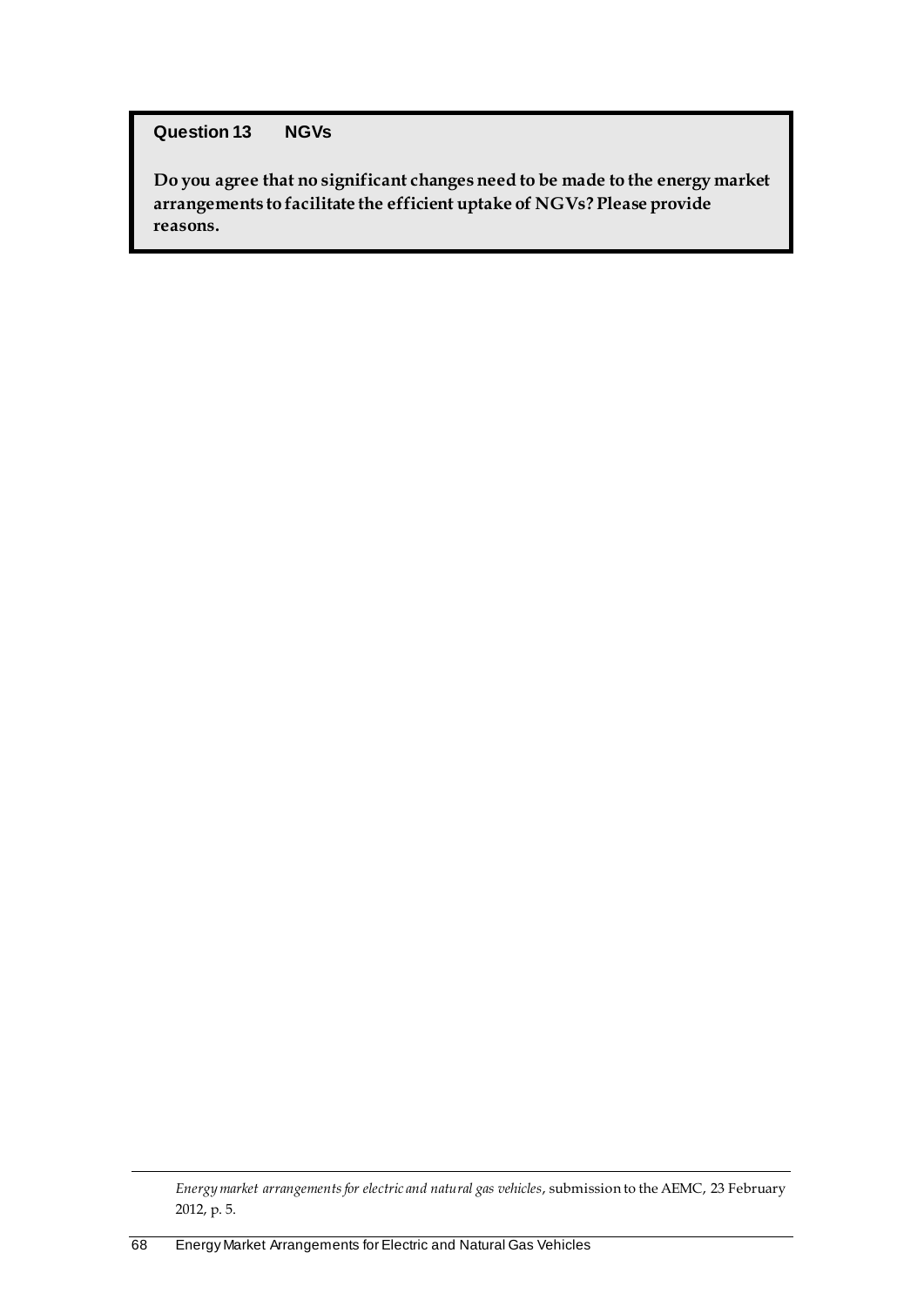## **7 Summary of recommendations**

In this chapter, we consolidate our recommendations conveyed throughout this draft advice.

### **7.1 Electric Vehicles - NEM arrangements to facilitate efficient behaviour**

- Our power of choice review found that the current network and retail tariffs do not necessarily reflect the cost of supply and the delivery of electricity. This means that most consumers currently do not have options to capture the value of DSP activities. Therefore, the current pricing arrangements are unlikely to promote efficient charging behaviour for EV consumers.
- Although efficient behaviour requires high use consumers to face cost reflective prices, we do not recommend mandating specific price structures for residential EV consumers because:
	- EVs should be treated as other forms of large load and DSP and the power of choice review will provide advice on how the market could move towards more cost reflective prices; and
	- retailers and networks can still develop their own EV specific tariffs to incentivise efficient behaviour.
- Also, we recommend that:
	- there may be merit in having some form of geographical variation in the DUOS charges to better focus the network costs onto the EV consumer; and
	- meters with interval read capability are necessary to enable consumers to be incentivised to behave in a manner that yields efficient market outcomes. The power of choice review is exploring how high use consumers, such as large load consumers, can be allocated interval (or other time varying) meters to facilitate efficient behaviour.
- We consider that the connections charging framework administered by the AER is appropriate for EVs connecting to a distribution network and we are not proposing any changes. The framework for setting upfront connection charges under Chapter 5A of the NER allows for the possibility of applying a connection charge to EVs connecting to a distribution network depending on the nature and size of the connection.
- We consider that the right to controlled charging ultimately lies with the consumer. This right can be assigned by the consumer to other parties in exchange for benefits to the consumer. To realise the benefits of controlled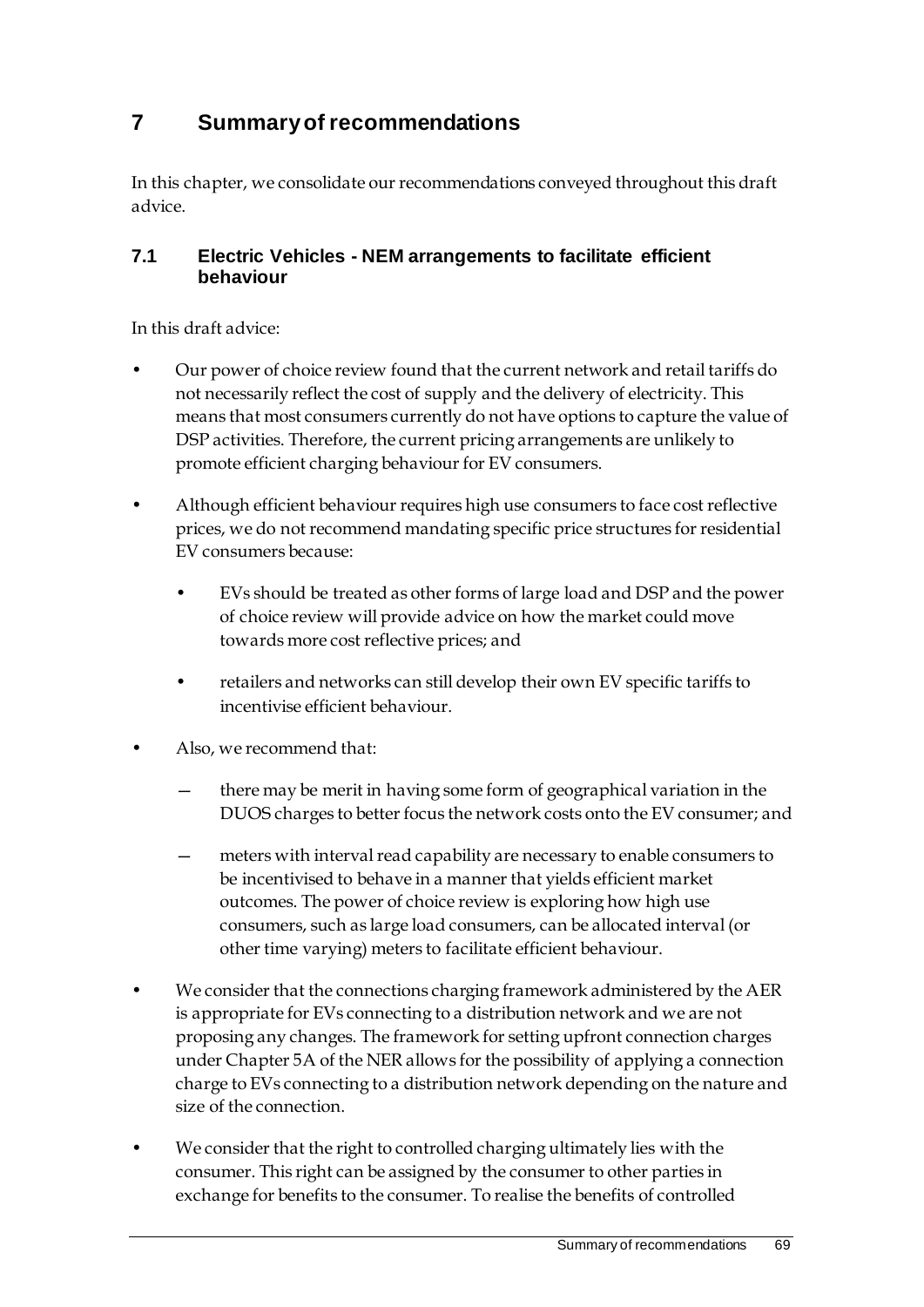charging, effective commercial relationships (or contracts) between the consumer and potentially DNSPs, retailers and aggregators are required. We recognise the role that third parties (such as aggregators) can play in negotiating (on behalf of the consumer) the allocation of benefits between multiple parties. To assist these third parties in negotiating benefits of controlled charging so that it is captured in commercial contracts, it may be necessary to set some regulatory guidance on the steps to take in the negotiation process and possible measures to assess the value of DSP to aid the negotiations. The power of choice review is exploring how the energy market arrangements should support these contracts.

• Regarding V2G, we consider that the right to control the discharge of an EV back to the grid resides with the EV consumer. We consider that the consumer can assign the costs and benefits of EV discharging to other parties (eg. retailers, DNSPs, aggregators) in exchange for consumer benefits through contractual relationships. There is a role for third parties to negotiate on behalf of consumers the set of benefits falling across multiple parties.

## **7.2 Electric Vehicles - NEM metering arrangements to facilitate consumer choice and efficient charging**

- We recommend that the term 'connection point' in Chapter 7 and Rule 3.15 of the NER be replaced with 'supply point'. The supply point would be the point where part, or all, of the consumer's load would be metered. In the remainder of the NER the term 'connection point' would continue to refer to the point of physical connection between the network assets and the assets of the network user (consumer or generator). This change would mean that a consumer that establishes an additional metering installation at its premises need not establish a second connection point.
- We recommend that a consumer be able to arrange for a parent/child (or subtractive) metering arrangement within its premises when:
	- there is a single connection to the LNSP; and
	- there is a single consumer at the premises (such as a residence or small business).
- For parent/child (or subtractive) metering arrangements, we recommend:
	- losses within the premises would be assigned to the parent meter;
	- all fixed DUOS charges would be assigned to the FRMP for the parent NMI, unless otherwise agreed with the consumer; and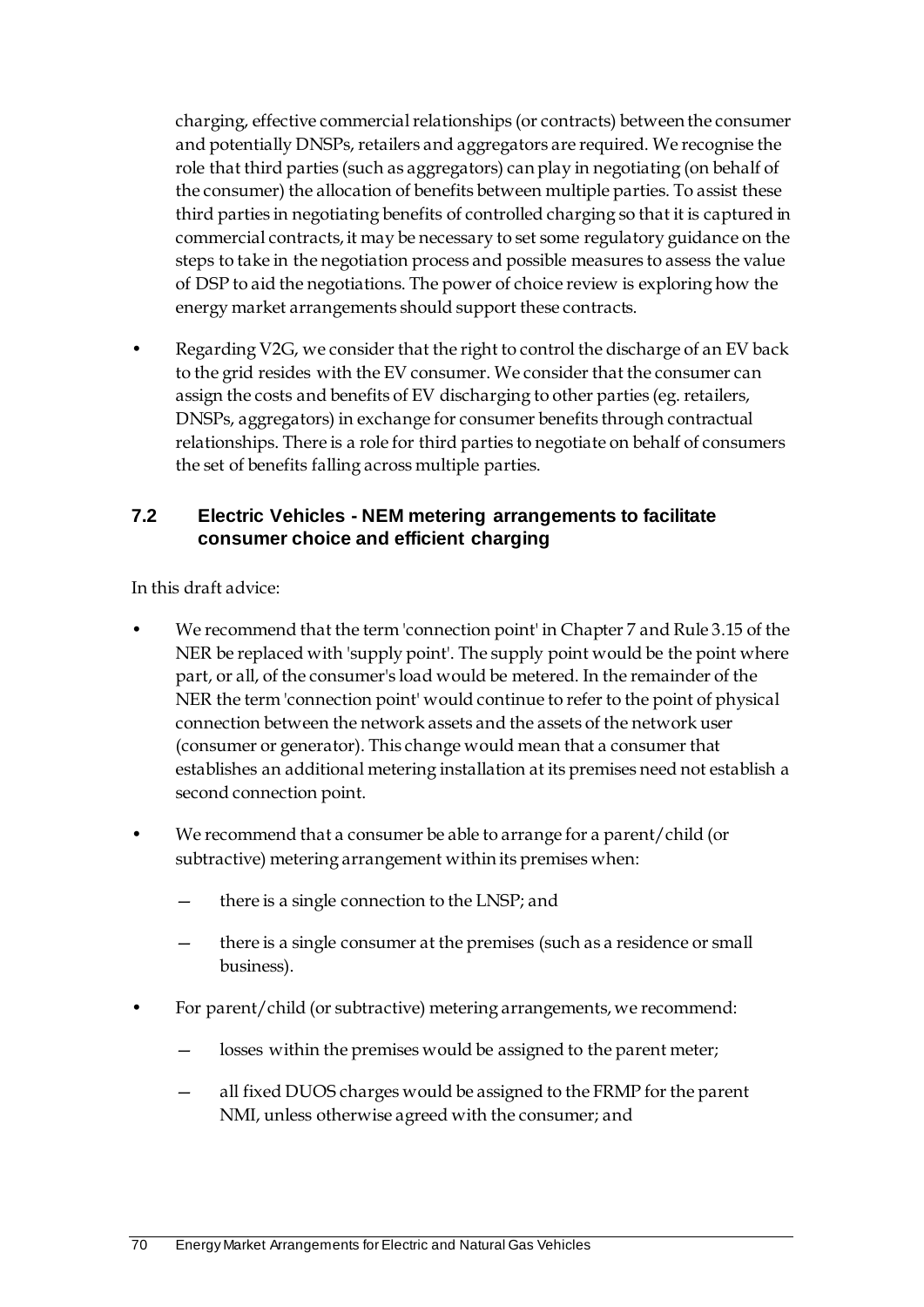- the NMI for the child meter(s) would be assigned by the Responsible Person<sup>[111](#page-78-0)</sup> for the child meter.
- We recommend that, where a single metering installation has multiple measurement elements and assigned multiple NMIs (that is, a multi element metering installation), there must only be a single Responsible Person for:
	- all the components of the metering installation; and
	- all the NMIs associated with each metering element.
- We also recommend allowing individual measurement elements within a single device to be regarded as separate metering installations. This would allow individual measurement elements to be:
	- assigned to different FRMPs by the associated consumer(s); and
	- assigned different NMIs by the Responsible Person.
- We recommend that the arrangements for metering within an embedded network be included in the NER. In particular, embedded networks should be brought into the metering and settlements frameworks in Chapter 7 and rule 3.15 of the NER by:
	- defining connection points between the embedded network and the associated downstream consumers as connection points (and supply points) under the NER; and
	- allowing these connection points (and supply points) to be settled in the NEM.
- In situations where there are two (or more) FRMPs at one connection point, we recommend:
	- where there is only one point of disconnection and a FRMP wants to disconnect the consumer, this FRMP can disconnect the total load at the connection point, including the load of other FRMPs;
	- for multi element metering installations, we have specified ways to share the costs associated with the Responsible Person;
	- access to the metering installation be managed by the Responsible Person;
	- when a consumer changes one of its FRMPs, we have suggested ways of managing this process;

<span id="page-78-0"></span><sup>111</sup> The choice of the Responsible Person is specified in the NER. We are considering the role of the Responsible Person, including who it can be, in the power of choice review.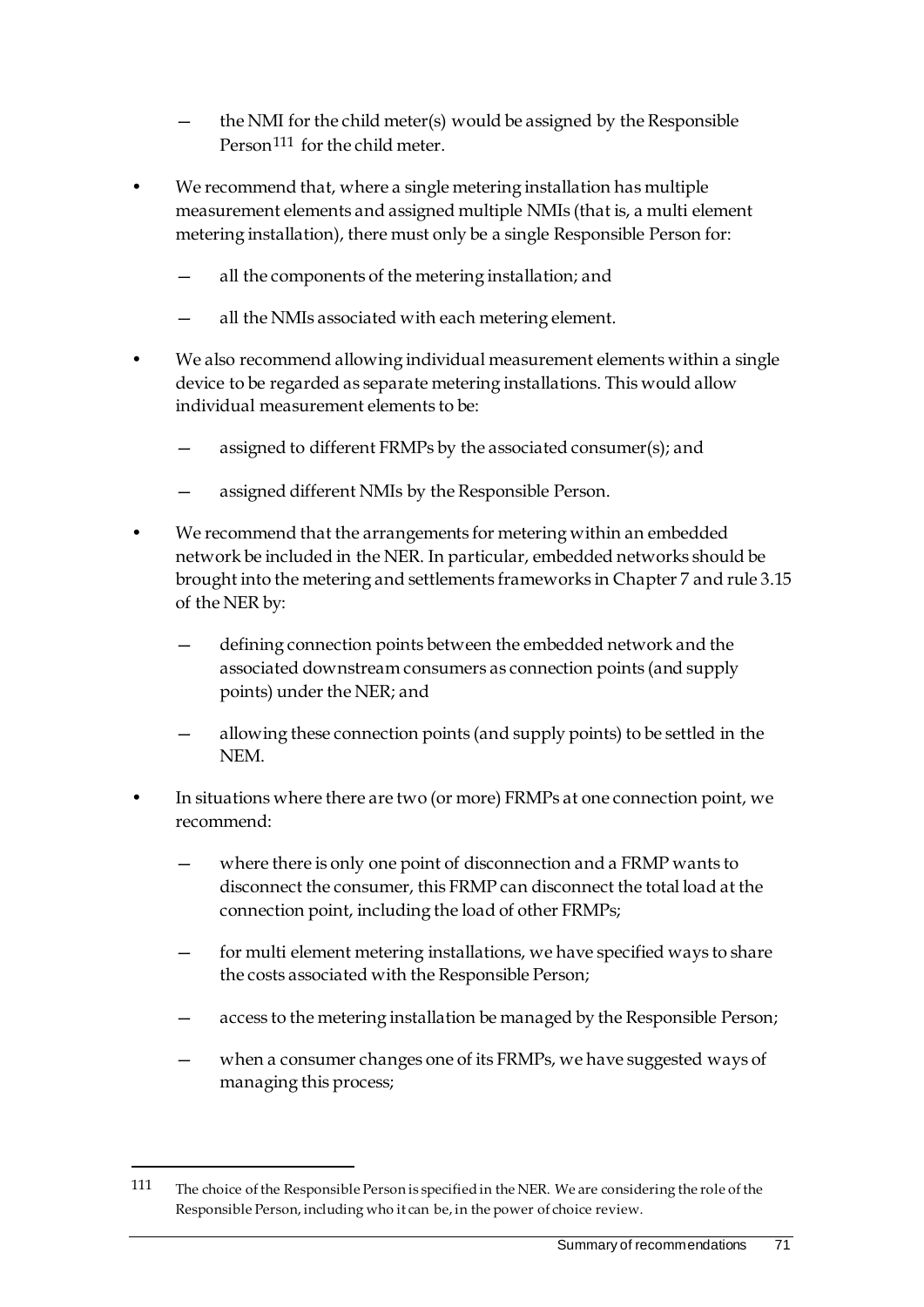- assigning DUOS charges to FRMPs in a manner that is proportional to their impact on total DUOS;
- a process where a consumer or FRMP seeks to upgrade one of its metering installations; and
- ways for addressing situations where a consumer moves house or has a billing/metering query.

### **7.3 Electric Vehicles - NEM arrangements to facilitate consumer choice**

- We consider that the supply of electricity for the purposes of EV charging would generally constitute a legal sale of electricity in the NEM under the NERL and in Western Australia under the *Electricity Supply Act 2004 (WA)*.
- For bundled service providers, we recommend that the AER or the ERA determine whether the services offered constitute the legal sale of electricity. The AER or ERA should consider whether the sale of electricity is a primary or incidental part of the bundle of services provided.
- We consider that EV battery swap services do not constitute the sale of electricity for the purposes of the NERL, and therefore the energy market arrangements do not apply to these services.
- We consider that the current consumer protection framework is appropriate for EV consumers. However, we recommend that the AER review its retail exemptions framework to clarify the status of EV charging services at commercial EV charging stations where onselling occurs.
- We consider that the network licensing regime administered by the AER is sufficiently robust to cater for EVs charged over a distribution network or over an embedded network and are therefore not proposing any changes. We note that the AER has developed a network exemption for EV charging in embedded networks, which would cover commercial EV charging stations.
- We consider that the current arrangements for addressing the risk of EV service provider financial failure are appropriate and therefore we are not proposing any changes. That is:
	- If the bundled service provider is registered as a retailer, then the Retailer of Last Resort (ROLR) provisions would apply.
	- If the bundled service provider is subject to a retail exemption, then ROLR does not apply however the AER may place conditions on the bundled service provider.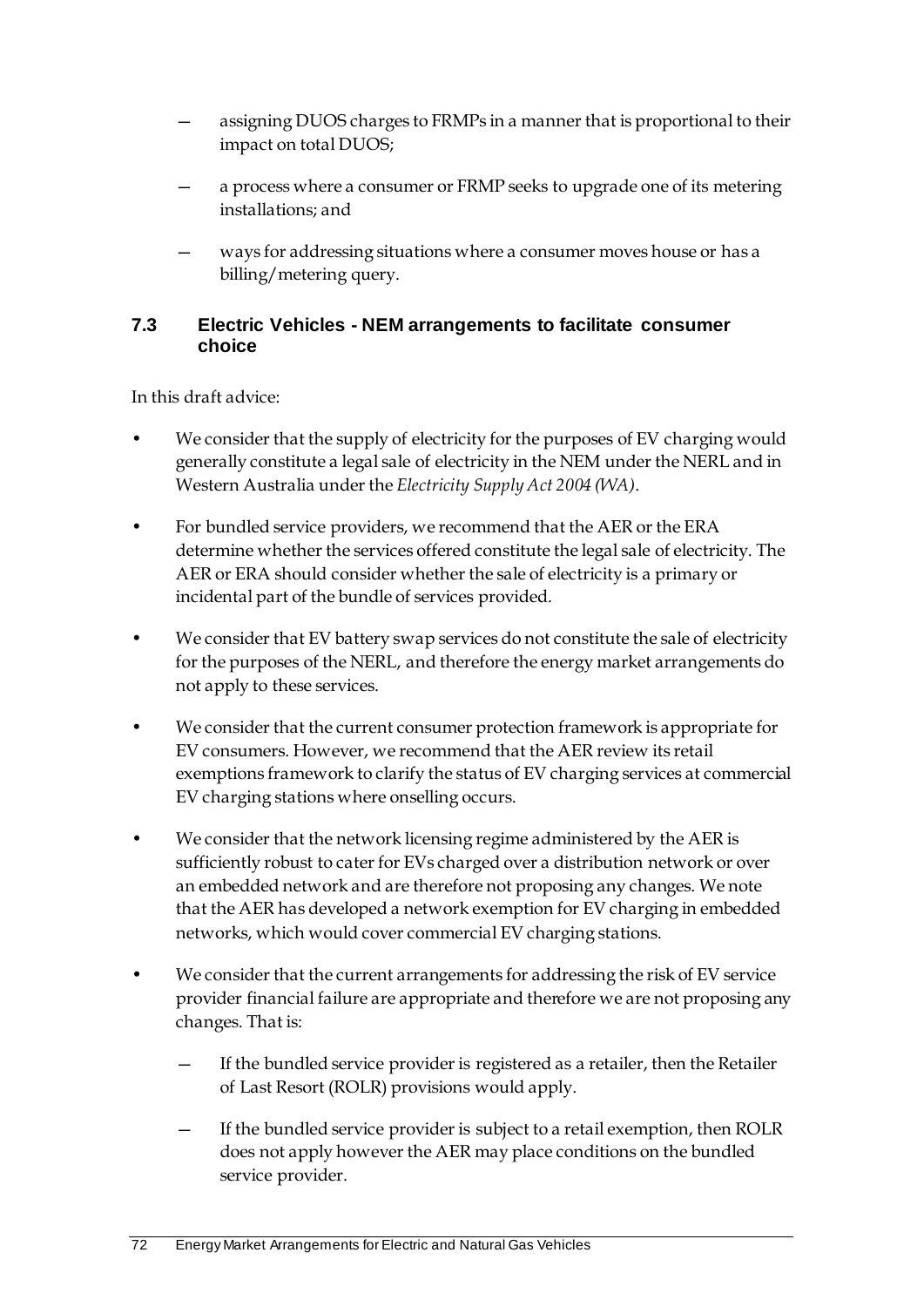If the bundled service provider is found by the AER not to provide services that constitute the legal sale of electricity, then the energy market regulatory arrangements do not apply and this become a general risk faced by EV consumers.

## **7.4 Electric Vehicles - Western Australia**

- We recommend that certain aspects of the market rules governing the Balancing and Load Following Ancillary Services market may need to be reviewed to facilitate the participation of EVs (as a load or as energy storage) in the future, if appropriate.
- To manage the impact of EVs on peak demand, we recommend that there be appropriate pricing signals faced by consumers. This is best achieved through network pricing signals that capture the cost of supplying electricity and by ensuring that these signals are reflected in retail tariffs.
- In the SWIS, we consider that the connection charging framework seems to be designed to reflect the underlying costs of supply as far as is practicable and can cater for EV connections. In the NWIS and RNIS, further review of the impact of EVs on these networks may be required in the future, if appropriate. We are therefore not proposing any specific changes at this time.
- We note that the rights to controlled charging and V2G and the benefits it provides can be apportioned between parties. Third parties such as aggregators can assist in negotiating these benefits among parties. In the NWIS and RNIS, we note that the market structure may result in the ready formation of contracts to capture and apportion the benefits of controlled charging and V2G. We are not proposing any specific changes at this time;
- We consider that the supply of electricity for the purposes of EV charging would generally constitute a legal sale of electricity in WA under the *Electricity Supply Act 2004 (WA)*. For bundled service providers, we recommend that the ERA determine whether the services offered constitute the legal sale of electricity. The ERA should consider whether the sale of electricity is a primary or incidental part of the bundle of services provided.
- We consider that the retail licensing and exemptions framework, including the consumer protections embedded in this framework, is adequate to cater for the charging of EVs and we are therefore not proposing any changes at this time. The WA government has approved a retail exemption for EV charging that appears to cover a broad range of EV charging scenarios.
- We consider that the network licensing and exemptions framework is adequate to cater for the charging of EVs and we are therefore not proposing any changes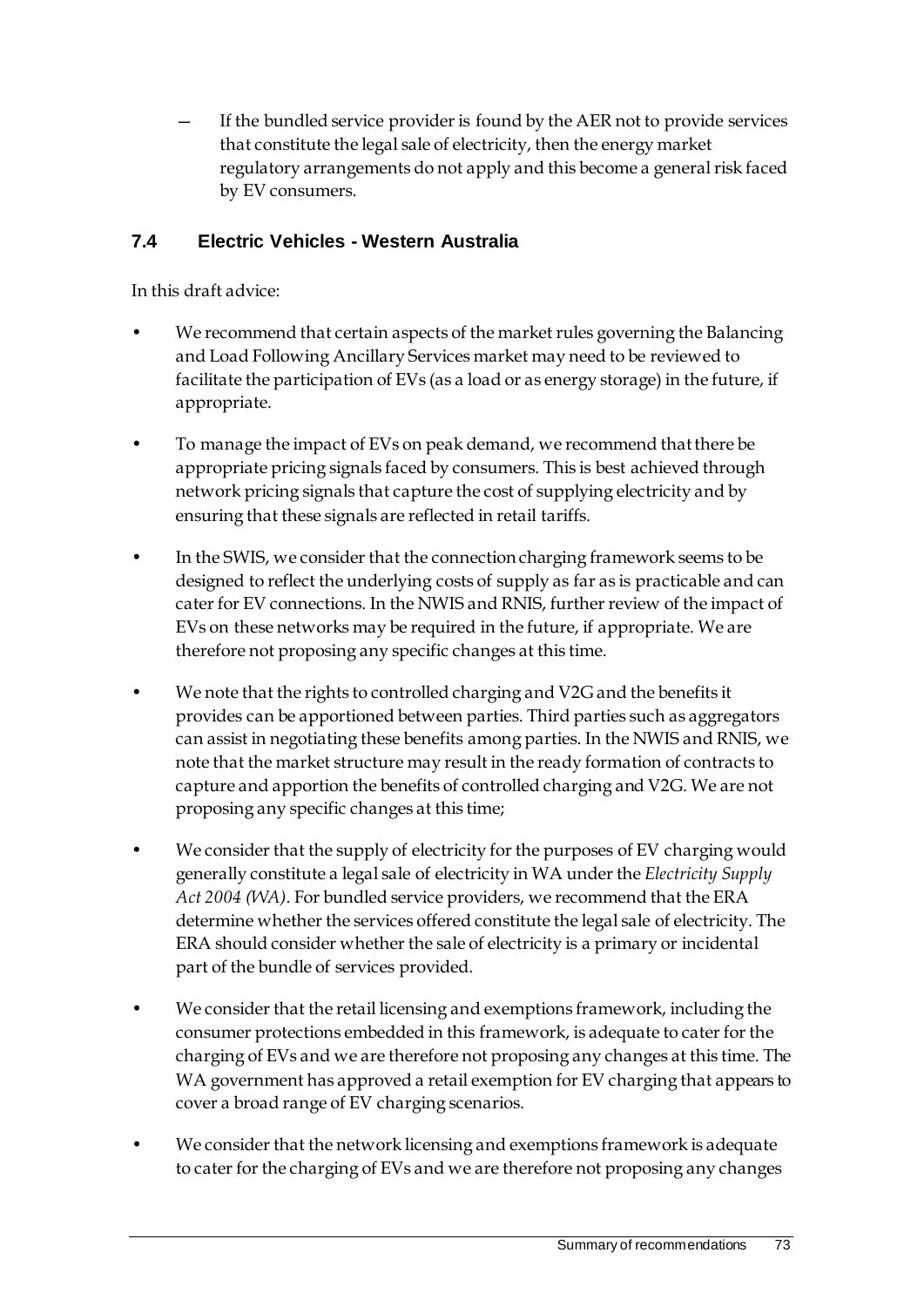at this time. The WA government has approved a network exemption for EV charging that appears to cover a broad range of EV charging scenarios.

- We consider that the current arrangements are adequate to address the risk of being unable to supply electricity to an EV user should a bundled service provider face financial difficulties in WA. We are therefore not proposing any changes.
- Given the market structure in Western Australia, we are not making any recommendations with respect to metering at this time.

## **7.5 Natural Gas Vehicles**

In this draft advice:

• We consider that no significant changes need to be made to the energy market arrangements to cater for the efficient uptake of NGVs and are therefore not proposing any changes at this time.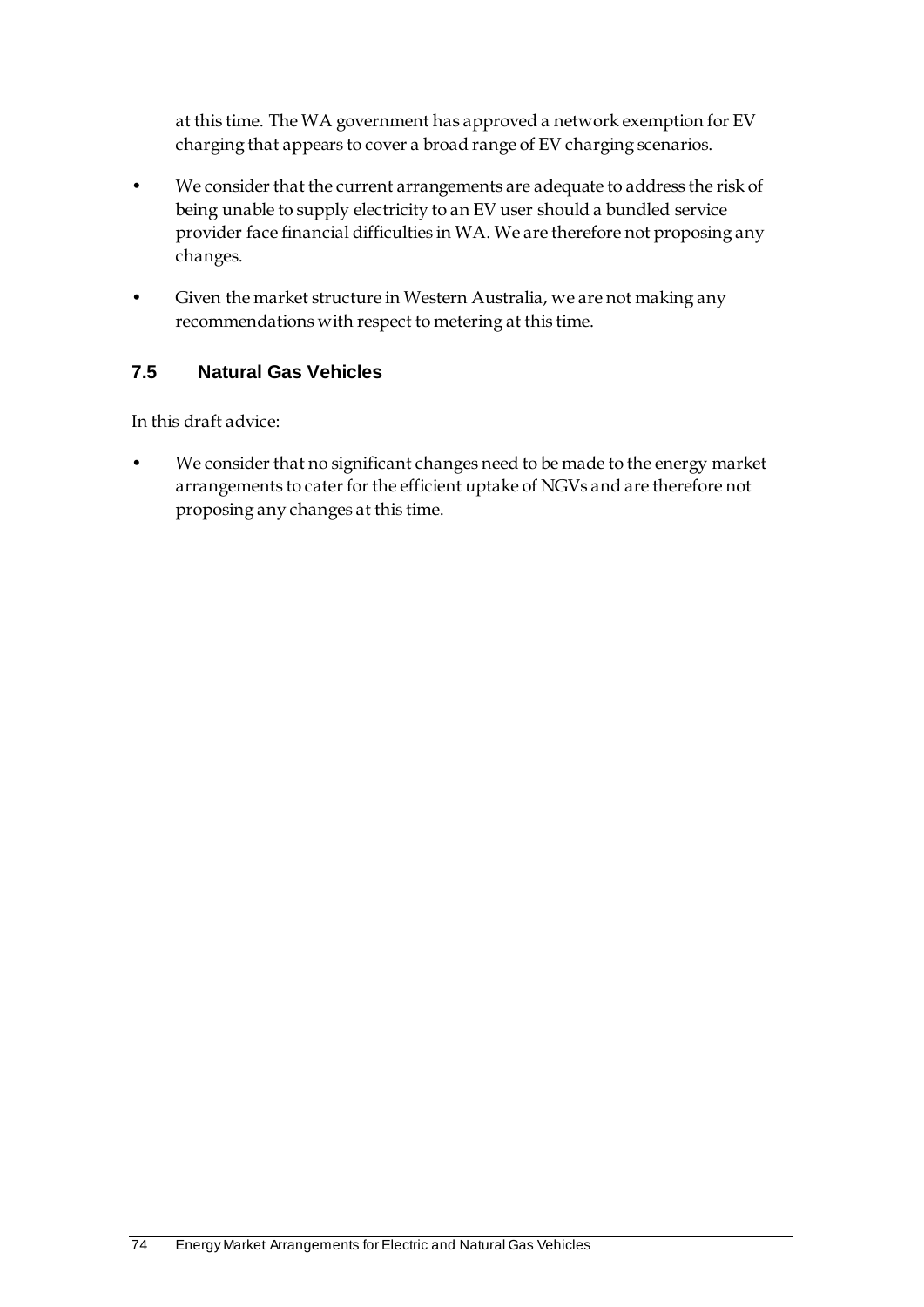# **Abbreviations**

| <b>ABARES</b> | Australian Bureau of Agricultural and Resource<br><b>Economics and Sciences</b> |
|---------------|---------------------------------------------------------------------------------|
| <b>AEMC</b>   | Australian Energy Market Commission                                             |
| <b>AEMO</b>   | Australian Energy Market Operator                                               |
| AER           | Australian Energy Regulator                                                     |
| <b>BEV</b>    | battery electric vehicle                                                        |
| <b>CNG</b>    | Compressed Natural Gas                                                          |
| COAG          | <b>Council of Australian Governments</b>                                        |
| <b>CPP</b>    | <b>Critical Peak Pricing</b>                                                    |
| <b>CSIRO</b>  | Commonwealth Scientific and Industrial Research<br>Organisation                 |
| <b>CSO</b>    | community service obligation                                                    |
| <b>DLVCS</b>  | Distribution Low Voltage Connection Scheme                                      |
| <b>DNSP</b>   | Distribution Network Service Provider                                           |
| <b>DSP</b>    | demand side participation                                                       |
| <b>DUOS</b>   | Distribution Use Of System                                                      |
| ERA           | Economic Regulation Authority of Western<br>Australia                           |
| EV            | electric vehicle                                                                |
| <b>FRMP</b>   | Financially Responsible Market Participant                                      |
| <b>GPO</b>    | General Purpose Outlet                                                          |
| GSOO          | Gas Statement of Opportunities                                                  |
| ICE           | internal combustion engine                                                      |
| <b>IMO</b>    | Independent Market Operator of Western<br>Australia                             |
|               |                                                                                 |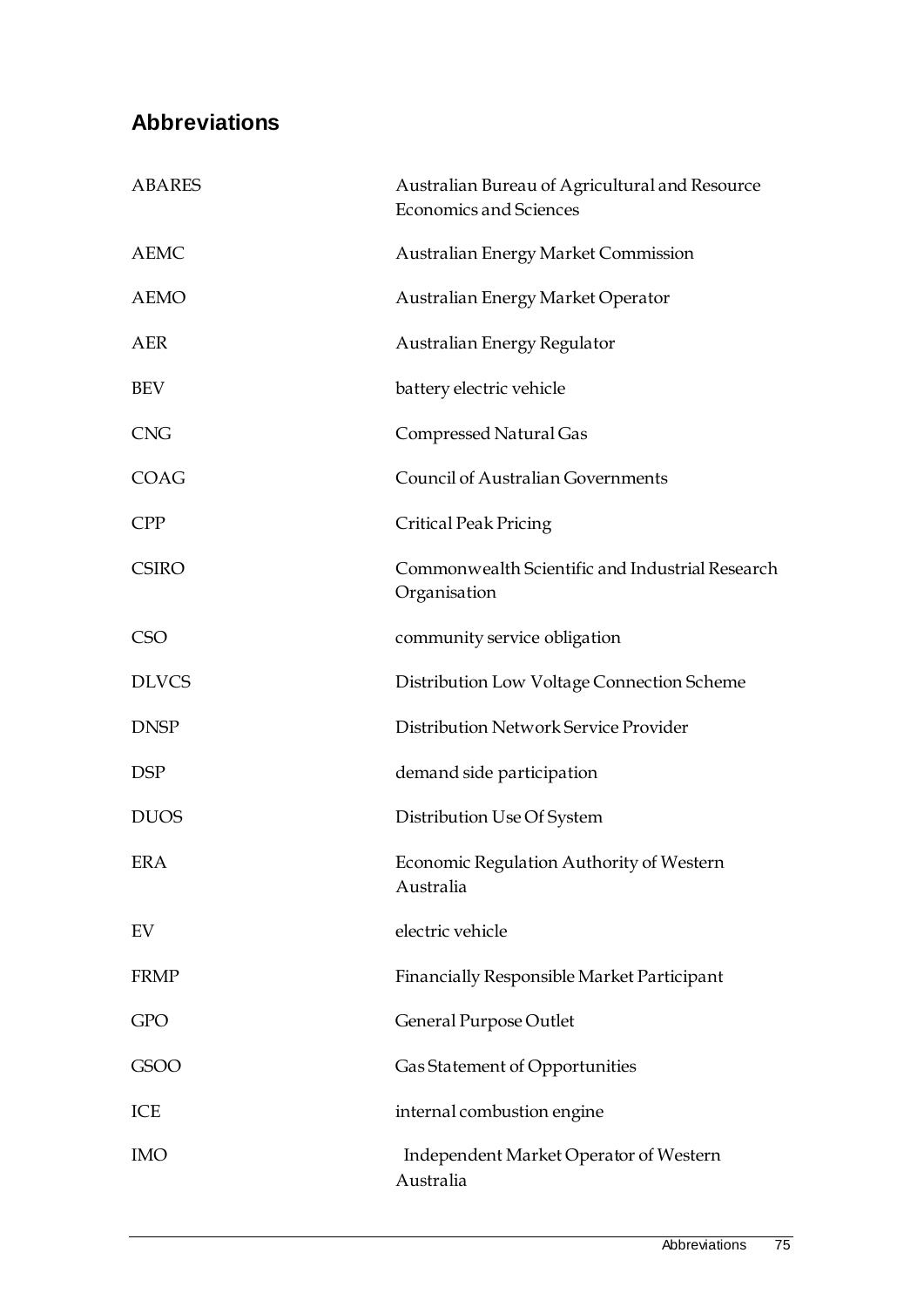| <b>LNG</b>   | Liquefied Natural Gas                   |
|--------------|-----------------------------------------|
| <b>LNSP</b>  | Local Network Service Provider          |
| <b>MAC</b>   | Market Advisory Committee               |
| <b>MCE</b>   | Ministerial Council on Energy           |
| <b>MDP</b>   | Metering Data Provider                  |
| MP           | Metering Provider                       |
| <b>MSATS</b> | Market Settlement and Transfer Solution |
| <b>MWh</b>   | Mega Watt hour                          |
| <b>NECF</b>  | National Energy Customer Framework      |
| <b>NEL</b>   | National Electricity Law                |
| <b>NEM</b>   | National Electricity Market             |
| <b>NEO</b>   | National Electricity Objective          |
| <b>NER</b>   | National Electricity Rules              |
| <b>NERL</b>  | National Energy Retail Law              |
| <b>NERR</b>  | National Energy Retail Rules            |
| NGL          | National Gas Law                        |
| <b>NGO</b>   | National Gas Objective                  |
| <b>NGV</b>   | natural gas vehicle                     |
| <b>NMI</b>   | National Metering Identifier            |
| <b>NPV</b>   | Net Present Value                       |
| <b>NSP</b>   | network service provider                |
| <b>NWIS</b>  | North West Interconnected System        |
| <b>PHEV</b>  | plug-in hybrid electric vehicle         |
| PI           | Peta Joule                              |
| PV           | Photo-Voltaic                           |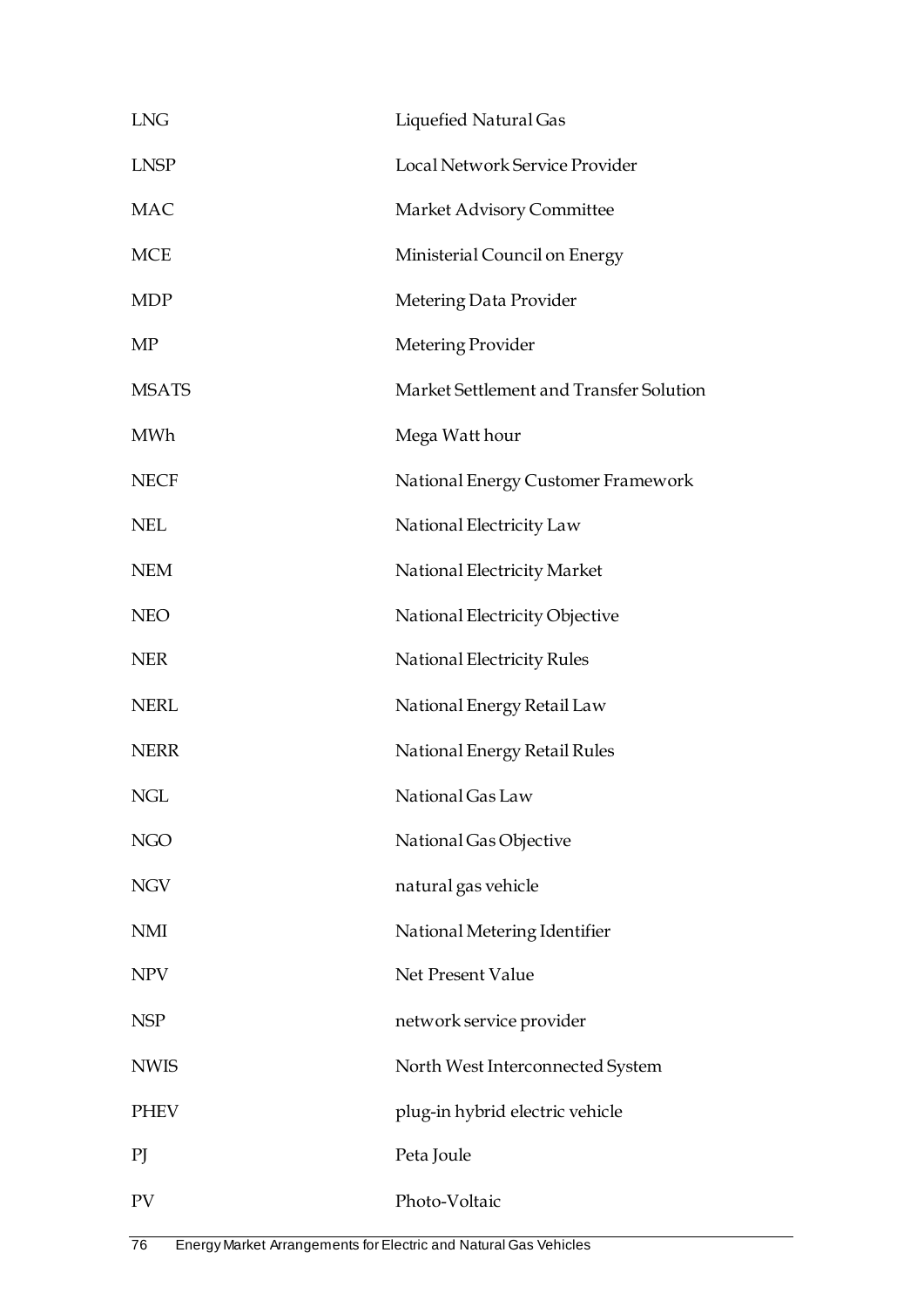| <b>RCM</b>  | Reserve Capacity Mechanism               |
|-------------|------------------------------------------|
| <b>RNIS</b> | Regional Non-interconnected Systems      |
| <b>SCER</b> | Standing Council on Energy and Resources |
| <b>SOLR</b> | Supplier Of Last Resort                  |
| SOO         | <b>Statement of Opportunities</b>        |
| <b>STEM</b> | <b>Short Term Energy Market</b>          |
| <b>SWIS</b> | South West Interconnected System         |
| <b>TEC</b>  | <b>Tariff Equalisation Contribution</b>  |
| TOU         | Time Of Use                              |
| V2G         | Vehicle-to-Grid                          |
| <b>VKT</b>  | vehicle kilometres travelled             |
| <b>WA</b>   | Western Australia                        |
| <b>WEM</b>  | <b>Wholesale Electricity Market</b>      |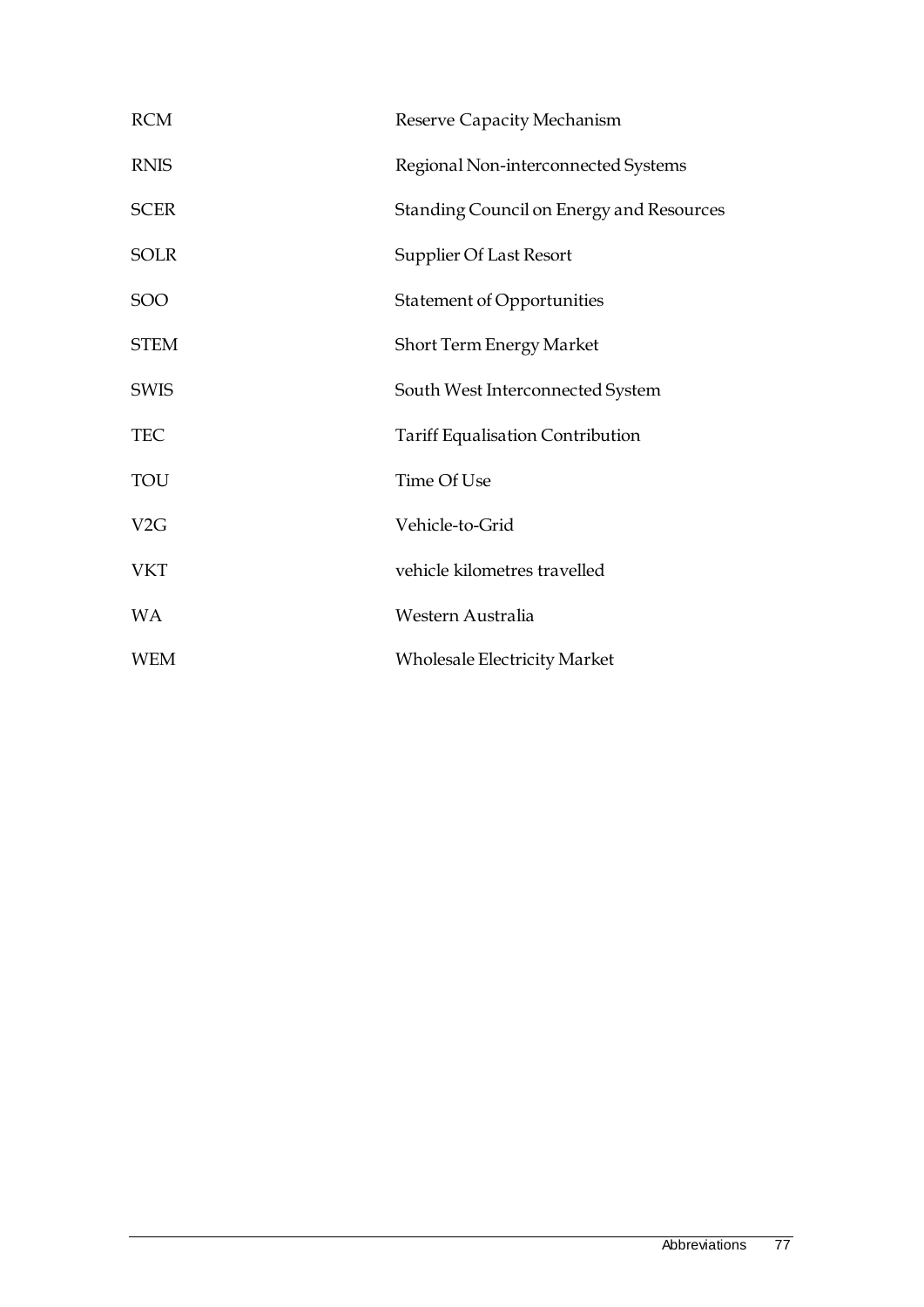## **A Appendix A - Submissions to the issues paper**

In this Appendix, we summarise the key comments raised in stakeholders' submissions to the issues paper. We received 29 submissions in total. We thank stakeholders for their thoughtful submissions. All these submissions have helped inform our thinking in preparing the draft advice.

The key comments made in submissions are summarised under the following tables:

- EV general comments;
- EV comments on energy market arrangements to promote consumer choice;
- EV comments on energy market arrangements to encourage efficient behaviour; and
- NGV comments.

Please note that stakeholders' submissions that are related to issues or matters arising from AECOM's Initial Advice are addressed by AECOM in Appendix B of AECOM's Final Advice.[112](#page-85-0)

<span id="page-85-0"></span><sup>112</sup> Available at www.aemc.gov.au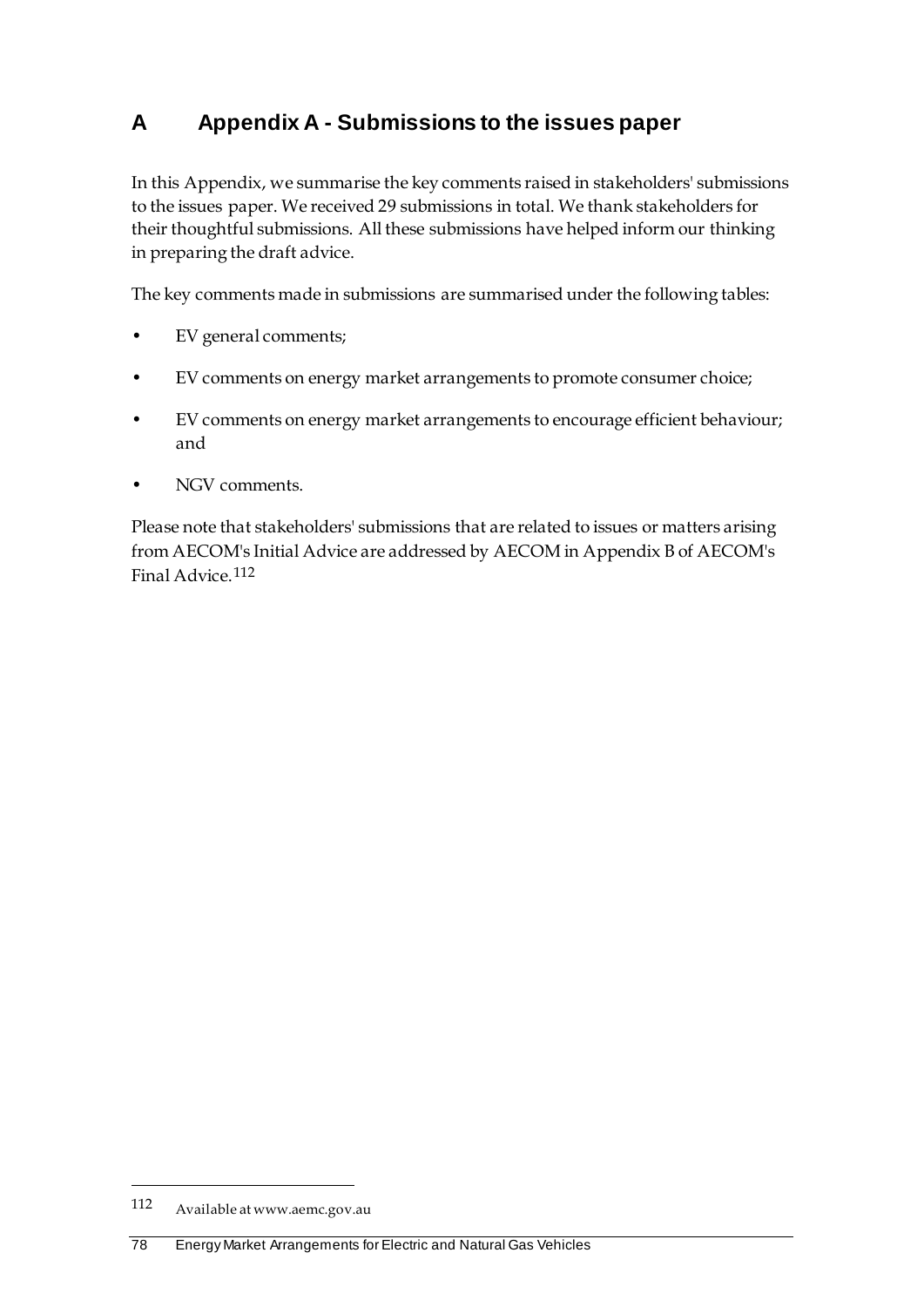## **Table A.1 Electric Vehicles - general comments**

| <b>General Issue</b>               | <b>Stakeholder</b>                                              | <b>Comment</b>                                                                                                                                                                                                                                                                             |
|------------------------------------|-----------------------------------------------------------------|--------------------------------------------------------------------------------------------------------------------------------------------------------------------------------------------------------------------------------------------------------------------------------------------|
| Energy market framework<br>and EVs | Tasmanian Department of Infrastructure,<br>Energy and Resources | An appropriate regulatory framework should be established to the best extent possible<br>at the earliest opportunity (p.1).                                                                                                                                                                |
|                                    | Aurora Energy                                                   | Notes that EV technology still immature and future requirements uncertain so<br>regulatory framework should not be overly prescriptive (p.2).                                                                                                                                              |
|                                    | Ausgrid                                                         | Altering market arrangements to manage peak demand from EVs not required at this<br>time because likely adoption will be slow enough for networks to adapt (p.1).                                                                                                                          |
|                                    | Ausgrid                                                         | The business models of EV service providers should be designed to fit with an efficient<br>overall electricity market regulatory framework rather than the regulatory framework<br>designed to fit with the particular business models of EV service providers (p. 2).                     |
|                                    | Origin Energy                                                   | Premature to make significant changes to energy market arrangements and work<br>should be done in parallel with AEMC's DSP3 review (p.1).                                                                                                                                                  |
|                                    | ActewAGL                                                        | Regulation should only be introduced where there is clear evidence of market failure<br>and does not prejudice security or reliability etc (p.2).                                                                                                                                          |
|                                    | Energex                                                         | It is timely that the AEMC assess current arrangements in light of EVs, DSP and<br>embedded generation. To this end, changes to energy market arrangements should be<br>made in the context of overall energy usage, including peak demand, rather than<br>specific appliance types (p.1). |
|                                    | better place                                                    | Regulation of EV charging services need to reflect early stage of the market and<br>encourage innovation and competition among business models and providers (p.16).                                                                                                                       |
|                                    | better place                                                    | There is a case for a regulatory regime to streamline the interaction between<br>aggregators/EV charging providers with DNSPs and reduce transaction costs (p.16).                                                                                                                         |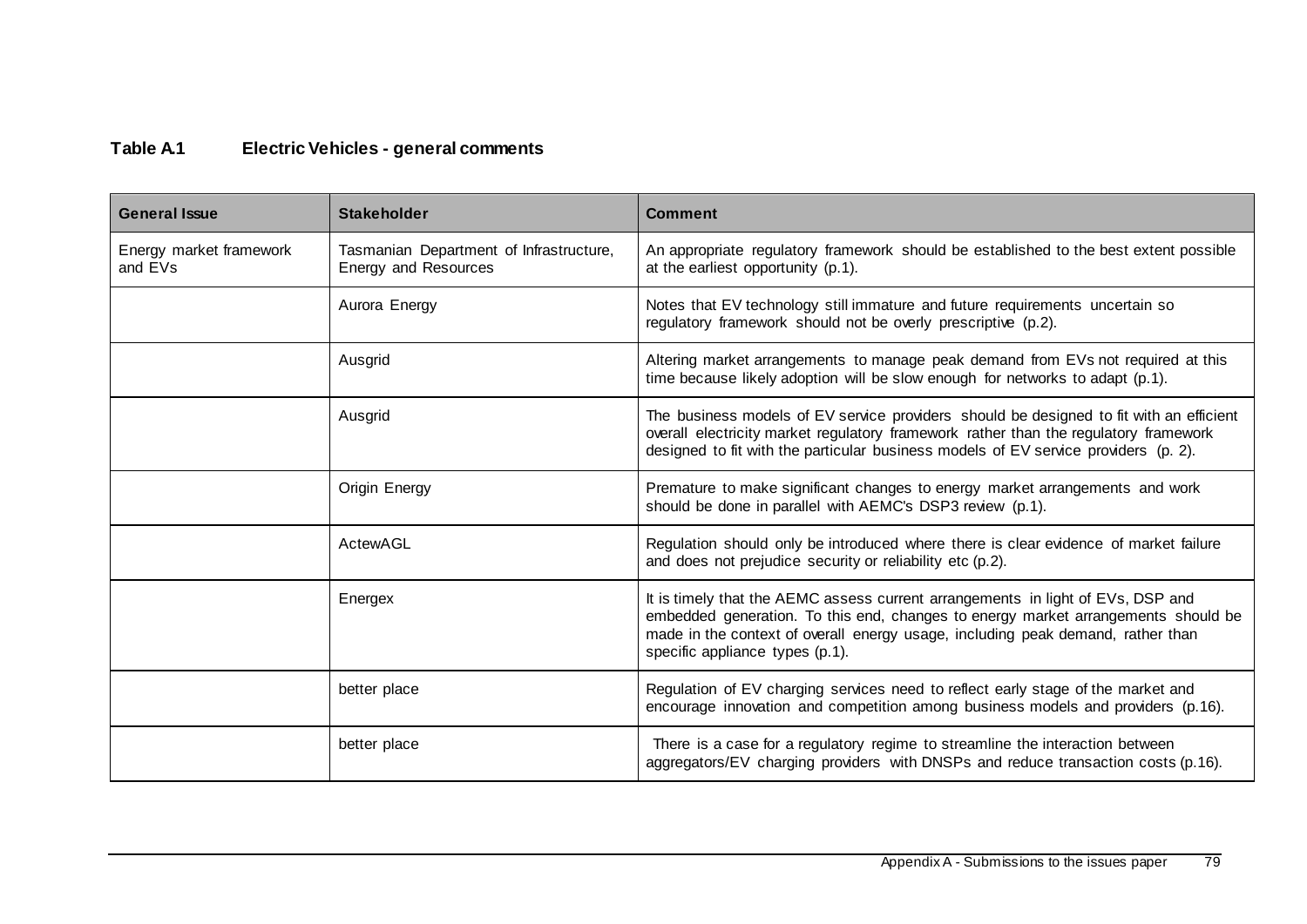| <b>General Issue</b>                 | <b>Stakeholder</b>                                                     | <b>Comment</b>                                                                                                                                                                        |
|--------------------------------------|------------------------------------------------------------------------|---------------------------------------------------------------------------------------------------------------------------------------------------------------------------------------|
|                                      | <b>Australian Electric Vehicle Association</b>                         | Energy markets sufficiently strong and flexible to allow efficient integration of EVs at<br>expected rates of uptake. Important that EVs not treated differently to other loads(p.1). |
|                                      | UNSW Centre for Energy and<br><b>Environmental Markets</b>             | The key efficiency challenge for the NEM is dynamic efficiency. Energy service<br>companies are the key missing institutional players under the current market<br>arrangements (p.1). |
| EVs and Demand Side<br>Participation | Tasmanian Department of Infrastructure,<br><b>Energy and Resources</b> | EV should be considered as another form of DSP (p.1).                                                                                                                                 |
|                                      | UNSW Centre for Energy and<br><b>Environmental Markets</b>             | EV charging can enhance the role of DSP (p.2).                                                                                                                                        |
|                                      | <b>SP AusNet</b>                                                       | Rules incentivising DSP should be revisited (p.1).                                                                                                                                    |
| Causer-pays principle                | Aurora Energy                                                          | Supports causer-pays principle (p.1).                                                                                                                                                 |
|                                      | Citipower and Powercor                                                 | Supports causer-pays principles to ensure inefficient cross-subsidies are minimised.                                                                                                  |
|                                      | ActewAGL                                                               | Any non-standard costs incurred by NSPs be paid by EV user/charging service<br>provider rather than through general consumer base through higher network charges<br>$(p.3)$ .         |
|                                      | ChargePoint                                                            | Causer pays principle should be applied in a non-discriminatory manner across all<br>loads $(p.2)$ .                                                                                  |
| Special arrangements for<br>EVs      | Government of SA                                                       | Pricing regime should not focus solely on Evs, but take into account other loads (p.2).                                                                                               |
|                                      | Tasmanian Department of Infrastructure,<br><b>Energy and Resources</b> | EV loads should not be treated differently to other loads - all loads at a site are<br>considered in determining network/market impacts (p.2).                                        |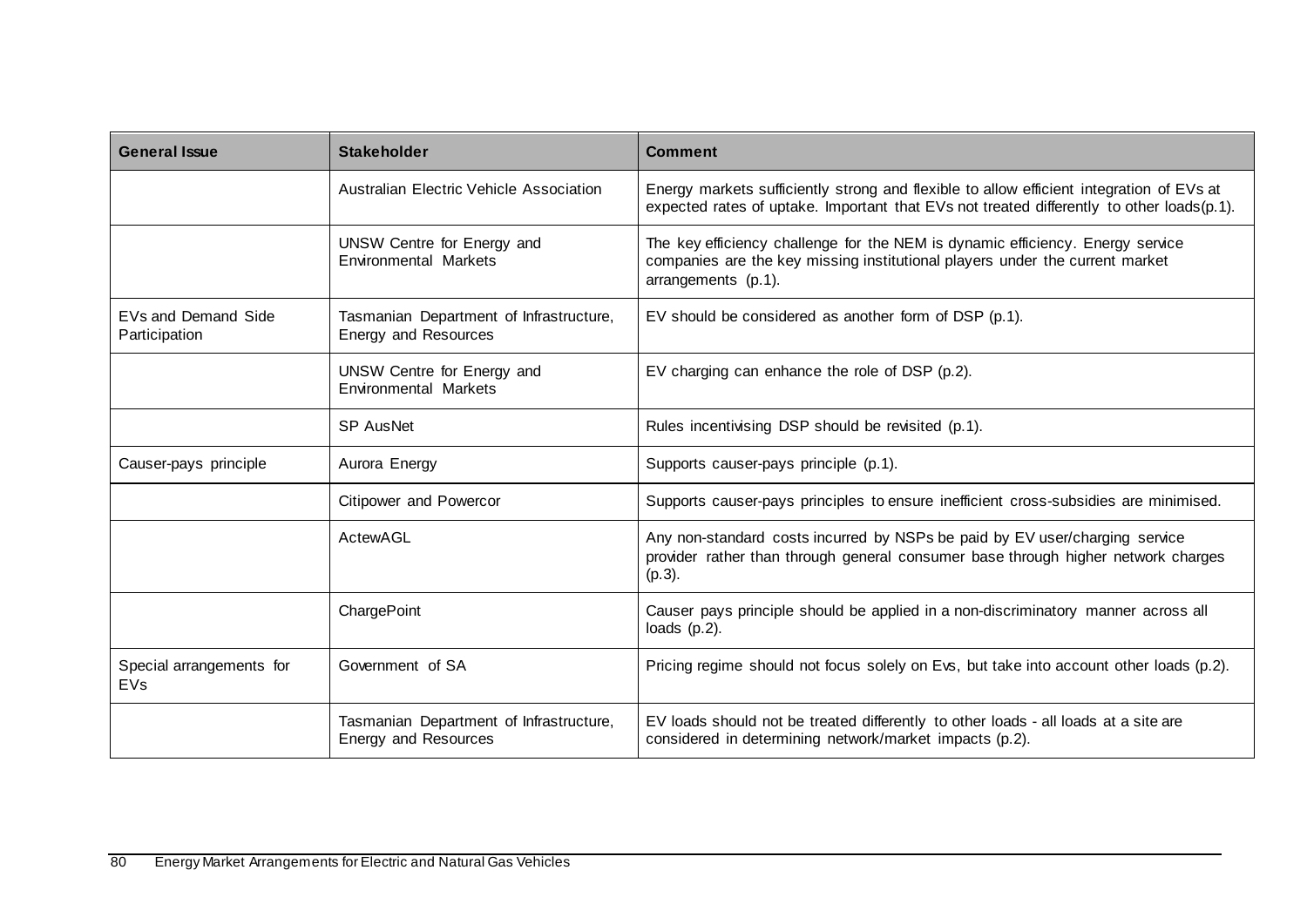| <b>General Issue</b> | <b>Stakeholder</b>          | <b>Comment</b>                                                                                                                                                                                                                                                                                                                                                                                                                                                                                                                  |
|----------------------|-----------------------------|---------------------------------------------------------------------------------------------------------------------------------------------------------------------------------------------------------------------------------------------------------------------------------------------------------------------------------------------------------------------------------------------------------------------------------------------------------------------------------------------------------------------------------|
|                      | Australian Energy Regulator | Supports cost reflective pricing to encourage shifting from peak to off peak periods. But<br>it is inappropriate for EV technologies to be treated specifically; rather, there should be<br>a common approach to load management. (p.3) However, may be a basis for EV loads<br>to be treated differently. Factors for separate EV network tariffs include: demand<br>management potential of EV batteries; for load management (where price signals are<br>insufficient); for not preventing innovative business models (p.3). |
|                      | Aurora Energy               | Introducing a requirement to differentiate between the end uses of various loads upon<br>the network adds complexity for both network planning and tariff design.                                                                                                                                                                                                                                                                                                                                                               |
|                      | Origin Energy               | Supports an outcome where EVs are part of an integrated smart home solution with<br>market arrangements (eg pricing) that are consistent across all forms of DSP. Does not<br>support exclusive EV arrangements (p.2).                                                                                                                                                                                                                                                                                                          |
|                      | Ausgrid                     | No compelling reason to treat EVs or EV charging services differently from other loads.<br>Metering and control of EVs can be accommodated within existing and emerging<br>arrangements and with grid-side and customer applications for smart grids (p.6).                                                                                                                                                                                                                                                                     |
|                      | Citipower and Powercor      | EV businesses should not be given preferential treatment over other loads (p.2).                                                                                                                                                                                                                                                                                                                                                                                                                                                |
|                      | Energex                     | Special EV arrangements not necessary. In principle, EVs should be treated the same<br>as any other load or distributed energy resource (p.4). All loads should be subject to<br>the same electricity tariff under a single market NMI; tariffs for specific loads would be<br>expected to increase complexity/cost.                                                                                                                                                                                                            |
|                      | SP AusNet                   | Special treatment of EV load unnecessary (p.1). EVs should be treated similarly to<br>other loads provided all loads can be subject to cost reflective tariffing. However, given<br>current constraints on pricing arrangements, EVs may need to be treated differently to<br>better reflect impact on the network so that other customers do not subsidise a minority<br>of EV users (p.4). If there are EV load tariffs, there needs to be a way of detecting EV<br>load and rectifying infringements (p.5).                  |
|                      | better place                | EV should be treated differently because it is a large, mobile, flexible load, able to be                                                                                                                                                                                                                                                                                                                                                                                                                                       |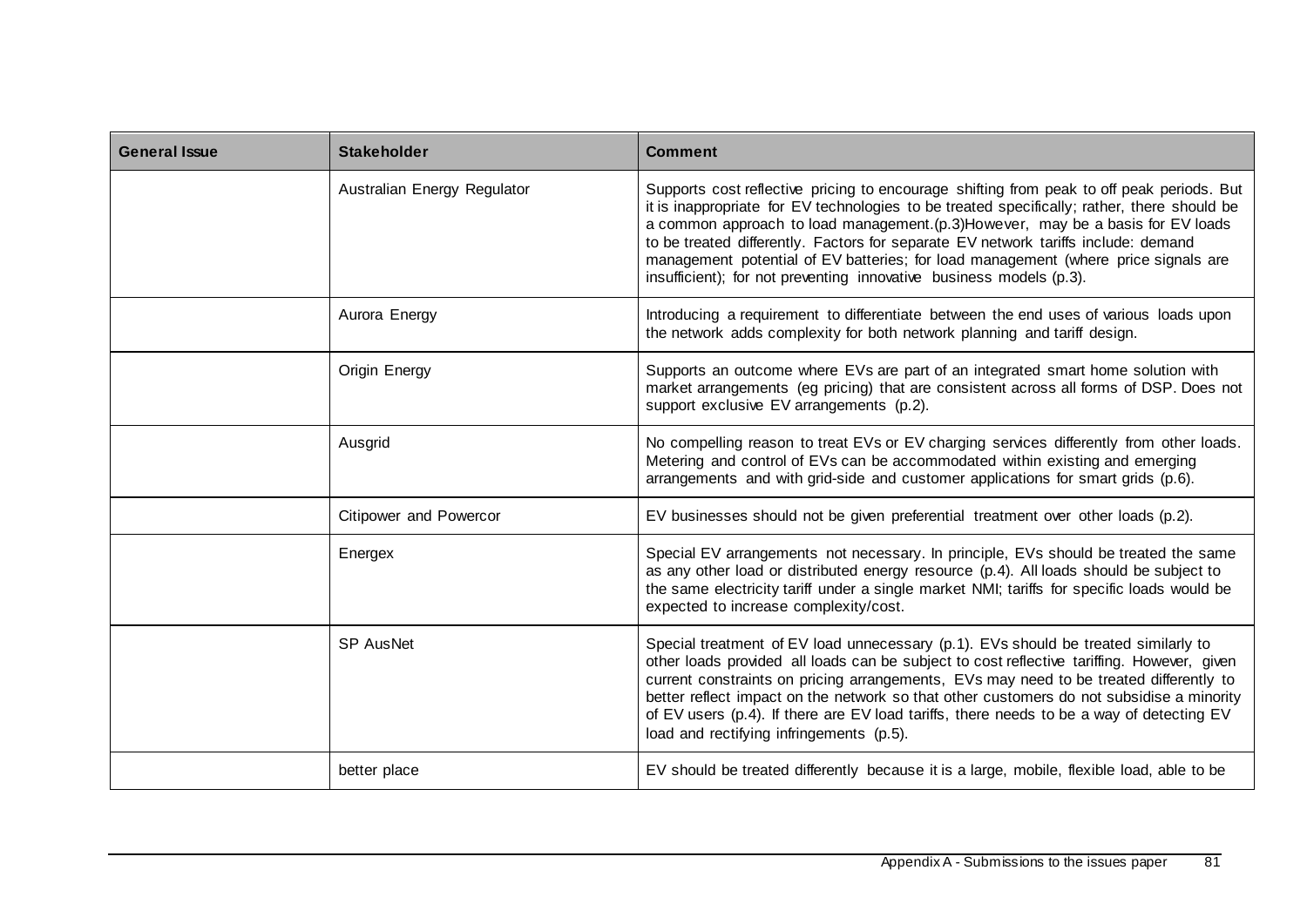| <b>General Issue</b>                  | <b>Stakeholder</b>                                                             | <b>Comment</b>                                                                                                                                                                                                                                                                                                                                                                                                                                                                                                                                 |
|---------------------------------------|--------------------------------------------------------------------------------|------------------------------------------------------------------------------------------------------------------------------------------------------------------------------------------------------------------------------------------------------------------------------------------------------------------------------------------------------------------------------------------------------------------------------------------------------------------------------------------------------------------------------------------------|
|                                       |                                                                                | managed by aggregators, and person responsible for EV fuel costs may not be the<br>party who is the retail electricity customer for the premises where charging occurs (pp.<br>$3-4$ ).                                                                                                                                                                                                                                                                                                                                                        |
|                                       | ChargePoint                                                                    | Treating EV loads differently is driven by commercial business model requirements<br>and not driven by regulatory market arrangements. By separating loads, will introduce<br>greater complexity and cost to the market (p.1).                                                                                                                                                                                                                                                                                                                 |
|                                       | Alternative Technology Association;<br>Australian Electric Vehicle Association | EVs should be treated the same as other loads. Beneficial qualities of EVs (deferrable,<br>controllable and potentially reversible load) should be taken account in DSP strategies<br>$(p.3)$ .                                                                                                                                                                                                                                                                                                                                                |
|                                       | UNSW Centre for Energy and<br>Environmental Markets                            | The arrangements with respect to EVs should translate to other loads amenable to<br>demand response, aggregation and delivery via an energy service business model.                                                                                                                                                                                                                                                                                                                                                                            |
| EV charging as sale of<br>electricity | Australian Energy Regulator                                                    | Section 88 of the NERL prohibits the sale of electricity 'to a person for premises' and<br>therefore applies to home or small business. But less clear whether it applies to<br>commercial charging stations and whether, in that context, consumer protections would<br>apply $(p.2)$ .                                                                                                                                                                                                                                                       |
|                                       | Energy Retailers Association of Australia                                      | ERAA supports that EV charging is the sale of electricity (p.2).                                                                                                                                                                                                                                                                                                                                                                                                                                                                               |
|                                       | <b>AGL</b>                                                                     | AGL supports the view that EV charging is the sale of electricity and should be subject<br>to the NECF. Electricity is an essential service and should be subject to regulatory<br>frameworks which provide for consumer protections (p.1).                                                                                                                                                                                                                                                                                                    |
|                                       | Origin Energy                                                                  | All forms of electricity consumption should be classified as a sale of electricity (p.11).<br>The AER retail exemption framework seems not to be developed with EVs in mind. If<br>EV electricity different, then there will be confusion when some consumers covered by<br>consumer protections and others not. Current regulations do not distinguish between<br>essential and non-essential use and any changes to this paradigm are radical. In future<br>EV could be an essential use and retailer hardship programmes may apply (p. 13). |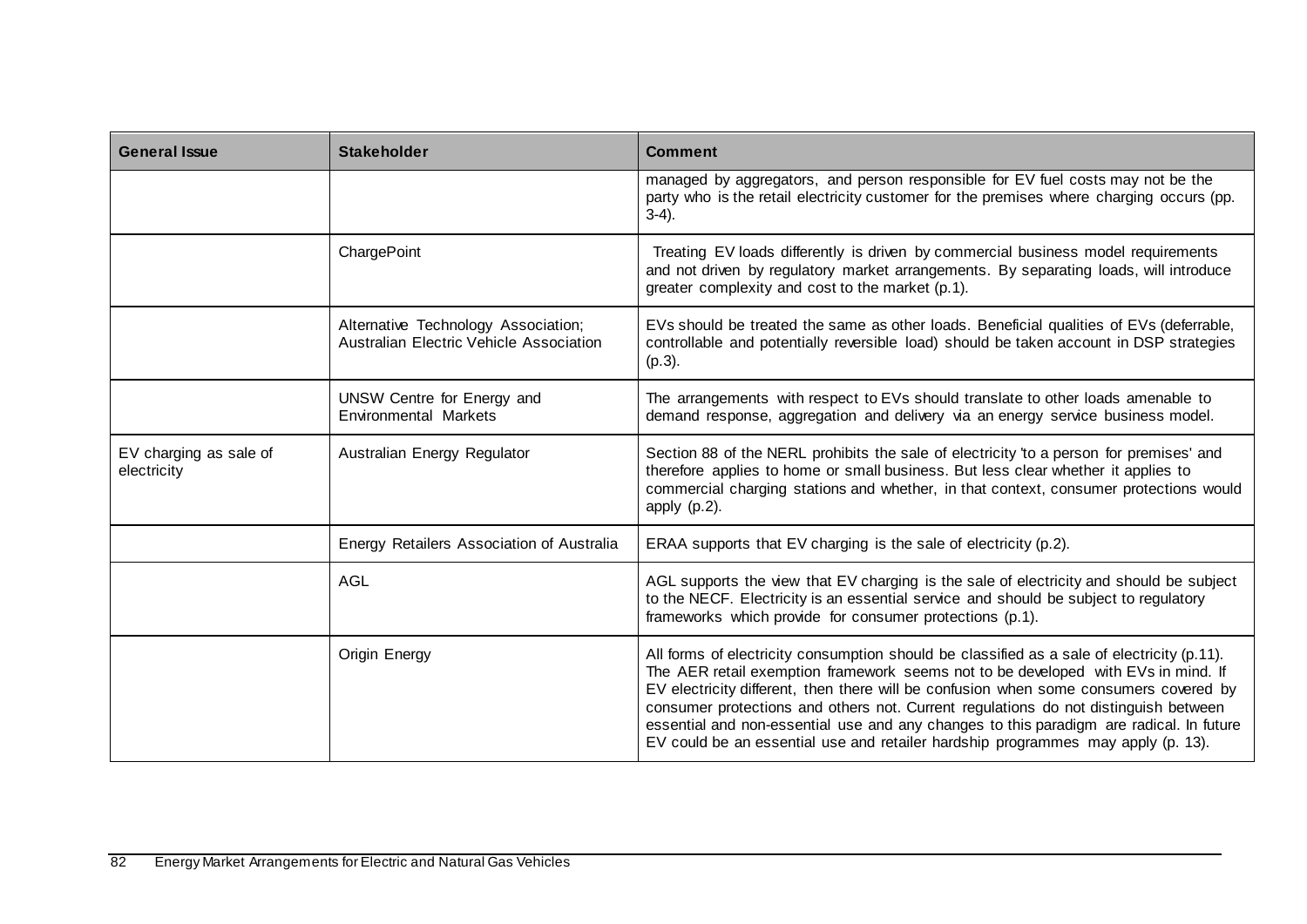| <b>General Issue</b>                         | <b>Stakeholder</b>                                                             | <b>Comment</b>                                                                                                                                                                                                                                                                                                                                                                                                                                                                                                                                                                                                                           |
|----------------------------------------------|--------------------------------------------------------------------------------|------------------------------------------------------------------------------------------------------------------------------------------------------------------------------------------------------------------------------------------------------------------------------------------------------------------------------------------------------------------------------------------------------------------------------------------------------------------------------------------------------------------------------------------------------------------------------------------------------------------------------------------|
|                                              | ChargePoint                                                                    | A charging service is first and foremost a sale of electricity and extra services are value<br>added $(p.5)$ .                                                                                                                                                                                                                                                                                                                                                                                                                                                                                                                           |
|                                              | Alternative Technology Association;<br>Australian Electric Vehicle Association | Charging service providers are not required to charge EVs; can recharge under<br>standard residential electricity agreements (p.3).                                                                                                                                                                                                                                                                                                                                                                                                                                                                                                      |
|                                              | UNSW Centre for Energy and<br><b>Environmental Markets</b>                     | Concerned about the 'sale of electricity' may impose a regulatory burden and reduce<br>competition/consumer choice for energy service companies (p.7).                                                                                                                                                                                                                                                                                                                                                                                                                                                                                   |
|                                              | Verdant Vision                                                                 | Strongly refute that EV charging service should be automatically classified as a sale of<br>electricity as it would serve to stifle innovation and competition in an emerging EV<br>charging services market (p.21).                                                                                                                                                                                                                                                                                                                                                                                                                     |
|                                              | Energex                                                                        | Not an issue for DNSPs as long as they can recoup the cost of supply to the primary<br>connection point to the premise (p.4).                                                                                                                                                                                                                                                                                                                                                                                                                                                                                                            |
| Smart technology and<br>Australian standards | ActewAGL                                                                       | EV related load can be managed through TOU structures, enabling capacity for EV<br>charge management, through smart network/smart meter infrastructure (p.2).                                                                                                                                                                                                                                                                                                                                                                                                                                                                            |
|                                              | ChargePoint                                                                    | Technical barriers to EV charging dealt with through use of smart appliances to<br>manage residential load (p.1).                                                                                                                                                                                                                                                                                                                                                                                                                                                                                                                        |
|                                              | Commonwealth Department of Climate<br>Change and Energy Efficiency             | The Equipment Energy Efficiency (E3) committee work with Standards Australia to<br>develop a set of demand response standards for electrical products. AS/NZS 4755<br>describes the physical and functional requirements of a simple demand response<br>interface which can be built into any large electrical product. Every charging device<br>should have a demand response interface built in so that EV charging proves to be a<br>general (or local) problem, the utility or aggregator can approach the owners to<br>participate in cost-limiting arrangements, which is also low cost to consumers (\$10<br>retail price) (p.2). |
|                                              | Tasmanian Department of Infrastructure,<br>Energy and Resources                | EVs should have regard to concurrent work in the development of Australian EV<br>standards (p.5).                                                                                                                                                                                                                                                                                                                                                                                                                                                                                                                                        |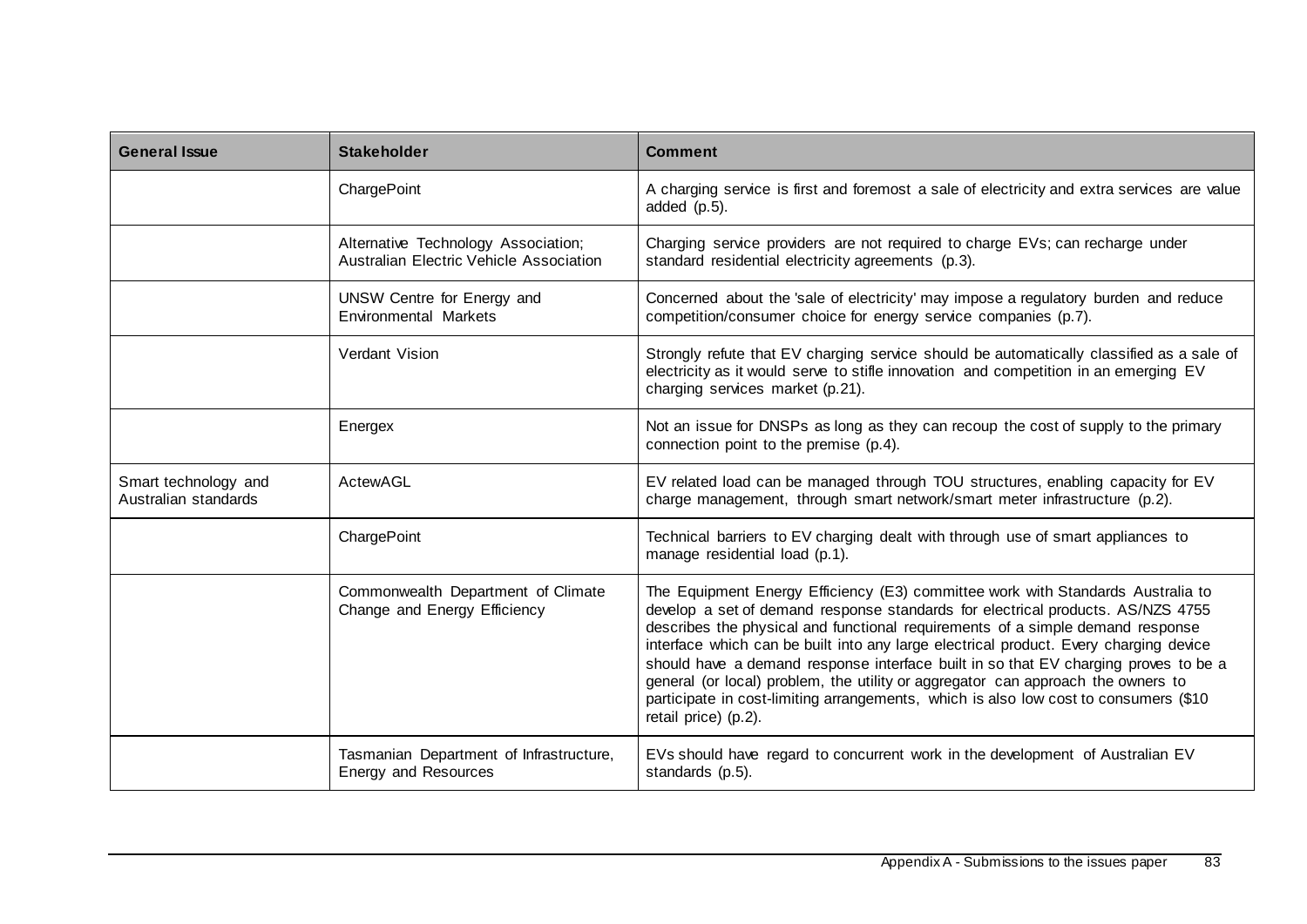| <b>General Issue</b>                            | <b>Stakeholder</b>                                                             | <b>Comment</b>                                                                                                                                                                                                                              |
|-------------------------------------------------|--------------------------------------------------------------------------------|---------------------------------------------------------------------------------------------------------------------------------------------------------------------------------------------------------------------------------------------|
| Jurisdictional issues for EVs<br>(including WA) | Tasmanian Department of Infrastructure,<br>Energy and Resources                | Noted a number of factors why EV uptake could be more favourable in Tasmania: eg.<br>small physical size and extensive electricity grid coverage, wind generation capacity,<br>no capacity constrained electricity generation system (p.6). |
|                                                 | <b>Horizon Power</b>                                                           | Horizon Power (WA based) managed the North West Interconnected System (NWIS)<br>and other interconnected systems. Encourages the exploration of EV infrastructure<br>with ongoing discussion of smart meters (p.1).                         |
|                                                 | Alternative Technology Association;<br>Australian Electric Vehicle Association | As WA has a capacity market as well as an energy market, the benefits of EV offering<br>V2G capacity should be made available, perhaps through third party aggregation (p.6).                                                               |
| Other                                           | AGL                                                                            | Energy sources for EV (ie. renewable) should not be mandated and besides, this is<br>difficult/complicated to enforce in practice (p. 1).                                                                                                   |
|                                                 | Energex                                                                        | It may be necessary to have arrangements in place at the point of sale, both at<br>dealerships and for private sales, or through registration statistics, whereby the retailer<br>is notified of the customer's purchase of the EV (p.9).   |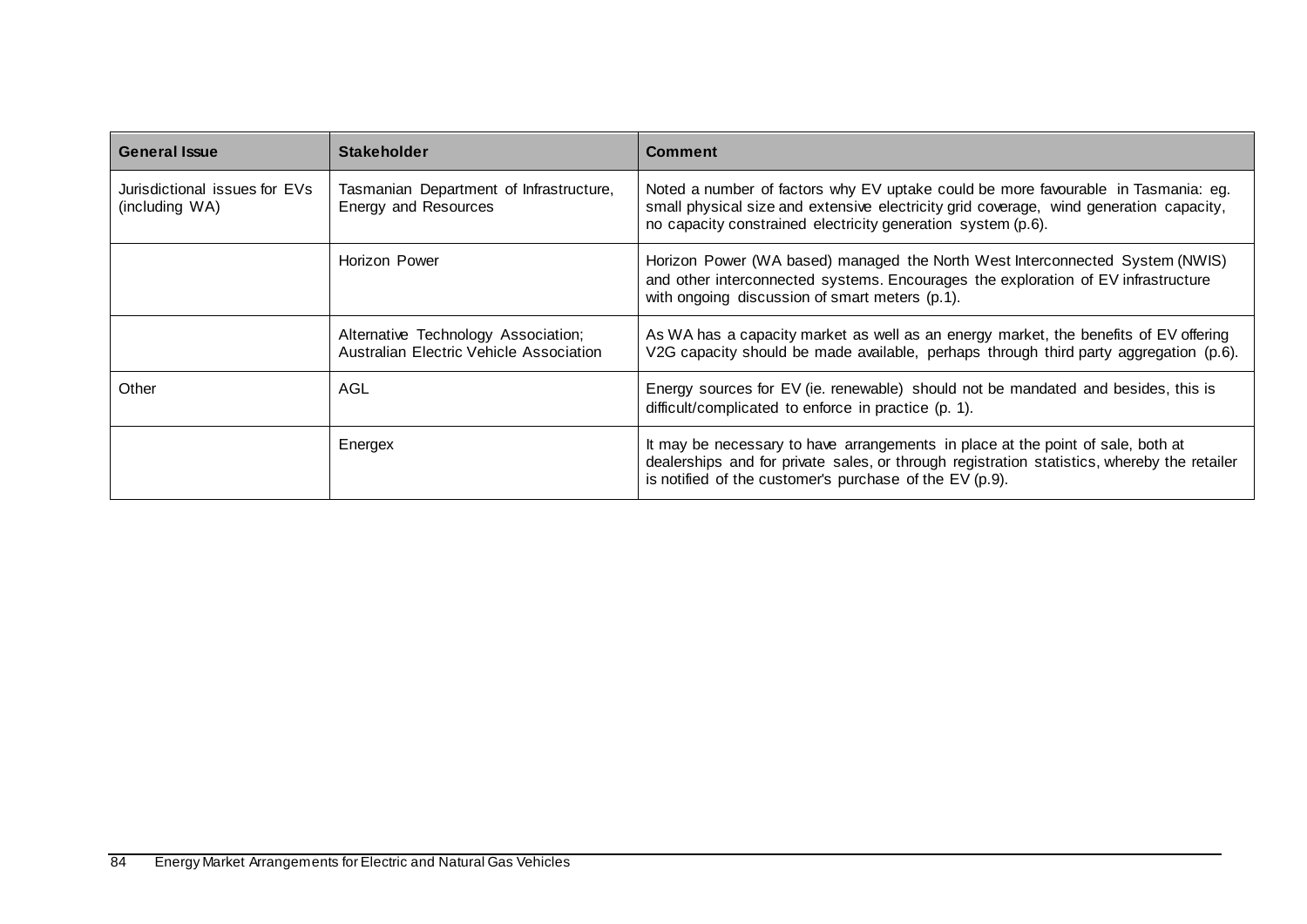## **Table A.2 Electric Vehicles - comments on energy market arrangements to promote consumer choice**

| <b>Issue</b> | <b>Stakeholder</b>                     | <b>Comment</b>                                                                                                                                                                                                                                                                                                              |
|--------------|----------------------------------------|-----------------------------------------------------------------------------------------------------------------------------------------------------------------------------------------------------------------------------------------------------------------------------------------------------------------------------|
| Metering     | Australian Energy Regulator            | Notes jurisdictional differences in the regulatory treatment of the provision of meters.<br>But EVs can request a non-standard meter with a DNSP or third party provider and pay<br>for the meter and costs of connection (p.4).                                                                                            |
|              | Energy Supply Association of Australia | Metering and settlement for charging away from home can be addressed through<br>pre-payment credit card facilities (eg. Melbourne CBD parking fees) (p.4).                                                                                                                                                                  |
|              | Energy Supply Association of Australia | Efficient price signals and enabling metering infrastructure are a necessary condition<br>for integrating significant EV numbers (p.5).                                                                                                                                                                                     |
|              | AGL                                    | Does not support mandated metering arrangements solely for EVs. Sub-metering with<br>an off-market NMI may be easier/cheaper outcome for an EV customer (p.2).                                                                                                                                                              |
|              | Ausgrid                                | Concerned about applying the existing arrangements for embedded networks to EVs.<br>There is ambiguity in relation to embedded network arrangements (particularly in<br>relation to obligations for metering, registration, activation and maintenance of NMIs<br>and other related data) (p.3)                             |
|              | Origin Energy                          | Does not support parent-child NMIs as it would increase system costs and complexity<br>with little benefit to the consumer (p.3).                                                                                                                                                                                           |
|              | ActewAGL                               | No single solution can be imposed given the diversity of household metering<br>configurations. Depends on customer switchboard configuration, the number of<br>appliances and overall household load to determine whether a second meter, a dual<br>element meter or alternative metering configuration is suitable (p. 3). |
|              | SP AusNet                              | A single multi-element meter would provide an appropriate metering solution to allow<br>identification of separate loads with incremental increases in metering costs rather than<br>a multiple meter option (p.2).                                                                                                         |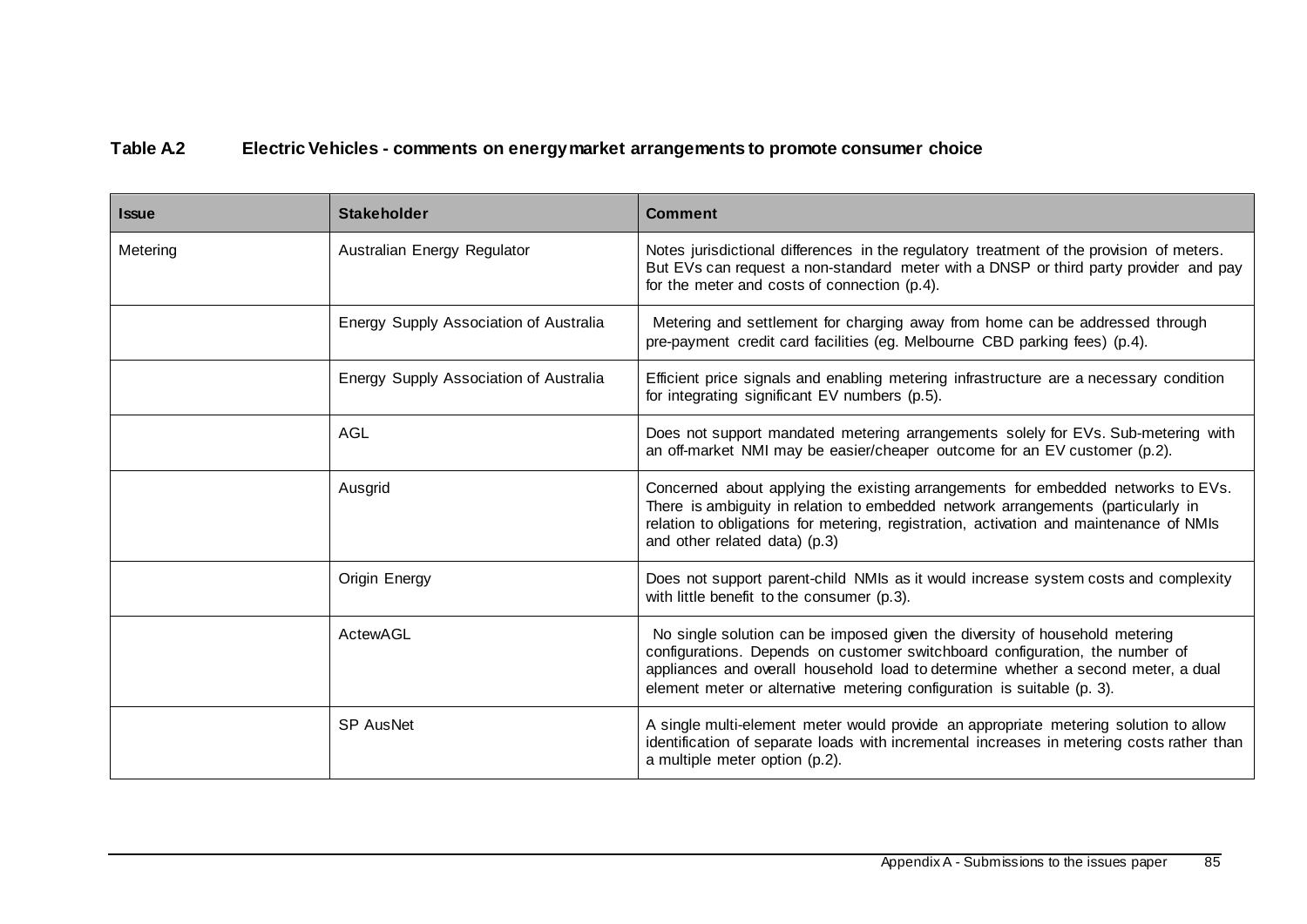| <b>Issue</b> | <b>Stakeholder</b>                                              | <b>Comment</b>                                                                                                                                                                                                                                                                                                                                                                                                                                                                                                                                                                                                                                                                                              |
|--------------|-----------------------------------------------------------------|-------------------------------------------------------------------------------------------------------------------------------------------------------------------------------------------------------------------------------------------------------------------------------------------------------------------------------------------------------------------------------------------------------------------------------------------------------------------------------------------------------------------------------------------------------------------------------------------------------------------------------------------------------------------------------------------------------------|
|              | better place                                                    | Two FRMPs should have the right to share a connection and metering installation if the<br>premises occupant authorises it (p.6). The premises occupant should have the right to<br>choose the features of its metering installation - this right resides with the<br>retailer/distributor (p.7). Allow access to alternative meter installers if the premises<br>occupant authorises it (p.8). Direct distributors to offer a network tariff for small load<br>sites that doesn't bundle metering service charges with network use of system (NUOS)<br>charges (p.9). Amend metrology arrangements to allow on-market sub-metering for<br>sites like apartment buildings and corporate office parks (p.19). |
|              | better place                                                    | Clear the barriers to establish separate metering and a NMI for EV charging load to<br>enable load aggregators to participate actively in the NEM. Open up consumer access<br>to metering data (p.11).                                                                                                                                                                                                                                                                                                                                                                                                                                                                                                      |
|              | Tasmanian Department of Infrastructure,<br>Energy and Resources | Actual metering arrangements will be dependent on the type and mix of retail packages<br>that an end user chooses and innovation/diversity should be encouraged (p.3).<br>Roaming NMI problematic and prefers a 'fixed' metering solution.                                                                                                                                                                                                                                                                                                                                                                                                                                                                  |
|              | Energy Retailers Association of Australia                       | Does not support parent/child NMIs and if so, a full cost-benefit analysis be undertaken<br>$(p.1)$ .                                                                                                                                                                                                                                                                                                                                                                                                                                                                                                                                                                                                       |
|              | Aurora Energy                                                   | The 'back office' system costs for mobile NMIs may not be easily apportioned.                                                                                                                                                                                                                                                                                                                                                                                                                                                                                                                                                                                                                               |
|              | Ergon Energy                                                    | Supports single NMI/multiple meter solution. Does not support an embedded network<br>parent/child solution (p.1).                                                                                                                                                                                                                                                                                                                                                                                                                                                                                                                                                                                           |
|              | Origin Energy                                                   | Supports EV should be treated as a standard appliance load using a form of<br>sub-metering without a separate NMI. Opposed to parent-child NMIs and separate<br>metering given complexities. Note, no existing barriers to this approach for EV charging<br>agencies as long as they obtain licences or exemptions. Roaming NMIs are<br>unworkable (p.15).                                                                                                                                                                                                                                                                                                                                                  |
|              | Energex                                                         | Does not consider it essential to have EVs separately metered from other loads. To<br>keep market metering costs to a minimum, EV installation in residential premises be                                                                                                                                                                                                                                                                                                                                                                                                                                                                                                                                   |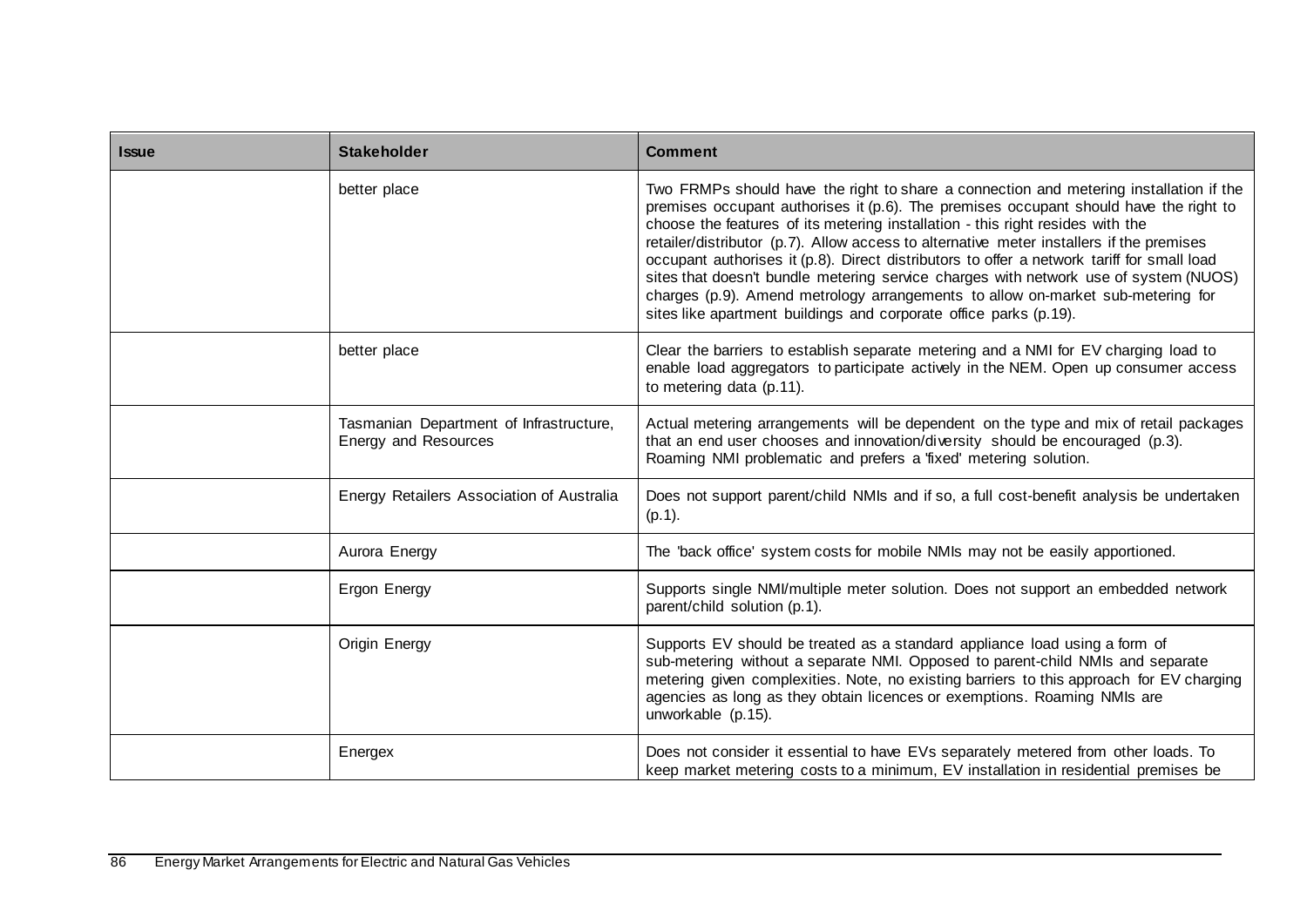| <b>Issue</b> | <b>Stakeholder</b>                                                             | <b>Comment</b>                                                                                                                                                                                                                                                                                                                                                                                                                                                                                                                                                                            |
|--------------|--------------------------------------------------------------------------------|-------------------------------------------------------------------------------------------------------------------------------------------------------------------------------------------------------------------------------------------------------------------------------------------------------------------------------------------------------------------------------------------------------------------------------------------------------------------------------------------------------------------------------------------------------------------------------------------|
|              |                                                                                | under existing NMI and supports off-market sub-metering. Using these arrangements,<br>metering costs recovery would be same as current arrangements and no need to<br>change meter data confidentiality arrangements (p.5).                                                                                                                                                                                                                                                                                                                                                               |
|              | <b>SP AusNet</b>                                                               | Approach to EV metering depends upon tariff arrangements. If appropriate tariffs<br>cannot be applied to all loads, then separate identification of EV loads may be required<br>with an appropriate tariff for Evs. Separate metering could be achieved using a meter<br>with multiple elements. Concerned about use of embedded network framework and<br>raised concerns with roaming NMIs (p.5).                                                                                                                                                                                        |
|              | ChargePoint                                                                    | Parent/child metering has settlement issues if parent (accumulation) and child (interval<br>meter). Roaming NMI will encounter commercial/logistic issues between NMI owner<br>and multiple retailers/suppliers. Roaming NMI barrier to entry for start-up or new<br>retailers (p.8). Confidentiality of data arrangements are appropriate as long as customer<br>has access to this data (p.9).                                                                                                                                                                                          |
|              | Australian Electric Vehicle Association;<br>Alternative Technology Association | No need for EVs to be separately metered. It should be up to charging service<br>providers to capture these benefits and the value of these benefits in their business<br>models - costs should not be recovered through general distribution network tariffs<br>$(p.3)$ .                                                                                                                                                                                                                                                                                                                |
|              | UNSW Centre for Energy and<br><b>Environmental Markets</b>                     | Metering arrangements are critical for 1) customer choice through contestability of<br>loads within a premise; 2) visibility as to the impact of EV charging on network costs<br>and augmentation; 3) ability to effectively harness the full flexibility benefits of EVs<br>providing controlled load (p.6). While arrangements should not prohibit use of an<br>'integrated home solution', arrangements which do not allow dedicated metering<br>appear contrary to goals to enhance customer choice (p.7). Supports parent/child<br>metering for EVs and other demand response loads. |
|              | Verdant Vision                                                                 | The key is to promote a competitive marketplace that does not preclude options such<br>that the market can exhibit its own preferences (p.21). A separate analysis could be<br>undertaken to evaluate the anticipated costs vs benefits of various EV metering<br>arrangements (p.22).                                                                                                                                                                                                                                                                                                    |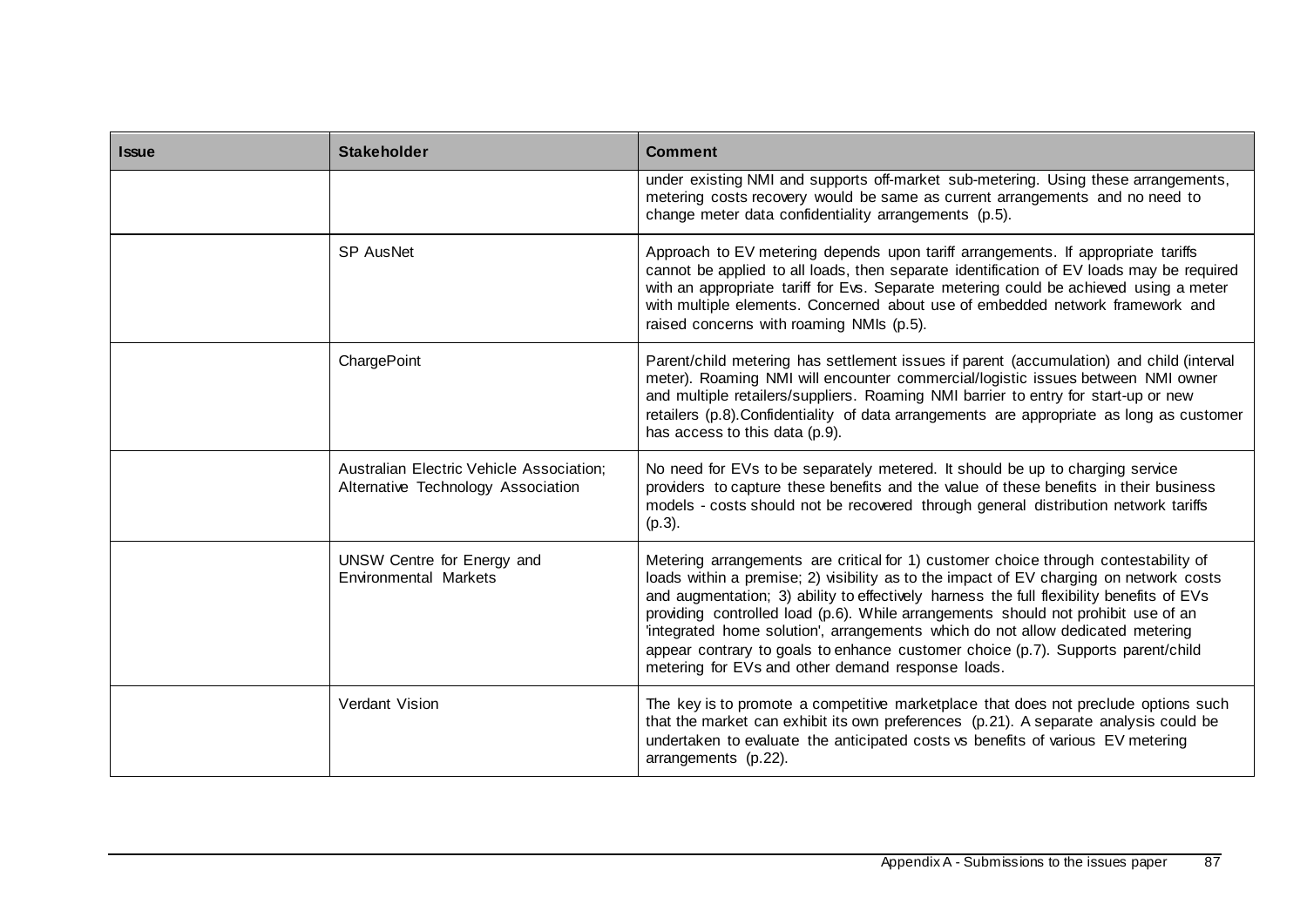| <b>Issue</b>                                 | <b>Stakeholder</b>                                              | <b>Comment</b>                                                                                                                                                                                                                                                                                              |
|----------------------------------------------|-----------------------------------------------------------------|-------------------------------------------------------------------------------------------------------------------------------------------------------------------------------------------------------------------------------------------------------------------------------------------------------------|
| Retail licensing and<br>consumer protections | Government of SA                                                | Commercial charging is a form of on-selling of electricity and should apply for an<br>exemption under the NECF (p.2).                                                                                                                                                                                       |
|                                              | Energy Retailers Association of Australia                       | There should be a framework through NECF relating to the role of third parties<br>regarding consumer protections expected to apply to a consumer (p.2).                                                                                                                                                     |
|                                              | Tasmanian Department of Infrastructure,<br>Energy and Resources | Licensing requirements should be reflective of the nature of the services provided so<br>differing conditions on retailers that offer commercial EV charging versus those that<br>only offer 'traditional' retail services (p.2).                                                                           |
|                                              | Origin Energy                                                   | EV charging is sale of electricity and all EV charging agencies should be subject to the<br>NECF to ensure standardised level of consumer protection (p.2).                                                                                                                                                 |
|                                              | Origin Energy                                                   | EV charging should require retail authorisation and not an exemption. Retail<br>exemptions within embedded networks is not ideal because consumers are invisible to<br>regulatory oversight and difficult to guarantee equal consumer protections (p.2).                                                    |
|                                              | Origin Energy                                                   | Retailer and NSP exemptions should not apply for home EV connections, but may be<br>appropriate for public charging and existing arrangements cater for this (p.24).                                                                                                                                        |
|                                              | Origin Energy                                                   | Jurisdictional licensing irrelevant with NECF in place. EV charging agencies should be<br>covered by the NECF (p.25). Retailer authorisations are required for EV charging<br>agencies.                                                                                                                     |
|                                              | Origin Energy                                                   | Need to develop a policy framework that includes third parties involvement in a<br>regulated market for an essential service more generally and this should be<br>approached through NECF (p.3). NECF authorisation regime should be reassessed in<br>light of third party and consumer requirements (p.4). |
|                                              | <b>SP AusNet</b>                                                | Aggregators will play a role in the future market (p.9). Issues paper acknowledged that<br>appropriate obligations/arrangements are in place to ensure safe network<br>operation/protection of consumers (p.9).                                                                                             |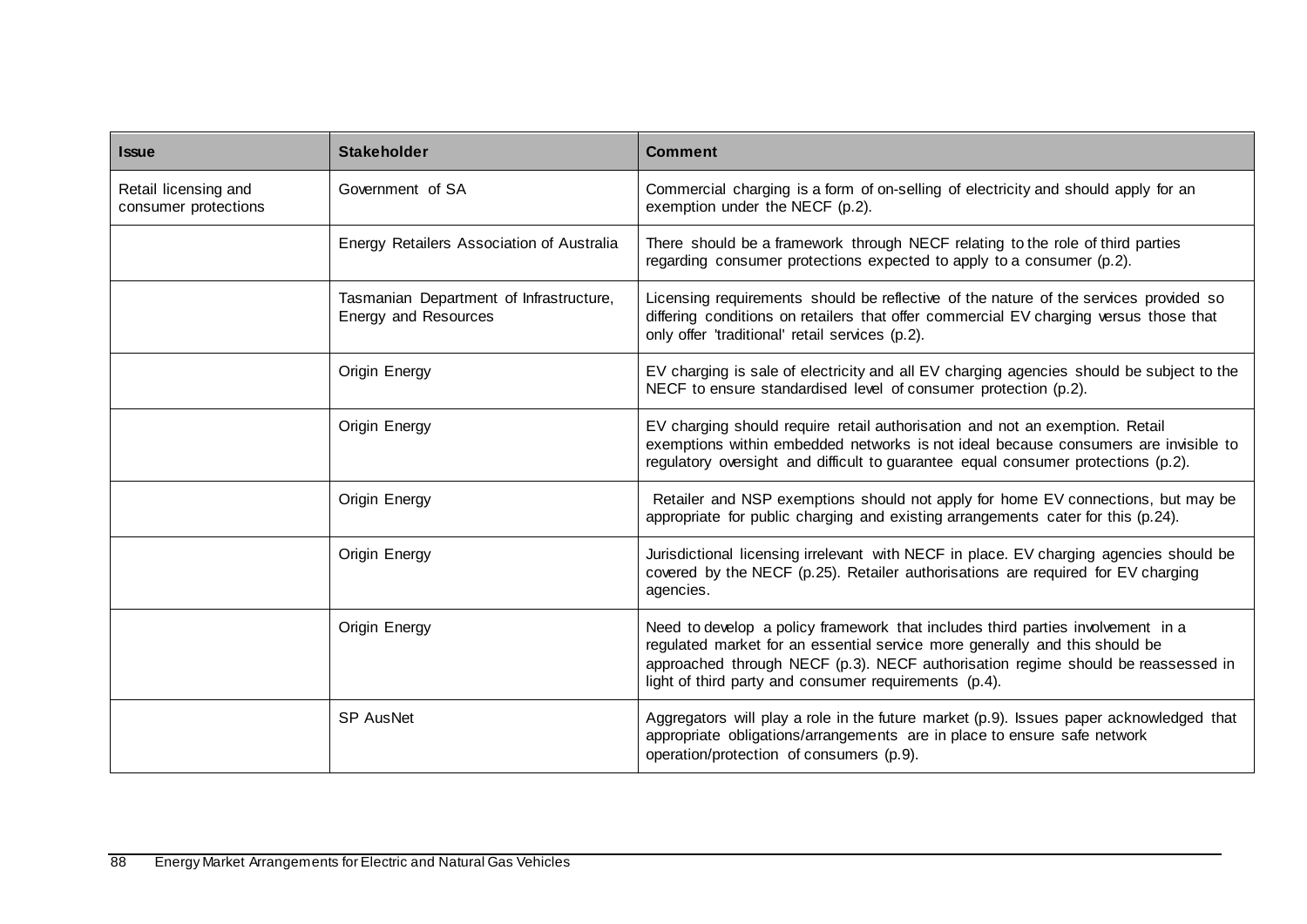| <b>Issue</b>                        | <b>Stakeholder</b>                                                                    | <b>Comment</b>                                                                                                                                                                                             |
|-------------------------------------|---------------------------------------------------------------------------------------|------------------------------------------------------------------------------------------------------------------------------------------------------------------------------------------------------------|
|                                     | better place                                                                          | Australia has sufficient consumer protection legislation and does not see a strong case<br>for additional electricity market regulation of EV service providers for protecting<br>consumer rights (p.16).  |
|                                     | better place                                                                          | Suggests a new deemed class under AER's exempt selling guideline for EV service<br>providers (p.20).                                                                                                       |
|                                     | Alternative Technology Association;<br><b>Australian Electric Vehicle Association</b> | EV charging in an embedded network should be classified as on-selling with an<br>automatic exemption (p.5).                                                                                                |
|                                     | Alternative Technology Association;<br><b>Australian Electric Vehicle Association</b> | Automatic exemptions should apply for low capacity or ad-hoc charging arrangements.<br>For example, charging at motels/hotels/car parks etc (p.5).                                                         |
|                                     | UNSW Centre for Energy and<br><b>Environmental Markets</b>                            | Deeming all EV charging services as the 'sale of electricity' would not seem to<br>appropriate the nature of an energy service agreements (eg EV charging) (p.13).                                         |
|                                     | UNSW Centre for Energy and<br><b>Environmental Markets</b>                            | Electricity retail licenses are not well aligned with the sale of energy services and this<br>should be focus of NEM reform processes, including EV deployment (p.14).                                     |
| Network licensing and<br>exemptions | Ausgrid                                                                               | Does not support use of embedded networks for EV charging (p.9).                                                                                                                                           |
|                                     | <b>SP AusNet</b>                                                                      | Concerns with embedded networks due to complexity and costs if large scale deployed<br>$(p.9)$ .                                                                                                           |
|                                     | Energex                                                                               | Does not support embedded networks with child NMIs (p.12).                                                                                                                                                 |
| <b>Settlements</b>                  | Energex                                                                               | Use of embedded networks and sub metering creates difficulties for market settlement<br>arrangements. Considers that there should be one NMI for site with off-market sub<br>metering if necessary (p.13). |
|                                     | Alternative Technology Association;                                                   | No wholesale settlement issues (p.5).                                                                                                                                                                      |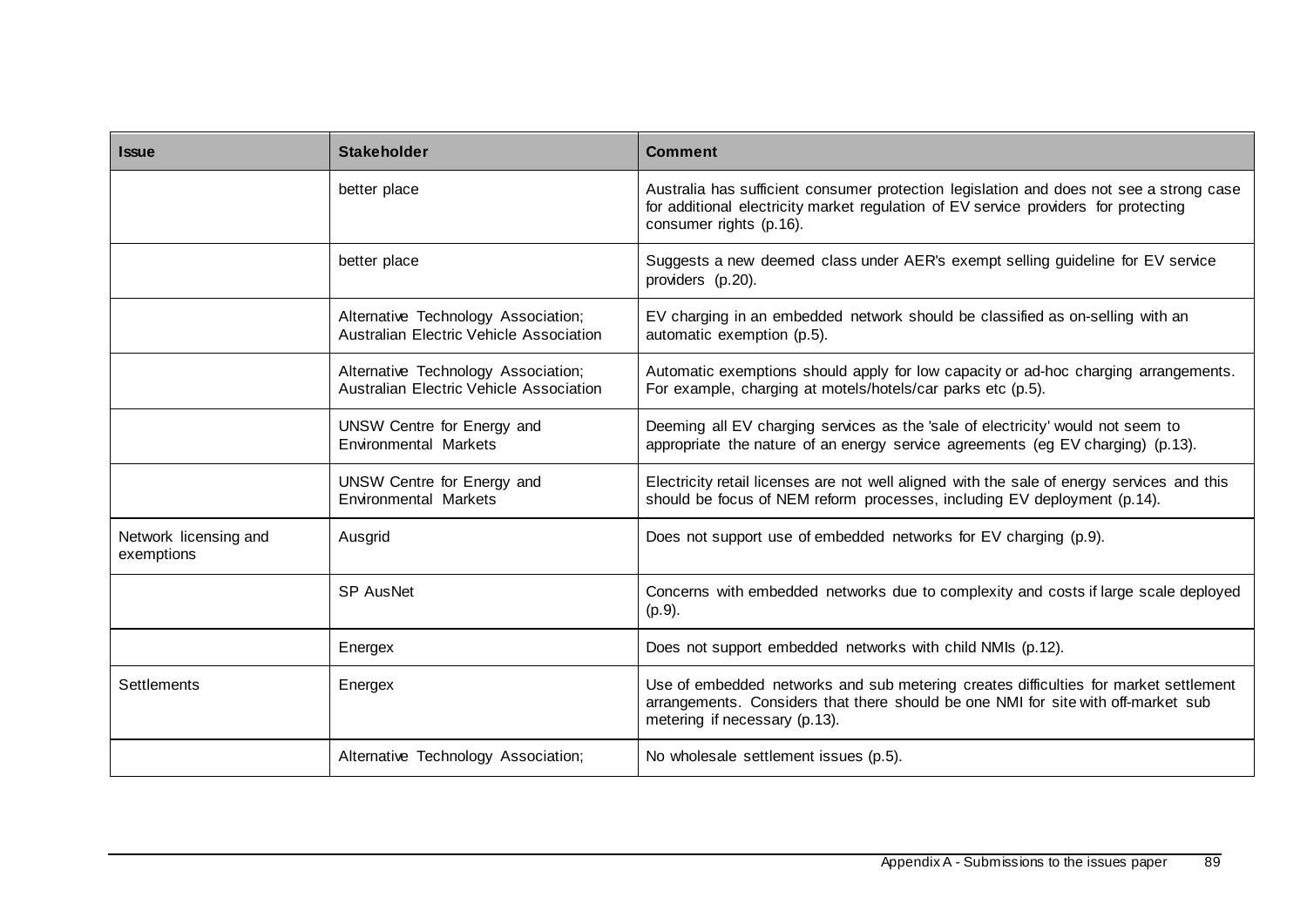| <b>Issue</b> | <b>Stakeholder</b>                      | <b>Comment</b> |
|--------------|-----------------------------------------|----------------|
|              | Australian Electric Vehicle Association |                |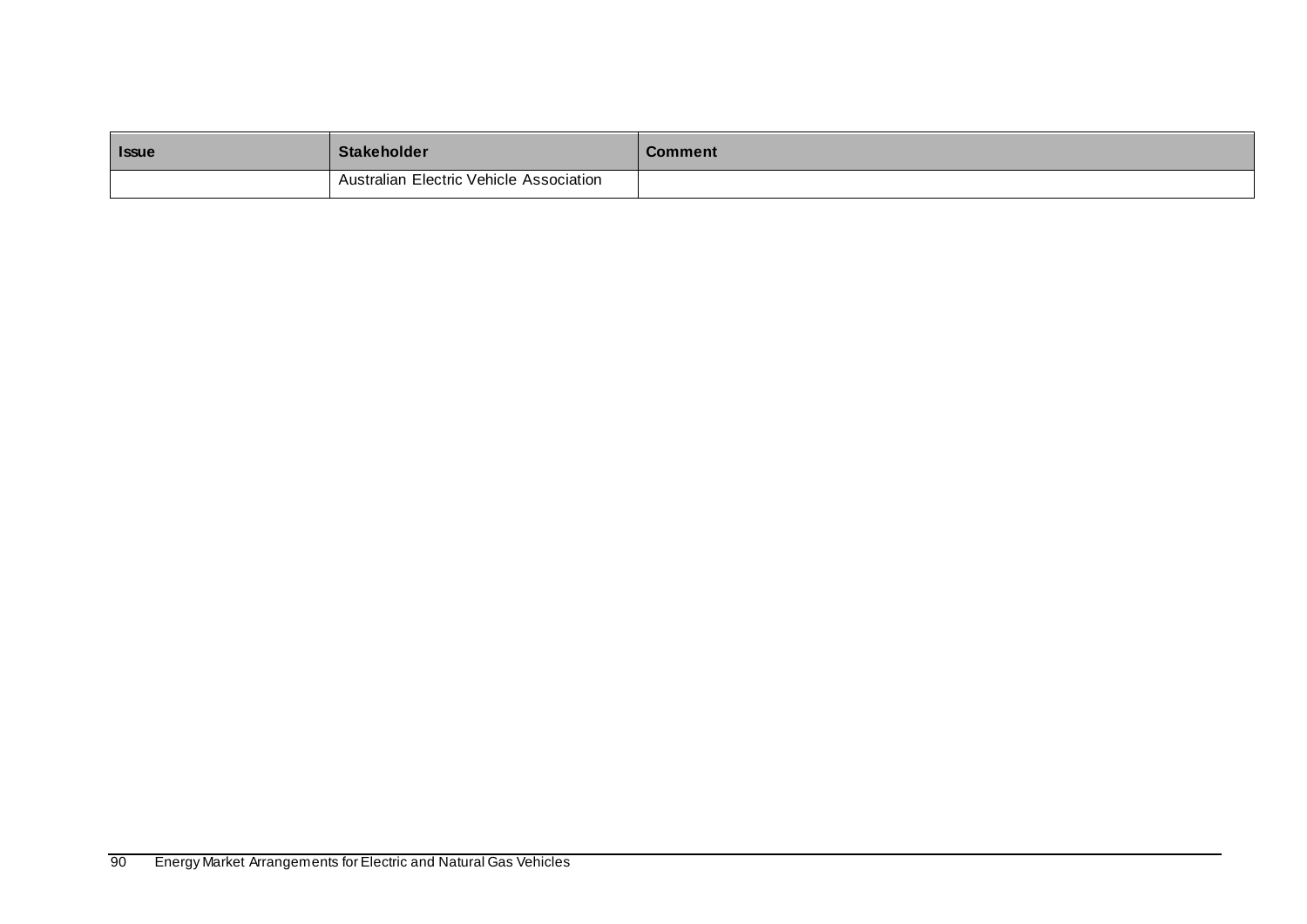## **Table A.3 Electric Vehicles - comments on energy market arrangements to encourage efficient behaviour**

| <b>Issue</b>                                    | <b>Stakeholder</b>                                                     | <b>Comment</b>                                                                                                                                                                                                                                                                                                                                                                                                                                                                                                                                                                                                                      |
|-------------------------------------------------|------------------------------------------------------------------------|-------------------------------------------------------------------------------------------------------------------------------------------------------------------------------------------------------------------------------------------------------------------------------------------------------------------------------------------------------------------------------------------------------------------------------------------------------------------------------------------------------------------------------------------------------------------------------------------------------------------------------------|
| Connection and use of a<br>distribution network | Tasmanian Department of Infrastructure,<br><b>Energy and Resources</b> | Effectiveness of new Chapter 5A in relation to EVs should be monitored (p.4).                                                                                                                                                                                                                                                                                                                                                                                                                                                                                                                                                       |
|                                                 | Tasmanian Department of Infrastructure,<br>Energy and Resources        | There are two relevant categories of shared augmentations: shared augmentations<br>caused by new connections or connection alterations (appropriately covered by<br>chapter 5A and no issue with these arrangements); shared augmentations caused by<br>incremental load growth is postage stamped NUOS paid by all consumers- may be a<br>case for reexamining these arrangements (p.4). Eg an appliance which adds<br>significantly to peak load could trigger a contribution of shared augmentation costs if<br>threshold exceeded. Also DNSPs in their Annual Planning Reports should identify<br>spare network capacity (p.5). |
|                                                 | Australian Energy Regulator                                            | All networks should be cost reflective to extent feasible. The AER's proposed<br>guideline on Chapter 5A of the Rules specifies that retail customers should not be<br>required to pay for specific network augmentation charges if the customer's maximum<br>demand are below default level prescribed in guideline. Level 1 and 2 would not<br>generally cause this to be exceeded. However, commercial charging facilities (Level 3)<br>may exceed and would require to pay for augmentation charges (p.5).                                                                                                                      |
|                                                 | Ausgrid                                                                | No specific issues in regard to connection services for EVs that are materially different<br>to other loads (p.8).                                                                                                                                                                                                                                                                                                                                                                                                                                                                                                                  |
|                                                 | Ausgrid                                                                | Network reinforcement and augmentation to support EV charging should be part of<br>overall framework (eq RIT-D) (p.8).                                                                                                                                                                                                                                                                                                                                                                                                                                                                                                              |
|                                                 | Horizon Power                                                          | The network impacts of EVs in non-interconnected systems, such as those in Horizon<br>Power's networks, should be studied (p.2).                                                                                                                                                                                                                                                                                                                                                                                                                                                                                                    |
|                                                 | Origin Energy                                                          | If separate connection points are required, the network may charge the additional<br>connection point costs for upgrading the network. Customer would pay for network                                                                                                                                                                                                                                                                                                                                                                                                                                                               |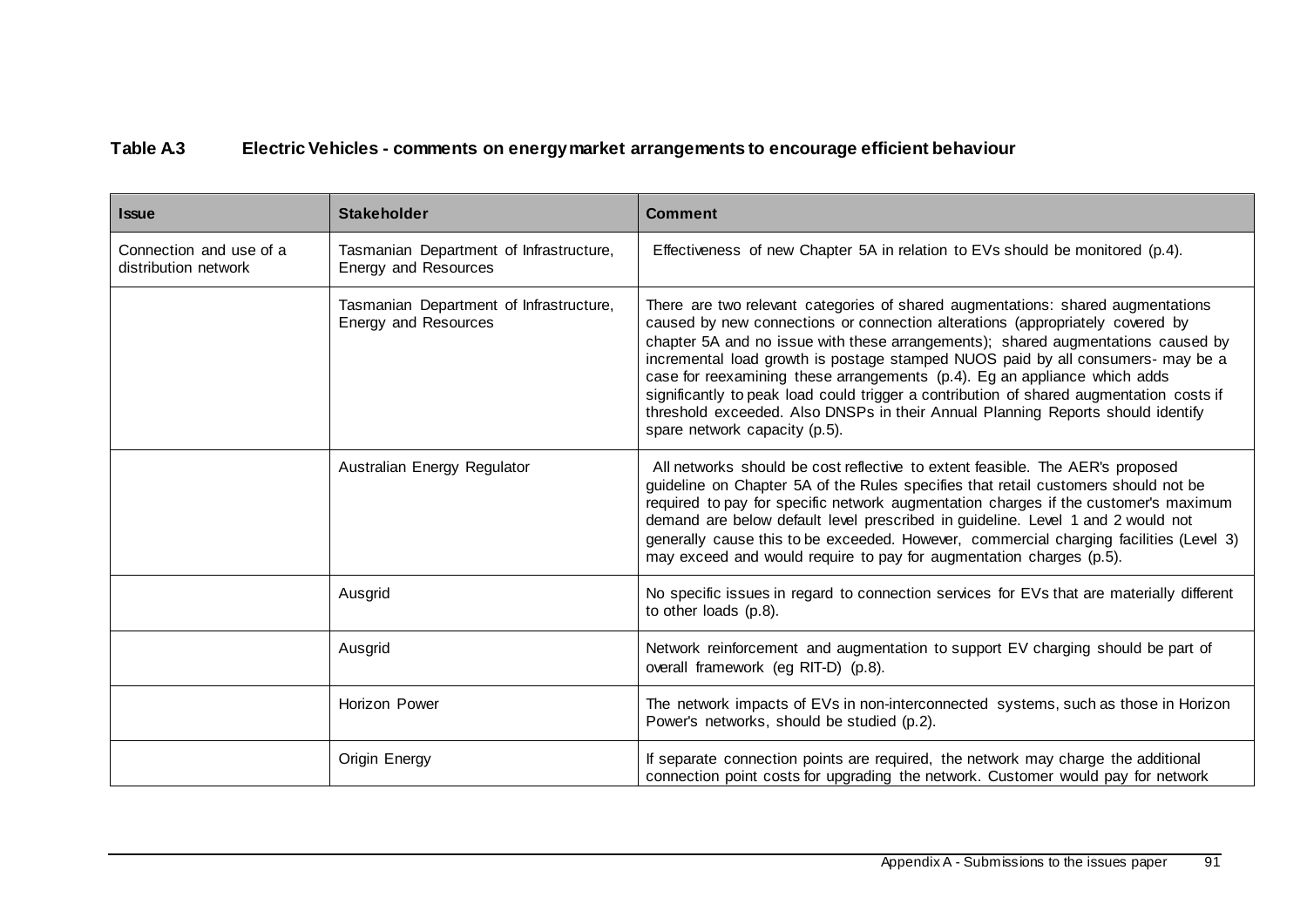| <b>Issue</b> | <b>Stakeholder</b> | <b>Comment</b>                                                                                                                                                                                                                                                                                                                                                                                                                                                                                                                                                                                                        |
|--------------|--------------------|-----------------------------------------------------------------------------------------------------------------------------------------------------------------------------------------------------------------------------------------------------------------------------------------------------------------------------------------------------------------------------------------------------------------------------------------------------------------------------------------------------------------------------------------------------------------------------------------------------------------------|
|              |                    | costs associated with increased usage but not network reinforcement (p.23).                                                                                                                                                                                                                                                                                                                                                                                                                                                                                                                                           |
|              | Energex            | Where a customer adds a significant load, these customers should pay appropriate<br>contribution towards cost of connection to upgrade shared distribution asset upgrades<br>(in line with AER charging guidelines) (pp. 1-2).                                                                                                                                                                                                                                                                                                                                                                                        |
|              | Energex            | There should be a clear distinction between responsibility of DNSPS and other parties.<br>DNSP responsibilities should only extend to the primary point of supply to the premises<br>and any downstream arrangements should be the responsibility of third parties (p.10).                                                                                                                                                                                                                                                                                                                                            |
|              | Energex            | Notes the proposed NER (and AER's connection charging guideline) for retail<br>customers to be excluded from deep system network augmentation charges which<br>means that it is possible that EV charging installations will not exceed thresholds in<br>guideline. But is it appropriate for EV consumers to affect network charges for all<br>consumers? There is a case for EV users to be on appropriate tariffs (p.11). Notes<br>asset stranding issue. While with respect to tariffs there should be no differentiation<br>between EV and non-EV households, this does not apply to connection services (p.12). |
|              | <b>SP AusNet</b>   | SP AusNet considers appropriate flexible tariff arrangements should provide<br>appropriate signals. Additional augmentation costs should be levied against highest<br>users both total and peak (kVA) load (p.8). Whether EV connections are incorporated<br>into house values and whether if specific network connection/augmentation costs are<br>levied on a property that they continue regardless of change of ownership (p.9).                                                                                                                                                                                  |
|              | better place       | Supports limiting cross-subsidies. Where a customer seeks to increase capacity of<br>their network connection the distributor can make customer either pay an upfront<br>network capital contribution charge or switch to an EV specific network tariff (eg. critical<br>peak, TOU) (p.11).                                                                                                                                                                                                                                                                                                                           |
|              | better place       | There is merit in EV households being known to distributors and being service with<br>metering and tariff options which support DSP (p.20).                                                                                                                                                                                                                                                                                                                                                                                                                                                                           |
|              | better place       | Network connection issues arising from Vic govt EV trial include, double handling for<br>establishing separate metering, duplication of service charges, uncertainty and                                                                                                                                                                                                                                                                                                                                                                                                                                              |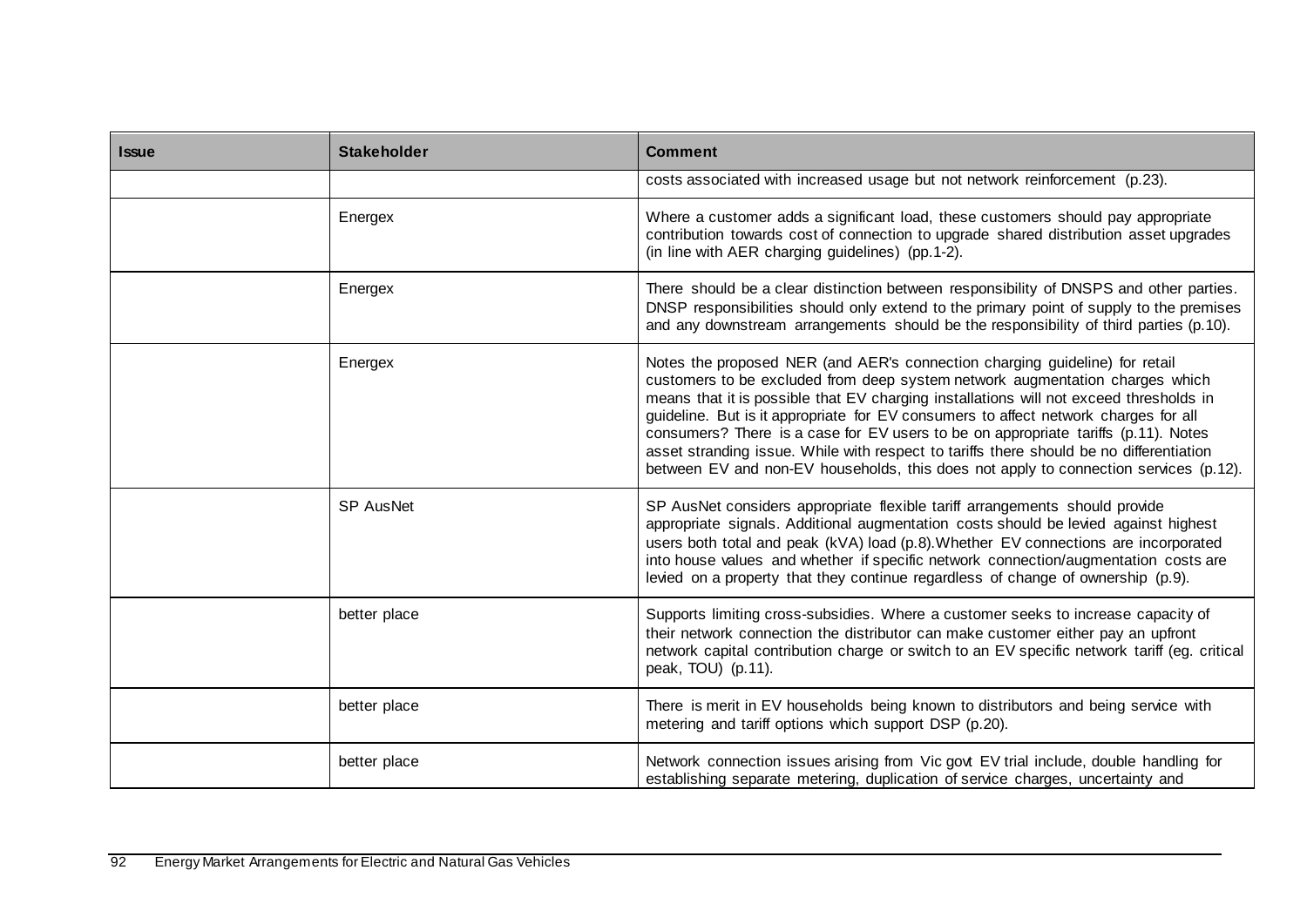| <b>Issue</b> | <b>Stakeholder</b>                                                             | <b>Comment</b>                                                                                                                                                                                                                                                                                                                                                                                                                                                                              |
|--------------|--------------------------------------------------------------------------------|---------------------------------------------------------------------------------------------------------------------------------------------------------------------------------------------------------------------------------------------------------------------------------------------------------------------------------------------------------------------------------------------------------------------------------------------------------------------------------------------|
|              |                                                                                | inconsistent interpretation of service installation rules, lack of choice for small customer<br>in connection and metering configuration (p.19).                                                                                                                                                                                                                                                                                                                                            |
|              | Alternative Technology Association;<br>Australian Electric Vehicle Association | New connections should take into account EV charging (p.5).                                                                                                                                                                                                                                                                                                                                                                                                                                 |
|              | Alternative Technology Association;<br>Australian Electric Vehicle Association | Best way to apportion costs of network reinforcement and augmentation is not based<br>on connection capacity but via dynamic pricing (p.5).                                                                                                                                                                                                                                                                                                                                                 |
|              | UNSW Centre for Energy and<br><b>Environmental Markets</b>                     | Charging below a threshold should be a 'basic connection service' under the proposed<br>Chapter 5A of the Rules. Charge control arrangements should be taken into account by<br>DNSPs in calculating augmentation costs and assigning responsibility to the AER is<br>likely to facilitate efficient uptake by preventing unreasonable connection charging.<br>Clarify language so that definition of micro-embedded generator to include export<br>under V2G arrangements from EVs (p.12). |
|              | UNSW Centre for Energy and<br><b>Environmental Markets</b>                     | Economically efficient network pricing needs to be implemented in a fair and<br>transparent manner rather than imposed on new technologies. Powers should be given<br>to AER to oversee allocation of network costs with respect to new connections for EV<br>charging (p.13)                                                                                                                                                                                                               |
| Pricing      | Tasmanian Department of Infrastructure,<br>Energy and Resources                | Regulatory arrangement must ensure cost reflective price signals are passed through<br>to consumers in a way that encourages efficient uptake of DSP responses (p.2).                                                                                                                                                                                                                                                                                                                       |
|              | Tasmanian Department of Infrastructure,<br>Energy and Resources                | Premises should be obliged to adopt cost-reflective tariffs (for all loads at the premises)<br>before EVs are able to be charged at the premises. This can be extended to all large<br>appliances for DSP generally (p.3).                                                                                                                                                                                                                                                                  |
|              | Energy Supply Association of Australia                                         | Open, competitive energy markets free from distortions such as retail price regulation<br>encourage prices to be efficient through the development of competitive market offers<br>$(p.5)$ .                                                                                                                                                                                                                                                                                                |
|              | <b>AGL</b>                                                                     | TOU pricing is critical for EVs (ie. cost reflective critical peak prices) (p.2).                                                                                                                                                                                                                                                                                                                                                                                                           |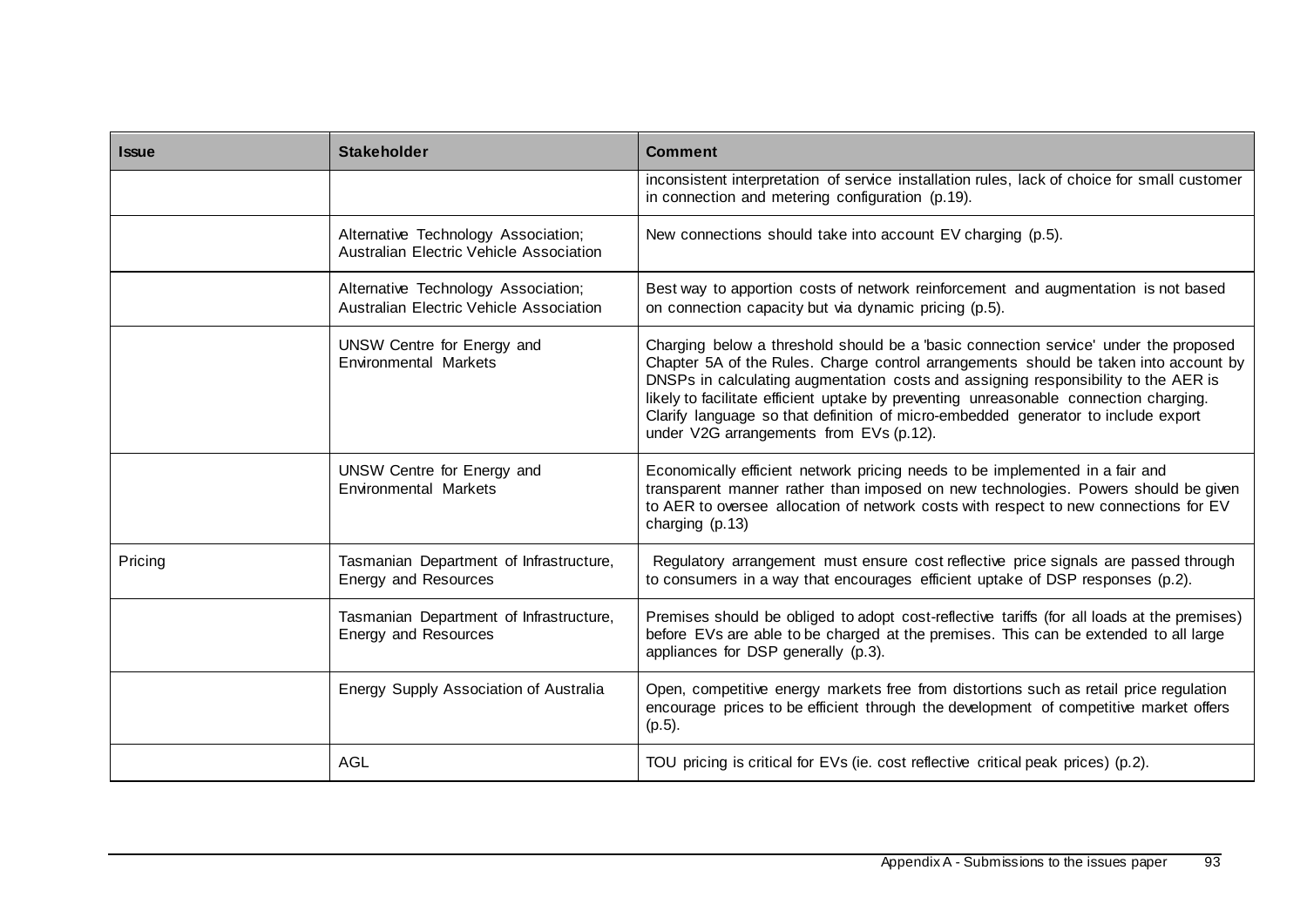| <b>Issue</b>     | <b>Stakeholder</b>         | <b>Comment</b>                                                                                                                                                                                                                                                                                |
|------------------|----------------------------|-----------------------------------------------------------------------------------------------------------------------------------------------------------------------------------------------------------------------------------------------------------------------------------------------|
|                  | Aurora Energy              | TOU tariffs are the most appropriate approach for EV charging (p.2).                                                                                                                                                                                                                          |
|                  | Origin Energy              | Supports TOU but should not be mandated. Supports retail price deregulation (p.3).                                                                                                                                                                                                            |
|                  | Energex                    | EV customers should be required to move onto a tariff with appropriate price signals<br>and, where possible, combine this with demand management capability (p.1).                                                                                                                            |
|                  | <b>SP AusNet</b>           | Price signals most efficient facilitator of efficient uptake of EVs (p.1).                                                                                                                                                                                                                    |
|                  | <b>SP AusNet</b>           | Dynamic tariffs that do not differentiate between an EV and normal load offer best<br>prospects for efficient deployment of EV charging load (p.1).                                                                                                                                           |
|                  | <b>SP AusNet</b>           | While an EV specific tariff is less palatable option compared to treating all loads<br>equivalently and recognises this option needs to be considered (p.2).                                                                                                                                  |
|                  | better place               | Cap the maximum power of EV chargers which can be installed at premises under<br>regulated flat network tariffs (p.12).                                                                                                                                                                       |
|                  | ChargePoint                | Incentivising EVs to minimise impact on peak demand. Through appropriate tariff<br>structures applied across all types of EV charging (including commercial and business<br>users) $(p.2)$ .                                                                                                  |
|                  | Saturn Corporate Resources | If large numbers of PHEVs eventuate, TOU pricing is unlikely to sufficiently manage<br>EV loads. Smart charging capability would appear to be an essential function to enable<br>load management of PHEVs, as TOU pricing alone is unlikely to provide a firm limit on<br>peak demands (p.8). |
| Pricing - retail | Ergon Energy               | Sale of electricity should be dependent on the cost to provide electricity rather than<br>purpose for which it is used. EV specific tariffs justifiable if there are specific network or<br>market benefits for such sale (p.2).                                                              |
|                  | Ergon Energy               | Consider what pricing measures need to be put in place when EVs are only means of                                                                                                                                                                                                             |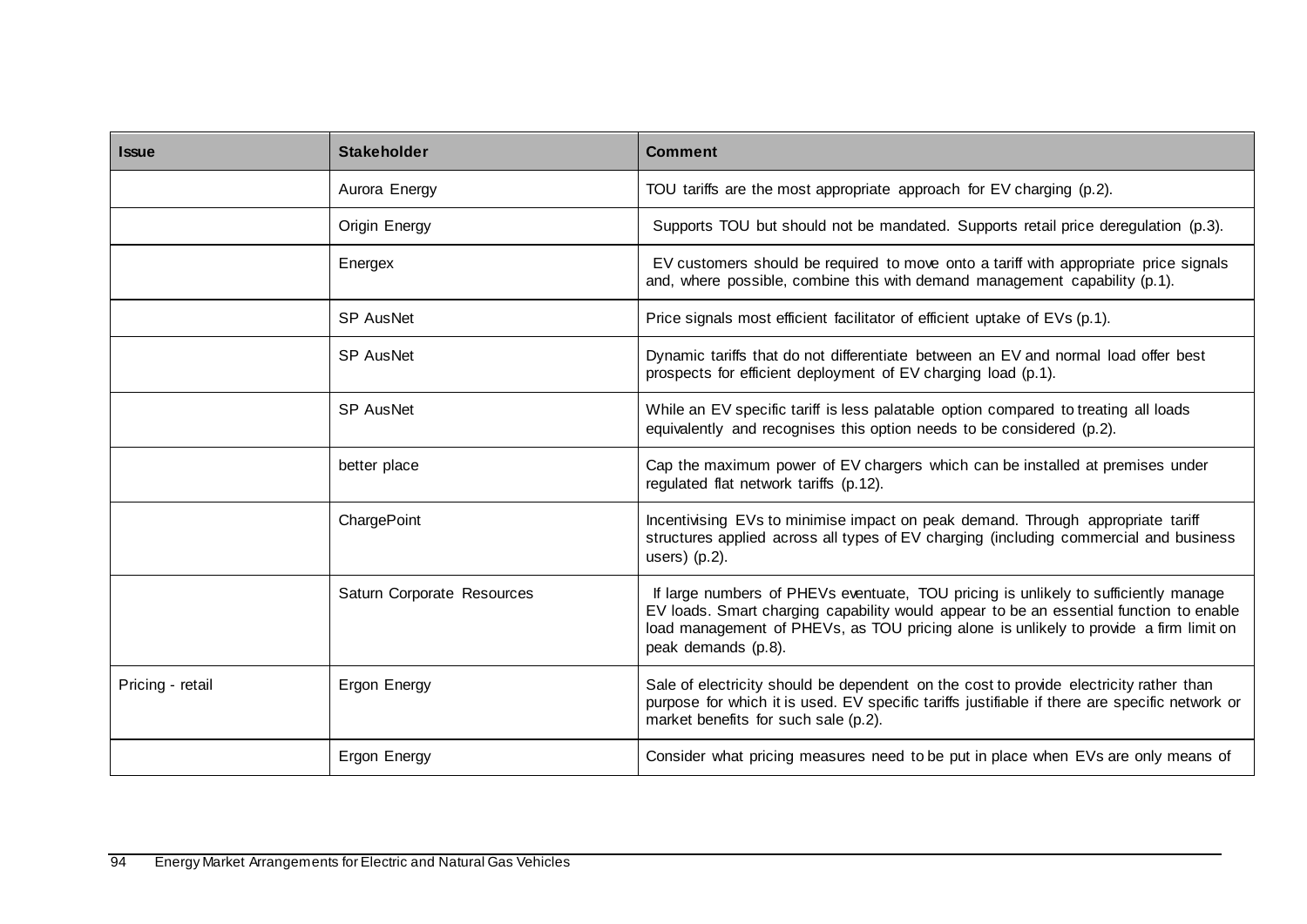| <b>Issue</b> | <b>Stakeholder</b>                                                             | <b>Comment</b>                                                                                                                                                                                                                                                                                                                                                                                                                                                                                                                                                                                                    |
|--------------|--------------------------------------------------------------------------------|-------------------------------------------------------------------------------------------------------------------------------------------------------------------------------------------------------------------------------------------------------------------------------------------------------------------------------------------------------------------------------------------------------------------------------------------------------------------------------------------------------------------------------------------------------------------------------------------------------------------|
|              |                                                                                | transport for a consumer especially in emergency situations (p.2).                                                                                                                                                                                                                                                                                                                                                                                                                                                                                                                                                |
|              | Origin Energy                                                                  | Sale of electricity to EVs should not be treated differently to other load. Note do not<br>need separate meter to measure an EV load, can use multi-element meters to<br>separate loads and apply tariff differentiation (p.17).                                                                                                                                                                                                                                                                                                                                                                                  |
|              | Energex                                                                        | EV customers should not be permitted to remain on a tariff structure that does not<br>incentivise charging (eg flat rate, inclining block) but rather should have TOU or<br>controlled load tariff that applies to the entire premise load. If not there is a risk of<br>convenience charging (p.7). These market and regulatory arrangements will affect the<br>investment decisions of electricity infrastructure suppliers (p.7). For example, if no<br>incentives for off-peak charging, then expected impact on peak demand is higher and<br>resulting in higher forecasts of investment requirements (p.7). |
|              | Energex                                                                        | To ensure that uptake of Evs does not repeat air-conditioning experience, it is<br>imperative if a customer has an EV there is a requirement to take up a more<br>appropriate tariff that ensures they pay the efficient price for their impact on network<br>infrastructure. This may require upgrade in metering infrastructure with electronic<br>metering for TOU tariffs. If customers remain free to access regulated tariffs (eg flat<br>rate) then a requirement for EV charging be controlled (p.8).                                                                                                     |
|              | <b>SP AusNet</b>                                                               | Appropriate flexible tariff arrangements should provide appropriate signal for both<br>general and EV loads (p.6).                                                                                                                                                                                                                                                                                                                                                                                                                                                                                                |
|              | better place                                                                   | better place does not seek to be a retailer, rather a large multi-site business customer<br>outside of the retail price regulation regime for that load (p.17).                                                                                                                                                                                                                                                                                                                                                                                                                                                   |
|              | ChargePoint                                                                    | There is a case for different tariffs to be applied against the total load of the household<br>but this should not require separate NMI metering (p.10).                                                                                                                                                                                                                                                                                                                                                                                                                                                          |
|              | Alternative Technology Association;<br>Australian Electric Vehicle Association | Where electricity prices are still regulated, a regulated off-peak option should be<br>available (p.4).                                                                                                                                                                                                                                                                                                                                                                                                                                                                                                           |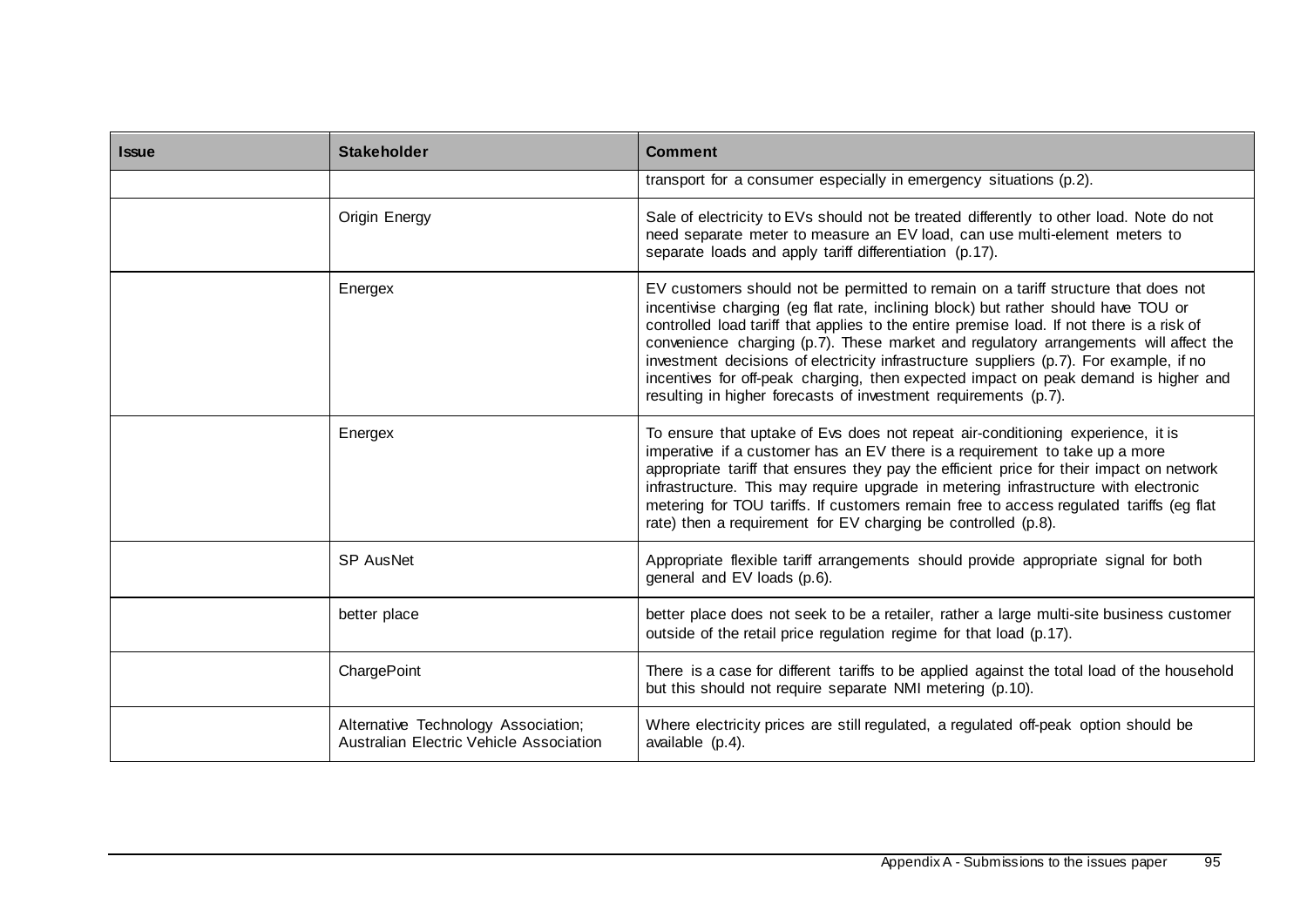| <b>Issue</b>       | <b>Stakeholder</b>                                                                    | <b>Comment</b>                                                                                                                                                                                                                                                                                                                                                                                                                  |
|--------------------|---------------------------------------------------------------------------------------|---------------------------------------------------------------------------------------------------------------------------------------------------------------------------------------------------------------------------------------------------------------------------------------------------------------------------------------------------------------------------------------------------------------------------------|
|                    | Alternative Technology Association;<br><b>Australian Electric Vehicle Association</b> | Advocates for innovative tariff structures (including dynamic and critical peak) to assist<br>demand management (p.4).                                                                                                                                                                                                                                                                                                          |
|                    | UNSW Centre for Energy and<br>Environmental Markets                                   | Given the slow rate of EV uptake, retail price regulation should not be a concern to<br>AEMC in considering long term arrangements with respect to EV charging (p.9).                                                                                                                                                                                                                                                           |
|                    | UNSW Centre for Energy and<br><b>Environmental Markets</b>                            | Reforming current NEM retail markets requires a careful, transparent and fair<br>restructuring process that doesn't discriminate against particular technologies. EV are<br>an opportunity to explore challenges and opportunities in transition. (p.10). Innovation<br>to enhance competition, consumer choice and efficient market outcomes might well<br>come outside the electricity industry (new market players) (p.10).  |
| Pricing - networks | Government of South Australia                                                         | Supports incentives on DNSPs to encourage charging during off-peak periods (p.2).                                                                                                                                                                                                                                                                                                                                               |
|                    | Energy Supply Association of Australia                                                | Victorian moratorium on TOU network pricing means there is little incentives for<br>retailers to develop innovative pricing products/services (p.5).                                                                                                                                                                                                                                                                            |
|                    | Aurora Energy                                                                         | With regards to distribution services, Aurora considers that the pricing principles in<br>clause 6.18.5 of the NER in conjunction with appropriate classification of distribution<br>services for EV charging will ensure causer pays principle is met (p.1). Proposes a<br>'TOU specified demand' tariff where if the customer's demand exceeded a specified<br>threshold, then a significantly higher rate would apply (p.2). |
|                    | Ausgrid                                                                               | Ausgrid's current network TOU tariffs already provide strong price signals for off peak<br>charging of EVs. Pricing should be considered as part of AEMC's power of choice<br>review (p.8).                                                                                                                                                                                                                                     |
|                    | Ergon Energy                                                                          | Network pricing should be left to a DNSP to determine as they are responsible for<br>managing peak demand (p.2).                                                                                                                                                                                                                                                                                                                |
|                    | Origin Energy                                                                         | New or bespoke network tariffs are not warranted for EV charging (p.18).                                                                                                                                                                                                                                                                                                                                                        |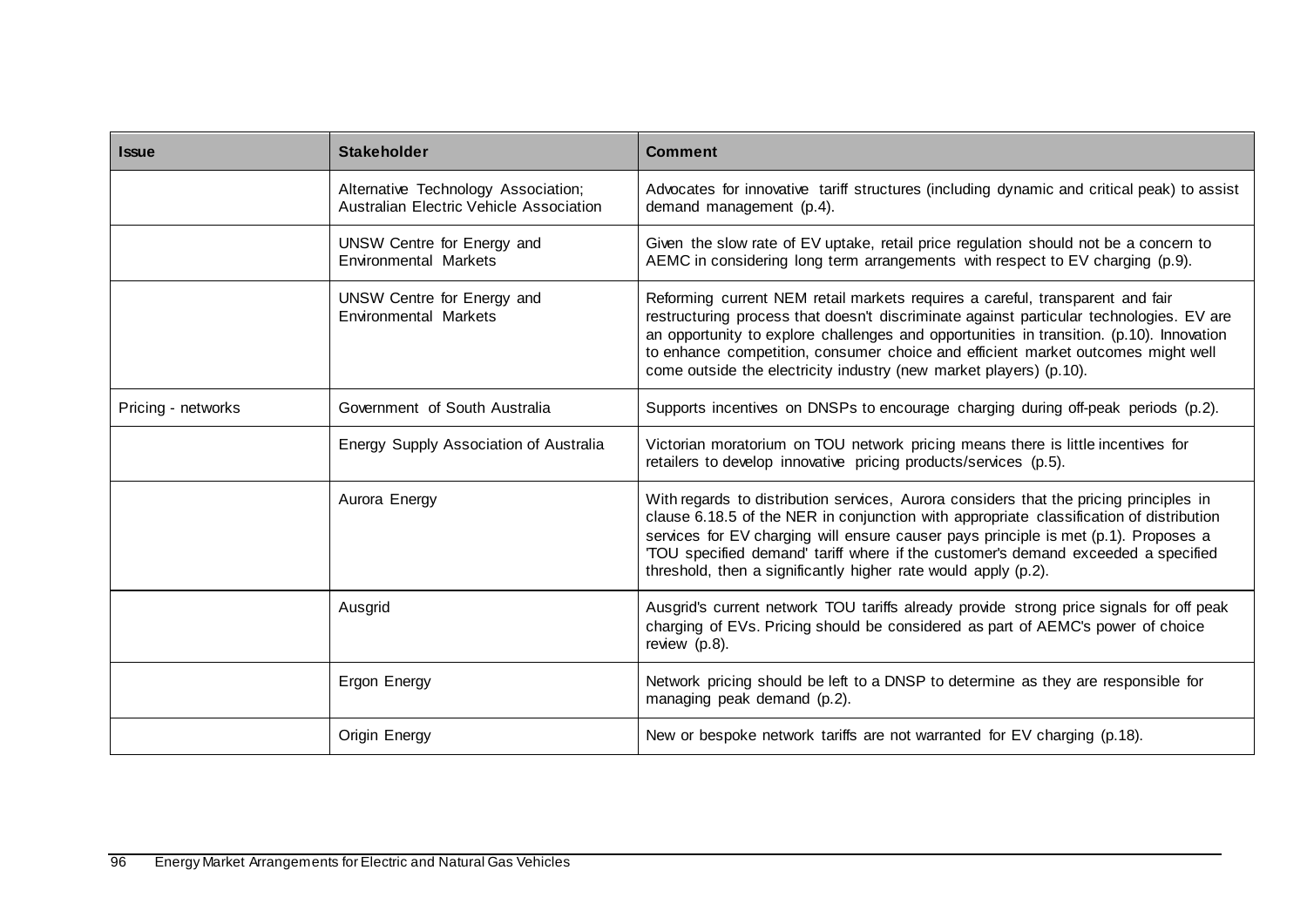| <b>Issue</b>        | <b>Stakeholder</b>                                                             | <b>Comment</b>                                                                                                                                                                                                                                                                                                                                                                                                                                                                                                                                                                                                             |
|---------------------|--------------------------------------------------------------------------------|----------------------------------------------------------------------------------------------------------------------------------------------------------------------------------------------------------------------------------------------------------------------------------------------------------------------------------------------------------------------------------------------------------------------------------------------------------------------------------------------------------------------------------------------------------------------------------------------------------------------------|
|                     | Origin Energy                                                                  | If separate connection points are required, the network may charge the additional<br>connection point costs for upgrading the network (p. 23).                                                                                                                                                                                                                                                                                                                                                                                                                                                                             |
|                     | Energex                                                                        | Does not consider new or bespoke network tariffs are required for EVs. Need for<br>capacity based TOU network tariffs that apply to whole premise load and that these<br>capacity charges are explicit in the retail tariffs. Also may be a case for discounted<br>TOU tariffs where the premise has loads controlled by DNSPs (p.9).                                                                                                                                                                                                                                                                                      |
|                     | SP AusNet                                                                      | Flexible tariffs should provide appropriate signals for both general/EV loads, but in lieu<br>of a general tariffs, then interim tariffs to manage EV loads prior to wide scale adoption<br>of flexible tariffs (p.7). This will need, at a minimum, a two element meter. If a network<br>controlled load, this will require dedicated circuit for control. An appropriately structured<br>EV tariff should be provided for clear messaging to consumers of appropriate charge<br>times (p.7). But regulations need to be in place so that EVs are not part of a general<br>consumption tariff or prevent gaming (pp.7-8). |
|                     | better place                                                                   | Supports critical peak tariff structures to incentivise active management of EV charging<br>load $(p.18)$ .                                                                                                                                                                                                                                                                                                                                                                                                                                                                                                                |
|                     | Alternative Technology Association;<br>Australian Electric Vehicle Association | NSPs should be allowed to offer innovative tariff structures to retailers (p.4).                                                                                                                                                                                                                                                                                                                                                                                                                                                                                                                                           |
|                     | UNSW Centre for Energy and<br><b>Environmental Markets</b>                     | Agree that capacity based rather than volumetric based network pricing would send<br>clearer signals to end users regarding impact of their decisions to invest in/operate<br>loads on the network. But pricing should not be targeted at EVs and imposed on all end<br>loads which contributes to network demand/expenditure (p.10).                                                                                                                                                                                                                                                                                      |
| Controlled charging | better place                                                                   | Consumer research experience suggests few customers interested in distributor load<br>control for EV charging as EV central to consumer's lives (p.12).                                                                                                                                                                                                                                                                                                                                                                                                                                                                    |
|                     | Origin Energy                                                                  | Costs and benefits of controlled charging can be apportioned between market and<br>non-market participants and customers through contracts, but this is by case-by-case<br>and invisible to policy makers. This should be made visible through third party NECF                                                                                                                                                                                                                                                                                                                                                            |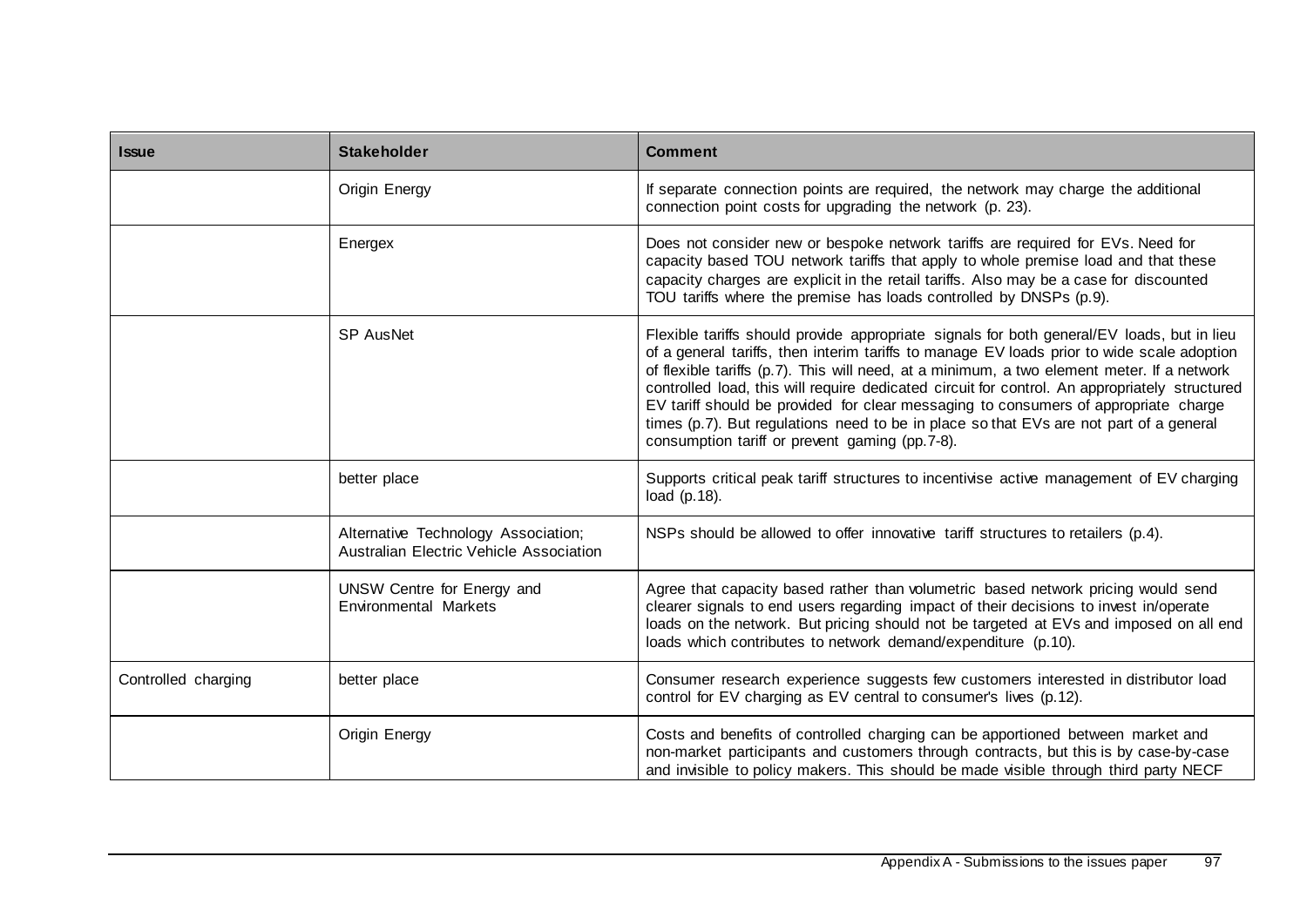| <b>Issue</b>         | <b>Stakeholder</b>                                         | <b>Comment</b>                                                                                                                                                                                                                                                                                                                                                                                                                                                                                                                                                      |
|----------------------|------------------------------------------------------------|---------------------------------------------------------------------------------------------------------------------------------------------------------------------------------------------------------------------------------------------------------------------------------------------------------------------------------------------------------------------------------------------------------------------------------------------------------------------------------------------------------------------------------------------------------------------|
|                      |                                                            | inclusion (p.17).                                                                                                                                                                                                                                                                                                                                                                                                                                                                                                                                                   |
|                      | Energex                                                    | Need to be mindful of all market costs and impact on power quality and voltage where<br>customers elect to allow third parties to control EV charging (p.6). DNSPs concerned<br>with quality of supply whereas retailers, load aggregators and EV service providers<br>concerned with capacity - need to ensure that market setting keep apace with<br>technology and market developments (pp. 6-7).                                                                                                                                                                |
|                      | <b>SP AusNet</b>                                           | Some controls may be required to ensure a random distribution of vehicle charging<br>during off peak periods unless full dynamic pricing available (p.6). The primary<br>consideration for controlling load on the network is continuing stability so all customers<br>receive power and this lies best with DNSPs (p.6).                                                                                                                                                                                                                                           |
|                      | ChargePoint                                                | TOU and controlled charging through a smart appliance does not require separate<br>metering arrangements or extensive commercial/admin arrangements. Controlled<br>charging requires management and metering capabilities and cooperation between<br>retailers and distributors. But rights to controlled charging can be assigned by an EV<br>driver in return for lower tariffs (p.10). Decision making for smart charging has tensions<br>between retailers and distributors, so appropriate control of charging requires<br>involvement of both parties (p.10). |
|                      | UNSW Centre for Energy and<br><b>Environmental Markets</b> | TOU and controlled charging through a smart appliance does not require separate<br>metering arrangements or extensive commercial/admin arrangements. Controlled<br>charging requires management and metering capabilities and cooperation between<br>retailers and distributors. But rights to controlled charging can be assigned by an EV<br>driver in return for lower tariffs (p.10). Decision making for smart charging has tensions<br>between retailers and distributors, so appropriate control of charging requires<br>involvement of both parties (p.10). |
| Vehicle to Grid/Home | Ausgrid                                                    | V2G unlikely to emerge as a viable option in next 10 years (p. 9).                                                                                                                                                                                                                                                                                                                                                                                                                                                                                                  |
|                      | Origin Energy                                              | V2G exports, consumer would need a connection agreement with the network to<br>ensure safety requirements etc (p.23). Issues of on-site small scale generation apply to<br>EV discharging. Note, solar PV units do not use separate NMIs and discharge to grid                                                                                                                                                                                                                                                                                                      |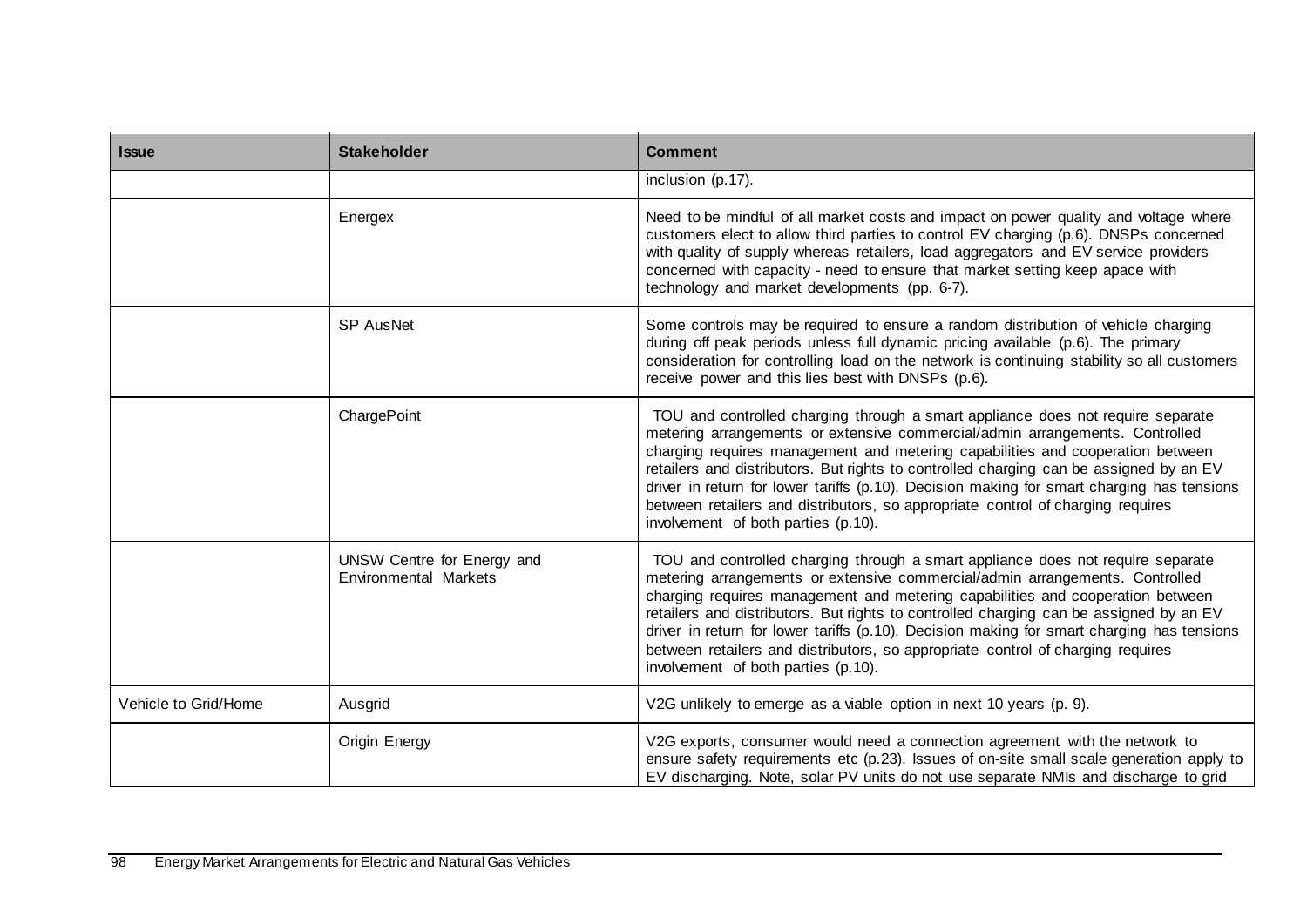| <b>Issue</b> | <b>Stakeholder</b>                                                             | <b>Comment</b>                                                                                                                                                                                                                                                                                                                                                                                  |
|--------------|--------------------------------------------------------------------------------|-------------------------------------------------------------------------------------------------------------------------------------------------------------------------------------------------------------------------------------------------------------------------------------------------------------------------------------------------------------------------------------------------|
|              |                                                                                | via home and EV should be managed this way (p.27). Complex policy and technical<br>issues with V2G combined with solar PV etc (p.28).                                                                                                                                                                                                                                                           |
|              | Energex                                                                        | Energex notes the options for V2G being: 1) vehicle to premise (emergency supply) 2)<br>vehicle to grid (constant discharge rate); 3) vehicle to grid (load following) (pp.13-15).                                                                                                                                                                                                              |
|              | <b>SP AusNet</b>                                                               | Control of discharging schedules will depend upon the function that EV supply used<br>such as VAR support, network load support or minimising generation costs (p.9). This<br>can be determined by contracts between parties to determine responsible controller of<br>these functions. Note EV supply has availability issues and issues relating to the<br>firmness of network support (p.9). |
|              | better place                                                                   | better place has no current plans to offer V2G or V2H to customers in Australia (p.21).                                                                                                                                                                                                                                                                                                         |
|              | Alternative Technology Association;<br>Australian Electric Vehicle Association | Should encourage all types of DSP, including V2G/H (p.6).                                                                                                                                                                                                                                                                                                                                       |
|              | UNSW Centre for Energy and<br>Environmental Markets                            | With respect to V2G/V2H current low level of feed-in tariffs (relative to retail tariff) more<br>incentive to use it for within the home rather than export. (p.15) From a power quality<br>perspective, V2H does not present particular issues, but V2G is a different matter. For<br>V2G/V2H, note the financial implications under metering configurations (eg.<br>parent-child) (p.16).     |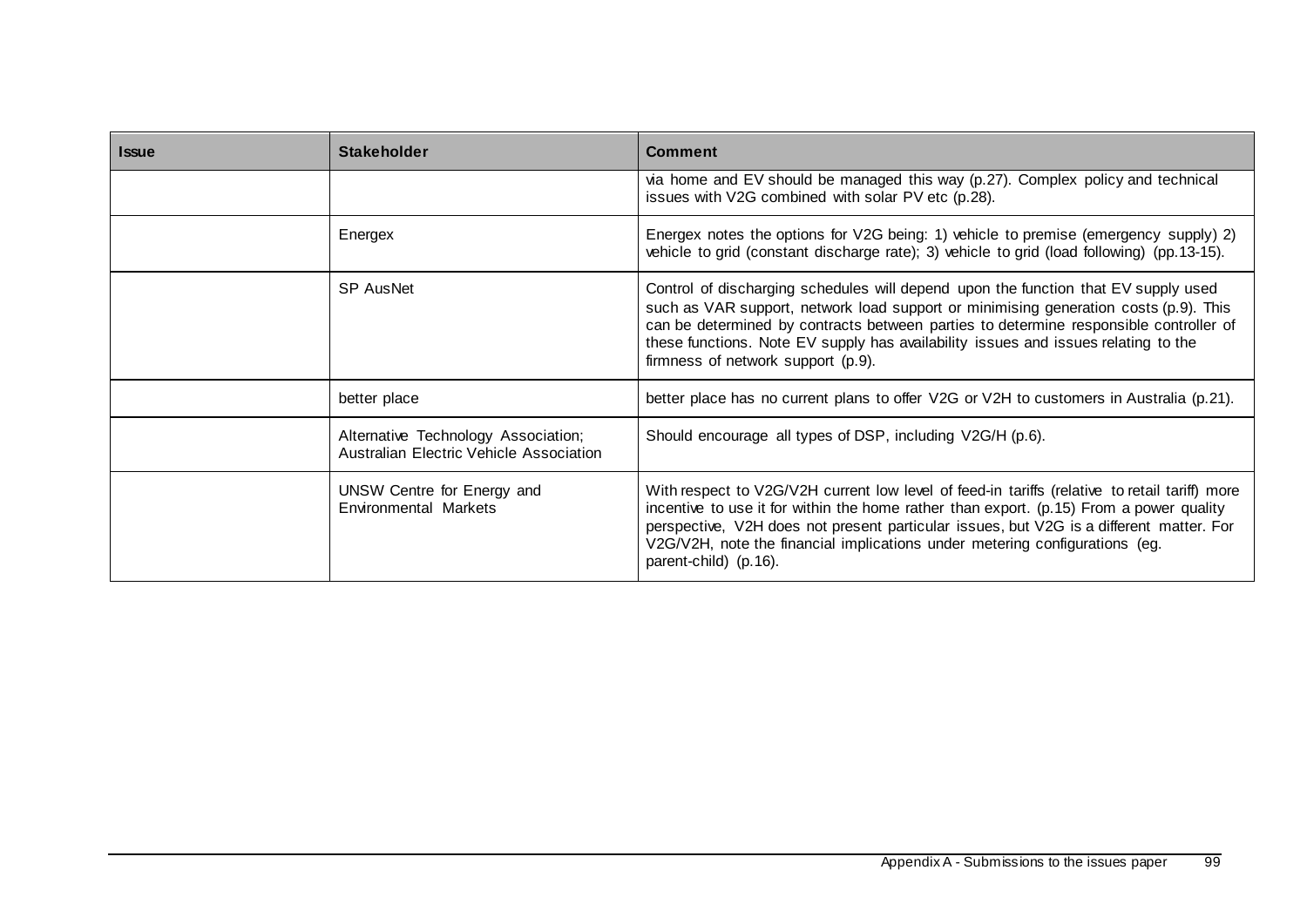## **Table A.4 Natural Gas Vehicles comments**

| <b>Issue</b>                       | <b>Stakeholder</b>                 | <b>Comment</b>                                                                                                                                                                                                                                                                                                                                                                                                                                                                          |
|------------------------------------|------------------------------------|-----------------------------------------------------------------------------------------------------------------------------------------------------------------------------------------------------------------------------------------------------------------------------------------------------------------------------------------------------------------------------------------------------------------------------------------------------------------------------------------|
| General                            | <b>Energy Networks Association</b> | Unlikely to be any major issues in terms of connecting NGV related infrastructure (p.2).                                                                                                                                                                                                                                                                                                                                                                                                |
|                                    | <b>Energy Networks Association</b> | CNG refuelling facilities are subject to gas retail licensing which adds a compliance<br>burden without any benefit. Propose to expand exemptions from minimum ring-fencing<br>arrangements for the manufacture and sale of CNG and LNG (p.2).                                                                                                                                                                                                                                          |
|                                    | Envestra; APA Group                | Advocates establishing an innovation allowance to facilitate adequate funding for the<br>deployment of evolving NGV technologies (Envestra, p.6; APA Group, p.2).                                                                                                                                                                                                                                                                                                                       |
|                                    | <b>APA Group</b>                   | The Issues paper finding that EVs would establish as the dominant emerging<br>technology is premature. The Issues paper seems to conclude that there exists a<br>simple choice between technologies. This could reduce competition through 'picking<br>winners' and diminish consumer choice (p.1).                                                                                                                                                                                     |
| Commercial re-fuelling:<br>network | iGas Energy                        | CNG trucks fitted with iGas systems will be refuelled directly adjacent to high pressure<br>transmission pipelines. There will be issues related to off-pipeline storage, use of line<br>pack and load factor considerations, but these should be able to be managed through<br>gas haulage and supply contracts (p.4). Do not believe that significant changes are<br>necessary at this time, but it would be wise to observe the rate of change in other gas<br>rich countries (p.4). |
| Commercial re-fuelling: retail     | iGas Energy                        | Major energy users would have gas supply contracts with wholesalers/producers or be<br>spot market traders (p.5).                                                                                                                                                                                                                                                                                                                                                                       |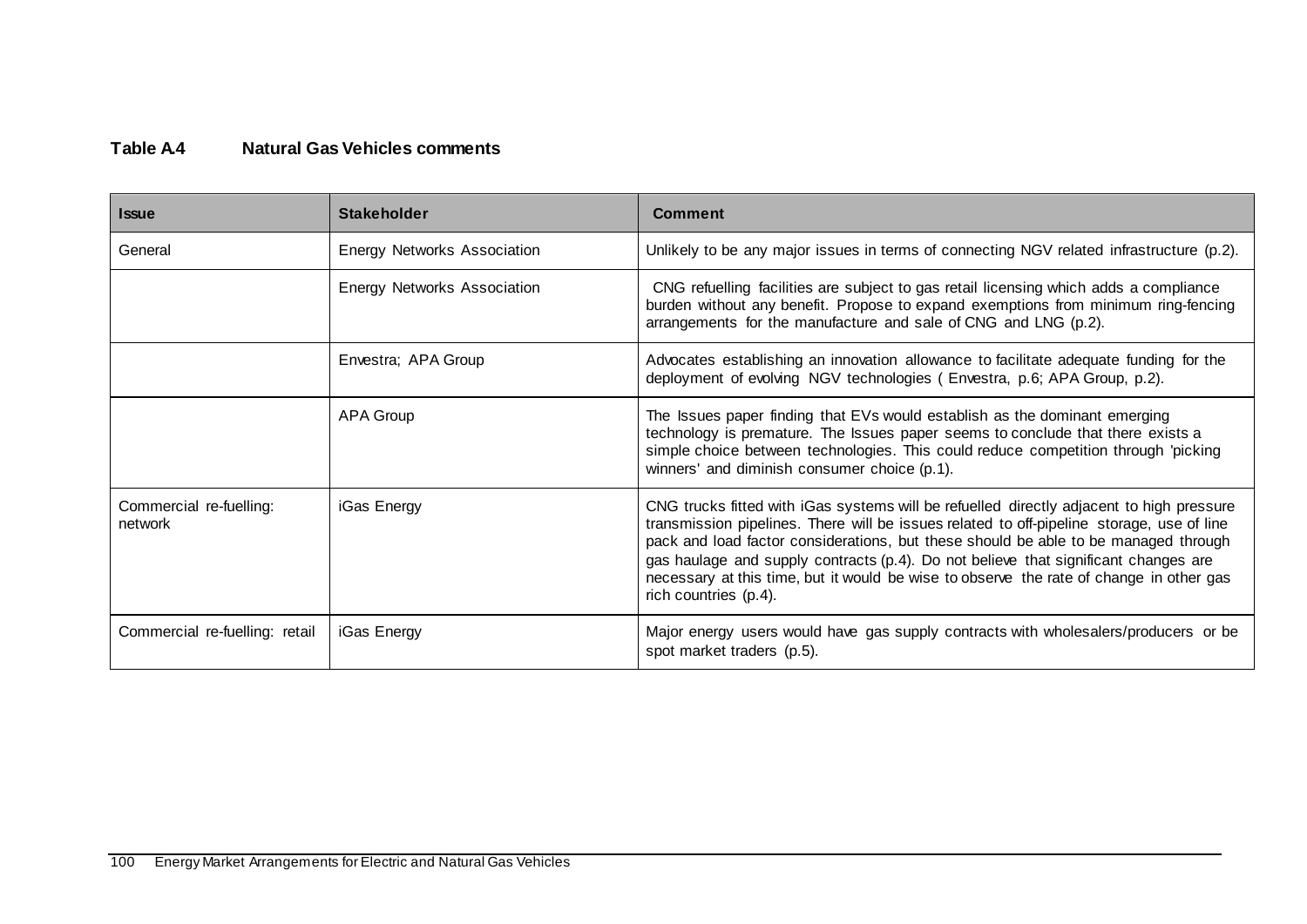# **B Appendix B - Overview of Western Australia's electricity market**

Western Australia's electricity supply industry is comprised of several distinct systems, none of which are interconnected to the NEM. The South-West Interconnected System (SWIS) around Perth and the south-west of the State is by far the largest of these, and is the only system in Western Australia to support a wholesale market. Western Australia introduced the Wholesale Electricity Market (WEM) into the SWIS in September 2006. This reform was designed to provide consumers with choice of competitively priced energy products and services, and to attract private investment into the market.

## **B.1 Governance and market structure**

Several key governance bodies exist in the WEM:

- Independent Market Operator (IMO) the market operator who maintains and develops the Market Rules and procedures, registers Rule Participants and operates the Short Term Energy Market (STEM) and the Reserve Capacity Mechanism;
- System Management a ring-fenced entity within Western Power responsible for operating the power system to maintain security and reliability;
- Economic Regulation Authority the jurisdictional regulator, responsible for economic regulation and market monitoring; and
- Market Advisory Committee an industry and consumer group convened by the IMO to advise on changes to Market Rules and procedures.

In terms of market structure, while there are numerous market participants registered as market generators, market customers or as both, the dominant participants in the market are:

- Western Power networks responsible for operating the transmission and distribution system;
- Synergy the incumbent retailer and is the only retailer allowed to serve customers that do not have an interval meter;
- Verve Energy the largest market generator in the SWIS. In addition, it is required to make its capacity available to System Management to provide ancillary services and must balance the entire system in real time; and
- Horizon Power is responsible for all of the functions of generating or procuring, transmitting and retailing electricity to customers outside of the SWIS.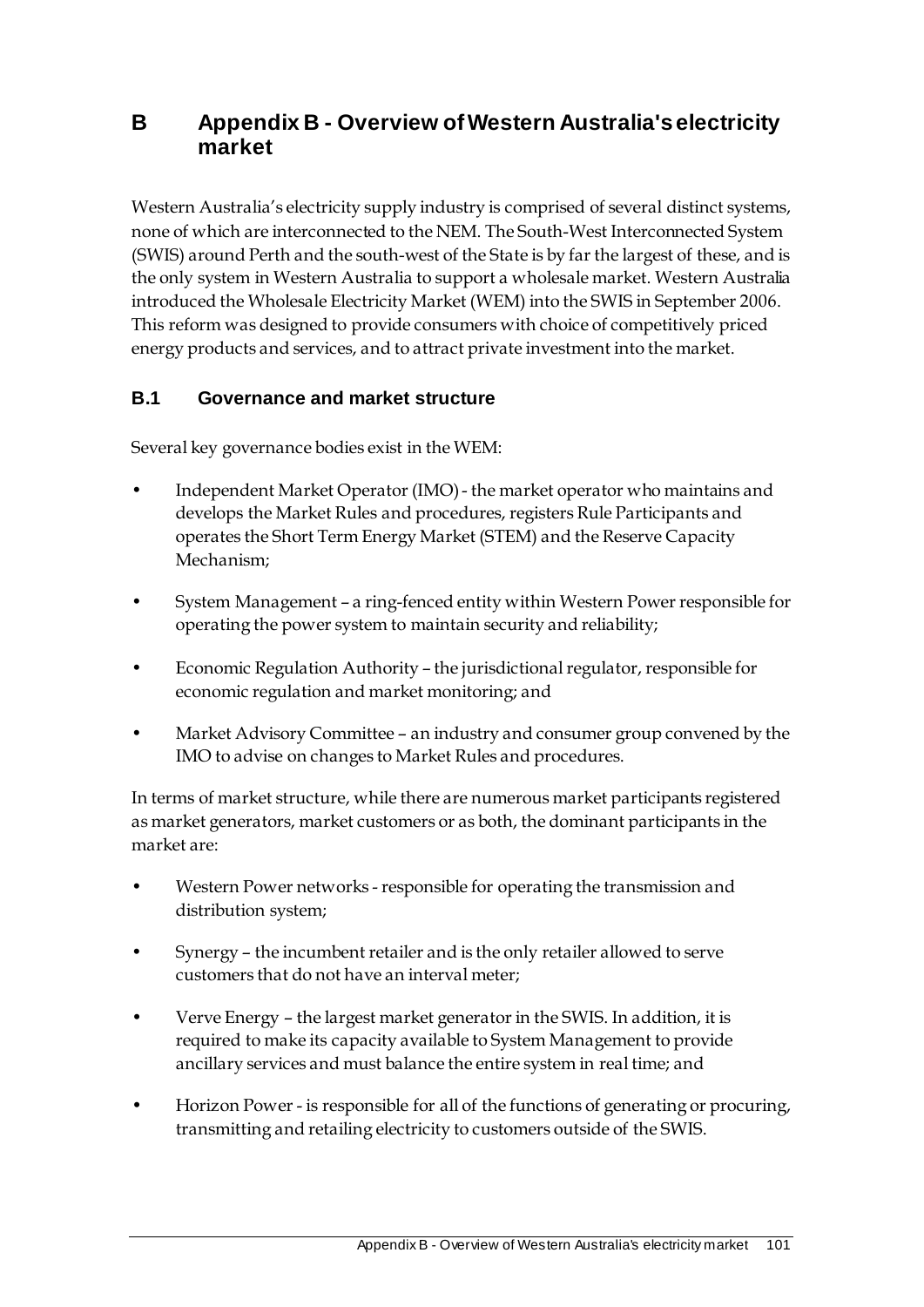### **B.2 Key WEM mechanisms**

#### **B.2.1 Reserve Capacity Mechanism**

Unlike the NEM, which is an energy only market, the WEM has a Reserved Capacity Mechanism. This Reserve Capacity Mechanism is administered by the IMO and its purpose is to ensure adequate generation capacity exists to meet expected demand in a given time period. In basic terms, the Reserve Capacity Mechanism obliges retailers (or parties purchasing power in the WEM) to either secure adequate capacity bilaterally (from generators) or from the IMO to ensure that the SWIS generation capacity requirements are met.

#### **B.2.2 Bilateral contracts**

Bilateral trades of energy and capacity occur between Market Participants and the IMO has no interest in how these trades are formed. However, Market Participants are required to submit bilateral schedule data pertaining to bilateral energy transactions to the IMO each day so that the transactions can be scheduled.

### **B.2.3 Short Term Energy Market**

The STEM is a daily forward market for energy that allows Market Participants to trade around their bilateral energy position, producing a net contract position. The combined net bilateral position and STEM position of a Market Participant describes its net contract position.

### **B.2.4 Balancing**

Balancing refers to the settlement process to address the cost of the difference between the net contract position of Market Participants and their actual supply and consumption levels, allowing for dispatch instructions issued by System Management.

### **B.2.5 Ancillary Services**

Ancillary Services are services required to support the energy market but which are not traded as part of the energy market and are procured by System Management.

### **B.2.6 WEM mechanisms operating together**

These market mechanisms are designed to operate together. Most energy is traded outside the IMO administered market via bilateral contracts between Market Customers and Market Generators. These bilateral contracts can have energy and capacity components. Market Customers and Market Generators can modify their bilateral energy position through trading in the STEM. Finally, buying or selling energy via the Balancing process is the last resort in the circumstances where actual